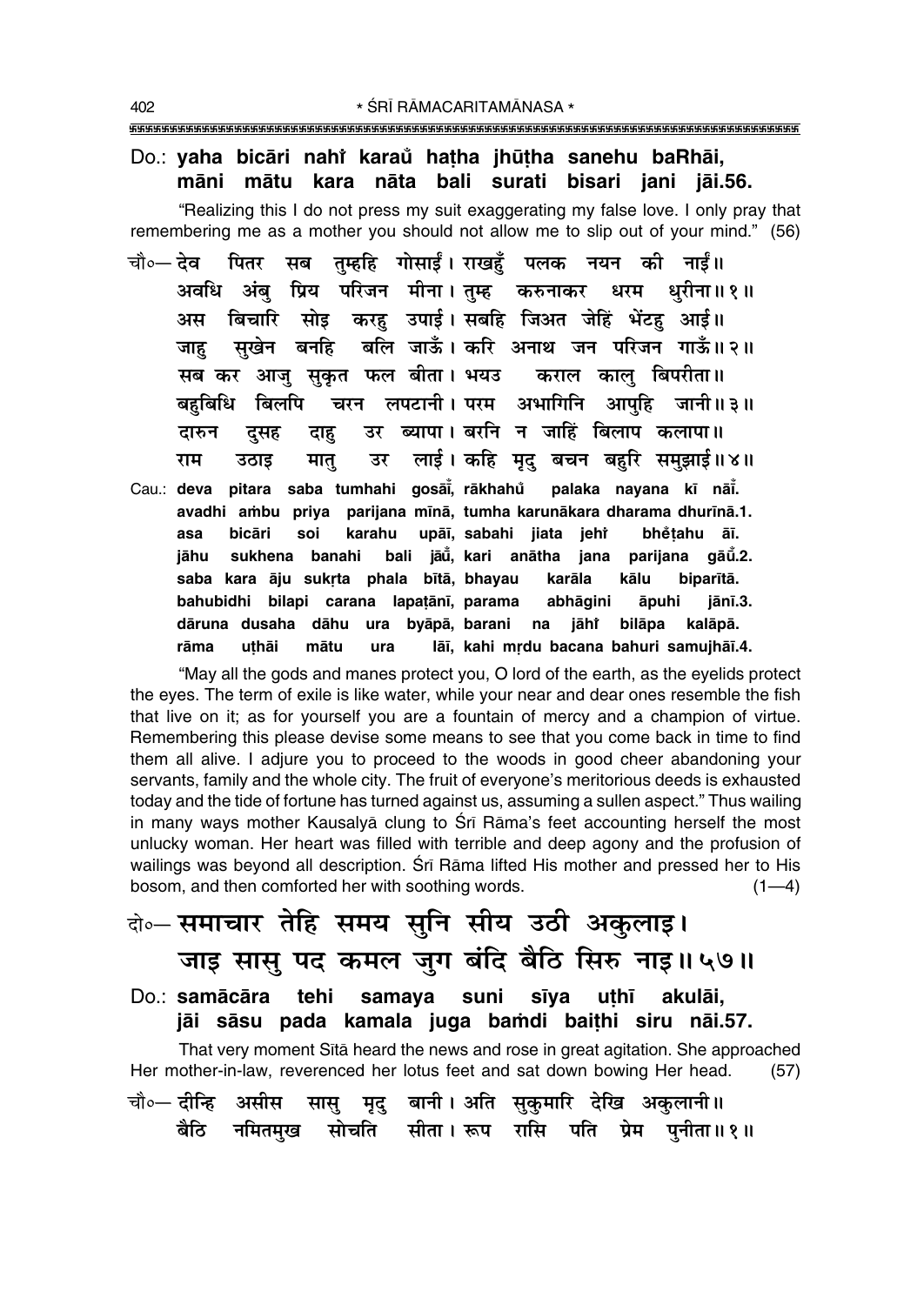\* AYODHYĀ-KĀNDA \* 

जीवननाथ । केहि सकती सन होइहि साथ॥ बन चहत चलन कि केवल प्राना। बिधि करतबु कछु जाइ न जाना॥२॥ को तन प्रान लेखति धरनी। नपर मखर मधर कबि बरनी॥ चारु चरन नख ਧੇਸ बिनती करहीं। हमहि सीय पट जनि परिहरहीं॥३॥ मनहँ बस मोर्चात महतारी ॥ बारी। बोली देखि मंज बिलोचन राम सकमारी। सास् परिजनहि पिआरी॥४॥ सिय अति ससूर तात सूनहु mrdu bānī, ati Cau.: dīnhi sāsu sukumāri dekhi akulānī. asīsa socati sītā, rūpa baithi namitamukha rāsi pati prema punītā.1. jīvananāthū, kehi calana cahata bana sukrtī sana hoihi sāthū. kī tanu prāna ki kevala prānā, bidhi karatabu kachu jāi na jānā.2. cāru carana nakha lekhati dharanī, nūpura mukhara madhura kabi baranī. manahů prema basa binatī karahi, hamahi sīya pada jani pariharahi.3. bārī, bolī dekhi rāma mamiu bilocana mocati mahatārī. sukumārī, sāsu tāta sunahu siya ati sasura parijanahi piārī.4.

The mother-in-law blessed Her in gentle accents and felt distressed when she regarded Her most delicate frame. With Her head bent low Sita, who was beauty personified and cherished unalloyed love towards Her Lord, sat reflecting, "The lord of my life would depart to the forest; it has yet to be seen who will have the good fortune to accompany Him—my body and soul together or my soul alone. What God intends to do cannot be foreseen even partly." As She scratched the ground with the lovely nails of Her toes, Her anklets produced a musical sound, af if-so declare the poetsthey lovingly prayed that Sita's feet may never abandon them. Seeing Her shed tears from Her charming eyes, Srī Rāma's mother broke the silence: "Listen, my dear child: Sita is exceedingly delicate and the pet of her father-in-law and mothers-in-law and the whole family."  $(1-4)$ 

# के-पिता जनक भूपाल मनि ससूर भानुकुल भानु। पति रबिकुल कैरव बिपिन बिधु गुन रूप निधानु॥५८॥

### Do.: pitā janaka bhūpāla mani sasura bhānukula bhānu, pati rabikula kairava bipina bidhu guna rūpa nīdhānū.58.

"She has for her father Janaka, the jewel among princes, while her father-in-law is no other than the sun of the solar race (your father); as for her lord (yourself), he is a veritable moon for the lily-like progeny of the sun-god and a repository of goodness and beauty."  $(58)$ 

चौ०— मैं प्रिय पाई।सूरुप रासि गन सील पनि पत्रबध सहार्ड ॥ प्रीति बढाई। राखेउँ प्रान जानकिहिं नयन पतरि करि लाई॥ १ ॥ कलपबेलि जिमि बहुबिधि लाली।सींचि सनेह सलिल प्रतिपाली॥ बिधि बामा। जानि न जाइ काह परिनामा॥२॥ फलत भयउ फूलत गोद हिंडोरा। सियँ न दीन्ह पग् अवनि कठोरा॥ पलँग पीठ तजि जिमि जोगवत रहऊँ।दीप बाति नहिं टारन कहऊँ॥३॥ जिअनमरि

403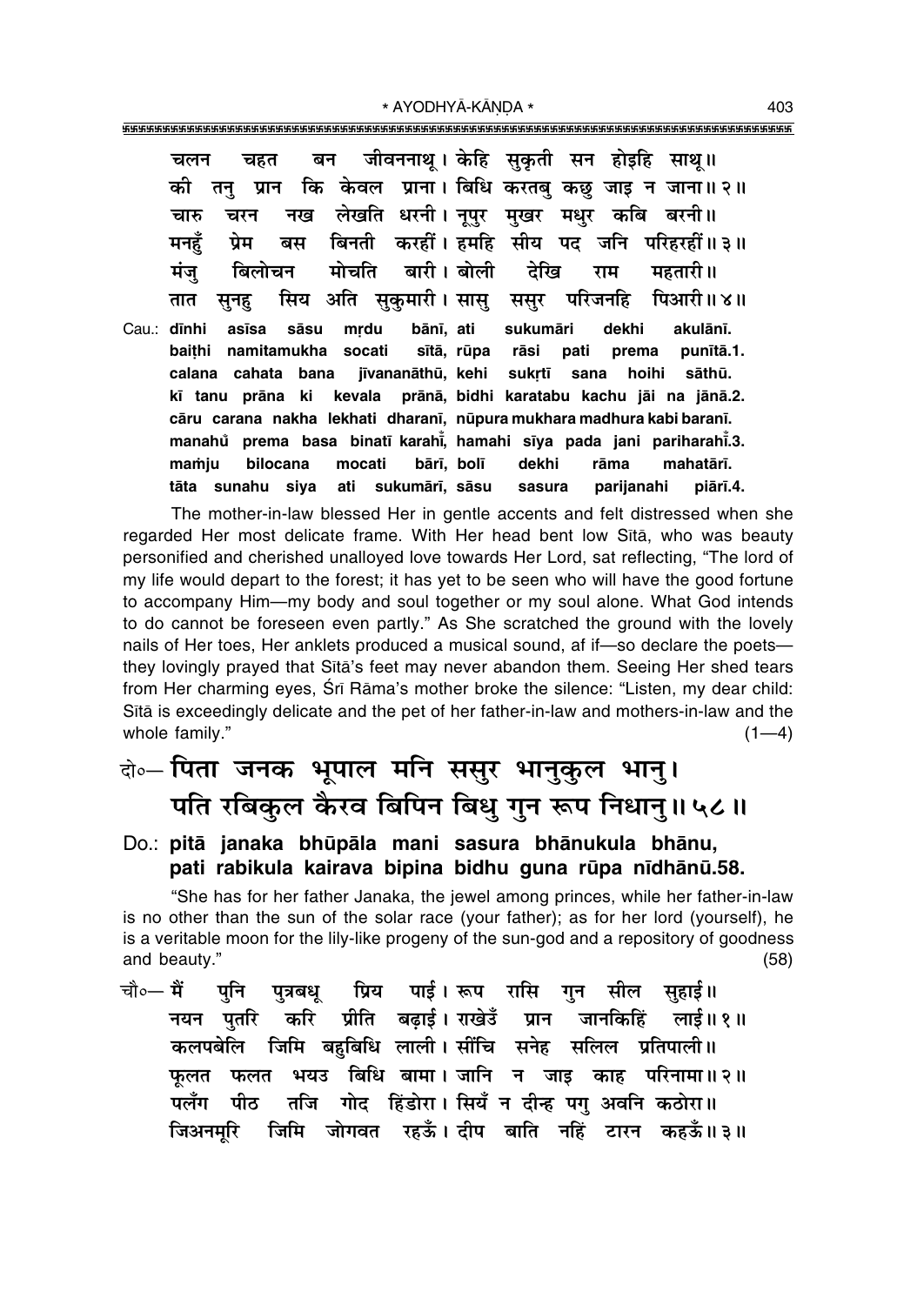सोड सिय चलन चहति बन साथा। आयस होड काह रघनाथा ॥ रसिक चकोरी। रबि रुख नयन सकड़ किमि जोरी॥४॥ चंद किरन रस

Cau.: mai puni putrabadhū priya pāī, rūpa rāsi suhāī. guna sīla navana putari kari prīti baRhāī, rākheů prāna jānakihr lāī.1. kalapabeli bahubidhi lālī, sīmci iimi saneha salila pratipālī. phulata phalata bhayau bidhi bāmā, jāni na iāi kāha parināmā.2. palåga pītha taji goda hīmdorā, siyå na dīnha pagu avani kathorā. iogavata rahaŭ. dīpa bāti nahr **ijanamūri** iimi tārana kahaū̃.3. soi siya calana cahati bana sāthā, āyasu kāha hoi raghūnāthā. camda kirana rasa rasika cakorī, rabi rukha nayana sakai kimi jorī.4.

"Again I have found in her a beloved daughter-in-law, who is amiable and accomplished, and beauty personified. I have treated her as the very apple of my eye and loved her ever more; nay, my very life is centred in Jānakī. I have fostered her in many ways as a celestial creeper and nourished her by feeding her with the water of affection. Just when the creeper was about to blossom and bear fruit God turned against me and there is no knowing what will be the consequence. Borne invariably on a bedstead, seat, swing or my own lap Sita has never set her foot on hard ground. I have been tending her like a life-giving herb and never ask her even to stir the wick of a lamp. The same Sita would accompany you to the woods, and awaits your orders, O Lord of the Raghus! How can a female Cakora bird, who loves to feed on the nectar borne on the rays of the moon, bear to fix her gaze on the sun?"  $(1-4)$ 

# बे-करि केहरि निसिचर चरहिं दुष्ट जंतु बन भूरि। बिष बाटिकाँ कि सोह सुत सुभग सजीवनि मूरि॥५९॥

Do.: kari kehari nisicara carahi dusta jamtu bana bhūri, bisa bātikā ki soha suta subhaga sajīvani mūri.59.

"Hosts of wild elephants, lions, demons and other fell creatures roam about in the woods. Can a beautiful life-giving herb fit in with a poison-wood, my boy?"  $(59)$ 

चौ०— बन हित कोल किरात किसोरी। रचीं बिरंचि बिषय सुख भोरी॥ पाहन कृमि जिमि कठिन सुभाऊ। तिन्हहि कलेसु न कानन काऊ॥१॥ तिय कानन जोग् । जिन्ह तप हेतु तजा सब भोग्॥ कै तापस सिय बन बसिहि तात केहि भाँती। चित्रलिखित कपि देखि डेराती॥२॥ बन चारी। डाबर जोग कि सरसर सभग बनज हंसकमारी॥ आयस होई। मैं सिख देउँ जानकिहि सोई॥३॥ अस बिचारि जस जौं सिय भवन रहै कह अंबा। मोहि कहँ होइ बहुत अवलंबा॥ प्रिय बानी।सील सनेह सुधाँ जनु सानी॥४॥ सुनि रघबीर मात् Cau.: bana hita kirāta kisorī, raci biramci bisaya sukha bhorī. kola pāhana krmi jimi kathina subhāū, tinhahi kalesu na kānana kāū.1. kānana jogū, jinha tapa hetu tajā saba bhogū. kai tāpasa tiya

kapi dekhi

derātī.2.

siya bana basihi tāta kehi bhåtī, citralikhita

404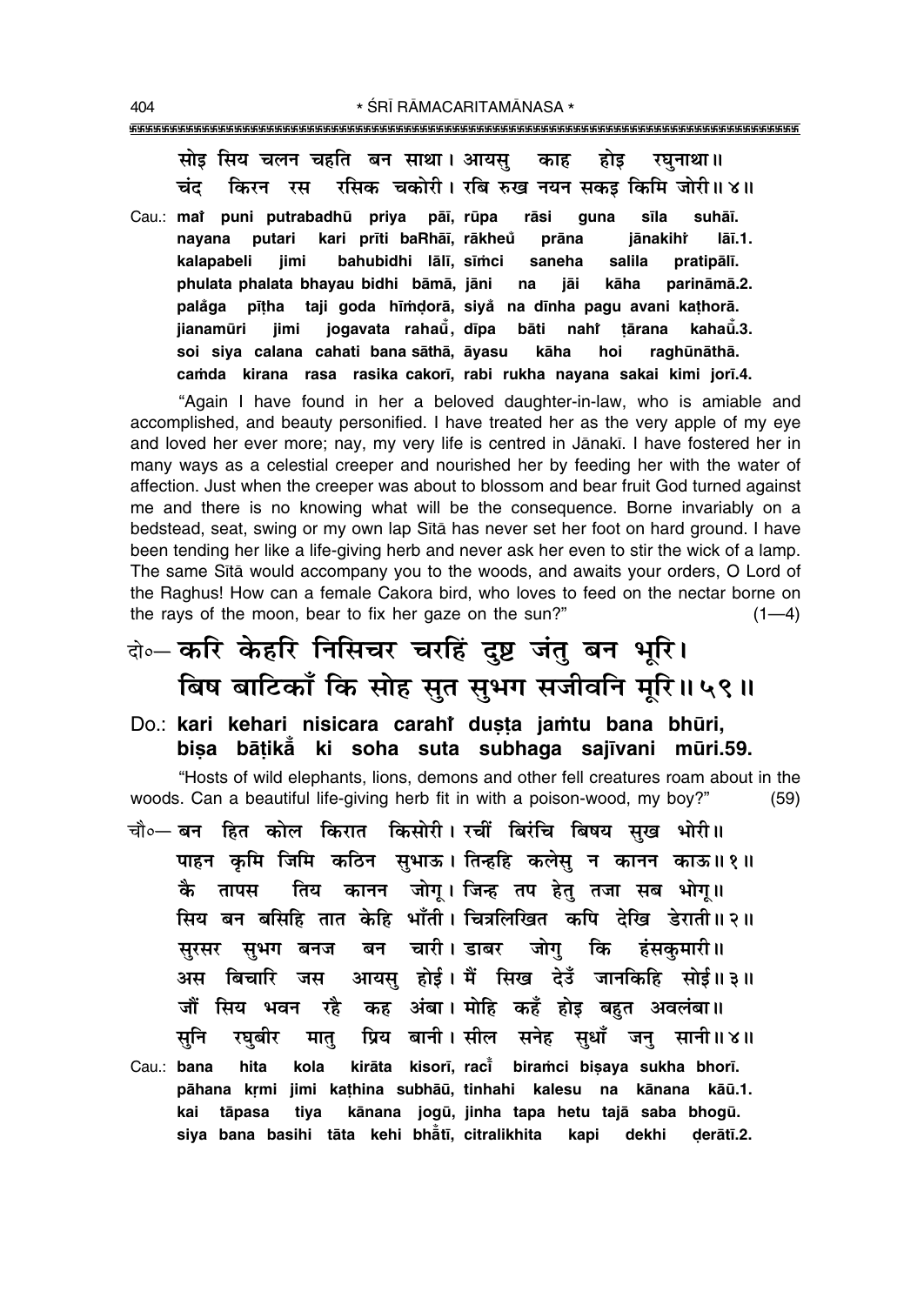### 

surasara subhaga banaja bana cārī, dābara jogu ki hamsakumārī. bicāri hoī, mat sikha deů asa jasa āvasu jānakihi  $so<sub>1</sub>3.$ jaŭ siya bhayana rahai kaha ambā, mohi kahå hoi bahuta ayalambā. saneha suni raghubīra mātu priya bānī, sīla sudh $\ddot{\tilde{a}}$  ianu sānī.4.

"For residing in the forest God has created Kola\* and Kirāta\* girls, who are foreign to sensuous pleasures. Adamantine by nature like the insect living on stone, they never experience any hardship in the woods. Another class fit for the forest is the hermit woman, who has renounced all pleasures for the sake of penance. But how, my son, will Sita live in the forest;—she who is frightened to see even the picture of a monkey? Is a female cygnet, who disports in the lovely lotus-beds of the Mānasa lake, fit for a muddy puddle? First ponder this; then as you order I will instruct Janaka's daughter. "If she stays at home," the mother continued, "that will mean a great solace to me." When Sri Rāma (the Hero of Raghu's race) heard this endearing speech of His mother, imbued as it were with the nectar of grace and affection- $(1-4)$ 

# वे⊶ कहि प्रिय बचन बिबेकमय कीन्हि मात् परितोष। लगे प्रबोधन जानकिहि प्रगटि बिपिन गुन दोष॥६०॥

### Do.: kahi priya bacana bibekamaya kinhi mātu paritosa, lage prabodhana jānakihi pragati bipina guna dosa.60.

He comforted her by addressing tender and wise words to her; and then He started admonishing Jānakī by disclosing to Her the advantages and disadvantages of forest life.  $(60)$ 

- सकुचाहीं। बोले समउ समुझि मन माहीं॥ समीप चौ∘— मात कहत सुनह। आन भाँति जियँ जनि कछ गुनह॥१॥ सिखावन राजकमारि नीक जौं चहह । बचन् हमार मानि गृह रहह ॥ आपन मोर मोर सेवकाई। सब बिधि भामिनि भवन भलाई॥२॥ आयस सास् एहि ते अधिक धरमु नहिं दूजा।सादर सासू ससूर पद पजा ॥ जब जब मात् करिहि सुधि मोरी। होइहि प्रेम बिकल मति ्भोरी॥ ३॥ कथा पुरानी। सुंदरि समझाएह तब तब तम्ह कहि मृद् बानी॥ मोही। समखि मात हित राखडँ तोही॥४॥ सभायँ कहउँ सपथ सत
- sakucāhi, bole samau samujhi mana māhi. Cau.: mātu samīpa kahata sunahū, āna bhāti jiyå jani kachu gunahū.1. rājakumāri sikhāvanu jaů cahahū, bacanu hamāra māni grha rahahū. āpana nīka mora sevakāī, saba bidhi bhāmini bhavana bhalāī.2. sāsu āyasu mora ehi te adhika dharamu nahi dūjā, sādara sāsu sasura pada pūjā. jaba jaba mātu karihi sudhi morī, hoihi prema bikala mati bhorī.3. taba taba tumha kahi kathā purānī, sumdari samujhāehu mrdu bānī. kahaů subhāyå sapatha sata mohī, sumukhi mātu hita rākhaů tohī.4. [PAUSE 14 FOR A THIRTY-DAY RECITATION]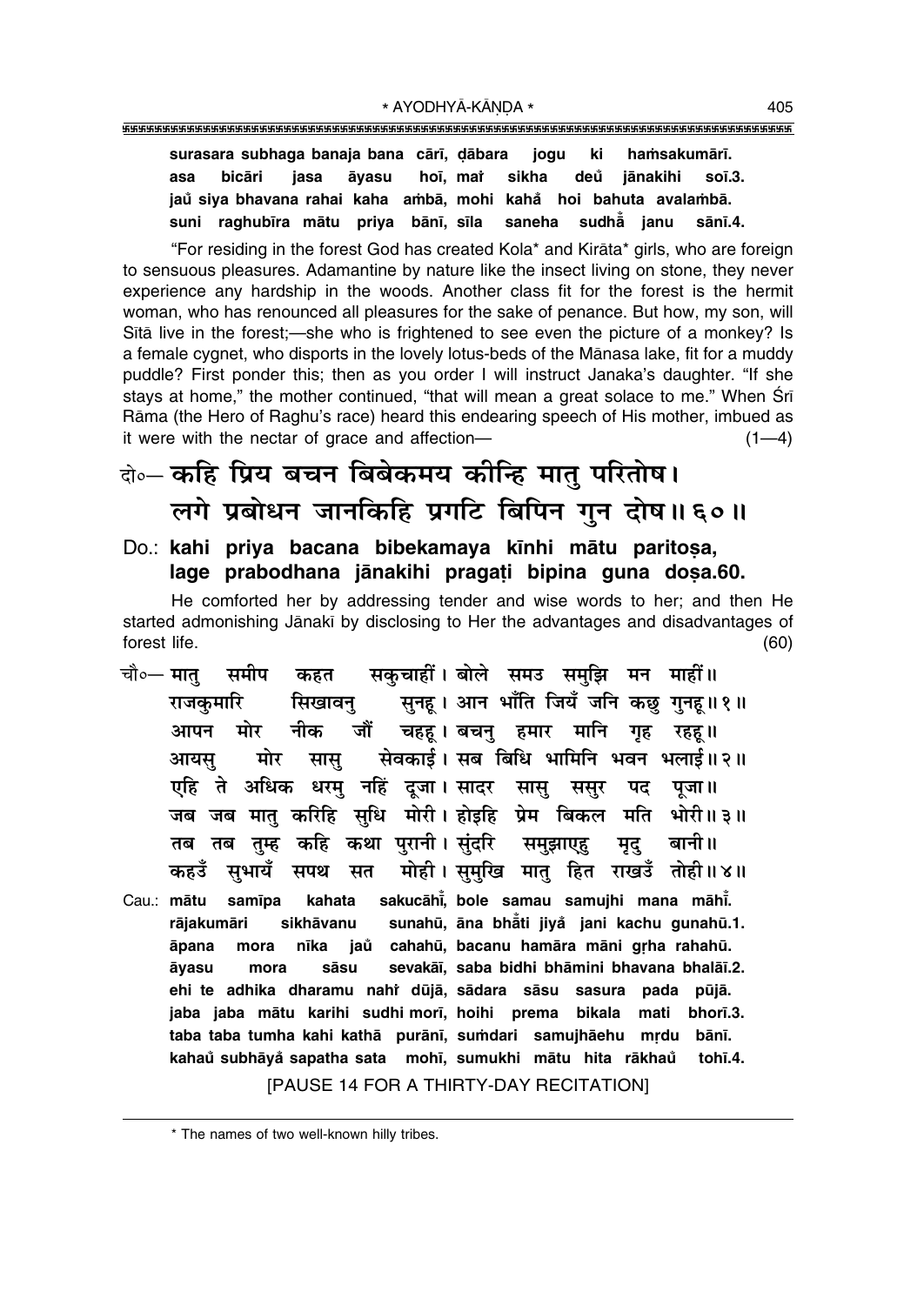Even though He hesitated in speaking to Her in the presence of His mother, He realized within Himself the emergency of the situation and said. "Listen to my advice, O princess, and do not misunderstand me. If you wish well of me as well as of yourself. please accept my suggestion and stay at home. You will be obeying my order and rendering service to your mother-in-law; by remaining at home, O good lady, you will be benefited in everyway. For a woman there is no other duty more sacred than reverently adoring the feet of her husband's parents. Whenever my mother thinks of me and feeling disconsolate due to her love for me loses her balance of mind, do you console her, my love, with soothing words by narrating old legends to her. I tell you sincerely and solemnly; it is for my mother's sake, O charming lady, that I leave you here." (1-4)

# वे०- गुर श्रुति संमत धरम फल् पाइअ बिनहिं कलेस। हठ बस सब संकट सहे गालव नहुष नरेस॥६१॥

### Do.: qura śruti sammata dharama phalu pāja binahi kalesa, hatha basa saba samkata sahe galava nahusa naresa.61.

"(By staying at home in deference to me wishes) you will easily obtain the reward of virtue approved of by one's elders and the Vedas; whereas by giving themselves over to obduracy the sage Galava,\* King Nahusa+ and all others suffered great hardships."  $(61)$ 

| चौ∘— मैं    पुनि   करि  प्रवान   पितु  बानी । बेगि  फिरब  सुनु  सुमुखि  सयानी॥ |  |
|--------------------------------------------------------------------------------|--|
| दिवस जात नहिं लागिहि बारा।सुंदरि सिखवनु सुनहु हमारा॥१॥                         |  |
| जौं हठ करह़ प्रेम बस बामा। तौ तुम्ह दुखु पाउब परिनामा॥                         |  |
| कानन् कठिन भयंकरु भारी। घोर घाम् हिम बारि बयारी॥२॥                             |  |
| कुस कंटक मग काँकर नाना। चलब पयादेहिं बिनु पदत्राना॥                            |  |
| चरन कमल मृदु मंजु तुम्हारे।मारग अगम भूमिधर भारे॥३॥                             |  |
| कंदर खोह नदीं नद नारे।अगम अगाध न जाहिं निहारे॥                                 |  |
| भालु बाघ बृक केहरि नागा।।करहिं नाद सुनि धीरजु भागा॥४॥                          |  |

<sup>\*</sup>Gālava was a pupil of the celebrated sage Viśvāmitra. When he was about to leave his Guru after completing his studies, he requested the latter to ask something by way of the preceptor's fee (Gurudaksina). Viśvāmitra would ask nothing; but Gālava persisted in importuning him. At last, in order to get rid of his obstinate student, the sage Viśvāmitra ordered him to get for him a thousand snow-white horses with dark ears. Gālava had to experience a good deal of trouble in procuring this rare breed of horses.

<sup>†</sup> King Nahusa was a pious and illustrious ruler. When Indra, the lord of paradise, slew the demon Vrtra (who was a Brāhmana by birth) he incurred the sin of having killed a Brāhmana and out of shame hid himself in the Manasarovara lake. Finding themselves without a king the gods installed King Nahusa on the throne of Indra and proclaimed him as their ruler. Nahusa once beheld Indra's wife and, enamoured of her beauty, longed to take her to wife. Saci, who was noted for her fidelity to her husband, did not approve of Nahusa's overtures and approached the sage Brhaspati (the preceptor of gods) for protection. The gods and sages thereupon expostulated with Nahusa and tried to dissuade him but in vain. According to Brhaspati's advice Saci then offered to accept Nahusa as her husband if the latter rode to her on a palanguin carried by sages. Nahusa, who was blinded by passion and was bent on having her as his wife at all costs, gladly agreed and prevailed on the sages to carry him on their shoulders. As the sages, who got tired very soon, were proceeding rather slowly. Nahusa spurred them on and while doing so kicked the sage Agastya and the latter pronounced a curse upon him that he should take the form of a python.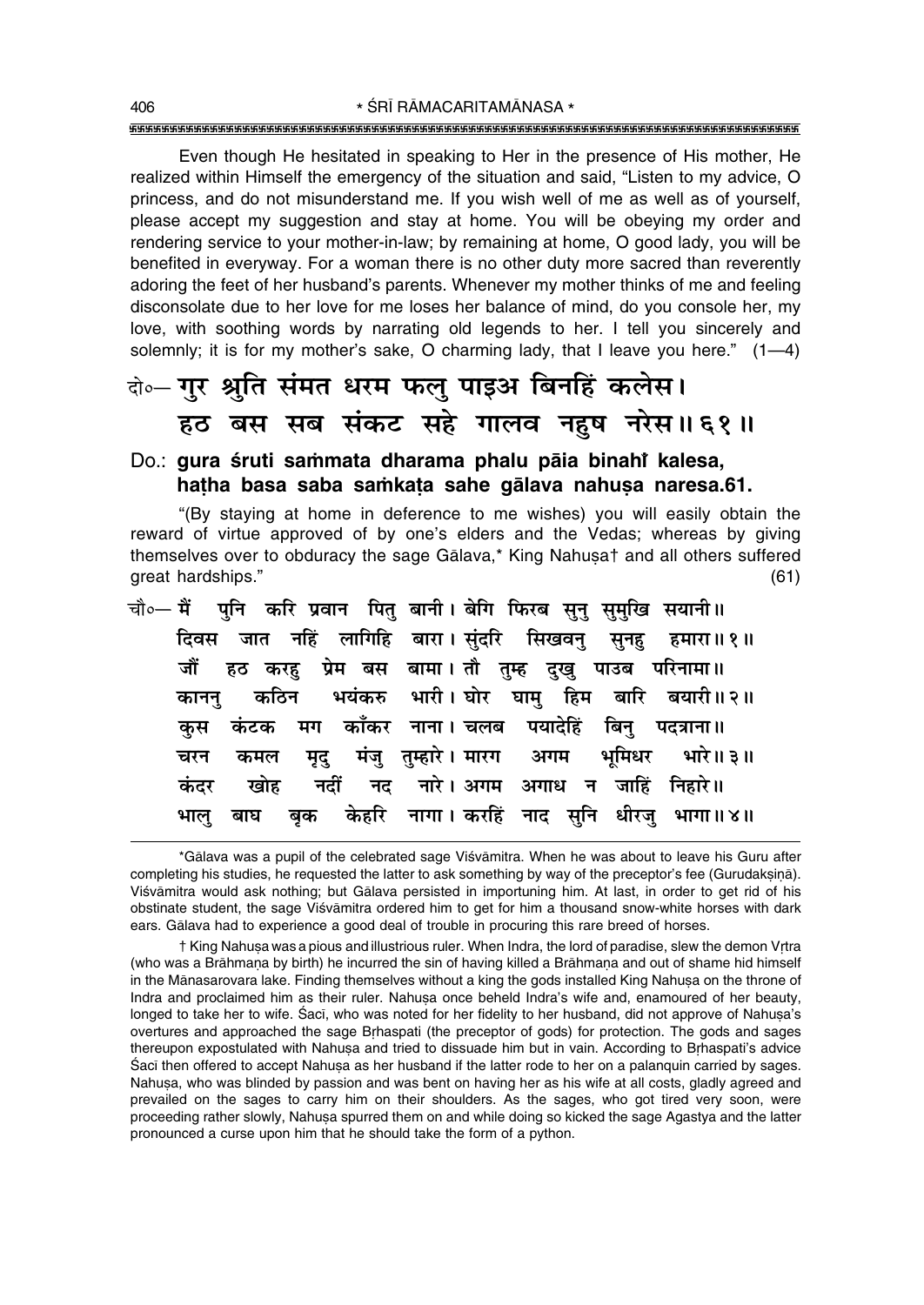\* AYODHYĀ-KĀNDA \*

- 
- Cau.: mai puni kari pravāna pitu bānī, begi phiraba sunu sumukhi sayānī. lāgihi bārā, sumdari sikhavanu sunahu hamārā.1. divasa jāta nahi jaŭ hatha karahu prema basa bāmā, tau tumha dukhu pāuba parināmā. kānanu kathina bhayamkaru bhārī, ghora ghāmu hima bāri bayārī.2. kusa kamtaka maga kakara nānā, calaba pyādeht binu padatrānā. bhumidhara carana kamala mrdu mamju tumhāre, māraga agama bhāre.3. kamdara khoha nadi nada nāre, agama agādha na jāhi nihāre. bāgha brka kehari nāgā, karahi nāda suni dhīraju bhāgā.4. bhālu

"As for myself listen, O fair and sensible lady: I will soon return after redeeming my father's word. Days will steal away quickly; therefore, heed my advice, O charming lady. If on the other hand, you persist in your obstinacy due to your affection for me, O pretty girl, you will eventually come to grief. The forest is rugged and most dreadful with its terrible heat, cold, rain and blasts. The tracks are beset with prickly grass and thorns and stones of various kinds and you will have to tread them without any protection for the feet. Your lotus-like feet are delicate and lovely, while the paths are most difficult and intercepted by huge mountains, caves and chasms, streams, rivers and rivulets that are unapproachable, unfathomable and terrible to look at. Bears and tigers, wolves, lions and elephants raise such a cry as staggers one's presence of mind."  $(1-4)$ 

# वे० भूमि सयन बलकल बसन असनु कंद फल मूल। ते कि सदा सब दिन मिलहिं सबुइ समय अनुकूल ॥ ६२ ॥

### Do.: bhūmi sayana balakala basana asanu kamda phala mūla, te ki sadā saba dina milahi sabui samaya anukūla.62.

"The ground will be your couch and the bark of trees, your raiment; while bulbs, fruits and roots will be your food. And do you think even these latter will be available to you all the year round? You will get everything according to its season."  $(62)$ 

- रजनीचर चरहीं। कपट बेष बिधि कोटिक करहीं॥ चौ०— नर अहार कर पानी। बिपिन बिपति नहिं जाड़ बखानी॥१॥ अति लागड पहार बन घोरा। निसिचर निकर नारि नर चोरा॥ ब्याल कराल बिहग सुधि आएँ। मृगलोचनि तुम्ह भीरु सुभाएँ॥२॥ डरपहिं धीर गहन बन जोगू। सुनि अपजसु मोहि देइहि लोगू॥ हंसगवनि नहिं तम्ह प्रतिपाली। जिअड़ कि लवन पयोधि मराली॥३॥ सुधाँ मानस सलिल बिहरनसीला। सोह कि कोकिल बिपिन करीला॥ बन रसाल नव बिचारी । चंदबदनि हृदयँ भारी॥४॥ भवन अस दख कानन रहह carahi, kapata besa bidhi kotika karahi. Cau.: nara ahāra rajanīcara
- pānī, bipina bipati nahi jāi bakhānī.1. lāgai ati pahāra kara ghorā, nisicara nikara nāri nara corā. byāla karāla bihaga bana darapahî dhīra gahana sudhi āe, mrgalocani tumha bhīru subhāe.2. logū. hamsagavani tumha nahi bana jogū, suni apajasu mohi deihi salila sudhå pratipālī, jiai marālī.3. mānasa ki lavana pyodhi biharansīlā, soha rasāla bana ki kokila bipina karīlā. nava rahahu bhavana asa hrdayå bicārī, camdabadani dukhu kānana bhārī.4.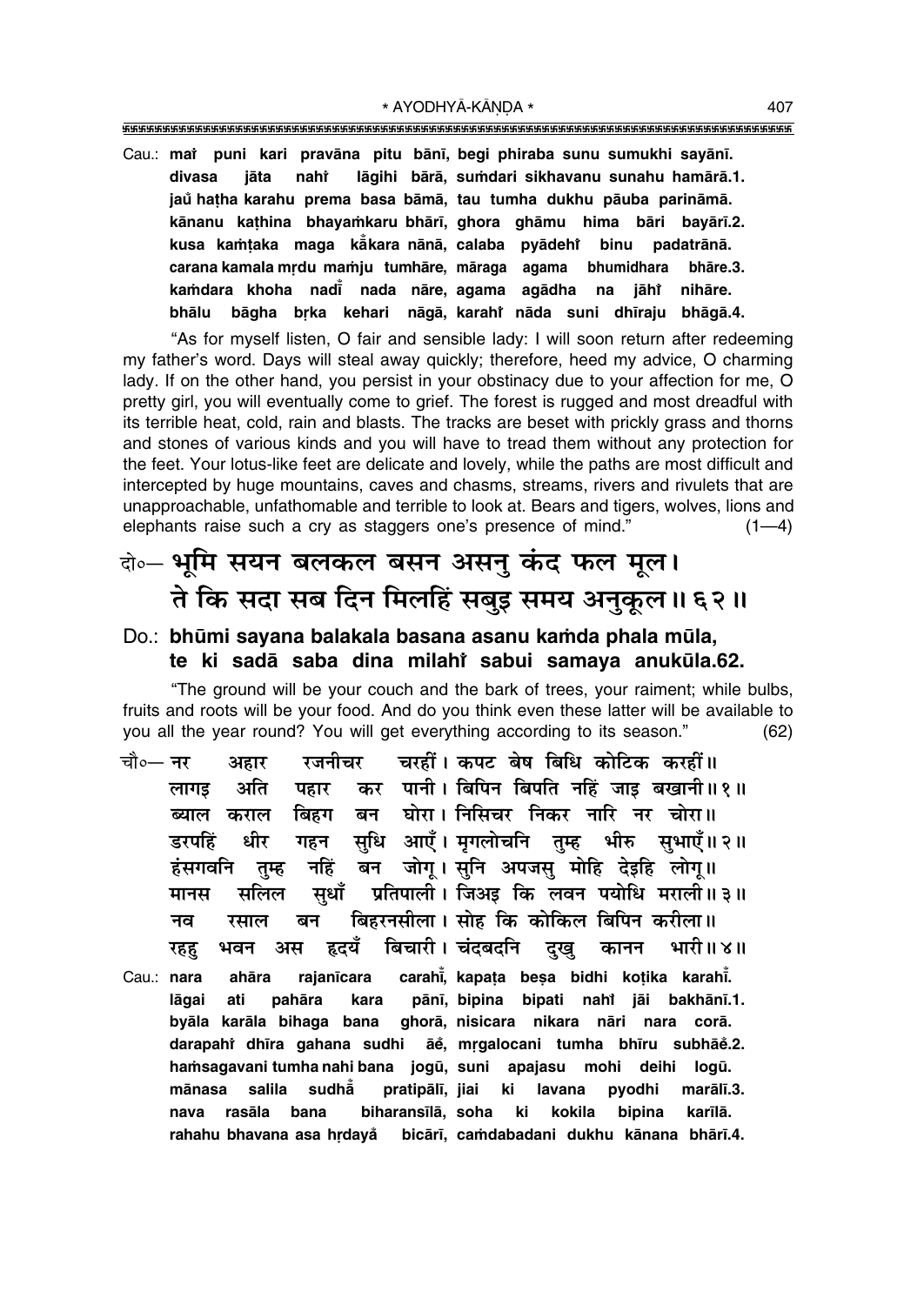ìMan-eating demons roams about in the woods and assume all sorts of deceptive forms. The water of the hills is exceedingly unwholesome; the hardships of the forest are beyond all description. There are terrible serpents and fierce wild birds and multitudes of demons who steal both man and woman. The boldest shudder at the very thought of the forest; while you, O fawn-eyed lady, are timid by nature. You are not fit for the woods, O fair lady; the world will revile me when they hear that I am taking you to the forest. Can a female cygnet who has been brought up in the nectarean water of the Månasa lake live in the salt water of the ocean? Can a cuckoo that has made merry in a young mango grove have its appropriate place in a thicket of Kar∂la bushes? Pondering this in your heart stay at home, O moon-faced lady; the hardships of the forest are great.<sup>n</sup>  $(1-4)$ 

# दो**०– सहज सुहृद गुर स्वामि सिख जो न करइ सिर मानि।** सो पछिताइ अघाइ उर अवसि होइ हित हानि॥६३॥

### Do.: sahaja suhrda gura svāmi sikha jo na karai sira māni, **so pachitåi aghåi ura avasi hoi hita håni.63.**

ìHe who does not reverently follow the advice of a disinterested friend, preceptor and master has to repent fully at heart and surely harms himself." (63)

- चौ०— सुनि मृदु बचन मनोहर पिय के। लोचन ललित भरे जल सिय के॥ सीतल सिख दाहक भइ कैसें। चकइहि सरद चंद निसि जैसें॥१॥ उतरु न आव बिकल बैदेही।तजन चहत सुचि स्वामि सनेही॥ बरबस रोकि बिलोचन बारी। धरि धीरजु उर अवनिकुमारी॥२॥ लागि सास पग कह कर जोरी। छमबि देबि बडि अबिनय मोरी॥ हीन्हि प्रानपति मोहि सिख सोई। जेहि बिधि मोर परम हित होई॥३॥ <u>मैं पुनि समुझि दीखि मन माहीं। पिय बियोग सम दुखु जग नाहीं॥४॥</u>
- Cau.: suni mrdu bacana manohara piya ke, locana lalita bhare jala siya ke. **s∂tala sikha dåhaka bhai kaise°, cakaihi sarada ca≈da nisi jaise° .1. utaru na åva bikala baideh∂, tajana cahata suci svåmi saneh∂. barabasa roki bilocana bår∂, dhari dh∂raju ura avanikumår∂.2. lågi såsu paga kaha kara jor∂, chamabi debi baRi abinaya mor∂. d∂nhi prånapati mohi sikha so∂, jehi bidhi mora parama hita ho∂.3. maiÚ puni samujhi d∂khi mana måh∂° , piya biyoga sama dukhu jaga nåh∂° .4.**

When Sītā heard these soft and winning words of Her beloved lord, Her lovely eyes filled with tears. His soothing advice proved as scorching to Her as a moon-lit autumnal night to a female Cakravåka bird. Videhaís Daughter could make no answer. She was filled with agony to think that Her pious and loving lord would leave Her behind. Perforce restraining Her tears Earth's Daughter took courage and throwing Herself at Her mother-in-law's feet spoke to her with Her two palms joined together, "Forgive, O venerable lady, my great impudence. The lord of my life has tendered me only such advice as is conducive to my best interests. I have, however, pondered within myself and realized that there is no calamity in this world as great as being torn away from one's beloved lord."  $(1-4)$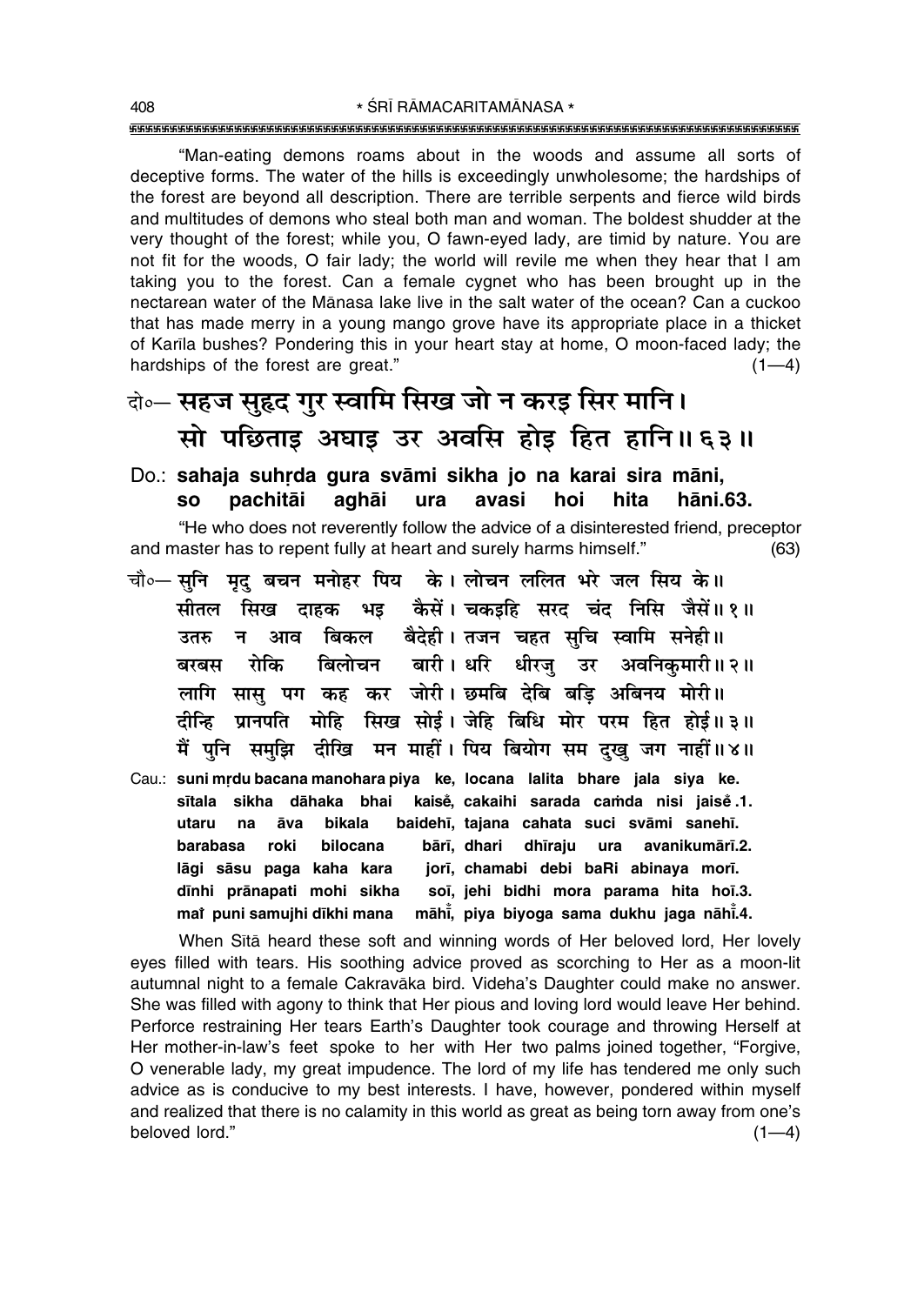### करुनायतन सुंदर सुखद सुजान। दो∘— प्राननाथ तुम्ह बिनु रघुकुल कुमुद बिधु सुरपुर नरक समान॥६४॥

### Do.: prānanātha karunāyatana sumdara sukhada sujāna, tumha binu raghukula kumuda bidhu surapura naraka samāna.64.

"O lord of my life, O abode of mercy, handsome, genial and wise, O moon for the lily-like race of Raghu, without you heaven would be as obnoxious as hell."  $(64)$ 

- प्रिय भाई। प्रिय परिवारु चौ∘— मात पिता भगिनी सहद समदाई ॥ सजन सहाई।सुत सुंदर सुसील सुखदाई॥१॥ सास ससूर गुर लगि नाथ नेह अरु नाते। पिय बिनु तियहि तरनिहु ते ताते॥ जहँ धन् धाम् धरनि पुर राज् । पति बिहीन सब् सोक समाज् ॥ २ ॥ तन भूषन भारू।जम जातना भोग रोगसम सरिस संसारू॥ जग माहीं। मो कहुँ सुखद कतहुँ कछु नाहीं॥३॥ प्राननाथ तम्ह बिन् बिन बारी। तैसिअ नाथ परुष बिन नारी॥ जिय बिन देह नदी सुख साथ तुम्हारें। सरद बिमल बिधु बदनु निहारें॥४॥ नाथ सकल
- bhaginī priya bhāī, priya parivāru suhrda samudāī. Cau.: mātu pitā sāsu sasura gura sajana sahāī, suta samdara susīla sukhadāī.1. jahå lagi nātha neha aru nāte, piya binu tiyahi taranihu te tāte. tanu dhanu dhāmu dharani pura rājū, pati bihīna sabu soka samājū.2. bhoga rogasama bhūṣana bhārū, jama sarisa jātanā samsārū. prānanātha tumha binu jaga māhi, mo kahu sukhada katahů kachu nāhi.3. jiya binu deha nadī binu bārī, taisia nātha purusa binu nārī. nātha sakala sukha sātha tumhārě, sarada bimala bidhu badanu nihārě.4.

"Father and mother, sisters and dear brothers, beloved kinsmen and friends, father-in-law and mother-in-law, preceptor and relatives, allies and even sons, however good-looking, well-behaved and congenial—nay, whatever ties of affection and kinship there exist—to a woman bereft of her beloved lord they are far more tormenting than the scorching sun. Life, riches, house, land, city and kingdom-all these are mere accoutrements of woe to a woman bereft of her lord. Luxury to her is loathsome like a disease and ornaments a burden; while the world is like the torments of hell. Without you, O lord of my life, nothing in this world is delightful to me. As the body without a soul, and a river without water, even so, my lord, is a woman without her husband. In your company, my lord, I shall be happy in everyway so long as I behold your countenance resembling the cloudless moon of an autumnal night."  $(1-4)$ 

# केन्- खग मृग परिजन नगरु बनु बलकल बिमल दुकूल। नाथ साथ सुरसदन सम परनसाल सुख मूल॥६५॥

## Do.: khaga mrga parijana nagaru banu balakala bimala dukūla, nātha sātha surasadana sama paranasāla sukha mūla.65.

"Birds and beasts will be my kindred; the forest, my city and the bark of trees, my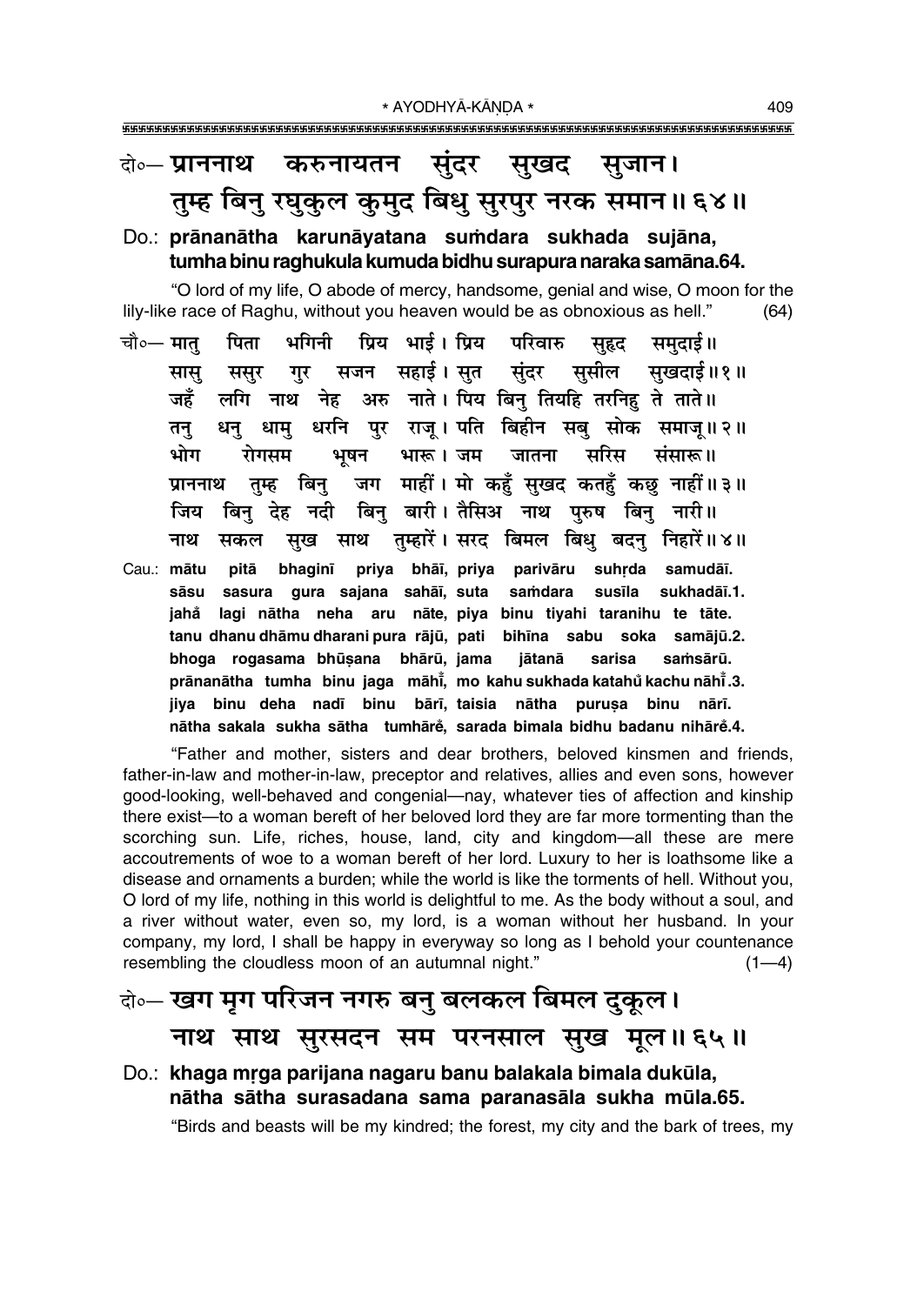spotless robes. And a hut of leaves in the company of my lord will be as comfortable as the abode of gods."  $(65)$  $\sim$   $\sim$ 

|  | चौ∘— बनदेबीं         बनदेव           उदारा । करिहहिं  सासु  ससुर  सम  सारा ॥ |  |  |  |  |
|--|------------------------------------------------------------------------------|--|--|--|--|
|  | कुस किसलय साथरी सुहाई।प्रभु सँग मंजु मनोज तुराई॥१॥                           |  |  |  |  |
|  | कंद मूल फल अमिअ अहारू। अवध सौध सत सरिस पहारू॥                                |  |  |  |  |
|  | छिनु छिनु प्रभु पद कमल बिलोकी। रहिहउँ मुदित दिवस जिमि कोकी॥२॥                |  |  |  |  |
|  | बन दुख नाथ कहे बहुतेरे। भय बिषाद परिताप घनेरे॥                               |  |  |  |  |
|  | प्रभु बियोग लवलेस समाना। सब मिलि होहिं न कृपानिधाना॥३॥                       |  |  |  |  |
|  | अस जियँ जानि सुजान सिरोमनि। लेइअ संग मोहि छाड़िअ जनि॥                        |  |  |  |  |
|  | बिनती बहुत करौँ का स्वामी। करुनामय  उर  अंतरजामी॥४॥                          |  |  |  |  |
|  | Cau.: banadebi banadeva udārā, karihahi sāsu sasura sama sārā.               |  |  |  |  |
|  | kusa kisalaya sātharī suhāī, prabhu såga mamju manoja turāī.1.               |  |  |  |  |
|  | kamda mūla phala amia ahārū, avadha saudha sata sarisa pahārū.               |  |  |  |  |
|  | chinu chinu prabhu pada kamala biloki, rahihaů mudita divasa jimi koki.2.    |  |  |  |  |
|  | bana dukha nātha kahe bahutere, bhaya bisāda paritāpa ghanere.               |  |  |  |  |
|  | prabhu biyoga lavalesa samānā, saba mili hohi na krpānidhānā.3.              |  |  |  |  |
|  | asa jiyå jāni sujāna siromani, leia samga mohi chāRia jani.                  |  |  |  |  |
|  | binatī bahuta karau kā svāmī, karunāmaya ura amtarajāmī.4.                   |  |  |  |  |

"The generous-hearted sylvan gods and goddesses will take care of me like my own father-in-law and mother-in-law. A charming litter of grass and tender leaves will in the company of my lord vie with Cupid's own lovely cushion. Bulbs, roots and fruits will be my ambrosial food; while mountains will be as good as a hundred royal mansions of Ayodhyā. Gazing on the lotus feet of my lord every moment I shall remain as cheerful as a female Cakravaka bird during the daytime. You have mentioned a number of hardships and perils, woes and afflictions attendant with forest life; but all these put together will hardly compare with an iota of the pangs of separation from my lord, O fountain of mercy! Bearing this in mind, O crest-jewel of wise men, take me with you; pray do not leave me behind. I refrain from making a lengthy submission, my lord, knowing as I do that you are all-merciful and have access to the hearts of all."  $(1-4)$ 

# केन्ट राखिअ अवध जो अवधि लगि रहत न जनिअहिं प्रान। दीनबंधु सुंदर सुखद सील सनेह निधान॥६६॥

### Do.: rākhia avadha jo avadhi lagi rahata na janiahi prāna, dinabamdhu sumdara sukhada sīla saneha nidhāna.66.

"If you leave me in Ayodhya till the expiry of your exile, you may rest assured that I shall not survive, O friend of the afflicted, O handsome and congenial lord. O storehouse of amiability and affection!"  $(66)$ 

चौ० मोहि मग चलत न होइहि हारी। छिनु छिनु चरन सरोज निहारी॥ सबहि भाँति पिय सेवा करिहौं। मारग जनित सकल श्रम हरिहौं॥१॥ पखारि बैठि तरु छाहीं।करिहउँ बाउ मुदित मन माहीं॥ पाय श्रम कन सहित स्याम तनु देखें। कहँ दुख समउ प्रानपति पेखें॥२॥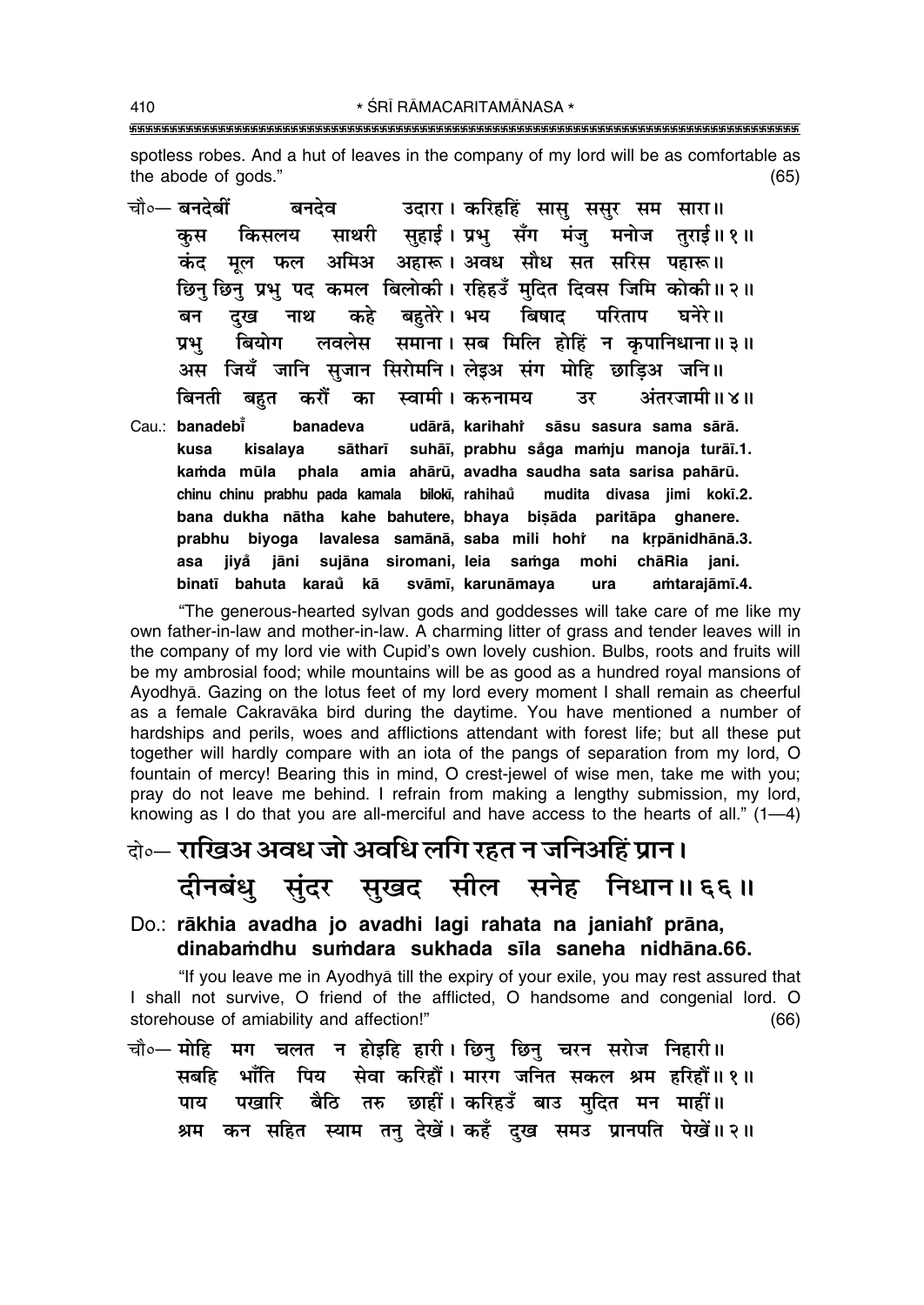| सम महि तृन तरुपल्लव डासी। पाय पलोटिहि सब निसि दासी॥                     |
|-------------------------------------------------------------------------|
| मृद् मूरति जोही।लागिहि तात बयारि न मोही॥३॥<br>बार<br>बार                |
| को प्रभु सँग मोहि चितवनिहारा। सिंघबधुहि जिमि ससक सिआरा॥                 |
| मैं<br>सुकुमारि नाथ बन जोगू। तुम्हहि उचित तप मो कहुँ भोगू॥४॥            |
| Cau.: mohi maga calata na hoihi hārī, chinu chinu carana saroja nihārī. |
| sabahi bhăti piya sevā karihaů, māraga janita sakala śrama harihaů.1.   |
| pāya pakhāri baithi taru chāhi, karihaŭ bāu mudita mana māhi.           |
| śrama kana sahita syāma tanu dekhě, kahå dukha samau prānapati pekhě.2. |
| sama mahi trna tarupallava dāsī, pāya palotihi saba nisi dāsī.          |
| bāra bāra mrdu mūrati johī, lāgihi tāta bayāri<br>na<br>mohī.3.         |
| ko prabhu såga mohi citavanihārā, simghabadhuhi jimi sasaka siārā.      |
| mai sukumāri nātha bana jogū, tumhahi ucita tapa mo kahů bhogū.4.       |

"As I walk along the road I shall know no fatigue gazing on your lotus feet all the while. I shall render all sorts of service to my beloved lord (yourself) and shall relieve him of all the toil occasioned by the journey. Laving your feet and resting in the shade of a tree I shall fan you with a cheerful heart. Beholding your swarthy form bedewed with sweat and casting a look on the lord of my life I can have no occasion for grief. Spreading grass and leaves of trees on an even patch of ground this handmaid of yours will knead your feet overnight. Even as I gaze on your tender form again and again hot winds will have no effect on me. Who can dare look at me, when I am by the side of my lord, any more than a hare or jackal would regard a lioness? How true it is that I am delicate of body while my lord is fit to bear the hardships of a forest life, that it behoves you to undergo penance while it is worth while for me to loll in luxuries!" $(1-4)$ 

# दोo ऐसेउ बचन कठोर सुनि जौं न हृदउ बिलगान। तौ प्रभु बिषम बियोग दुख सहिहहिं पावँर प्रान॥ ६७॥

Do.: **aiseu bacana ka¢hora suni jau° na hædaya bilagåna, tau prabhu bi¶ama biyoga dukha sahihahiÚ påva°ra pråna.67.**

ìWhen my heart refuses to be rent even on hearing such cruel words, I am sure my wretched self shall live to bear the terrible pangs of separation from my lord!" (67)

- चौ०– अस कहि सीय बिकल भइ भारी। बचन बियोग न सकी सँभारी॥ हेखि दसा रघुपति जियँ जाना।हठि राखें नहिं राखिहि प्राना॥१॥ <u>कहेउ</u> कृपाल भानुकुलनाथा । परिहरि सोचु चलहु बन साथा ॥ नहिं बिषाद कर अवसरु आज् ।**बेगि करह बन गवन समाज् ॥ २** ॥ **कहि प्रिय बचन प्रिया समुझाई। लगे मात् पद आसिष पाई।** बेगि प्रजा दुख मेटब आई।जननी निठुर बिसरि जनि जाई॥३॥ **फिरिहि दसा बिधि बहरि कि मोरी। देखिहउँ नयन मनोहर जोरी॥** सुदिन सुघरी तात कब होइहि**। जननी जिअत बदन बिध् जोइहि॥४**॥
- Cau.: **asa kahi s∂ya bikala bhai bhår∂, bacana biyogu na sak∂ sa°bhår∂. dekhi daså raghupati jiya° jånå, ha¢hi råkhe° nahiÚ råkhihi prånå.1.**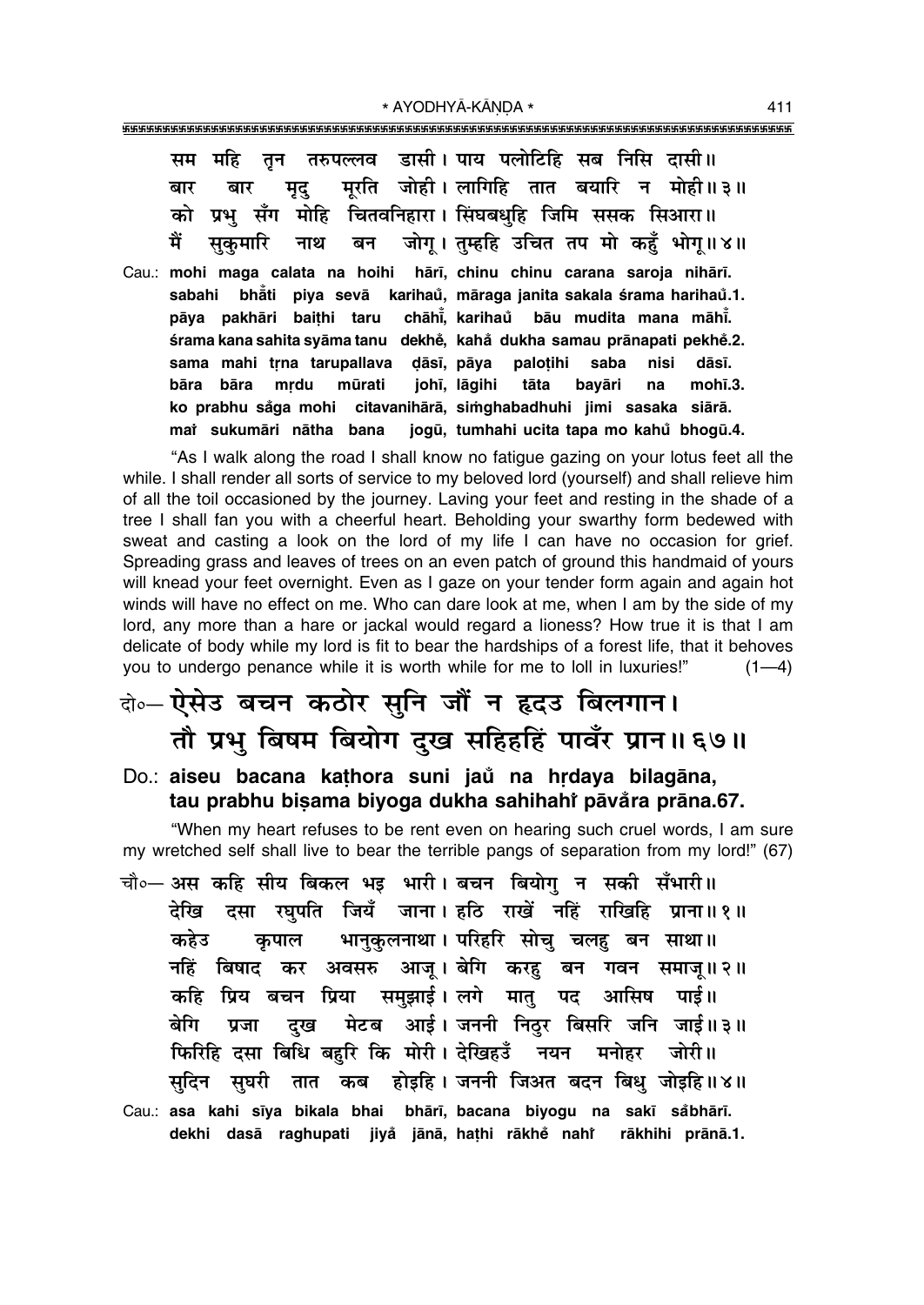### 

bhānukulanāthā, parihari socu calahu bana sāthā. kaheu krpāla avasaru ājū, begi karahu bana gavana samājū.2. nahi bisāda kara kahi priva bacana privā samuihāj, lage mātu pada āsisa pāī. prajā dukha mețaba āī, jananī nithura beai bisari jani jāī.3. phirihi dasā bidhi bahuri ki morī, dekhihau nayana manohara jorī. sudina sugharī tāta kaba hoihi, jananī jiata badana bidhu joihi.4.

So saying Sītā was overwhelmed with distress; she could not bear Her lord's separation even in words. Seeing Her condition the Lord of Raghus was convinced in His heart of hearts that if left behind against Her will She would not survive. The allmerciful Lord of the solar race, therefore, said: "Give up lamentation and accompany me to the forest. Grief is out of season today. Prepare yourself for the journey to the woods at once." Consoling His beloved Consort with there endearing words the Lord threw Himself at His mother's feet and received her blessings. "Pray return soon and relieve the people's distress and see that your heartless mother is not forgotten. Shall the tide of my fortune ever turn, O goodness, that I may behold the charming pair with my own eyes again ? When, my dear son, will arrive the auspicious day and blessed hour that your mother shall live to see your moon-like countenance?  $(1 - 4)$ 

# के- बहुरि बच्छ कहि लालु कहि रघुपति रघुबर तात। कबहिं बोलाइ लगाइ हियँ हरषि निरखिहउँ गात॥६८॥

Do.: bahuri baccha kahi lālu kahi raghupati raghubara tāta, haraşi nirakhihaŭ kabaht bolāi lagāi hiyå gāta.68.

"When again shall I call you 'my darling', 'my pet child', 'O Lord of Raghus', 'O Chief of Raghu's race', 'my boy', and summoning you clasp you to my bosom and gaze upon your limbs with delight?"  $(68)$ 

- कातरि महतारी। बचन् न आव बिकल भइ भारी॥ चौ∘— लखि सनेह बिधि नाना। समउ सनेहु न जाइ बखाना॥१॥ राम प्रबोध कीन्ह पग लागी। सनिअ माय मैं परम अभागी॥ जानकी तब सास बन दीन्हा। मोर मनोरथ सफल न कीन्हा॥२॥ दैअँ सेवा समय तजब छोभु जनि छाड़िअ छोहू। करमु कठिन कछु दोसु न मोहू॥ सुनि सिय बचन सासु अकुलानी। दसा कवनि बिधि कहौं बखानी॥३॥ उर लीन्ही। धरि धीरज् सिख आसिष दीन्ही॥ बारहिं बार लाड अहिवात तम्हारा। जब लगि गंग जमन जल धारा॥४॥ होउ अचल mahatārī, bacanu na āva bikala bhai bhārī. Cau.: lakhi saneha kātari rāma prabodhu kīnha bidhi nānā, samau sanehu na jāi bakhānā.1. lāgī, sunia māya mai parama abhāgī. taba jānakī sāsu paga
- sevā samaya daiå banu dīnhā, mora manorathu saphala na kīnhā.2. tajaba chobhu jani chāRia chohū, karamu kathina kachu dosu na mohū. suni siya bacana sāsu akulānī, dasā kavani bidhi kahau bakhānī.3. bāraht bāra lāi ura līnhī, dhari dhīraju sikha āsisa dīnhī. ahivātu tumhārā, jaba lagi gamga jamuna jala dhārā.4. acala hou

412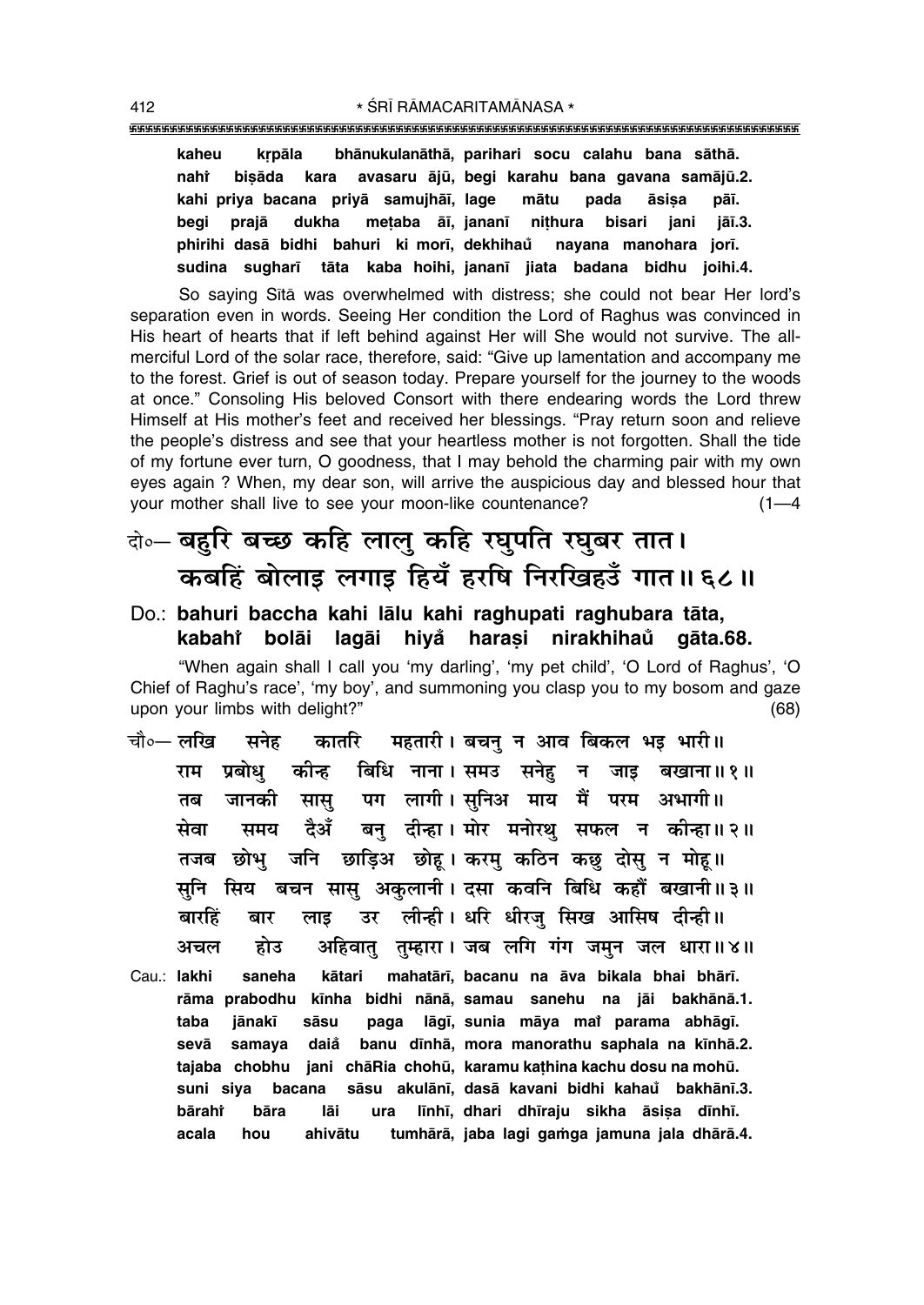Seeing that His mother was too overwhelmed with emotion to speak any more and was greatly agitated. Srī Rāma consoled her in various ways; the gravity of the occasion and the intensity of affection was more than one could describe. Janaka's Daughter then threw Herself at Her mother-in-law's feet and said, "I tell you, mother: I am most unluckly in that at a time when I should have served you heaven has exiled me to the forest and has refused to grant my desire. Pray be not perturbed any more but at the same time cease not to entertain kindly feelings towards me. Relentless is fate and there is no fault of mine either." The mother-in-law was so distressed to hear Sita's words that I have no words to describe her condition. Again and again she pressed her Daughter-in-law to her breast and recovering herself admonished and blessed Her: "May the blessed state of your wifehood (the longevity of your husband) know no break and endure so long as the streams of the Ganga and Yamuna continue to flow."  $(1-4)$ 

# बे॰-सीतहि सासु असीस सिख दीन्हि अनेक प्रकार। चली नाइ पद पदम सिरु अति हित बारहिं बार॥६९॥

### Do sītahi sāsu asīsa sikha dīnhi aneka prakāra. calī nāi pada paduma siru ati hita bārahi bāra.67.

The mother-in-law blessed and admonished Sita in various ways and the latter parted from her, most affectionately bowing Her head at her lotus feet again and again.  $(69)$ 

- पाए। ब्याकल बिलख बदन उठि धाए॥ लछिमन चौ∘— समाचार जब नयन सनीरा। गहे चरन अति प्रेम अधीरा॥१॥ कंप पलक तन कहि न सकत कछ चितवत ठाढे। मीन् दीन जन् जल तें काढे॥ सोचु हृदयँ बिधि का होनिहारा। सबु सुखु सुकृतु सिरान हमारा॥२॥ कहब रघनाथा। रखिहहिं भवन कि लेहहिं साथा॥ मो कहँ काह कर जोरें। देह गेह सब सन तुनु तोरें॥३॥ बिलोकि बंध राम नय नागर। सील सनेह सरल सुख सागर॥ बोले राम बचन् कदराह। समुझि हृदयँ परिनाम तात प्रेम बस जनि उछाह।। ४॥
- Cau.: samācāra jaba lachimana pāe, byākula bilakha badana uthi dhāe. kampa pulaka tana nayana sanīrā, gahe carana ati prema adhīrā.1. kahi na sakata kachu citavata thā Rhe, mīnu dīna janu jala tě kā Rhe. bidhi kā honihārā, sabu sukhu sukrtu sirāna hamārā.2. socu hrdayå mo kahů kāha kahaba raghunāthā, rakhihahi bhavana ki lehahi sāthā. jorė, deha geha saba sana trnu torė.3. biloki bamdhu kara rāma bacanu rāma naya nāgara, sīla saneha sarala sukha sāgara. bole tāta prema basa jani kadarāhū, samujhi hrdayå parināma uchāhū.4.

When Laksmana got the news he started up in confusion and ran with a doleful face. Trembling all over with his hair standing on end and eyes full of tears he clasped Śrī Rāma's feet much excited with emotion. He was unable to speak and stood gazing piteously like a fish taken out of water. There was anxiety in his heart. "What is going to happen, O good heavens?" he said to himself. "All my joy and merits are over now. What will the Lord of Raghus command me to do? Will he leave me at home or take me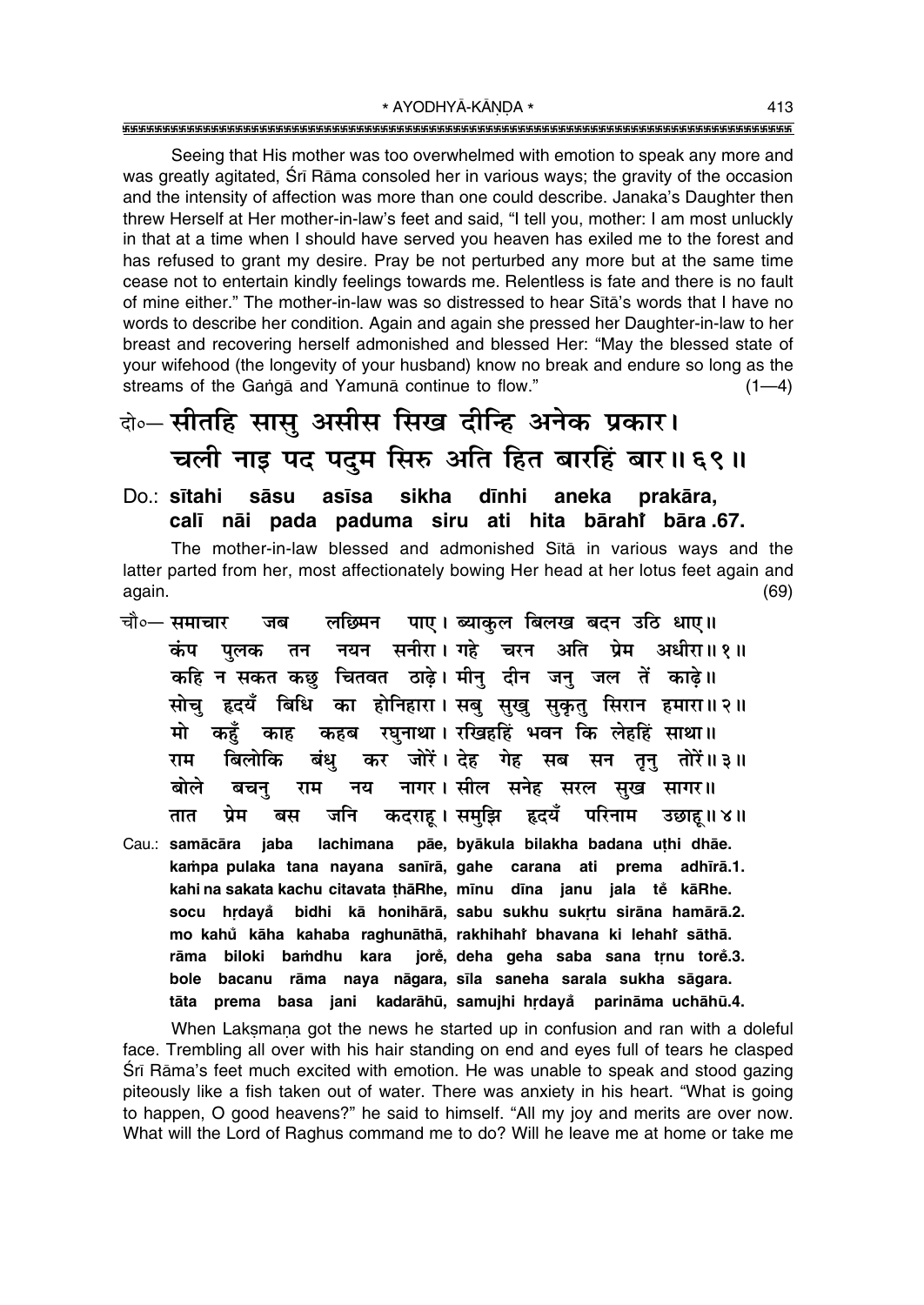\* ŚRĪ RĀMACARITAMĀNASA \* 

with him? "When Srī Rāma saw His brother with joined palms having renounced his home and reckless about his own body. He addressed him in the following words, wellversed as He was in the rules of correct behaviour and an ocean of amiability, love, artlessness and joy: "Pray do not lose your balance of mind out of affection, dear brother, and be convinced in your heart of hearts that the end will be a happy one."  $(1-4)$ 

# वे॰- मातु पिता गुरु स्वामि सिख सिर धरि करहिं सुभायँ। लहेउ लाभू तिन्ह जनम कर नतरु जनम् जग जायँ॥७०॥

### Do.: mātu pitā guru svāmi sikha sira dhari karahi subhāyå, laheu lābhu tinha janama kara nataru janamu jaga jāyå.70.

"Those who reverently and unconstrainedly follow the advice of their father and mother, preceptor and master have reaped the fruit of their birth or else their coming into this world has been in vain."  $(70)$ 

- चौ०— अस जियँ जानि सुनह सिख भाई। करह मात् पित् पद सेवकाई॥ रिपुसुदन् नाहीं। राउ बुद्ध मम दुखु मन माहीं॥१॥ भवन भरत मैं बन जाउँ तुम्हहि लेइ साथा। होइ सबहि बिधि अवध अनाथा॥ मात् प्रजा परिवारू। सब कहुँ परइ दुसह दुख भारू॥२॥ गरु पित कर परितोष् । नतरु तात होइहि बड़ दोष् ॥ सब रहह करह प्रजा दुखारी। सो नृपु अवसि नरक अधिकारी॥३॥ जास राज प्रिय असि नीति बिचारी। सुनत लखन् भए ब्याकुल भारी॥ रहह तात सिओरें गए कैसें। परसत तुहिन जैसें॥४॥ बचन सुखि तामरस्
- Cau.: asa jiyå jāni sunahu sikha bhāī, karahu mātu pitu pada sevakāī. bhavana bharatu ripusūdanu nāhi, rāu brddha mama dukhu mana māhi.1. mai bana jāu tumhahi lei sāthā, hoi sabahi bidhi avadha anāthā. mātu prajā parivārū, saba kahů parai dusaha dukha bhārū.2. quru pitu rahahu karahu saba kara paritoșu, nataru tāta hoihi baRa dosū. priya prajā dukhārī, so nrpu avasi naraka adhikārī.3. iāsu rāia bicārī, sunata lakhanu bhae byākula bhārī. rahahu tāta asi nīti siare bacana sūkhi kaisė, parasata tuhina tāmarasu jaisė.4. gae

"Bearing this in mind, brother, listen to my advice and wait upon the feet of our father and mothers. Bharata and Ripusudana (Satrughna) are not at home, while the king is aged and full of grief for my sake. If I proceed to the woods taking you with me, Ayodhya will be rendered completely masterless and the preceptor and parents, the people as well as the family, all will be subjected to a spell of terrible suffering. Stay, then, to comfort all; otherwise, brother, we shall incur great sin. A king whose reign brings suffering to his beloved people surely deserves an abode in hell. Bearing in mind this maxim, dear brother, stay at home." Hearing this, Laksmana felt much distressed. He turned pale at these soothing words in the same way as a lotus is blasted when touched by frost.  $(1-4)$ 

बे-उतरु न आवत प्रेम बस गहे चरन अकुलाइ। नाथ दासु मैं स्वामि तुम्ह तजह त काह बसाइ॥७१॥

414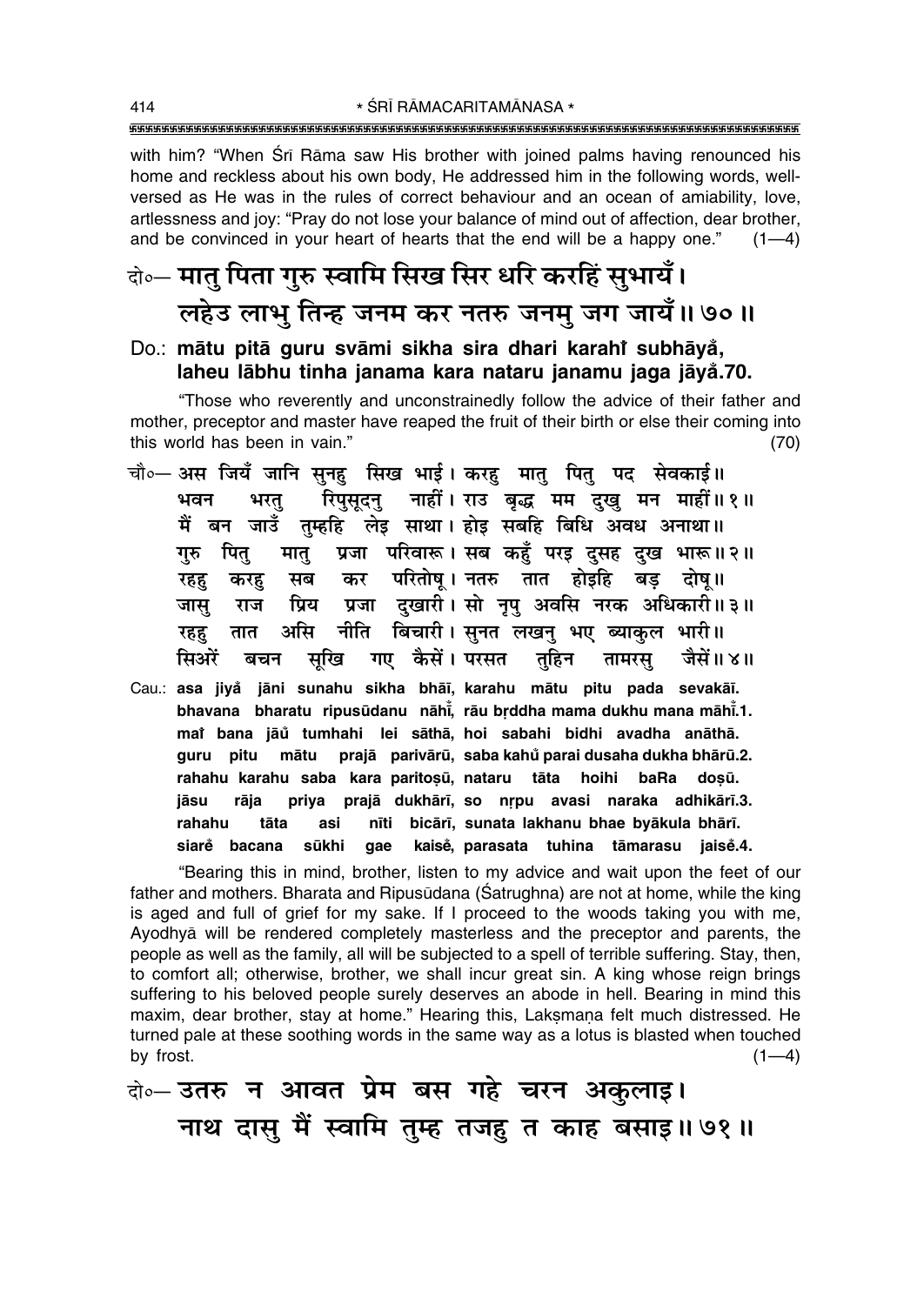### Do.: utaru na āvata prema basa gahe carana akulāi, nātha dāsu mai svāmi tumha tajahu ta kāha basāi.71.

Overwhelmed with emotion he could not answer, but clasped his Brother's feet in anguish, "My lord, I am your slave and you my master; if you abandon me, what help!"  $(71)$ 

- चौ०— <mark>दीन्हि मोहि सिख नीकि गोसाईं। लागि अगम</mark> अपनी कदराईं॥ धारी। निगम नीति कहँ ते अधिकारी॥१॥ धीर नरबर धरम धुर सिस प्रभ सनेहँ प्रतिपाला। मंदरु मेरु कि लेहिं मराला॥ मैं पितु मातु न जानउँ काहु।।कहउँ सुभाउ पतिआहु॥ २॥ नाथ गर सनेह सगाई। प्रीति प्रतीति निगम निज गाई॥ जहँ लगि जगत तुम्ह स्वामी। दीनबंध अंतरजामी ॥ ३॥ मोरे उर सबड एक ताही। कीरति भूति सुगति प्रिय जाही॥ नीति उपदेसिअ धरम बचन चरन रत होई। कपासिंध परिहरिअ कि सोई॥४॥ मन क्रम
- gosāi, lāgi kadarāt. sikha nīki agama apanī Cau.: dīnhi mohi narabara dhīra dharama dhura dhārī, nigama nīti kahu te adhikārī.1. mai sisu prabhu sanehå pratipālā, mamdaru meru ki lehi marālā. gura pitu mātu na jānau kāhū, kahau subhāu nātha patiāhū.2. jahå lagi jagata saneha sagāī, prīti pratīti nigama niju gāī. sabai eka tumha svāmī, dīnabamdhu amtarajāmī.3. more ura nīti upadesia tāhī, kīrati bhūti dharama sugati priya jāhī. mana krama bacana carana rata hoi, krpāsimdhu pariharia ki  $so\bar{1}$ .4.

"My lord, you have given me a sound advice; but due to my faintheartedness it sounds impracticable to me. Only those noble men who are self-possessed and champion the cause of virtue are fit to be taught the gospel of the Vedas and moral philosophy. I am a mere child fostered by your loving care; can a cygnet lift Mount Mandara or Meru? I know no preceptor nor father nor mother; I tell you sincerely; believe me, my lord. Whatever ties of affection, love and confidence exist in the world as declared by the Vedas—for me they are all centred in you and you alone, my lord. O friend of the afflicted, O knower of the innermost heart of all! Piety and propriety should be taught to him who is fond of glory, fortune and a noble destiny. He, however, who is devoted to your feet in thought, word and deed-should he be abandoned, O ocean of grace?"  $(1-4)$ 

# के- करुनासिंधु सुबंधु के सुनि मृदु बचन बिनीत। समुझाए उर लाइ प्रभु जानि सनेहँ सभीत॥७२॥

### Do.: karunāsimdhu subamdhu ke suni mrdu bacana binīta, samujhāe ura lāi prabhu jāni sanehå sabhīta.72.

Hearing these soft and polite words of His noble brother, the all-compassionate Lord clasped him to His bosom and consoled him, perceiving that he had lost his nerve through love.  $(72)$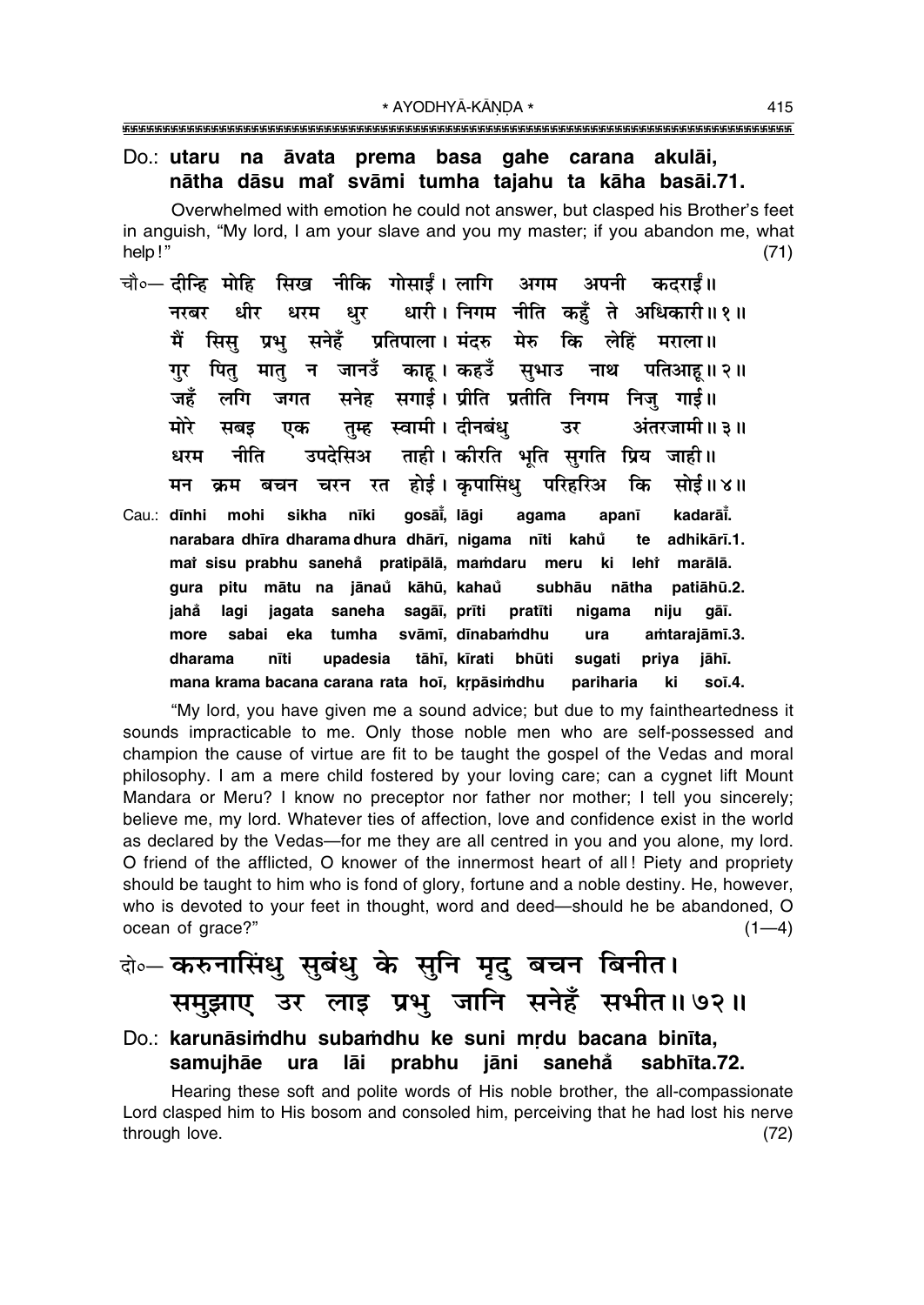\* ŚRĪ RĀMACARITAMĀNASA \*

चौ०— मागह बिदा सन जाई। आवह बेगि चलह बन भाई॥ मात् सुनि रघबर बानी। भयउ लाभ बड गड बडि हानी॥१॥ मुदित भए पहिं आए। मनहँ अंध फिरि लोचन पाए॥ हरषित हृदयँ मात् जननि माथा । मन जानकि जाड पग नायउ रघनंदन साथा॥२॥ पँछे देखी। लखन कही सब कथा बिसेषी॥ मलिन मन मात बचन कठोरा। मृगी देखि दव जनु चहु ओरा॥३॥ गर्द सनि सहमि अनरथ आज् । एहिं सनेह बस करब अकाज् ॥ लखन लखेड भा सकुचाहीं। जाइ संग बिधि कहिहि कि नाहीं॥४॥ मागत बिदा सभय Cau.: māgahu bidā mātu sana jāī, āvahu begi calahu bana bhāī. mudita bhae suni raghubara bānī, bhayau lābha baRa gai baRi hānī.1. mātu pahi āe, manahů harasita hrdavå amdha phiri locana pāe. nāyau māthā, manu raghunamdana jānaki sāthā.2. jāi janani paga pūche mātu malina mana dekhī, lakhana kahī saba kathā bisesī. gaī sahami suni bacana kathorā, mrgī dekhi dava janu cahu orā.3. lakhana lakheu bhā anaratha ājū, ehr saneha basa karaba akājū.

"Go and ask leave of your mother; then quickly return and accompany me to the woods." Laksmana rejoiced to hear these words from the Chief of Raghus; great was his gain and a mighty loss was averted. He went up to his mother delighted at heart as a blind man who had regained his lost vision. Approaching her he bowed his head at her feet, while his heart was with Sri Rama (the Delighter of Raghu's race) and Janaka's Daughter. Finding him depressed in spirit the mother inquired the reason, when Laksmana related at length the whole incident. Sumitra was alarmed to hear this cruel report as a doe on finding wild fire all about her. Laksmana apprehended that things would take a wrong turn that day and that his mother would frustrate his plans due to her affection. He, therefore, felt nervous and hesitated in asking leave of her; for he thought within himself, "Good God, will she allow me to accompany Sri Rama or not?"  $(1-4)$ 

bidā sabhaya sakucāhi, jāi samga bidhi kahihi ki nāhi.4.

# बे-समझि समित्राँ राम सिय रूपु सुसीलु सुभाउ। नृप सनेहु लखि धुनेउ सिरु पापिनि दीन्ह कुदाउ॥७३॥

Do.: samujhi sumitra rāma siya rūpu susīlu subhāu, nrpa sanehu lakhi dhuneu siru pāpini dīnha kudāu.73.

Remembering the beauty, amiability and noble disposition of Sri Rama and Sita and considering the king's affection for Them. Sumitra beat her head as she perceived that the wicked queen (Kaikeyi) had played him foul.  $(73)$ 

कुअवसर जानी। सहज सुहृद बोली मृदु बानी॥ चौ०— धीरज धरेउ मातु बैदेही। पिता रामु सब भाँति सनेही॥१॥ तम्हारि तात तहाँ जहँ राम निवास। तहँड़ँ दिवस जहँ भान प्रकास॥ अवध सीय रामु बन जाहीं। अवध तुम्हार काजु कछु नाहीं॥२॥ जौं पै मातु बंधु सुर साईं। सेइअहिं सकल प्रान की नाईं॥ पित गर ग्रानप्रिय जीवन जी के। स्वारथ रहित सखा सबही के॥३॥ राम

416

māgata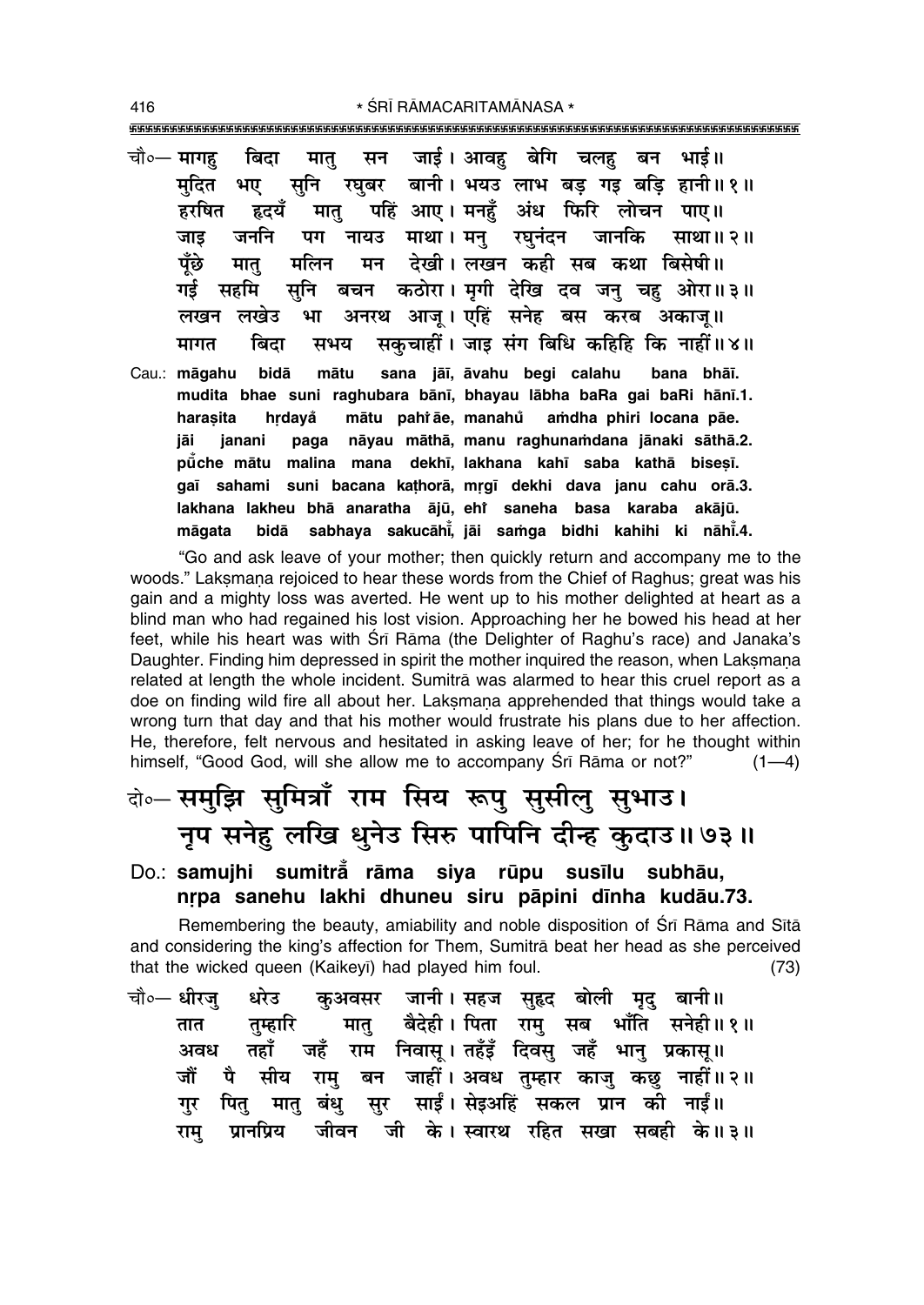प्रिय परम जहाँ तें। सब मानिअहिं के नातें ॥ पजनीय राम जियँ जानि संग बन जाह। लेह जीवन लाहू ॥ ४॥ अस तात जग kuavasara jānī, sahaja suhrda bolī mrdu bānī. Cau.: dhīraju dhareu

tumhāri mātu baidehī, pitā saba bhåti tāta rāmu sanehī.1. rāma nivāsū, tahår divasu jahå bhānu prakāsū. avadha tahẵ iahẳ sīya rāmu bana jāhi, avadha tumhāra kāju kachu nāhi.2. iaū pai gura pitu matu bamdhu sura sāi, seiahi sakala prāna nāĭ. kī jīvana jī ke svāratha rahita sakhā sabahī ke.3. rāmu pranapriva priya parama jahå tě, saba pūjanīva māniaht nātě. rāma ke jāhū, lehu asa jiyå jāni samga bana tāta jaga jīvana lāhū.4.

Perceiving that the time was unpropitious to them she collected herself and, possessing as she did a naturally good heart, spoke in gentle words, "My dear son, Videha's daughter is your mother while Rama, who loves you in everyway, is your father. Avodhyā is there where Rāma dwells; there alone is the day where there is sunlight. If Sītā and Rāma are really proceeding to the woods, you have no business in Ayodhyā. One's preceptor, parents, brother, gods and master—all these should be tended as one's own life. Rāma, however is dearer than life, the soul of our soul and the disinterested friend of all. Whosoever are worthy of adoration and most dear to us should be accounted as such only in so far as they are related to Rama. Bearing this in mind, accompany him to the forest and derive, my boy, the benefit of your existence in the world.  $(1-4)$ 

वे०- भूरि भाग भाजनु भयह मोहि समेत बलि जाउँ। जौं तुम्हरें मन छाड़ि छलु कीन्ह राम पद ठाउँ॥७४॥

### Do.: bhūri bhāga bhājanu bhayahu mohi sameta bali jāŭ, jaů tumharě mana chāRi chalu kīnha rāma pada thāů.74.

"It is your great good fortune as well as mine, I solemnly declare, that your mind has sincerely taken up its abode in Rāma's feet."  $(74)$ 

सोई। रघपति भगत जास सत होई॥ चौ∘— पत्रवती जग जबती नतरु बाँझ भलि बादि बिआनी। राम बिमुख सुत तें हित जानी॥१॥ तुम्हरेहिं भाग राम् बन जाहीं।दूसर हेतु तात कछ नाहीं॥ सकल सुकृत कर बड़ फलु एहू। राम सीय पद सहज सनेह।। २॥ मद मोह। जनि सपनेहँ इन्ह के बस होह॥ इरिषा राग रोष बिकार बिहाई। मन क्रम बचन करेह सेवकाई॥३॥ सकल प्रकार तुम्ह कहुँ बन सब भाँति सुपासू। सँग पितु मातु रामु सिय जासू॥ जेहिं न रामु बन लहहिं कलेसू।सुत सोइ करेहु इहइ उपदेसू॥४॥ Cau.: putravatī iubatī soī, raghupati bhagatu jāsu sutu hoī. jaga nataru bajha bhali bādi biānī, rāma bimukha suta tě hita jānī.1. tumharehi bhāga rāmu bana jāhi, dūsara hetu tāta kachu nāhi.

sakala sukrta kara baRa phalu ehū, rāma sīya pada sahaja sanehū.2.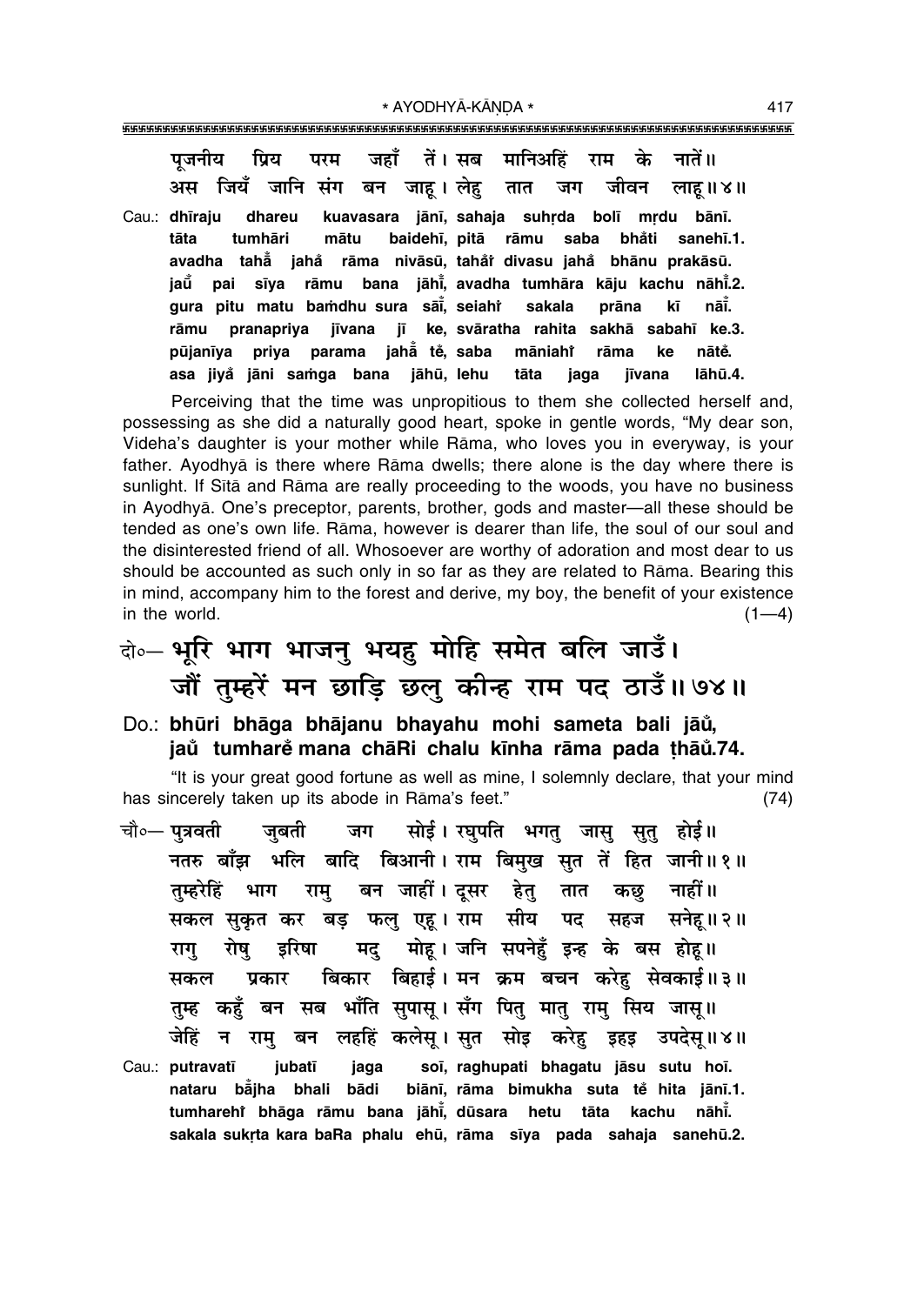mohū, jani sapanehů inha ke basa hohū. rāgu rosu irisā madu bihāī, mana krama bacana karehu sevakāī.3. sakala prakāra bikāra tumha kahů bana saba bhåti supāsū, såga pitu mātu rāmu siva iāsū. jehî na rāmu bana lahahî kalesū, suta soi karehu ihai upadesū.4.

"That woman alone can be said to have borne a male issue, whose son is a devotee of Rāma (the Lord of Raghus). Otherwise she had better remain issueless; for she who deems herself fortunate in having a son hostile to Rāma has yeaned in vain. It is due to your good fortune that Rama is proceeding to the forest; there is no other ground for his doing so, my boy. The highest reward of all meritorious acts is verily this—to have spontaneous love for the feet of Sita and Rama. Never give way even in a dream to passion, anger, jealousy, arrogance or infatuation. Giving up all sorts of morbid feelings serve them in thought, word and deed. You will be happy in everyway in the forest since you will have with you your father and mother in Rāma and Sītā. Take care, my son, that Rama may be put to no trouble in the woods: that is my admonition to you."  $(1-4)$ 

छं०- उपदेसु यह जेहिं तात तुम्हरे राम सिय सुख पावहीं। पितु मातु प्रिय परिवार पुर सुख सुरति बन बिसरावहीं ॥ तुलसी प्रभुहि सिख देइ आयसु दीन्ह पुनि आसिष दर्ड। रति होउ अबिरल अमल सिय रघुबीर पद नित नित नई।।

## Cham.: upadesu yahu jehi tāta tumhare rāma siya sukha pāvahī, pitu mātu priya parivāra pura sukha surati bana bisarāvahī. tulasī prabhuhi sikha dei āyasu dīnha puni āsisa daī, rati hou abirala amala siya raghubīra pada nita nita naī.

"My admonition to you, dear child, is this: it is up to you to see that Rāma and Sītā lead a happy life in the forest through your good offices and forget their father and mother, near and dear ones as well as the amenities of city life." Having thus admonished the Lord of Tulasīdāsa (Laksmana) Sumitrā granted him leave (to accompany Śrī Rāma) and then invoked her blessing on him: "May your devotion to the feet of Sītā and the Hero of Raghu's race be constant and untainted and ever new."

# सो∘—मातु चरन सिरु नाइ चले तुरत संकित हृदयँ। बागुर बिषम तोराइ मनहुँ भाग मृगु भाग बस॥७५॥

So.: mātu carana siru nāi cale turata samkita hrdayå, bāgura bisama torāi manahů bhāga mrgu bhāga basa.75.

Bowing his head at his mother's feet Laksmana left at once with a timid heart apprehending any further development that might bulk his plans and interfere with his accompanying (Srī Rāma to the forest); it looked as if a deer had luckily succeeded in bursting a strong snare and made good his escape.  $(75)$ 

|  |  | चौ∘— गए     लखनु     जहँ    जानकिनाथू । भे  मन  मुदित  पाइ  प्रिय  साथू॥ |  |  |  |
|--|--|--------------------------------------------------------------------------|--|--|--|
|  |  | बंदि राम सिय चरन सुहाए। चले संग नृपमंदिर आए॥१॥                           |  |  |  |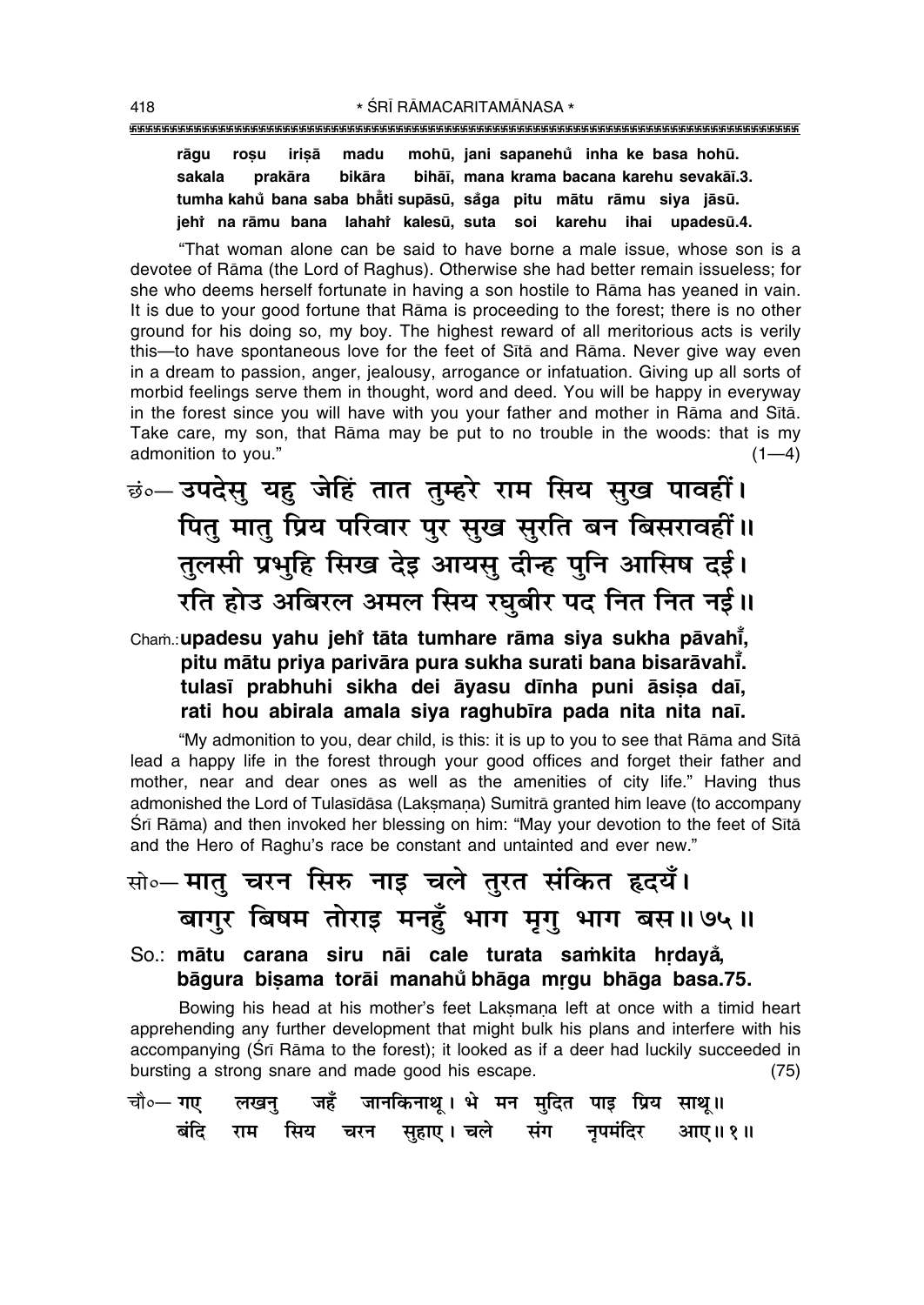\* AYODHYĀ-KĀNDA \* 

पर नर नारी। भलि बनाड़ बिधि बात बिगारी॥ कहहिं परसपर कृस मन दुखु बदन मलीने। बिकल मनहूँ माखी मधु छीने॥२॥ तन कर मीजहिं सिरु धुनि पछिताहीं। जनु बिनु पंख बिहग अकुलाहीं॥ दरबारा। बरनि न जाड़ बिषाद अपारा॥३॥ बडि भीर भप भड बैठारे। कहि प्रिय बचन राम् पग् धारे॥ सचिवँ राउ उठाड निहारी। ब्याकुल भयउ भूमिपति भारी॥४॥ सिय समेत दोउ तनय lakhanu jahå jānakināthū, bhe mana mudita pāi priva sāthū. Cau.: **gae** bamdi rāma siya carana suhāe, cale samga nrpamamdira āe.1. kahahi parasapara pura nara nārī, bhali banāi bidhi bāta bigārī. tana krsa mana dukhu badana malīne, bikala manahu mākhī madhu chīne.2. kara mījahi siru dhuni pachitāhi, janu binu pamkha bihaga akulāhi. bhai baRi bhīra bhūpa darabārā, barani na jāi bisādu apārā.3. uthāi rāu baithāre, kahi priya bacana rāmu pagu dhāre. scivă siya sameta dou tanaya nihārī, byākula bhayau bhūmipati bhārī.4.

Laksmana went straight to where the Lord of Jānakī (Janaka's Daughter) was; he was glad at heart to find himself in the company of his beloved Brother. Bowing to the charming feet of Srī Rāma and Sītā he accompanied Them to the king's palace. The men and women of the city said to one another, "How strange that God wellnigh fulfilled our hopes and then shattered them!" With emaciated bodies, a sorrowful heart and doleful face they felt miserable as a bee that has been robbed of its honey. They wrung their hands, beat their heads and lamented like birds that had been clipt of their wings and were restless without them. A huge crowd had collected at the entrance of the royal palace and there was untold grief which knew no bounds. The minister (Sumantra) raised the king and seated him communicating to him the agreeable news that Srī Rāma had come. When he saw his two sons with Sītā, his distress was profound.  $(1-4)$ 

# वे०-सीय सहित सुत सुभग दोउ देखि देखि अकुलाइ।

# बारहिं बार सनेह बस राउ लेइ उर लाइ॥७६॥

#### Do.: sīya sahita suta subhaga dou dekhi dekhi akulāi. bārahi bāra saneha basa rāu lei ura lāi.76.

The king felt much agitated as he gazed on his two sons with Sita. Overwhelmed with emotion he pressed them to his bosom again and again.  $(76)$ 

बोलि बिकल नरनाहू।सोक जनित उर दारुन दाहू॥ चौ॰— **सकड** न अति अनुरागा। उठि रघुबीर बिदा तब मागा॥१॥ सीस पट नाड पितु असीस आयसु मोहि दीजै। हरष समय बिसमउ कत कीजै॥ प्रेम प्रमाद् । जसु जग जाइ होइ अपबाद् ॥ २ ॥ किएँ पिय तात उठि नरनाहाँ। बैठारे रघपति सनेह गहि बाहाँ॥ सनि बस सुनह तात तुम्ह कहँ मुनि कहहीं । रामु चराचर नायक अहहीं ॥ ३ ॥ असुभ करम अनुहारी। ईसु देइ फलु हृदयँ बिचारी॥ सभ अरु करड़ जो करम पाव फल सोई। निगम नीति असि कह सब कोई॥४॥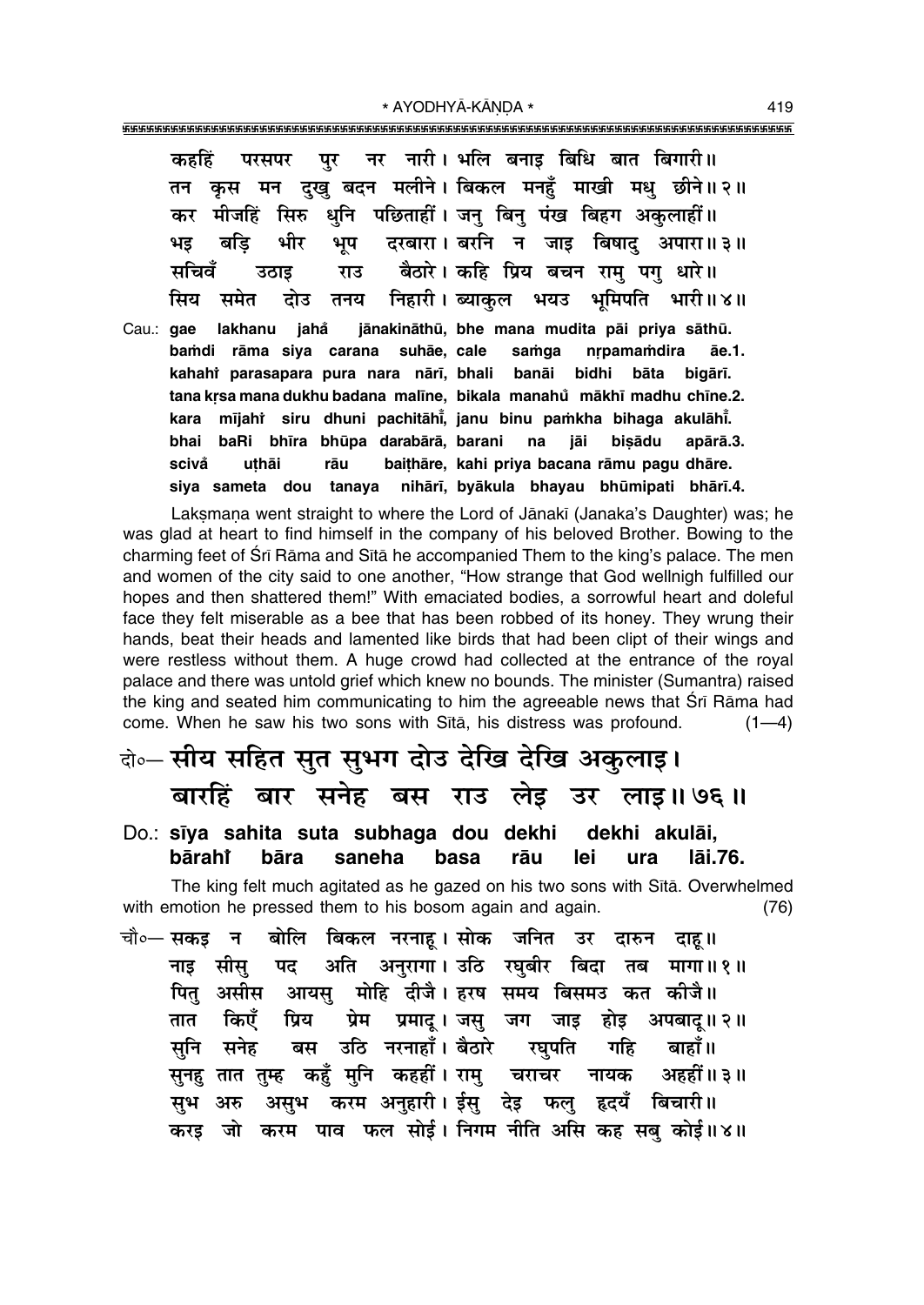""""""""""""""""""""""""""""""""""""""""""""""""""""""""""""""""""""""""""""""""""" 420 **\*** SRĪ RĀMACARITAMĀNASA \*

Cau.: **sakai na boli bikala naranåhµu, soka janita ura dåruna dåhµu. nåi s∂su pada ati anurågå, u¢hi raghub∂ra bidå taba mågå.1. pitu as∂sa åyasu mohi d∂jai, hara¶a samaya bisamau kata k∂jai.** tāta kie priya prema pramādū, jasu jaga jāi hoi apabādū.2. **suni saneha basa u¢hi naranåhå° , bai¢håre raghupati gahi båhå° . sunahu tåta tumha kahu muni ° kahah∂° , råmu caråcara nåyaka ahah∂° .3. subha aru asubha karama anuhår∂, ∂su dei phalu hædaya° bicår∂. karai jo karama påva phala so∂, nigama n∂ti asi kaha sabu ko∂.4.**

The king was too restless to speak; there was terrible agony in his heart due to excess of grief. Most affectionately bowing His head at His fatherís feet, the Hero of Raghu's race then arose and asked his permission to proceed to the woods: "Father, give me your blessings and commands; why should you be sorrowing at this hour of jubilation? By swerving from the path of duty due to attachment for a beloved object, dear father, one's reputation is lost and obloguy incurred." Hearing this the king got up in his love and holding Srī Rāma (the Lord of Raghus) by the arm he made Him sit down and said, "Listen, my boy: of You the sages declare that Rama is the Lord of the entire creation, both animate and inanimate. God requites our actions according as they are good or bad, weighing them in the scale of His judgment. He alone who does an act reaps its consequences: such is the law of the Vedas and so declare all."  $(1-4)$ 

# दो**०– औरु करै अपराधु कोउ और पाव फल भोगु।** अति बिचित्र भगवंत गति को जग जानै जोग्॥**७७॥**

### Do.: **auru karai aparådhu kou aura påva phala bhogu, ati bicitra bhagava≈ta gati ko jaga jånai jogu.77.**

ìBut in this case we find that one commits the offence and another reaps the fruit. Highly mysterious are the ways of God: no one in this world is competent to know them." (77)

- **चौ०— रायँ राम राखन हित लागी। बहुत उपाय किए छल त्यागी॥** लखी राम रुख रहत न जाने।धरम धरंधर धीर सयाने॥१॥ तब नृप सीय लाइ उर लीन्ही। अति हित बहुत भाँति सिख दीन्ही ।। **ऋहि बन के दुख दुसह सुनाए। सासु ससुर पितु सुख समुझाए॥२॥** सिय मन् राम चरन अनुरागा। घरु न**सुगम् बनु बिषम् न**लागा॥ औरउ सबहिं सीय समझाईं। कहि**कीह बिपिन बिपति अधिकाई।।३**॥ सचिव नारि गर नारि सयानी।**सहित सनेह कहहिं मुद्** बानी॥ तुम्ह कहुँ तौ न दीन्ह बनबासू। करहु जो कहहिं ससुर गुर सासू॥४॥
- Cau.: **råya° råma råkhana hita låg∂, bahuta upåya kie chalu tyåg∂. lakh∂ råma rukha rahata na jåne, dharama dhura≈dhara dh∂ra sayåne.1. taba næpa s∂ya låi ura l∂nh∂, ati hita bahuta bhå° ti sikha d∂nh∂. kahi bana ke dukha dusaha sunåe, såsu sasura pitu sukha samujhåe.2.** siya manu rāma carana anurāgā, gharu na sugamu banu bişamu na lāgā. **aurau sabahiÚ s∂ya samujhå∂, kahi kahi bipina bipati adhikå∂.3.**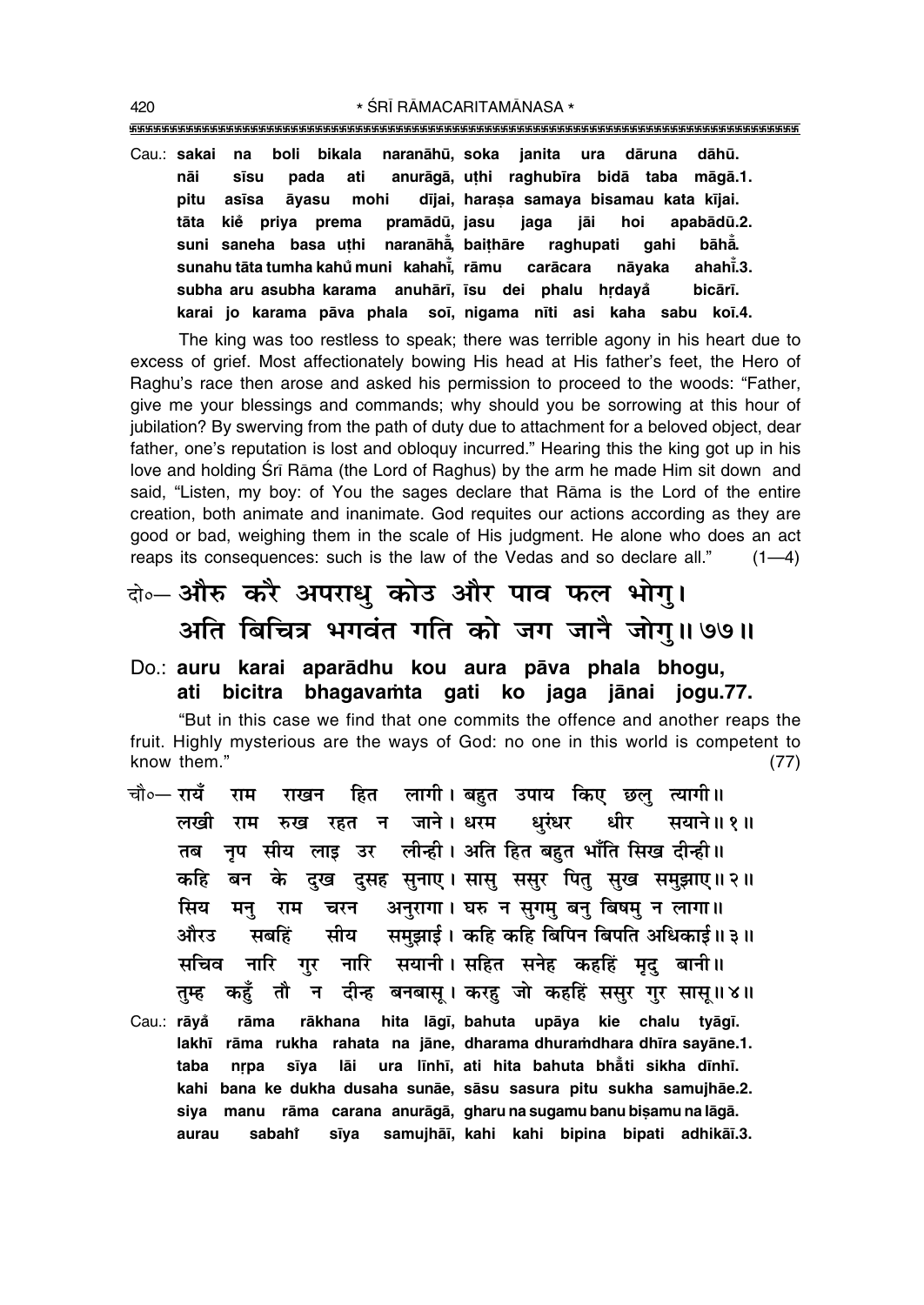### gura nāri sayānī, sahita saneha kahahi mrdu bānī. saciva nāri tumha kahů tau na dīnha banabāsū, karahu jo kahahť sasura gura sāsū.4.

The king sincerely tried every means to detain Srī Rāma. But he discovered Srī Rāma's intention and came to know that He was not going to stay, a champion of righteousness, strong-minded and foresighted as He was. The king thereupon clasped Sita to his bosom and most lovingly admonished Her in many ways. He described the terrible hardships of forest life and explained to Her the comforts She would enjoy if She chose to stay with Her husband's parents or Her own father. Sita's mind, however, was attached to Srī Rāma's feet; hence neither home seemed attractive to Her nor the forest repulsive. Everyone else too expostulated with Sita dwelling on the many miseries of the forest. The minister's (Sumantra's) wife as well as the preceptor's (Vasistha's) and other prudent ladies fondly urged Her in gentle tones: "Nobody has exiled you to the forest: therefore, do as your husband's parents and preceptor bid you."  $(1-4)$ 

# केन्टि सिख सीतलि हित मधुर मृदु सुनि सीतहि न सोहानि। सरद चंद चंदिनि लगत जनु चकई अकुलानि॥ ७८॥

### Do.: sikha sītali hita madhura mrdu suni sītahi na sohāni, sarada camda camdini lagata janu cakaī akulāni.78.

This advice, soothing, friendly, agreeable and tender as it was, did not sound pleasing to Sītā's ears. It seemed as if the touch of the rays of the autumnal moon had made a female Cakravāka bird restless.  $(78)$ 

- उतरु न देई।सो सुनि तमकि चौ०— सीय उठी कैकेई॥ सकच बस भाजन आनी।अागें धरि बोली मृद बानी ॥ १ ॥ मनि पट भषन ्<br>रघुबीरा। सील सनेह न छाड़िहि भीरा॥ नुपहि प्रानप्रिय तम्ह परलोकु नसाऊ। तुम्हहि जान बन कहिहि न काऊ॥२॥ सूजस् सुकुतु अस बिचारि सोड़ करह जो भावा। राम जननि सिख सनि सख पावा॥ बानसम लागे। करहिं न प्रान पयान अभागे॥३॥ भपहि बचन मुरुछित नरनाह। काह करिअ कछ सुझ न काह॥ लोग बिकल बनाई। चले जनक जननिहि सिरु नाई॥४॥ मुनि बेष् राम् तुरत
- Cau.: sīya sakuca basa utaru na uthī kaikeī. deī, so suni tamaki muni pata bhūṣana bhājana ānī, āgě dhari bolī mrdu bānī.1. nrpahi prānapriya tumha raghubīrā, sīla saneha na chāRihi bhīrā. sukrtu paraloku nasāū, tumhahi jāna bana kahihi na kāū.2. sujasu asa bicāri soi karahu jo bhāvā, rāma janani sikha suni sukhu pāvā. bānasama lāge, karahi na prāna payāna abhāge.3. bhūpahi bacana bikala muruchita naranāhū, kāha karia kachu sūjha na kāhū. loga rāmu turata muni besu banāī, cale janaka jananihi siru nāī.4.

Sītā was too modest to give any reply. But Kaikeyī flared up on hearing their talk. She brought hermits robes, ornaments and vessels and, placing them before Srī Rāma, addressed Him in soft accents, "You are dear as life to the king, O Hero of Raghu's line; he is too soft to shake off his scruple and attachment for you. He would sooner forfeit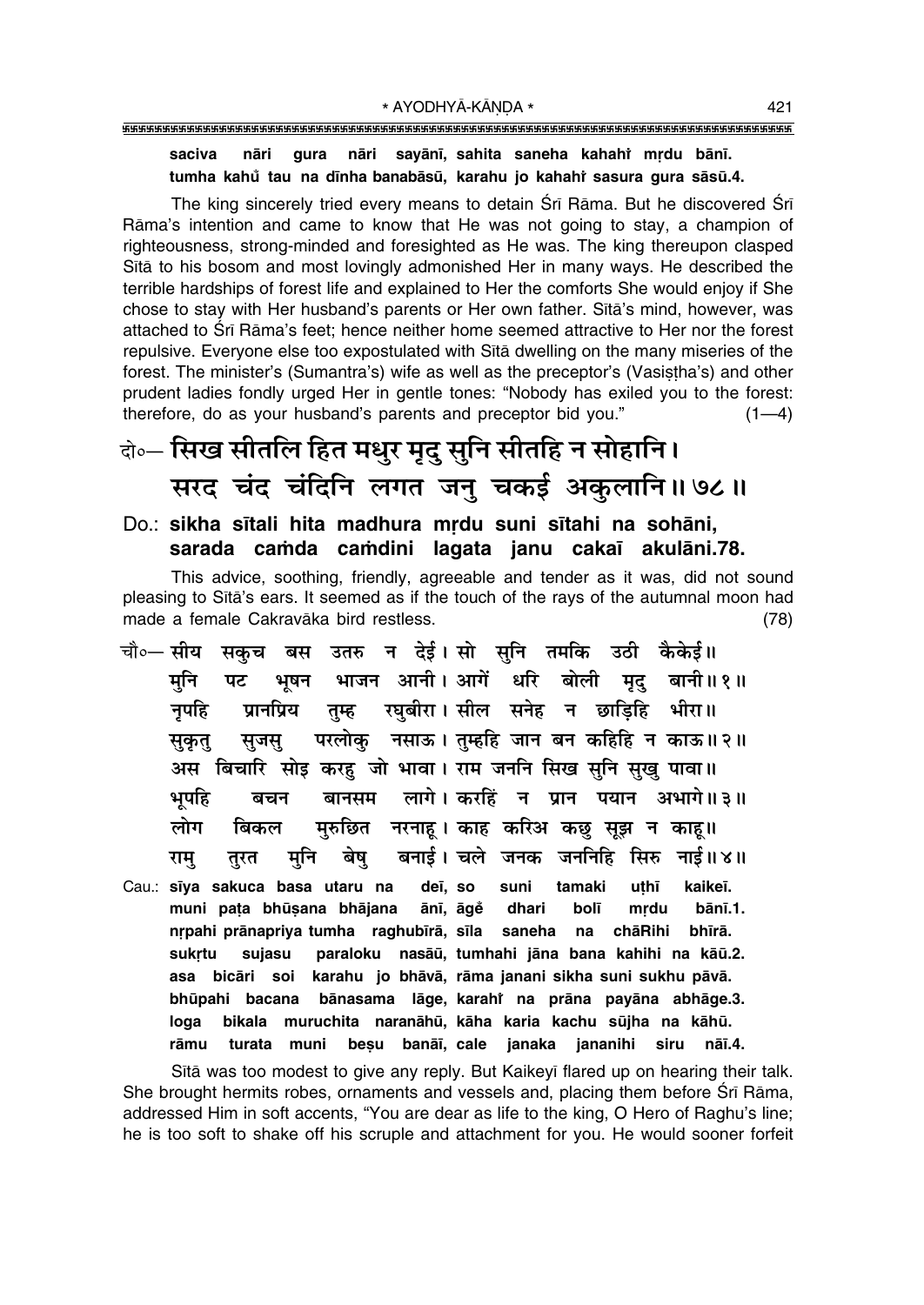his virtue, good reputation and his happiness in the other world than ask you to proceed to the woods. Bearing this in mind do as you please." Srī Rāma rejoiced to hear His stepmother's admonition; but her words pierced the king like shafts. "Will my wretched life never depart," he said to himself. The people felt much distressed while the king fainted; no one knew what to do. Srī Rāma presently dressed Himself as a hermit and bowing His head to His parents departed.  $(1-4)$ 

वे०-सजि बन साजु समाजु सबु बनिता बंधु समेत। बंदि बिप्र गुर चरन प्रभु चले करि सबहि अचेत ॥ ७९ ॥

### Do.: saji bana sāju samāju sabu banitā bamdhu sameta, bamdi bipra gura carana prabhu cale kari sabahi aceta.79.

Having completed all the equipment and preparations for a journey to the woods the Lord with His Spouse and brother bowed to the feet of the Brāhmanas and the preceptor (Vasistha) and departed, leaving everyone in bewilderment.  $(79)$ 

| चौ∘— निकसि  बसिष्ठ   द्वार   भए ठाढ़े। देखे   लोग   बिरह   दव   दाढ़े॥   |      |                    |  |                                                                |       |                                                      |
|--------------------------------------------------------------------------|------|--------------------|--|----------------------------------------------------------------|-------|------------------------------------------------------|
|                                                                          |      |                    |  |                                                                |       | कहि प्रिय बचन सकल समुझाए। बिप्र बृंद रघुबीर बोलाए॥१॥ |
|                                                                          |      |                    |  | गुर सन कहि बरषासन दीन्हे।अादर दान बिनय बस कीन्हे॥              |       |                                                      |
| जाचक                                                                     |      |                    |  |                                                                |       | दान मान संतोषे।मीत पुनीत प्रेम परितोषे॥२॥            |
|                                                                          |      |                    |  | दासीं दास बोलाइ बहोरी।गुरहि सौंपि बोले कर जोरी॥                |       |                                                      |
|                                                                          |      |                    |  |                                                                |       | सब कै सार सँभार गोसाईं। करबि जनक जननी की नाईं॥३॥     |
|                                                                          |      |                    |  | बारहिं बार जोरि जुग पानी।कहत रामु सब सन मृदु बानी॥             |       |                                                      |
|                                                                          |      |                    |  |                                                                |       | सोइ सब भाँति मोर हितकारी।जेहि तें रहै भुआल सुखारी॥४॥ |
| Cau.: nikasi basistha dvāra bhae thā Rhe, dekhe loga biraha dava dā Rhe. |      |                    |  |                                                                |       |                                                      |
|                                                                          |      |                    |  | kahi priya bacana sakala samujhāe, bipra brmda raghubīra       |       | bolāe.1.                                             |
|                                                                          |      |                    |  | gura sana kahi barasāsana dīnhe, ādara dāna binaya basa kīnhe. |       |                                                      |
| jācaka                                                                   | dāna | māna samtose, mīta |  | punīta                                                         | prema | paritose.2.                                          |
| dāsī                                                                     | dāsa |                    |  | bolāi bahorī, gurahi saumpi bole kara                          |       | jorī.                                                |
| saba                                                                     |      |                    |  | kai sāra såbhāra gosāi̇̃, karabi janaka jananī kī              |       | nāī.3.                                               |
| bārahi                                                                   |      |                    |  | bāra jori juga pānī, kahata rāmu saba sana mrdu bānī.          |       |                                                      |

bhăti mora hitakārī, jehi tě rahai soi saba bhuāla sukhārī 4.

Issuing out of the palace the party halted at Vasistha's door and found the people scorched with the fire of impending separation. The Hero of Raghu's race comforted all with soothing words and then summoned hosts of Brāhmanas. He requested His preceptor to give them subsistence for a year and captivated their hearts through courtesy, gift and humility. He gratified mendicants with gifts and attentions and sated His friends with pure love. He then called His men-servants and maid-servants and entrusting them to the care of His Guru spoke to him with joined palms, "My lord, pray look after them and tend them as their own father and mother." Again and again, with joined palms, Srī Rāma addressed each one present there in soft accents, "He alone is friendly to me in every way, through whose good offices the king derives solace."  $(1-4)$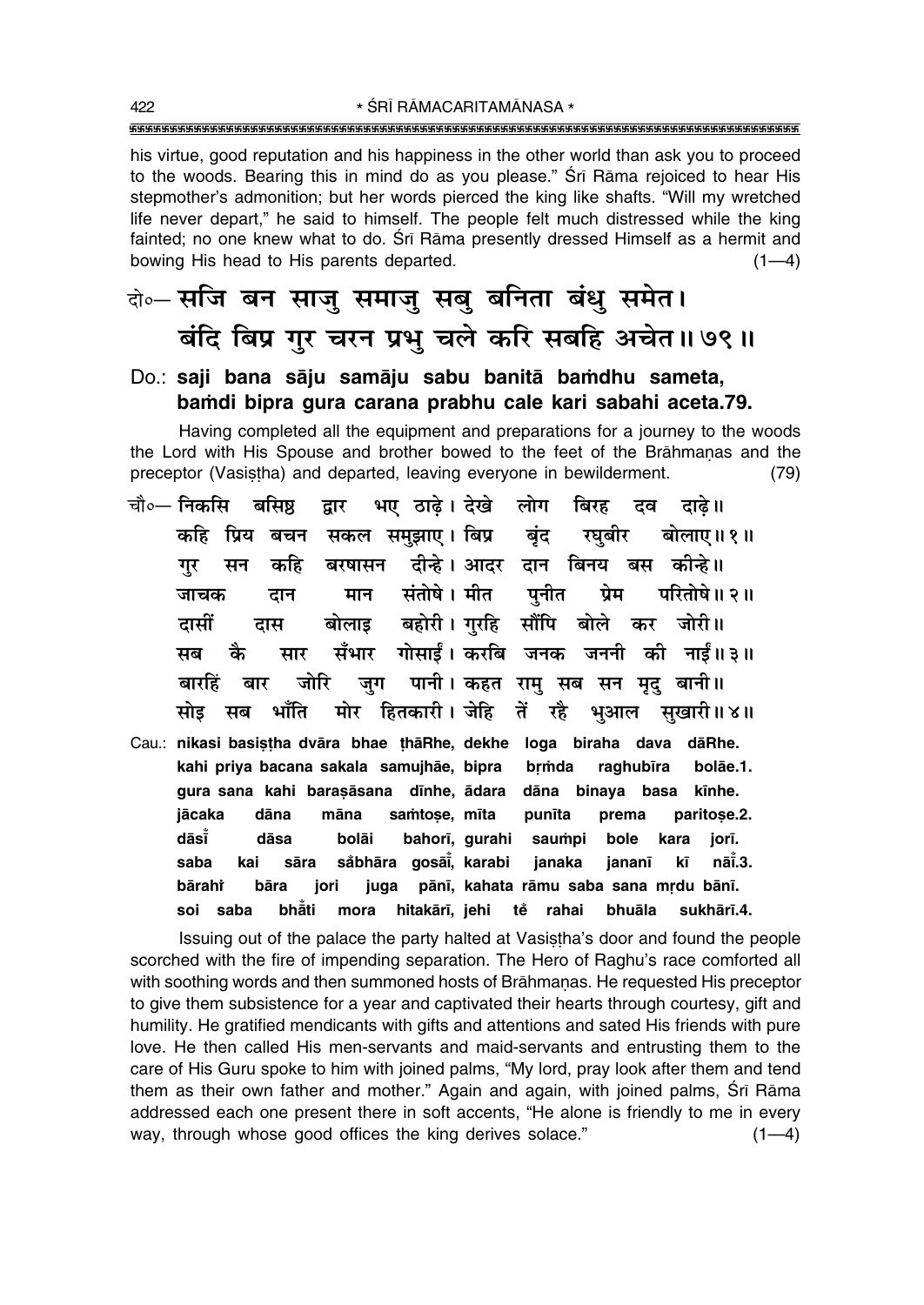# के-मात् सकल मोरे बिरहँ जेहिं न होहिं दुख दीन। सोड़ उपाउ तुम्ह करेह सब पुर जन परम प्रबीन॥८०॥

### Do.: mātu sakala more birahă jehî na hohî dukha dīna, soi upāu tumha karehu saba pura jana parama prabīna.80.

"Take care all of you, my most clever citizens, to see that none of my mothers is smitten with the pangs of separation from me."  $(80)$ 

- सबहि समुझावा। गुर पद पदुम हरषि सिरु नावा॥ चौ०— **एहि बिधि राम** गिरीस मनाई। चले असीस गनपति गौरि पाड रघराई॥ १॥ बिषादू। सुनि न जाइ पुर आरत नादू॥ राम चलत अति भयउ अवध अति सोकु। हरष बिषाद बिबस सुरलोकु॥२॥ कसगन लंक भूपति जागे। बोलि सुमंत्रु कहन अस लागे॥ गड मुरुछा तब न जाहीं। केहि सुख लागि रहत तन माहीं॥३॥ राम चले बन प्रान ब्यथा बलवाना। जो दुखु पाइ तजहिं तनु प्राना॥ एहि तें कवन नरनाह। लै रथु संग सखा तुम्ह जाह॥४॥ पनि धरि धीर कहड़
- Cau.: ehi bidhi rāma sabahi samujhāvā, gura pada paduma harași siru nāvā. ganapati manāī, cale qauri qirīsu asīsa pāi raghurāī.1. rāma calata ati bhayau bisādū, suni na jāi pura ārata nādū. kusaguna lamka avadha ati sokū, haraṣa biṣāda bibasa suralokū.2. gai muruchā taba bhūpati jāge, boli sumamtru kahana asa lāge. rāmu cale bana prāna na jāhi, kehi sukha lāgi rahata tana māhi.3. ehi tě kavana byathā balavānā, jo dukhu pāi tajahi tanu prānā. puni dhari dhīra kahai naranāhū, lai rathu samga sakhā tumha jāhū.4.

In this way Srī Rāma consoled all and cheerfully bowed His head at the lotus feet of His preceptor. Invoking Lord Ganapati, Goddess Gauri (Pārvatī) and the Lord of Kailasa and receiving the blessings of His Guru, the Lord of Raghus proceeded further. There was great lamentation as He sallied forth; the piteous wail of the citizens was revolting to the ears. Evil omens appeared in Lanka and Ayodhya was plunged in grief, while the abode of gods was overcome with a mixed feeling of joy and sorrow. When the spell of unconsciousness broke, the king woke and calling Sumantra thus began, "Rāma has left for the woods, but my life refuses to depart. I wonder what joy it seeks after by clinging to this body! What agony more severe than this can I have, that will draw my breath out of my body?" Then, recovering himself, the king said, "Follow him, my friend, with your chariot."  $(1-4)$ 

# बेञ्- सुठि सुकुमार कुमार दोउ जनकसुता सुकुमारि। रथ चढ़ाइ देखराइ बनु फिरेहु गएँ दिन चारि॥८१॥

Do.: suthi sukumāra kumāra dou janakasutā sukumāri, ratha caRhāi dekharāi banu phirehu gaĕ dina cāri.81. "Too tender-bodied are the two princes and delicate of frame is Janaka's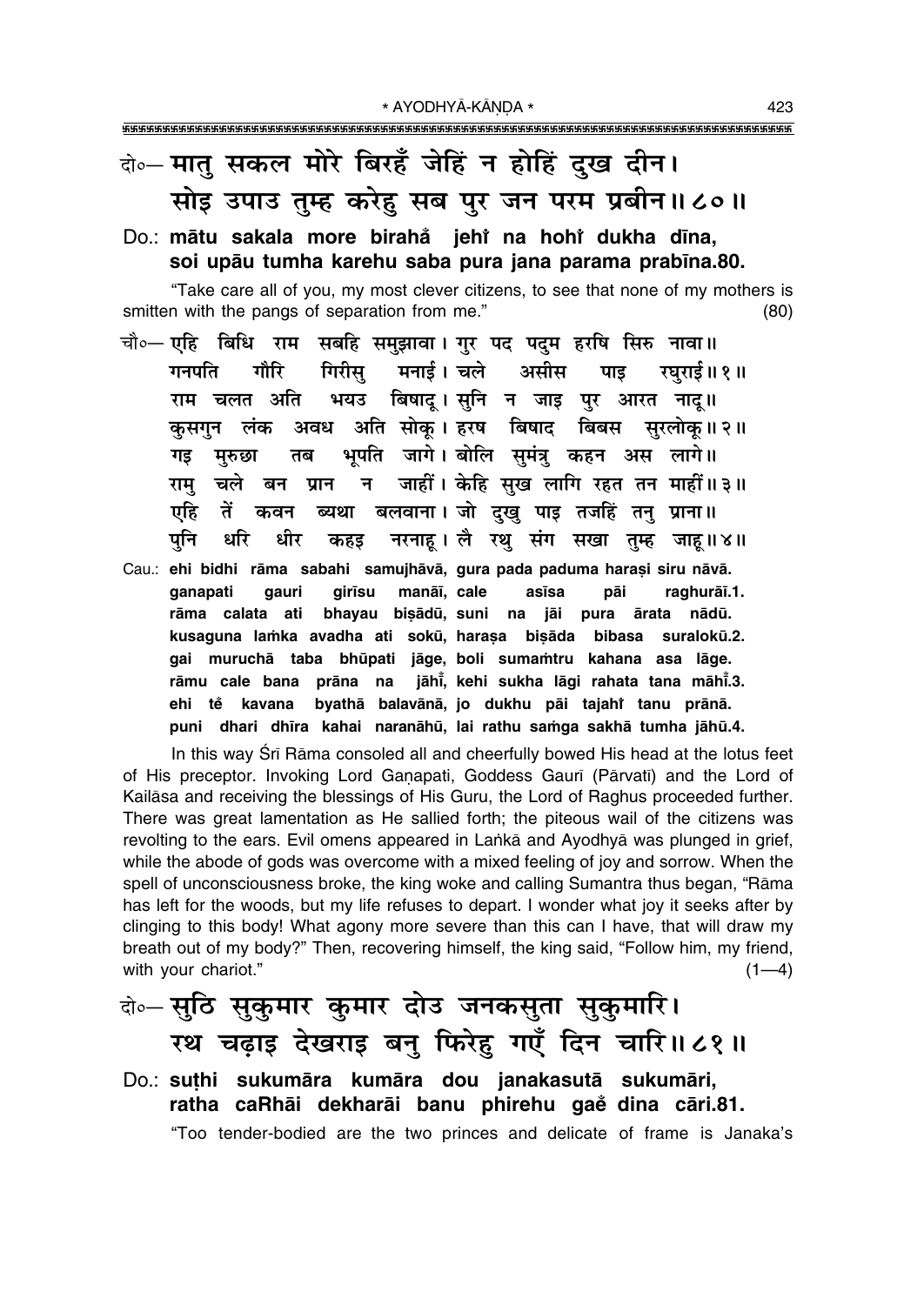daughter. Pick them up on the chariot, show them round the forest and return after three or four days."  $(81)$ 

चौ० - जौं नहिं फिरहिं धीर दोउ भाई। सत्यसंध दुढब्रत रघराई॥ तौ तम्ह बिनय करेह कर जोरी। फेरिअ प्रभ मिथिलेसकिसोरी॥१॥ कानन देखि डेराई। कहेहु मोरि सिख अवसरु पाई॥ जब सिय अस कहेउ सँदेस् । पत्रि फिरिअ बन बहुत कलेस् ॥२॥ सासु संसर कबहुँ कबहुँ ससुरारी। रहेहु जहाँ रुचि होइ तुम्हारी॥ पितगह एहि बिधि करेह उपाय कदंबा। फिरड त होड़ प्रान अवलंबा॥३॥ मरन परिनामा । कछ न बसाइ भएँ बिधि बामा ॥ नाहिं  $\overline{b}$ मोर अस कहि मुरुछि परा महि राऊ। रामु लखनु सिय आनि देखाऊ॥४॥ nahi phirahi dhīra dou bhāī, satyasamdha drRhabrata raghurāī. Cau.: jaů tau tumha binaya karehu kara jorī, pheria prabhu mithilesakisorī.1. kānana dekhi derāī, kahehu mori sikha avasaru pāī. iaba siva asa kaheu sådesū, putri phiria bana bahuta kalesū.2. sāsu sasura pitugrha kabahů kabahů sasurārī, rahehu jahå ruci hoi tumhārī. ehi bidhi karehu upāya kadambā, phirai ta hoi prāna avalambā.3. nāhi ta mora maranu parināmā, kachu na basāi bhaĕ bidhi bāmā.

"If the two strong-minded brothers refuse to return-for the Lord of Raghus is true to his word and firm of resolve—then do you entreat him with joined palms: 'My lord, kindly send back the daughter of Mithila's king.' When Sita gets alarmed at the sight of the jungle, avail yourself of that opportunity and tell her my advice in the following words. "The parents of your husband have sent this message to you: Please return home, my daughter; there is much hardship in the forest. Now with your parents and now in your husband's home—stay wherever you please. In this way try all possible means; if she comes back, there will be a support to my life. Otherwise all this will end in my death; nothing can avail against an adverse fate." So saying the king dropped unconscious on the ground exclaiming: "Bring Rāma, Lakṣmaṇa and Sītā and show them to me!" (1-4)

asa kahi muruchi parā mahi rāū, rāmu lakhanu siya āni dekhāū.4.

# वे॰- पाइ रजायसु नाइ सिरु रथु अति बेग बनाइ।

गयउ जहाँ बाहेर नगर सीय सहित दोउ भाइ॥८२॥

Do.: pāi rajāyasu nāi siru rathu ati bega banāi, gayau jahā bāhera nagara sīya sahita dou bhāi.82.

Receiving the king's command Sumantra bowed his head to him and having got ready a most swift chariot went to the outskirts of the city, where Sītā and the two princely brothers were.  $(82)$ 

चौ∘— तब समंत्र नप बचन सनाए।करि बिनती रथ राम चढाए॥ चढ़ि रथ सीय सहित दोउ भाई। चले हृदयँ अवधहि सिरु नाई॥१॥ चलत रामु लखि अवध अनाथा। बिकल लोग सब लागे साथा॥ कपासिंध बहुबिधि समझावहिं। फिरहिं प्रेम बस पुनि फिरि आवहिं॥२॥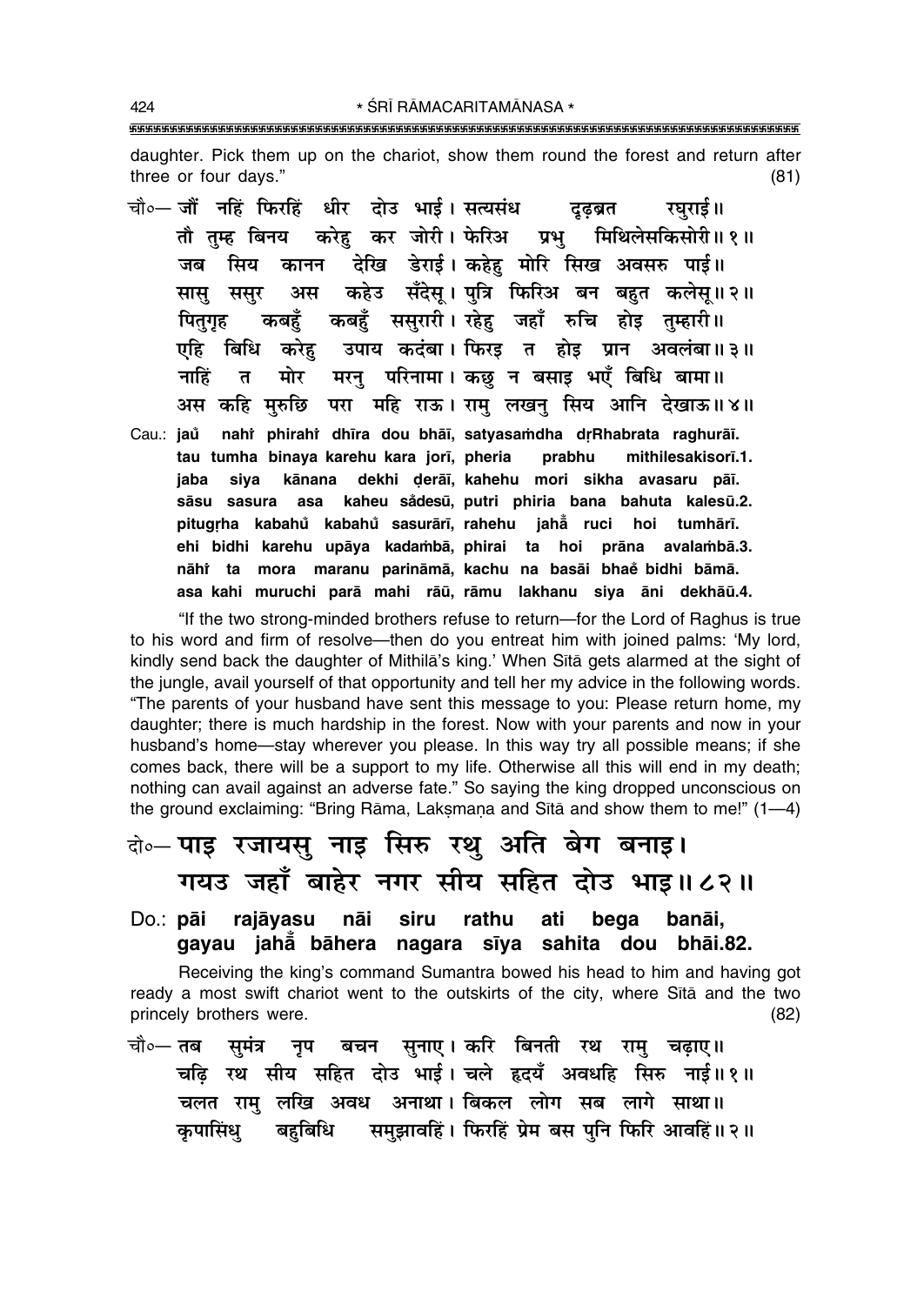|                                                                       |  | लागति अवध भयावनि भारी। मानहँ कालराति आँधिआरी॥           |  |
|-----------------------------------------------------------------------|--|---------------------------------------------------------|--|
|                                                                       |  | घोर जंतु सम पुर नर नारी। डरपहिं एकहि एक निहारी॥३॥       |  |
|                                                                       |  | घर मसान परिजन जनु भूता।सुत हित मीत मनहुँ जमदता॥         |  |
|                                                                       |  | बागन्ह बिटप बेलि कुम्हिलाहीं।सरित सरोवर देखि न जाहीं॥४॥ |  |
| Cau.: taba sumamtra nrpa bacana sunāe, kari binatī ratha rāmu caRhāe. |  |                                                         |  |

**caRhi ratha s∂ya sahita dou bhå∂, cale hædaya° avadhahi siru nå∂.1. calata råmu lakhi avadha anåthå, bikala loga saba låge såthå. kæpåsi≈dhu bahubidhi samujhåvahiÚ , phirahiÚ prema basa puni phiri åvahiÚ .2. lågati avadha bhayåvani bhår∂, månahu kålaråti a ° °dhiår∂.** ghora jamtu sama pura nara nārī, darapahî  **ekahi eka nihår∂.3. ghara masåna parijana janu bhµutå, suta hita m∂ta manahu jamadµutå. ° båganha bi¢apa beli kumhilåh∂°** kumhilāhi̇̃, sarita sarovara dekhi **.4.**

Then Sumantra delivered to them the kingís message and with humble submission persuaded Srī Rāma to ascend the chariot. Having mounted the chariot Sītā and the two brothers set out on their journey mentally bowing their head to Ayodhyå. Finding Ayodhyā masterless with the departure of Śrī Rāma all those who had assembled there followed in their wake with an agitated mind. Śrī Rāma remonstrated in many ways, an ocean of compassion that He was; and the crowd turned homewards. But dragged by the affection they bore for Him they came back and joined the party once more. Ayodhyå presented a most dismal appearance as though it were the dark night of final dissolution of the universe. The men and women of the city looked like ghastly creatures and were frightened to see one another. Their houses appeared like so many crematories, their retainers like ghosts, and their sons, relations and friends like messengers of death. Trees and creepers in the gardens withered, while streams and ponds repelled the eyes.  $(1-4)$ 

# दो∘— **हय गय कोटिन्ह केलिमृग पुरपसु चातक मोर।** <u>पिक रथांग सक सारिका सारस हंस चकोर॥८३॥</u>

### Do.: haya gaya kotinha kelimrga purapasu cātaka mora, pika rathāmga suka sārikā sārasa hamsa cakora.83.

The numberless horses and elephants, animals kept for pleasure, urban cattle, Cåtaka birds, peacocks, cuckoos, Cakravåkas, parrots and Mainås, cranes, swans and Cakoras— (83)

चौ०— **राम बियोग बिकल सब ठाढे । जहँ** तहँ मनहँ चित्र लिखि काढे ॥ नगरु सफल बन् गहबर भारी। खग**मग बिपल सकल नर नारी॥१॥ बिधि कैकई किरातिनि कीन्ही। जेहिं दव दसह दसहँ दिसि दीन्ही ।।** सहि न सके रघबर बिरहागी।**चले लोग सब ब्याकल भागी॥२॥** सबहिं बिचारु कीन्ह मन माहीं। राम लखन सिय बिन् सुखु नाहीं ।। जहाँ रामु तहँ सबुइ समाजू।।बिनु रघुबीर अवध नहिं काजू॥३॥ <u>चले साथ अस मंत्रु दृढ़ाई।सुर दुर्लभ सुख सदन बिहाई।।</u> **राम चरन पंकज प्रिय जिन्हही। बिषय भोग** बस करहिं कि तिन्हही॥४॥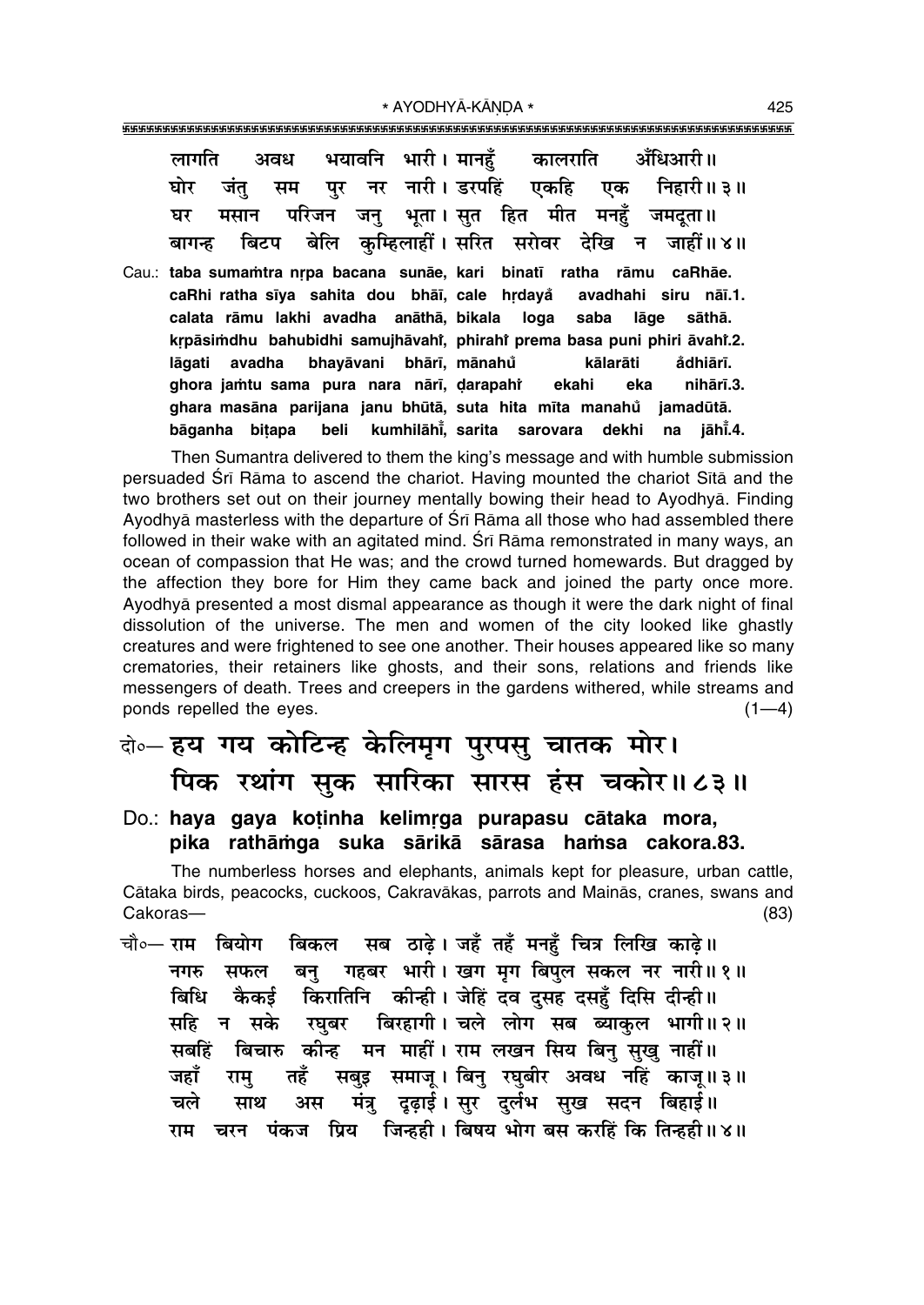""""""""""""""""""""""""""""""""""""""""""""""""""""""""""""""""""""""""""""""""""" 426 \* SRĪ RĀMACARITAMĀNASA \*

Cau.: **råma biyoga bikala saba ¢håRhe, jaha° taha° manahu citra likhi kåRhe. °** nagaru saphala banu gahabara bhārī, khaga mrga bipula sakala nara nārī.1. **bidhi kaika∂ kiråtini k∂nh∂, jehiÚ dava dusaha dasahu disi d∂nh∂. ° sahi na sake raghubara birahåg∂, cale loga saba byåkula bhåg∂.2. sabahî bicāru kīnha mana māhi̇̃, rāma lakhana siya binu sukhu nāhi̇̃. jahå°**  $\tilde{a}$  rāmu tahå sabui samājū, binu raghubīra avadha nah† kājū.3. **cale såtha asa ma≈tru dæRhå∂, sura durlabha sukha sadana bihå∂.** rāma carana paṁkaja priya jinhahī, biṣaya bhoga basa karah<mark>î ki tinhahī.4.</mark>

—All stood restless due to their separation from Śrī Rāma; they looked like so many pictures drawn here and there. The city resembled an extensive and thick forest full of fruits and the many men and women residing therein represented so many birds and beasts. God assigned Kaikeyī the role of a Bhīla woman who set the whole forest in a fierce blaze. The people could not bear the fire of separation from the Chief of Raghus and they all ran away in distress. They all came to this conclusion in their mind: ìThere can be no happiness without Råma, Lak¶maƒa and S∂tå. The whole community will live where Rāma takes up his abode; without the Hero of Raghu's race we have no business in Ayodhyā." Having thus firmly resolved they followed Him forsaking their happy homes, which were the envy of gods. Can the pleasures of sense overpower those who hold the lotus feet of Śrī Rāma dear to their heart? (1—4)

# दो**०– बालक बृद्ध बिहाइ गृहँ लगे लोग सब साथ।** तमसा तीर निवासु किय प्रथम दिवस रघुनाथ॥८४॥

### Do.: **bālaka brddha bihāi grhå lage loga saba sātha, tamaså t∂ra nivåsu kiya prathama divasa raghunåtha.84.**

Leaving the children and aged people in their homes all the citizens accompanied Srī Rāma. And the Lord of Raghus made His first day's halt on the bank of the Tamaså. (84)

- **चौ०– रघपति प्रजा प्रेमबस देखी। सदय हृदयँ दख भयउ बिसेषी॥ करुनामय रघुनाथ गोसाँई।**बेगि पाइअहिं पीर पराई॥१॥ **ऋहि सप्रेम मृद बचन सुहाए।** बहुबिधि राम लोग समुझाए॥ **किए धरम उपदेस घनेरे। लोग प्रेम बस फिरहिं न फेरे॥२॥** सील सनेह छाडि नहिं जाई। असमंजस बस **भे रघराई**॥ लोग सोग श्रम बस गए सोई।**कछक देवमायाँ मति मोई॥३॥** जबहिं जाम जुग जामिनि बीती।**राम सचिव सन कहेउ सप्रीती**॥ <u>खोज मारि रथ</u> हाँकह ताता ।आन उपायँ बनिहि नहिं बाता॥४॥
- Cau.: raghupati prajā premabasa dekhī, sadaya hrdaya<sup>°</sup> dukhu bhayau bisesī. **karunåmaya raghunåtha goså°** gosāī, begi pāiah**ř** pīra parāī.1. **kahi saprema mædu bacana suhåe, bahubidhi råma loga samujhåe.** kie dharama upadesa ghanere, loga prema basa phirahi na phere.2. **s∂lu sanehu chåRi nahiÚ jå∂, asama≈jasa basa bhe raghurå∂. loga soga ‹rama basa gae so∂, kachuka devamåyå° mati mo∂.3.**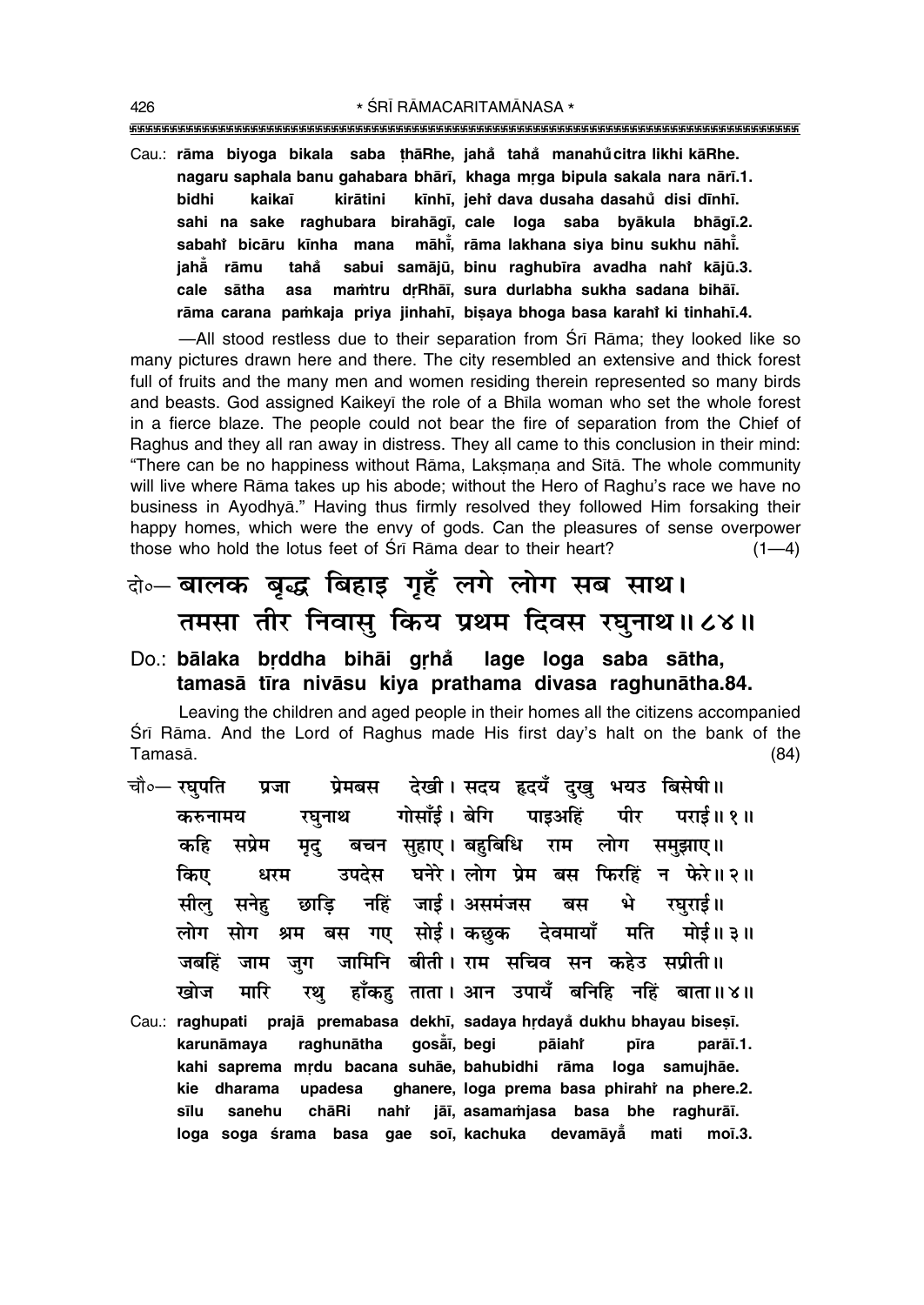#### jabahi jāma juga jāmini bītī, rāma saciva sana kaheu saprītī. rathu hẳkahu tātā, āna upāyå khoja māri banihi nahi bātā.4.

When the Lord of Raghus saw His people overwhelmed with love, His tender heart was much afflicted. Lord Śrī Rāma, who is all compassion, is readily touched by others, pain. Addressing them in affectionate, soft and agreeable tones, He comforted all in ways more than one. He also gave them varied instructions in their moral duty; but overmastered by love they would not turn back even though urged to return. Sri Rama could not afford to take leave of His amiable disposition and loving nature; the Lord of Raghus thus found Himself in a fix. Overpowered by grief and toil the people fell asleep and the deluding potency of gods further helped to benumb their mind. When two watches of the night had passed, Srī Rāma addressed the minister in endearing terms, "Father, drive the chariot in such a way as to mix up the tracks; by no other means can our object be accomplished."  $(1-4)$ 

# वे०- राम लखन सिय जान चढ़ि संभु चरन सिरु नाइ। सचिवँ चलायउ तुरत रथु इत उत खोज दुराइ॥८५॥

### Do.: rāma lakhana siya jāna caRhi sambhu carana siru nāi, sacivă calāvau turata rathu ita uta khoja durāi.85.

Bowing their head to the feet of Lord Śambhu (Śiva) Śrī Rāma, Laksmana and Sītā mounted the car; and the minister (Sumantra) immediately drove the chariot now in one direction and now in another, thus confusing the tracks.  $(85)$ 

- भएँ भोरू। गे रघनाथ भयउ अति सोरू॥ चौ०— जागे सकल लोग रथ कर खोज कतहँ नहिं पावहिं। राम राम कहि चहँ दिसि धावहिं॥१॥ बुड जहाजु । भयउ बिकल बड बनिक समाजु ॥ मनहँ बारिनिधि देहिं उपदेस् । तजे राम हम जानि कलेस् ॥२॥ एकहि एक सराहहिं मीना। धिग जीवन ਜਿੰਟਫ਼ਿੱ आप रघबीर बिहीना ॥ जौं पै प्रिय बियोग बिधि कीन्हा।तौ कस मरन् न मागें दीन्हा॥३॥ एहि बिधि करत प्रलाप कलापा । आए अवध भरे परितापा ॥ बिषम बियोग बखाना। अवधि आस सब राखहिं प्राना॥४॥ न जाड
- sakala loga bhae bhorū, ge raghunātha bhayau ati sorū. Cau.: jāge ratha kara khoja katahů nahř pāvahř rāma rāma kahi cahů disi dhāvahř.1. **bārinidhi** būRa jahājū, bhayau bikala baRa banika samājū. manahů ekahi eka dehr upadesū, taje rāma hama jāni kalesū.2. nimdaht āpu sarāhaht mīnā, dhiga jīvanu raghubīra bihīnā. jaů pai priva biyogu bidhi kīnhā, tau kasa maranu na māgě dīnhā.3. ehi bidhi karata pralāpa kalāpā, āe paritāpā. avadha bhare bisama biyogu na jāi bakhānā, avadhi āsa saba rākhahi prānā.4.

All the people woke up at daybreak. "The Lord of Raghus has gone!" they loudly exclaimed. Nowhere could they find the tracks of the chariot and ran about in all directions crying "Rāma, O Rāma!" It seemed as if a bark had foundered in the ocean, as a result of which the party of merchants that had boarded it felt much agitated.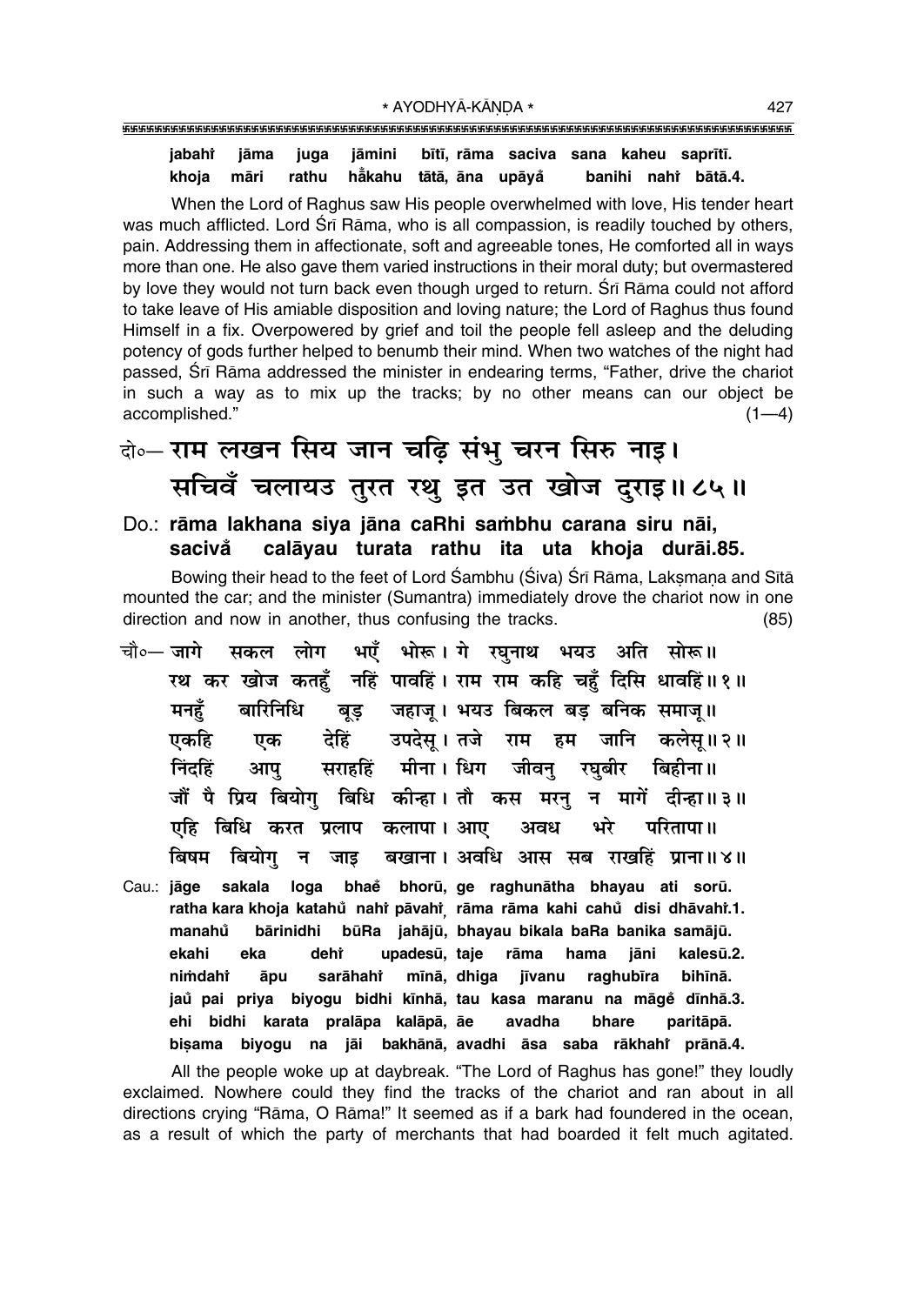\* ŚRĪ RĀMACARITAMĀNASA \* 

Everyone explained to the other how Rāma had forsaken them perceiving their distress. They condemned themselves and praised the fish (that died as soon as they were taken out of water), and said to one another; "A curse on our life without the Hero of Raghu's race! If God has torn us from our beloved, why did He not vouchsafe death to us on our asking?" Thus wailing in a variety of ways they all returned to Ayodhya full of remorse. The anguish of parting was terrible beyond words. Everyone survived in the hope of seeing Rāma on the expiry of the term of exile.  $(1-4)$ 

# के-राम दरस हित नेम ब्रत लगे करन नर नारि। मनहुँ कोक कोकी कमल दीन बिहीन तमारि॥८६॥

#### Do.: rāma darasa hita nema brata lage karana nara nāri, manahů koka kokī kamala dīna bihīna tamāri 86.

Men and women alike started religious observances and fasts for ensuring Sri Rāma's return. They were as miserable as the male and female Cakravāka birds and the lotus flower are in the absence of the sun.  $(86)$ 

- चौ०— सीता सचिव सहित दोउ भाई। सुंगबेरपुर पहुँचे जार्ड ॥ देवसरि देखी। कीन्ह दंडवत हरषु बिसेषी॥१॥ उतरे राम लखन सचिवँ सियँ किए प्रनामा। सबहि सहित सुखु पायउ रामा॥ मंगल मला। सब सख करनि हरनि सब सला॥२॥ गंग सकल मद कहि कहि कोटिक कथा प्रसंगा। राम बिलोकहिं गंग तरंगा ॥ प्रियहि सुनाई। बिबुध नदी महिमा अधिकाई॥३॥ सचिवहि अनजहि गयऊ। सचि जल पिअत मुदित मन भयऊ॥ कोन्ह पंथ श्रम मजन श्रम भारू। तेहि श्रम यह लौकिक ब्यवहारू॥४॥ समिरत जाहि मिटड
- bhāī, srmgaberapura Cau.: sītā saciva sahita dou pahůce jāī. dekhī, kīnha damdavata harasu bisesī.1. utare rāma devasari lakhana sacivă siyă kie pranāmā, sabahi sahita sukhu pāyau rāmā. gamga sakala muda mamgala mūlā, saba sukha karani harani saba sūlā.2. kahi kahi kotika kathā prasamgā, rāmu bilokahi gamga taramgā. mahimā sacivahi anujahi priyahi sunāī, bibudha nadī adhikāī.3. majjanu kīnha pamtha śrama gayaū, suci jalu piata mudita mana bhayaū. sumirata jāhi mițai śrama bhārū, tehi śrama yaha laukika byavahārū.4.

Accompanied by Sita and the minister the two brothers arrived at Srngaverapura. Beholding the celestial stream, Ganga, Sri Rama alighted from His car and fell prostrate on the ground with great joy. Laksmana, Sita and the minister too made obeisance and Srī Rāma rejoiced in common with them all. A fount of all joys and blessings, the Gangā brings all delight and drives away all sorrow. Narrating numerous anecdotes connected with it, Srī Rāma gazed on the waves of the Ganga and told the minister, His younger brother (Laksmana) and His beloved Consort the transcendent glory of the celestial stream. They took a plunge in the river and the fatigue of the journey was gone; and their hearts rejoiced when they drank of its holy water. That He whose very thought relieves the great toil of transmigration should feel fatigued shows that He imitated the ways of the world.  $(1-4)$ 

428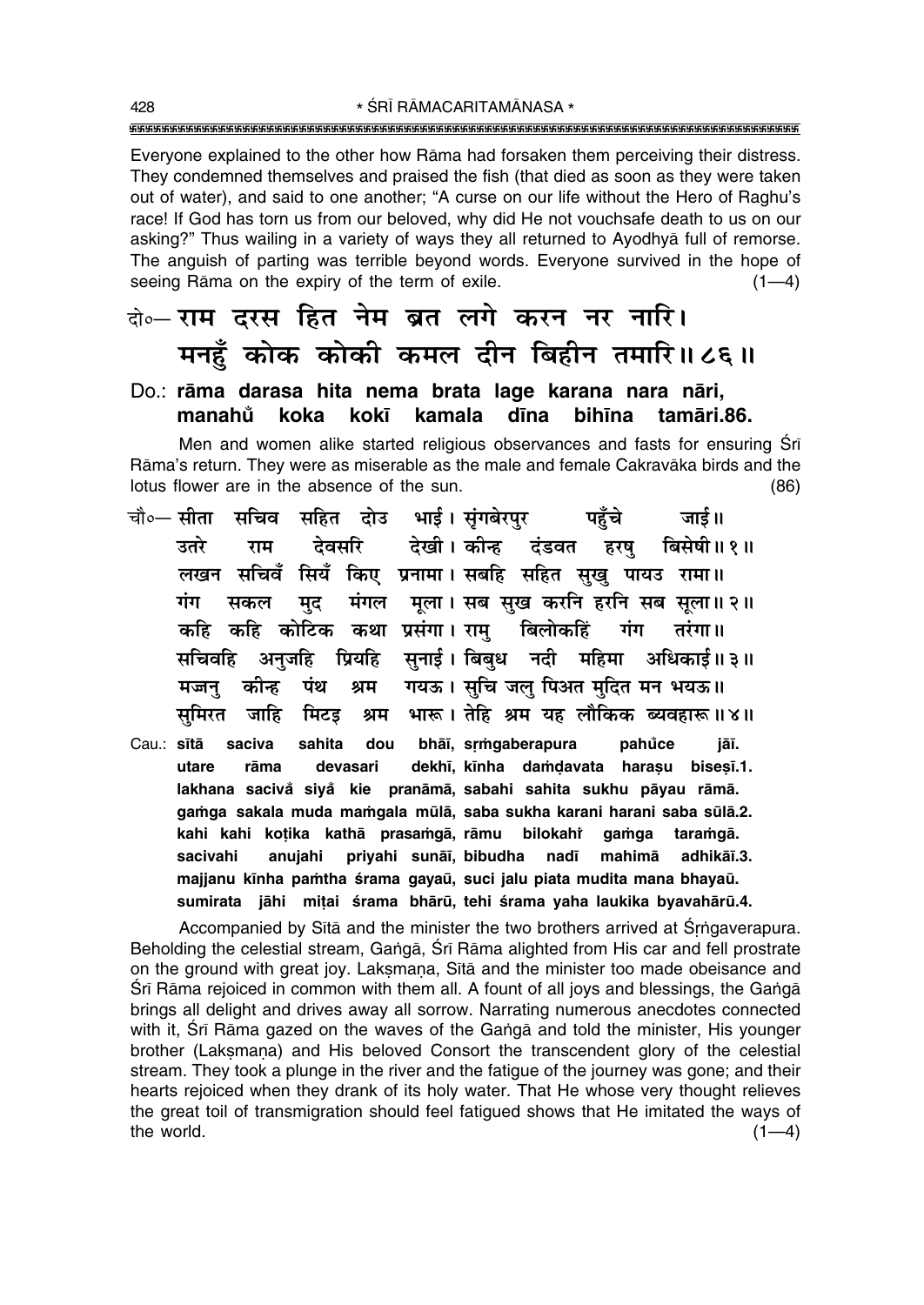### सच्चिदानंदमय कंद भानुकूल दो०-सब्द्ध केत्। चरित करत नर अनुहरत संसृति सागर सेतु॥८७॥

## Do.: suddha saccidānamdamaya kamda bhānukula ketu, carita karata nara anuharata samsrti sāgara setu.87.

The Glory of Raghu's race, who is a fountain of pure existence, knowledge and bliss, performed actions similar to those of a human being, and which constitute a bridge to cross the ocean of mundane existence.  $(87)$ 

- चौ०— यह सुधि गुहँ निषाद जब पाई। मुदित लिए प्रिय बंधु बोलाई॥ लिए फल मूल भेंट भरि भारा। मिलन चलेउ हियँ हरषु अपारा॥१॥ भेंट धरि आगें। प्रभहि बिलोकत अति अनुरागें॥ करि ढंडवत बिबस रघुराई। पूँछी कुसल निकट बैठाई॥ २॥ सनेह सहज पंकज देखें। भयउँ भागभाजन जन लेखें।। पद नाथ कसल धामु तुम्हारा। मैं जनु नीचु सहित परिवारा॥३॥ धरनि देव धनु पर धारिअ पाऊ। थापिअ जन सब लोग सिहाऊ॥ करिअ कपा कहेह सब सखा सजाना। मोहि दीन्ह पित आयस आना॥४॥ सत्य
- Cau.: yaha sudhi guhå nişāda jaba pāī, mudita lie priya bamdhu bolāī. lie phala mūla bhėta bhari bhārā, milana caleu hiya harasu apārā.1. kari damdavata bhěta dhari āgě, prabhuhi bilokata anurāge. ati sahaja saneha bibasa raghurāī, pūchī kusala nikata baithāī.2. nātha kusala pada pamkaja dekhė, bhayaŭ bhāgabhājana jana lekhė. deva dharani dhanu dhāmu tumhārā, mai janu nīcu sahita parivārā.3. sihāū. pura dhāria pāū, thāpia janu krpā karia sabu logu kahehu satya sabu sakhā sujānā, mohi dīnha pitu āvasu ānā.4.

When Guha, the Niṣāda,\* got this news, he gladly called together his near and dear ones and taking by way of presents fruits and roots in baskets slung across their shoulders, he proceeded to meet the Lord with infinite joy in his heart. Prostrating himself on the ground and placing the presents before the Lord he gazed on Him with great affection. The Lord of Raghus, who is won by natural affection, seated him by His side and inquired about his welfare. "The sight of your lotus feet, my lord, is the root of all welfare; I can now count myself as a blessed man. My land, house and fortune are yours, holy sir; my family and myself are your humble servants. Do me the favour of visiting my town and confer dignity on me. Let everyone envy my lot." "Everything you have said is true; my wise friend; but my father has commanded me otherwise."  $(1-4)$ 

# बे-बरष चारिदस बासु बन मुनि ब्रत बेषु अहारु। ग्राम बासु नहिं उचित सुनि गुहहि भयउ दुखु भारु॥८८॥

### Do.: barasa cāridasa bāsu bana muni brata besu ahāru, grāma bāsu nahi ucita suni guhahi bhayau dukhu bhāru.88.

\* A low-born tribe in India tracing their descent from a Brāhmana through a Śūdra woman.

429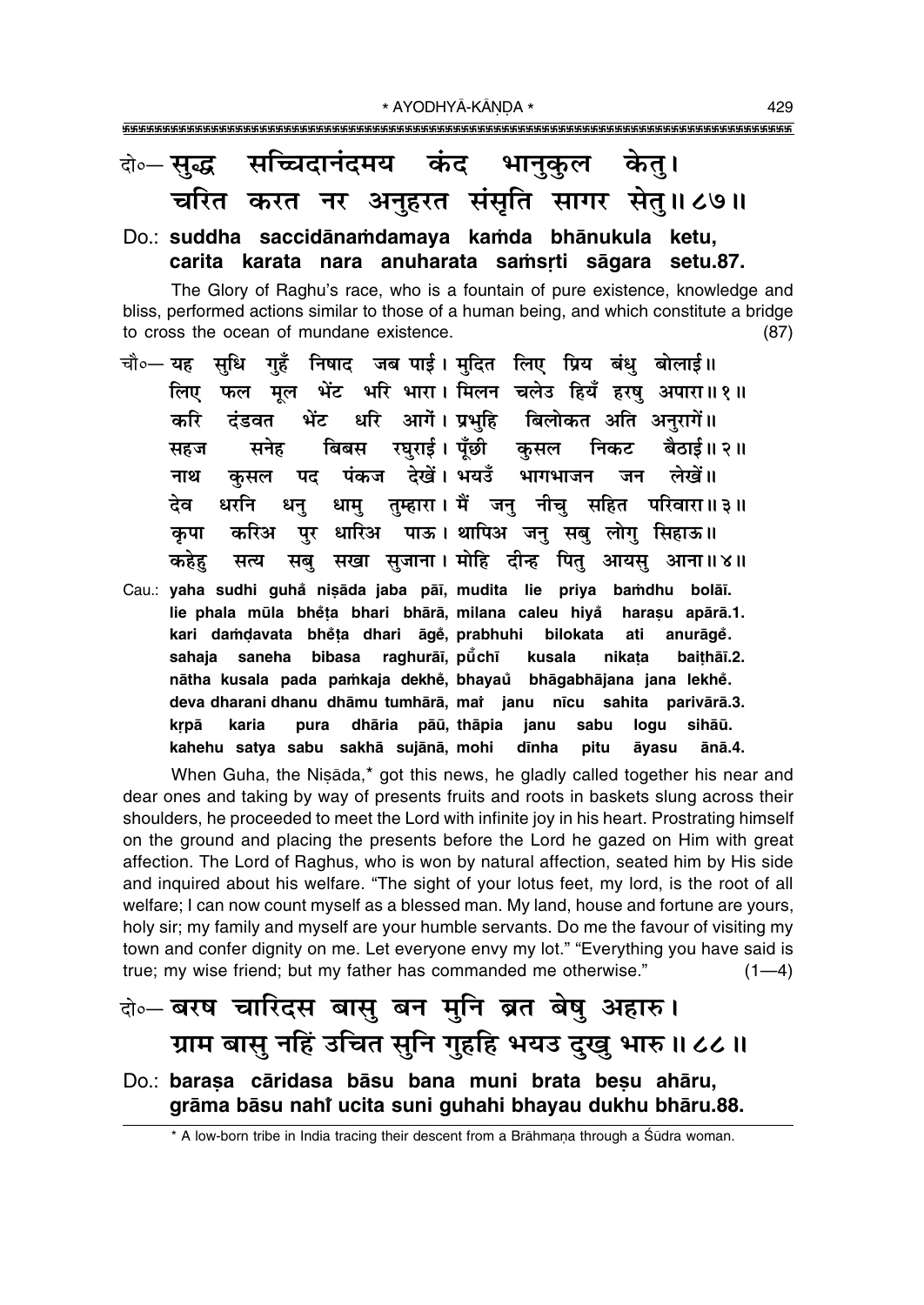"For four years and ten my home shall be in the woods and my mode of life, dress and food shall be that of a hermit. Hence my staying in a village would be hardly advisable." Guha was deeply distressed to hear this.  $(88)$ 

- रूप निहारी। कहहिं चौ०— राम सिय सप्रेम ग्राम नारी॥ लखन नर ते पित मात कहह सखि कैसे।जिन्ह पठए बन बालक ऐसे॥१॥ भल भूपति कीन्हा। लोयन लाह हमहि बिधि दीन्हा॥ कहहिं एक उर अनुमाना। तरु सिंसुपा तब निषादपति मनोहर जाना॥२॥ ठाउँ देखावा। कहेउ राम सब भाँति सहावा॥ लै रघनाथहि आए। रघुबर संध्या पुरजन करि जोहारु घर करन सिधाए॥ ३॥ डसाई। कस किसलयमय मदल सहाई॥ गहँ सँवारि माँथरी मधर मद जानी। दोना भरि भरि राखेसि पानी॥४॥ सचि फल मल
- Cau.: rāma lakhana siya rūpa nihārī, kahahi saprema grāma nara nārī. te pitu mātu kahahu sakhi kaise, jinha pathae bana bālaka aise.1. eka kahahi bhala bhūpati kīnhā, loyana lāhu hamahi bidhi dīnhā. anumānā, taru taba nisādapati ura simsupā manohara iānā.2. raghunāthahi thāů dekhāvā, kaheu rāma saba bhāti suhāvā. lai āe, raghubara samdhyā karana sidhāe.3. kari johāru ghara purajana såvāri såtharī dasāi, kusa kisalayamaya mrdula suhāi. quhả suci phala mūla madhura mrdu jānī, donā bhari bhari rākhesi pānī.4.

Beholding the beauty of Srī Rāma, Laksmana and Sītā, men and women of the village feelingly said, "What sort of parents, O friend, can they be who have sent such children to the forest?" Other people said, "The king has done well in that God has thereby rewarded our eyes." The Chief of the Nisadas then pondered within himself and perceived a charming Asoka tree. He took the Lord of Raghus to the spot and showed it to Him, when Srī Rāma declared that the place was beautiful in every way. The people of the town then returned home after paying their respects to Him, while the Chief of Raghus retired for performing His evening devotions. In the meantime Guha prepared a soft and beautiful bed of Kuśa grass and tender leaves and spread it on the ground. He also placed besides Him with his own hands cups of leaves full of fruits and roots which he knew to be pure, delicious and soft.  $(1-4)$ 

# वे० सिय सुमंत्र भ्राता सहित कंद मूल फल खाइ। सयन कीन्ह रघुबंसमनि पाय पलोटत भाइ॥८९॥

Do.: siya sumamtra bhrātā sahita kamda mūla phala khāi, sayana kinha raghubamsamani pāya palotata bhāi.89.

Having partaken of the bulbs, roots and fruits alongwith Sītā, Sumantra and His brother (Laksmana), the Jewel of Raghu's race lay down to sleep, while His brother kneaded His feet.  $(89)$ 

सोवत जानी। कहि सचिवहि सोवन मृद् बानी॥ चौ०— उठे लखन् प्रभु कछक दरि सजि बान सरासन।जागन लगे बैठि बीरासन॥ १॥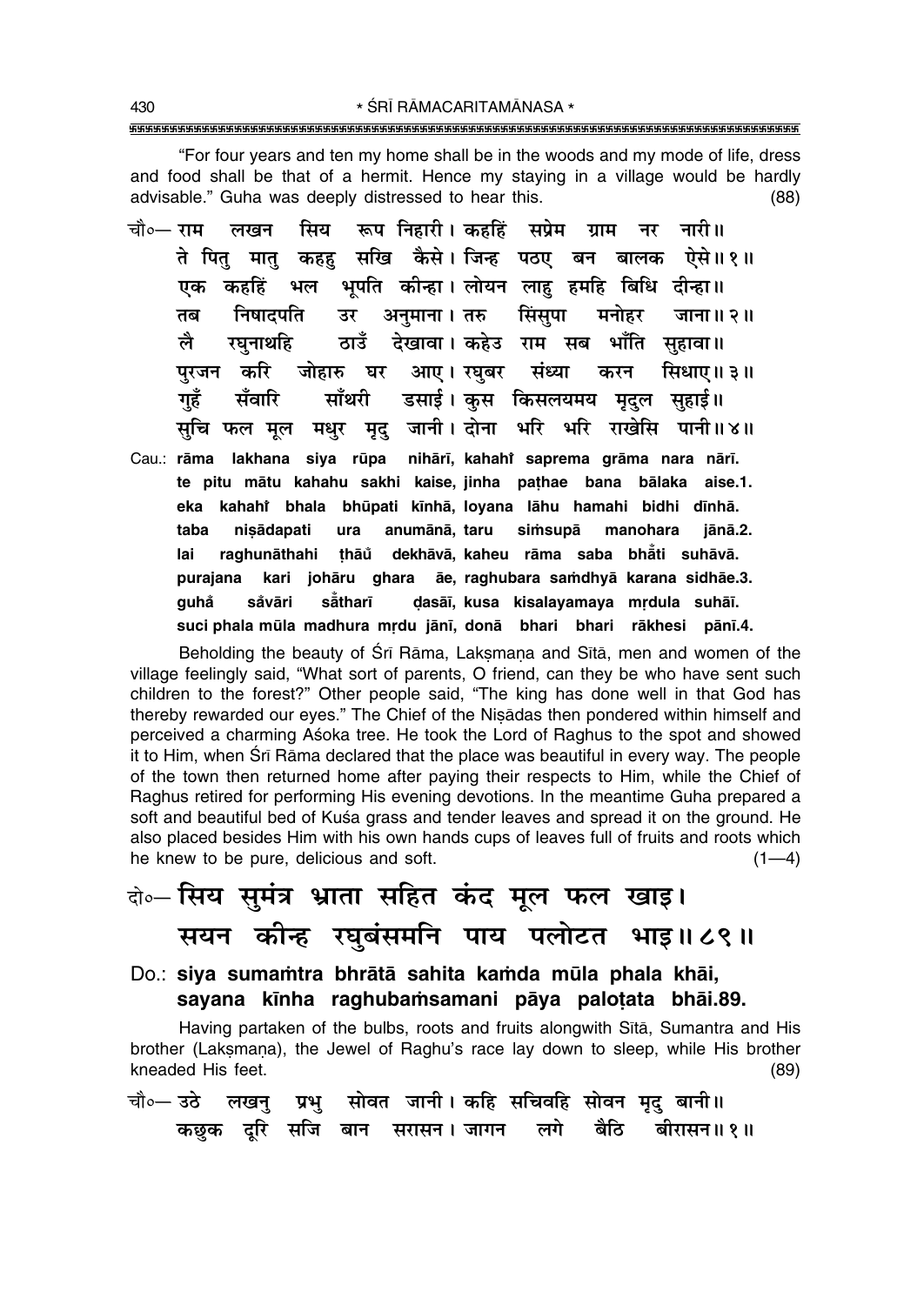\* AYODHYĀ-KĀNDA \*

गहँ बोलाइ पाहरू प्रतीती। ठावँ ठावँ राखे अति पीती ॥ बैठेउ जाई। कटि भाथी सर चाप चढाई॥२॥ पहिं लखन आप् निहारि निषाद। भयउ प्रेम बस हृदयँ बिषाद॥ सोवत प्रभहि जल लोचन बहर्ड।बचन सप्रेम लखन सन कहर्ड॥३॥ तन पलकित सभायँ सुहावा। सुरपति सदनु भपति भवन पटतर न पावा ॥ मनिमय रचित चौबारे। जन रतिपति निज हाथ सँवारे॥४॥ चारु Cau.: uthe lakhanu prabhu sovata jānī, kahi sacivahi sovana mrdu bānī. kachuka dūri saji bāna sarāsana, jāgana lage baithi bīrāsana.1. quhẳ bolāi pāharū pratītī, thāvå thāvå rākhe ati prītī. baitheu jāī, kati bhāthī sara cāpa caRhāī.2. āpu lakhana pahi nihāri nisādū, bhayau prema basa hrdayå bisādū. sovata prabhuhi tanu pulakita jalu locana bahai, bacana saprema lakhana sana kahai.3. bhūpati bhavana subhāyå suhāvā, surapati sadanu na patatara pāvā. manimaya racita cāru caubāre, janu ratipati nija hātha såvāre.4.

When Laksmana perceived that his lord had fallen asleep, he rose and asked the minister in soft accents to retire. As for himself he got ready his bow and arrows and sitting at some distance in the posture of a hero he kept watch. Guha called his trusted watchmen and stationed them at different points with great love; while he himself went and took his seat beside Laksmana with a quiver fastened to his waist and an arrow fitted to his bow. When the Nisāda chief saw his lord lying (on a bed of grass and leaves) he felt great sorrow in his heart due to excess of love; the hair on his body bristled, tears flowed from his eyes and he addressed the following affectionate words to Laksmana: "The king's palace is naturally charming; even Indra's residence can hardly stand comparison with it. Its beautiful attics are built of precious gems and are so lovely as though the god of love has constructed them with his own hands."  $(1-4)$ 

# बेञ्-सुचि सुबिचित्र सुभोगमय सुमन सुगंध सुबास। पलँग मंजु मनिदीप जहँ सब बिधि सकल सुपास॥ ९०॥

### Do.: suci subicitra subhogamaya sumana sugamdha subāsa, palåga mamju manidīpa jahå saba bidhi sakala supāsa.90.

"Free from impurities, exceedingly marvellous of design, abounding in exquisite luxuries and scented with the fragrance of flowers, they are furnished with lovely beds and lighted with gems and are full of amenities of every description."  $(90)$ 

उपधान तुराईं। छीर फेन मृदु बिसद सुहाईं॥ चौ∘— बिबिध बसन तहँ सिय राम सयन निसि करहीं। निज छबि रति मनोज मद हरहीं॥१॥ सिय साथरीं सोए। श्रमित बसन बिन् जाहिं न जोए॥ ते राम पुरबासी। सखा सुसील दास अरु दासी॥२॥ मात पिता परिजन जोगवहिं जिन्हहि प्रान की नाईं। महि सोवत तेड़ राम गोसाईं॥ पिता जनक जग बिदित प्रभाऊ। ससुर सूरेस सखा रघुराऊ॥३॥ बैदेही। सोवत महि बिधि बाम न केही॥ रामचंद पति सो सिय रघबीर कि कानन जोग्। करम प्रधान सत्य कह लोग्॥४॥

431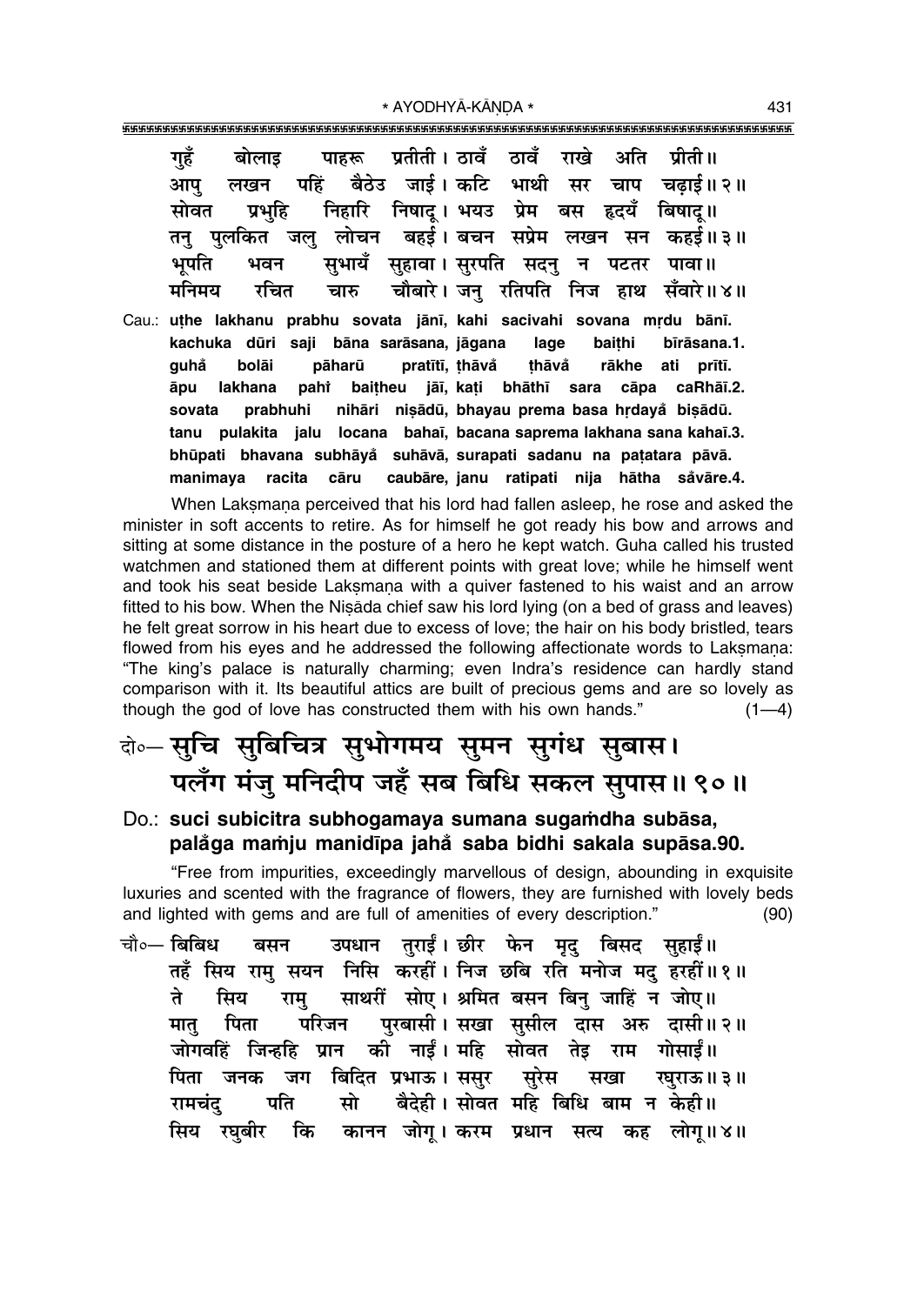""""""""""""""""""""""""""""""""""""""""""""""""""""""""""""""""""""""""""""""""""" 432 **\*** SRĪ RĀMACARITAMĀNASA \*

Cau.: **bibidha basana upadhāna turāi̇̃, chīra phena mṛdu bisada suhāi̇̃. taha° siya råmu sayana nisi karah∂° , nija chabi rati manoja madu harah∂° .1. te siya råmu såthar∂° soe, ‹ramita basana binu jåhiÚ na joe. måtu pitå parijana purabås∂, sakhå sus∂la dåsa aru dås∂.2. jogavahi jinhahi pråna k∂ nå∂° , mahi sovata tei råma goså∂° .** pitā janaka jaga bidita prabhāū, sasura suresa sakhā raghurāū.3. **råmaca≈du pati so baideh∂, sovata mahi bidhi båma na keh∂.** siya raghubīra ki kānana jogū, karama pradhāna satya kaha logū.4.

Again they are equipped with coverlets and sheets, pillows and cushions of various kinds—all soft, white and charming as the froth of milk. It is in such attics that Sītā and Rāma used to sleep at night and humbled by their beauty the pride of Rati and her consort, the god of love. Those very Sītā and Rāma are now lying on a pallet, exhausted and uncovered, a sight one cannot bear to see. The same Lord Råma whom his father and mother, his own family and the people of the city, his good-natured companions, men-servants and maid-servants, all cherished as their own life, sleeps on the ground ! Nay, S∂tå, whose father Janaka is famed throughout the world, whose fatherin-law is King Dasaratha, the chief of Raghus and an ally of Indra (the lord of immortals) and whose spouse is Råmacandra, is lying on the ground! An adverse fate spares none. Do Sītā and the Hero of Raghu's race deserve to be exiled to the woods? They rightly say: 'Fate is supreme.' (1—4)

दो∞– **कैकयनंदिनि मंदमति कठिन कुटिलपन् कीन्ह। जेहिं रघुनंदन जानकिहि सुख अवसर दुखु दीन्ह।। ९१।।** 

## Do.: kaikayanamdini mamdamati kathina kutilapanu kīnha, **jehiÚ raghuna≈dana jånakihi sukha avasara dukhu d∂nha.91.**

ìThe foolish daughter of Kekaya has wrought a cruel mischief in that she has brought trouble on Sītā and the Delighter of Raghu's race at a time of enjoyment." (91)

- चौ०— भइ दिनकर कल बिटप कठारी। कमति कीन्ह सब बिस्व दखारी॥ भयउ बिषाद निषादहि भारी । राम सीय महि सयन निहारी ॥ १ ॥ बोले लखन मधुर मृदु बानी।<sup>1</sup>यान बिराग भगति रस सानी ।। काह न कोउ सुख दुख कर दाता। निज कृत करम भोग सबु भ्राता॥२॥ जोग बियोग भोग भल मंदा।*हित अनहित* मध्यम भ्रम फंदा॥ जनम् मरन् जहँ लगि जग जाल् । संपति बिपति करम् अरु काल् ॥३॥ धरनि धाम् धन् पर परिवारू।**सरग् नरक् जहँ लगि ब्यवहारू**॥ हेखिअ सुनिअ गुनिअ मन**माही । मोह मूल परमारथ् नाहीं ॥ ४** ॥
- Cau.: **bhai dinakara kula bi¢apa ku¢hår∂, kumati k∂nha saba bisva dukhår∂. bhayau bi¶ådu ni¶ådahi bhår∂, råma s∂ya mahi sayana nihår∂.1.** bole lakhana madhura mrdu bānī, gyāna birāga bhagati rasa sānī. kāhu na kou sukha dukha kara dātā, nija krta karama bhoga sabu bhrātā.2. **joga biyoga bhoga bhala ma≈då, hita anahita madhyama bhrama pha≈då. janamu maranu jaha° lagi jaga jålµu, sa≈pati bipati karamu aru kålµu.3.**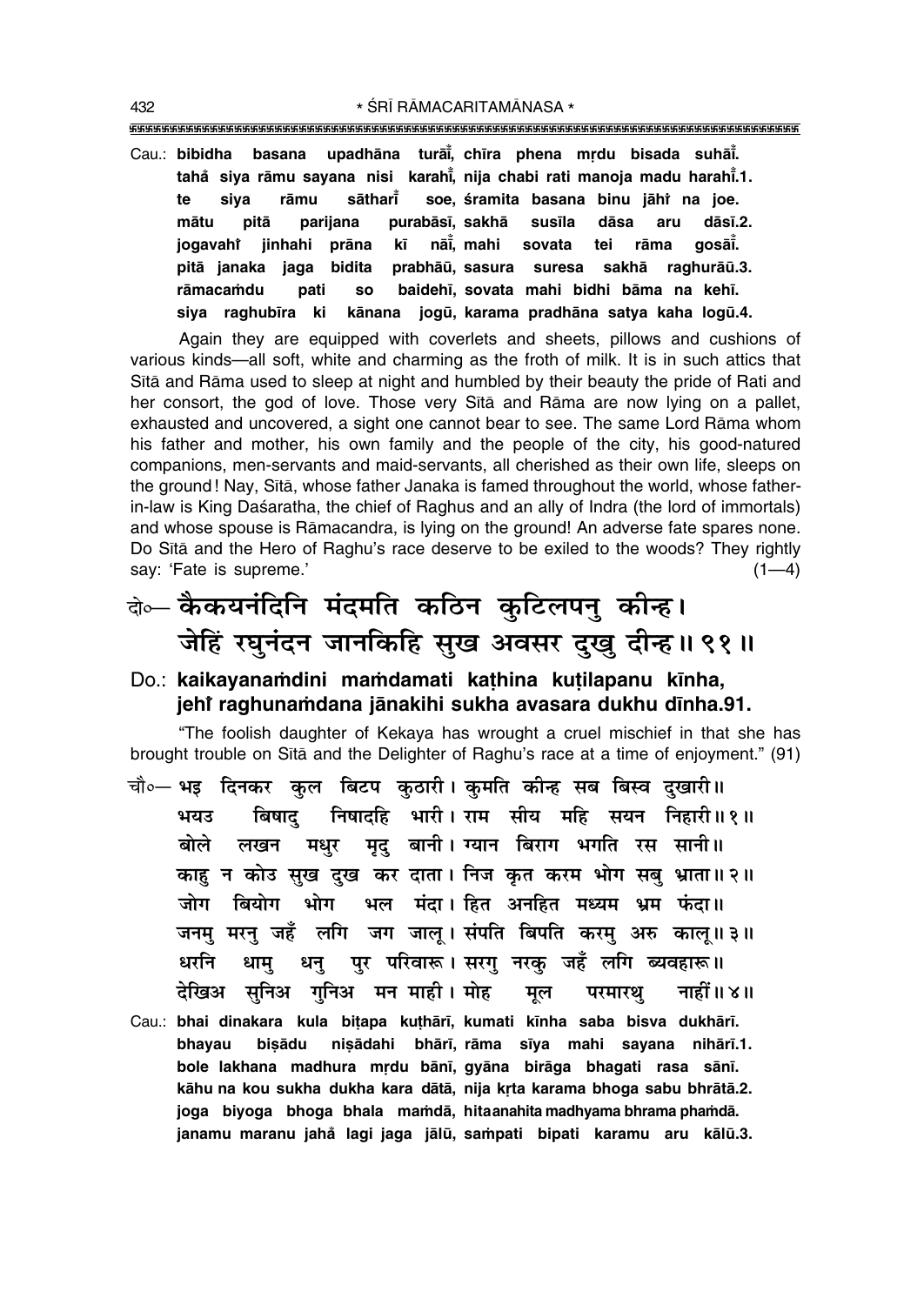## 

dharani dhāmu dhanu pura parivārū, saragu naraku jahå lagi byavahārū. dekhia sunia qunia mana māhi, moha mūla paramārathu nāhi.4.

"The wicked woman has played the axe in felling the tree of the solar race and plunged the whole universe in woe." The Nisada chief was sore distressed to see Rama and Sita sleeping on the ground. Laksmana spoke to him sweet and gentle words imbued with the nectar of wisdom, dispassion and devotion: "No one is a source of delight or pain to another; everyone reaps the fruit of one's own actions, brother. Union and separation, pleasurable and painful experiences, friends, foes and neutrals-snares of delusion are these. Even so birth and death, prosperity and adversity, destiny and time and all the illusion of the world; lands, houses, wealth, town and family, heaven and hell, and all the phenomena of the world; nay, whatever is seen, heard or thought of with the mind has its root in ignorance: nothing exists in reality."  $(1-4)$ 

# बे॰-सपनें होइ भिखारि नृपु रंकु नाकपति होइ। जागें लाभु न हानि कछू तिमि प्रपंच जियँ जोइ॥९२॥

Do.: sapaně hoi bhikhāri nrpu ramku nākapati hoi. jāgě lābhu na hāni kachu timi prapamca jivå **joi.92.** 

"Suppose in a dream a beggar is crowned king or the lord of paradise is reduced to the state of a pauper; on waking, the one does not gain nor does the other lose anything. So must you look upon this world."  $(92)$ 

- चौ∘— अस बिचारि नहिं कीजिअ रोस् । काहहि बादि न देइअ दोस् ॥ सोवनिहारा । देखिअ मोह निसाँ सब् सपन अनेक प्रकारा॥ १॥ एहिं जग जामिनि जागहिं जोगी। परमारथी पपंच बियोगी।। जानिअ जग जागा। जब सब बिषय बिलास बिरागा॥२॥ तबहिं जीव मोह होड बिबेक भ्रम भागा। तब रघनाथ चरन अनुरागा। एह। मन क्रम बचन राम पद नेह॥३॥ परम सखा परमारथ परमारथ रूपा। अबिगत अलख अनादि अनुपा॥ राम ब्रह्म गतभेदा । कहि नित नेति निरूपहिं बेदा॥४॥ बिकार रहित सकल
- Cau: asa bicāri naht kīija rosū. kāhuhi bādi na deia dosū. niså sabu sovanihārā, dekhia aneka prakārā.1. moha sapana eht jaga jāmini jāgahr jogī, paramārathī prapamca biyogī. jāgā, jaba saba bisaya bilāsa birāgā.2. jānia tabaht jīva jaga hoi bibeku moha bhrama bhāgā, taba raghunātha carana anurāgā. ehū, mana krama bacana rāma pada nehū.3. parama paramārathu sakhā rāma brahma paramāratha rūpā, abigata alakha anādi anūpā. sakala bikāra rahita gatabhedā, kahi nita neti nirūpaht bedā.4.

"Reasoning thus be not angry nor blame anyone in vain. Everyone is slumbering in the night of delusion, and while asleep one sees dreams of various kinds. In this night of mundane existence it is Yogis (mystics) alone who keep awake-Yogis who are in quest of the highest truth and remain aloof from the world. A soul should be deemed as having awoke from the night of the world only when he develops and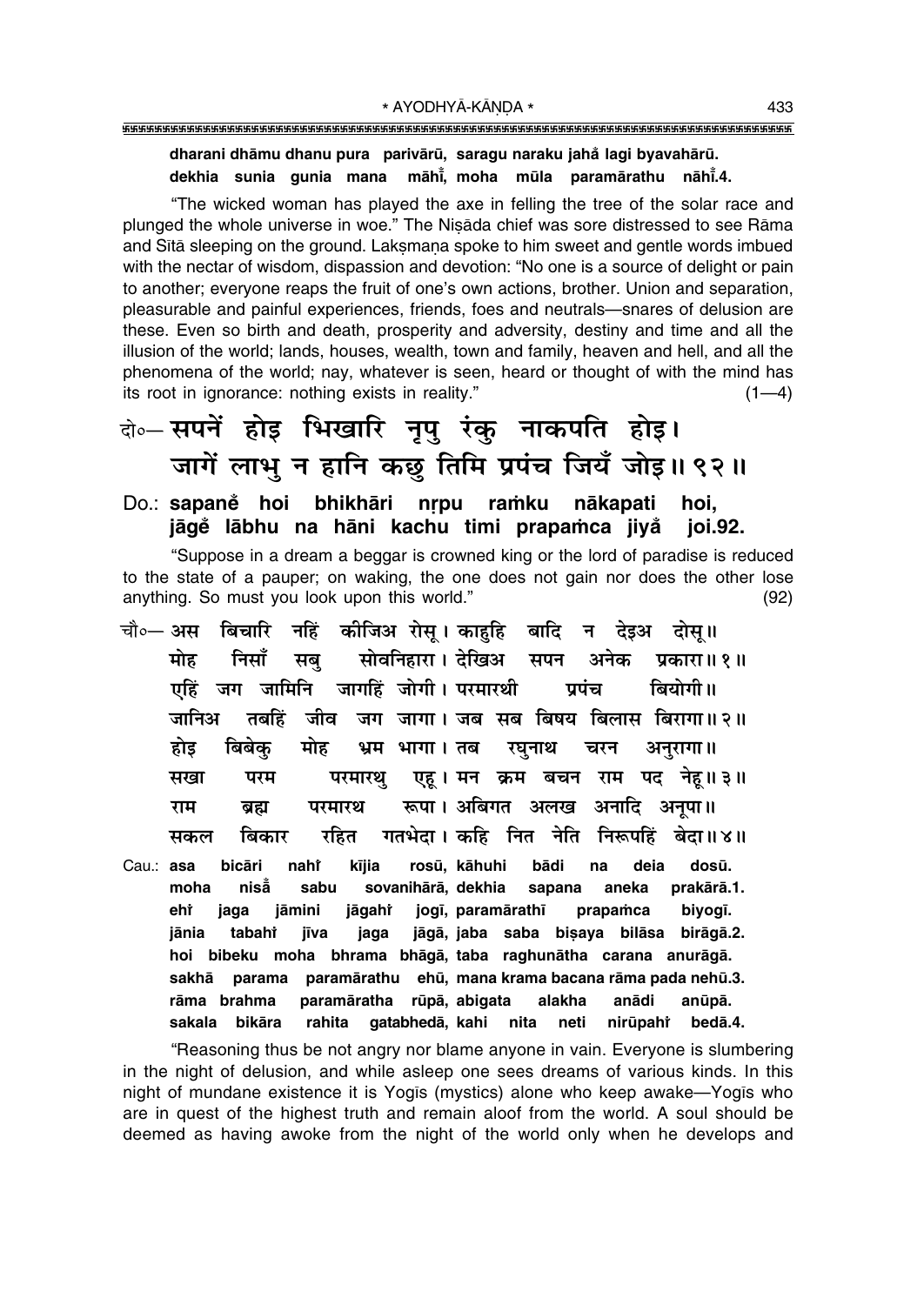aversion for the enjoyments of the world of sense. It is only when right understanding comes that the error of delusion disappears and then alone one develops love for the feet of Sri Rama (the Lord of Raghus). O friend, the highest spiritual goal is this: to be devoted to the feet of Sri Rama in thought, word and deed. Sri Rama is no other than Brahma (God), the supreme Reality, unknown, imperceptible, beginningless, incomparable, free from all change and beyond all diversity. The Vedas ever speak of Him in negative terms (not this)."  $(1-4)$ 

# बे- भगत भूमि भूसुर सुरभि सुर हित लागि कृपाल। करत चरित धरि मनुज तनु सुनत मिटहिं जग जाल॥ ९३॥

## Do.: bhagata bhūmi bhūsura surabhi sura hita lāgi krpāla, karata carita dhari manuja tanu sunata mitahi jaga jāla.93.

"For the sake of His devotees, Earth, the Brāhmanas, cows and gods, the gracious Lord takes the form of a man and performs actions by hearing of which the snares of the world are broken asunder."  $(93)$ 

### [PAUSE 15 FOR A THIRTY-DAY RECITATION]

अस परिहरि मोह।सिय रघबीर चौ०— **सखा** समझि चरन रत होह ॥ भा भिनुसारा। जागे कहत गुन जग मंगल सुखदारा॥ १॥ राम करि राम नहावा। सुचि सुजान बट छीर मगावा॥ मौच सकल जटा बनाए। देखि सुमंत्र नयन जल छाए॥२॥ सहित सिर अनुज अति बदन मलीना। कह कर जोरि बचन अति दीना॥ हृदयँ दाह कोसलनाथा। लै रथ जाह राम कें साथा॥३॥ नाथ कहेउ अस अन्हवाई। आनेह फेरि सुरसरि बेगि दोउ देखाड भार्ड ॥ बन् फेरी। संसय सिय आनेह सँकोच निबेरी॥४॥ सकल लखन् राम् Cau.: sakhā samujhi asa parihari mohū, siya raghubīra carana rata hohū. jaga mamgala kahata rāma quna bhā bhinusārā, jāge sukhadārā.1. sakala sauca rāma nahāvā, suci sujāna bata chīra magāvā. kari anuja sahita sira jatā banāe, dekhi sumamtra nayana jala chāe.2. hrdavå dāhu ati badana malīnā, kaha kara jori bacana ati dīnā. nātha kaheu asa kosalanāthā, lai rathu jāhu rāma kě sāthā.3. banu dekhāi surasari anhavāī, ānehu pheri begi bhāī. dou lakhanu rāmu siya ānehu pherī, samsaya sakala niberī.4. såkoca

"Realizing this, O friend, shed all infatuation and be devoted to the feet of Sītā and the Hero of Raghu's race." While Laksmana was yet recounting Sri Rama's virtues, the day dawned and the Joy and Delighter of the world woke up. After finishing all purificatory acts Śrī Rāma, who was all pure and wise, performed His ablutions and sent for some milk of the banyan tree. He as well as His brother then matted the hair on their heads, a sight which filled the eyes of Sumantra with tears. With great agony in his heart and a doleful face he joined his palms and spoke in most piteous accents. The king of Kosala, my lord, charged me thus: 'Take the chariot and go with Rāma; let him see the forest and bathe in the Ganga and then speedily bring the two brothers back. Setting at rest all their doubts and scruples do bring Laksmana, Rāma and Sītā back to their home.'  $(1-4)$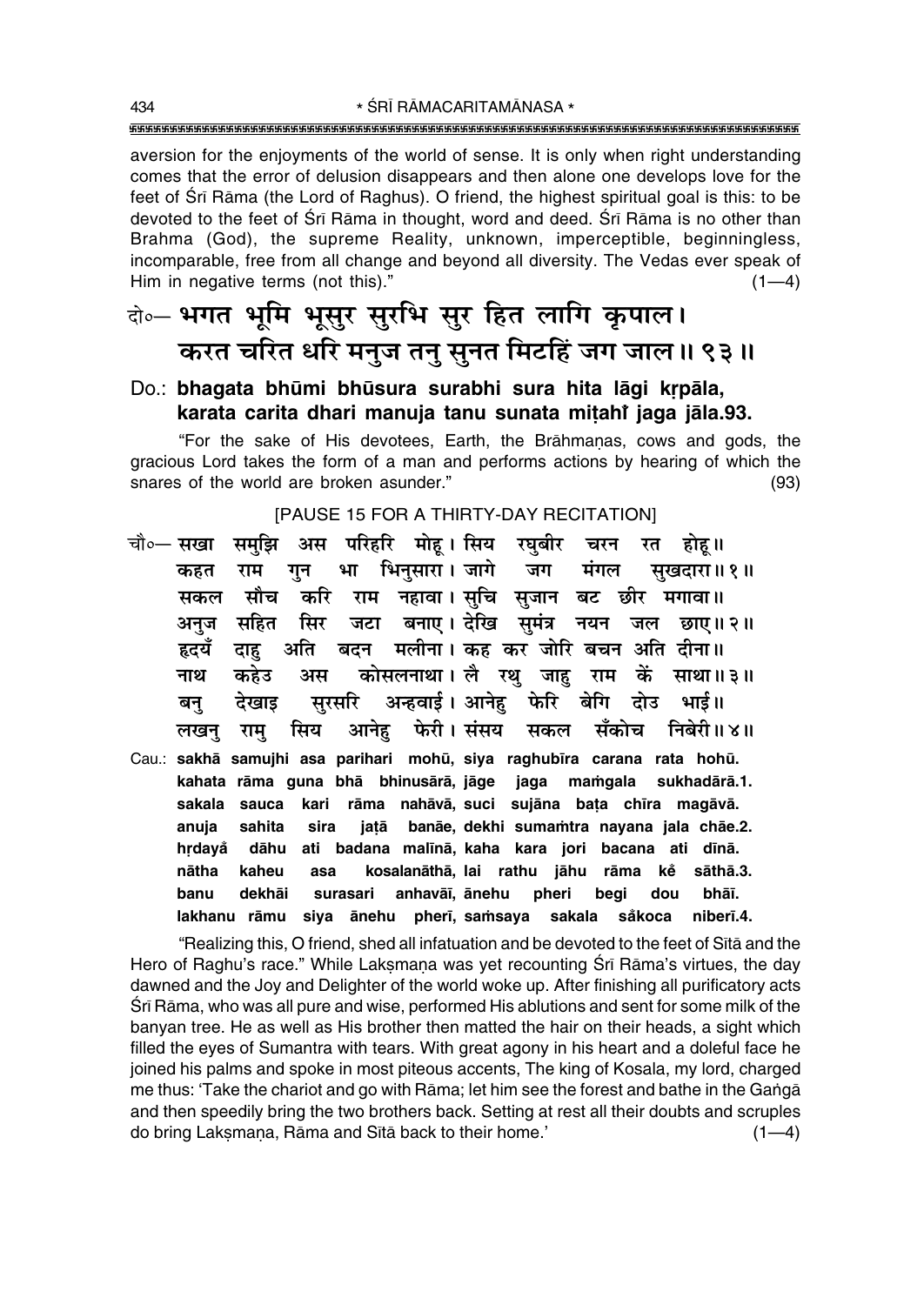# वे॰ नुप अस कहेउ गोसाइँ जस कहड़ करौं बलि सोइ। करि बिनती पायन्ह परेउ दीन्ह बाल जिमि रोइ॥ ९४॥

### Do.: nrpa asa kaheu gosāt jasa kahai karaŭ bali soi, kari binatī pāyanha pareu dīnha bāla iimi roi.94.

"The king has commanded me thus; I shall, however, do as my lord bids me, I assure you." Having supplicated in this way Sumantra fell at the Lord's feet and wept like a child.  $(94)$ 

- कीजिअ सोई। जातें अवध चौ∘— तात कपा करि अनाथ न होर्द ॥ प्रबोधा। तात धरम मतु तुम्ह सबु सोधा॥१॥ मंत्रिहि राम उठाड हरिचंद नरेसा। सहे धरम हित कोटि कलेसा॥ सिबि दधीच सजाना। धरम् धरेउ सहि संकट नाना॥२॥ रंतिदेव बलि भूप सत्य समाना। आगम निगम पुरान धरम् न दुसर बखाना ॥ मैं सोइ धरम् सुलभ करि पावा।तजें तिहँ पुर अपजस छावा॥३॥ लाह। मरन कोटि सम संभावित कहँ अपजस दारुन दाह ॥ का कहऊँ। दिएँ उतरु फिरि पातक लहऊँ॥४॥ बहुत तम्ह सन तात
- anātha Cau.: tāta kari kījia soī, jātě avadha na krpā hoī. uthāi prabodhā, tāta dharama matu tumha sabu sodhā.1. mamtrihi rāma sibi dadhīca haricamda naresā, sahe dharama hita koti kalesā. bali sujānā, dharamu dhareu sahi samkata nānā.2. ramtideva bhūpa dharamu na dūsara satya samānā, āgama nigama purāna bakhānā. mai soi dharamu sulabha kari pāvā, taje tihu pura apajasu chāvā.3. kahů apajasa lāhū, marana koti sama dāruna dāhū. sambhāvita tumha sana tāta bahuta kā kahaū. die utaru phiri pātaku lahaū̃.4.

"Have compassion, my darling, and take steps to see that Ayodhya is not left without a master." Srī Rāma raised the minister and thus admonished him; "Dear father, you have investigated the truths of religion in their entirety. Sibi, Dadhici and King Hariścandra suffered untold hardships for the sake of virtue. The wise kings Rantideva\* and Bali upheld virtue even through many trials. There is no virtue equal to truthfulness: so declare the Agamas (Tantras), Vedas and Purānas. That virtue I have found by an easy road; by abandoning it I shall be reviled in all the three worlds. To a man who is

<sup>\*</sup> King Rantideva was a most generous-hearted ruler. He gave away his riches every now and then. Having parted with all that he possessed, he and his family had to remain without food and water for full fortyeight days on one occasion. He did nothing to earn his livelihood and depended on whatever he got unasked. Prolonged starvation had reduced him to a skeleton and he was lying in a semi-conscious state with his wife and children, counting his days. On the 49th day he got some rice boiled in milk, another sweet dish and water. He was just going to share it with his family when a stranger, who was a Brāhmana by caste, appeared before him. The king gladly and devoutly gave away what was served before him to the Brāhmana, and dividing the rest among themselves was about to partake of his own share when another newcomer, who happened to be a Śūdra, turned up. The king entertained the Śūdra as well out of the stock he had in hand. In the meantime a low-born man came with his dogs and asked food for himself and his dogs. The king gave away the remaining food to these strangers. He had now left with him water barely sufficient to slake the thirst of a single soul. As the king was about to quench his thirst thereby a pariah made his appearance and piteously begged for water. Moved by his entreaties King Rantideva parted even with his water and went without it himself.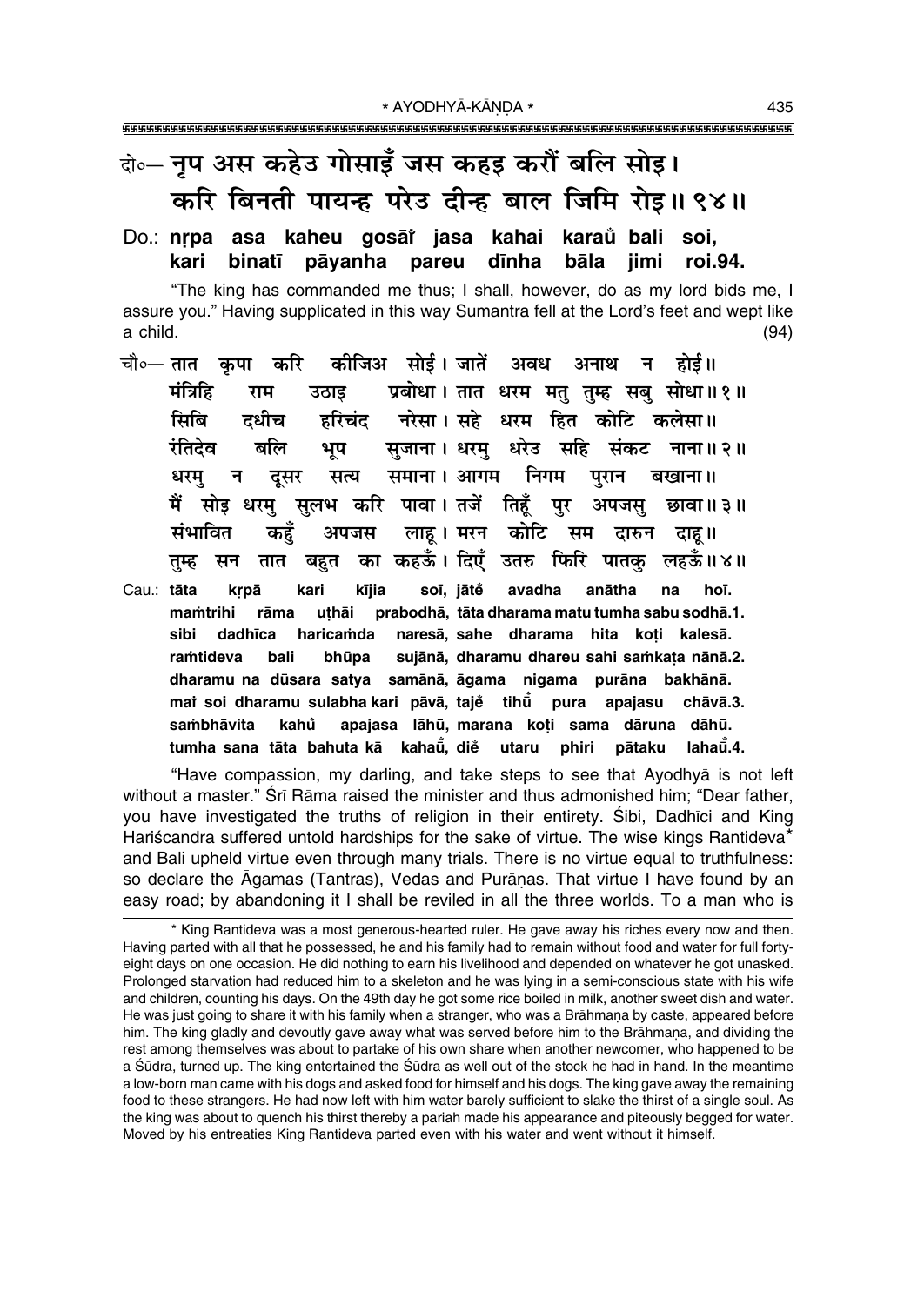highly esteemed, infamy causes agony as terrible as a million deaths. Father, what more shall I say to you? By urging something in reply I shall incur sin.  $(1-4)$ 

## केन्- पितु पद गहि कहि कोटि नति बिनय करब कर जोरि। चिंता कवनिहु बात कै तात करिअ जनि मोरि॥९५॥

Do.: pitu pada qahi kahi koti nati binaya karaba kara jori, kavanihu bāta cimtā kai tāta karia iani mori.95.

Clasping the feet of my father and conveying my repeated obeisances to him pray to him with joined palms: 'Be not troubled in anyway on my account, dear father.' (95)

- चौ०— तुम्ह पुनि पितु सम अति हित मोरें। बिनती करउँ तात कर जोरें॥ सब बिधि सोइ करतब्य तुम्हारें। दुख न पाव पितु सोच हमारें॥१॥ रघनाथ सचिव संबाद्। भयउ सपरिजन बिकल निषाद्॥ सनि पुनि कछु लखन कही कटु बानी। प्रभु बरजे बड़ अनुचित जानी॥२॥ सकचि राम निज सपथ देवाई।लखन सँदेस कहिअ जनि जाई॥ भूप सँदेस् । सहि न सकिहि सिय बिपिन कलेस् ॥ ३ ॥ पनि समंत्र कह जेहि बिधि अवध आव फिरि सीया। सोइ रघुबरहि तुम्हहि करनीया॥ बिहीना। मैं न जिअब जिमि जल बिन मीना॥४॥ निपट अवलंब नतरु
- Cau.: tumha puni pitu sama ati hita more, binatī karau tāta kara iore. saba bidhi soi karatabya tumhārė, dukha na pāva pitu soca hamārė.1. suni raghunātha saciva sambādū, bhayau saparijana bikala nisādū. puni kachu lakhana kahī katu bānī, prabhu baraje baRa anucita jānī.2. sakuci rāma nija sapatha devāi, lakhana sådesu kahia jani jāī. kaha sumamtru puni bhūpa sådesū, sahi na sakihi siya bipina kalesū.3. jehi bidhi avadha āva phiri sīyā, soi raghubarahi tumhahi karanīyā. nipata avalamba bihīnā, mar na jiaba jimi jala binu mīnā.4. nataru

"You too are extremely kind to me as my own father. Hence I pray with joined palms, sire, do everything in your power to see that my father does not feel miserable on account of grief for us." Hearing this conversation between the Lord of Raghus and the minister (Sumantra) the Nisada chief and his people felt much distressed. Thereafter Laksmana made some poignant remarks; but the Lord stopped him knowing his words to be highly objectionable. Feeling much abashed Sri Rama adjured Sumantra by the love he bore Him not to repeat Laksmana's words. Sumantra then reproduced the king's message: "Sītā will not be able to endure the hardships of the forest; therefore, both Rāma (the Chief of Raghus) and yourself (Sumantra) should endeavour to see that Sita returns to Ayodhyā. Otherwise, left entirely without any support, I shall not survive even as a fish without water."  $(1-4)$ 

# वे०- मइकें ससुरें सकल सुख जबहिं जहाँ मनु मान। तहँ तब रहिहि सुखेन सिय जब लगि बिपति बिहान॥ ९६॥

Do.: maikė sasurė sakala sukha jabahť jaha manu māna, tahå taba rahihi sukhena siya jaba lagi bipati bihāna.96.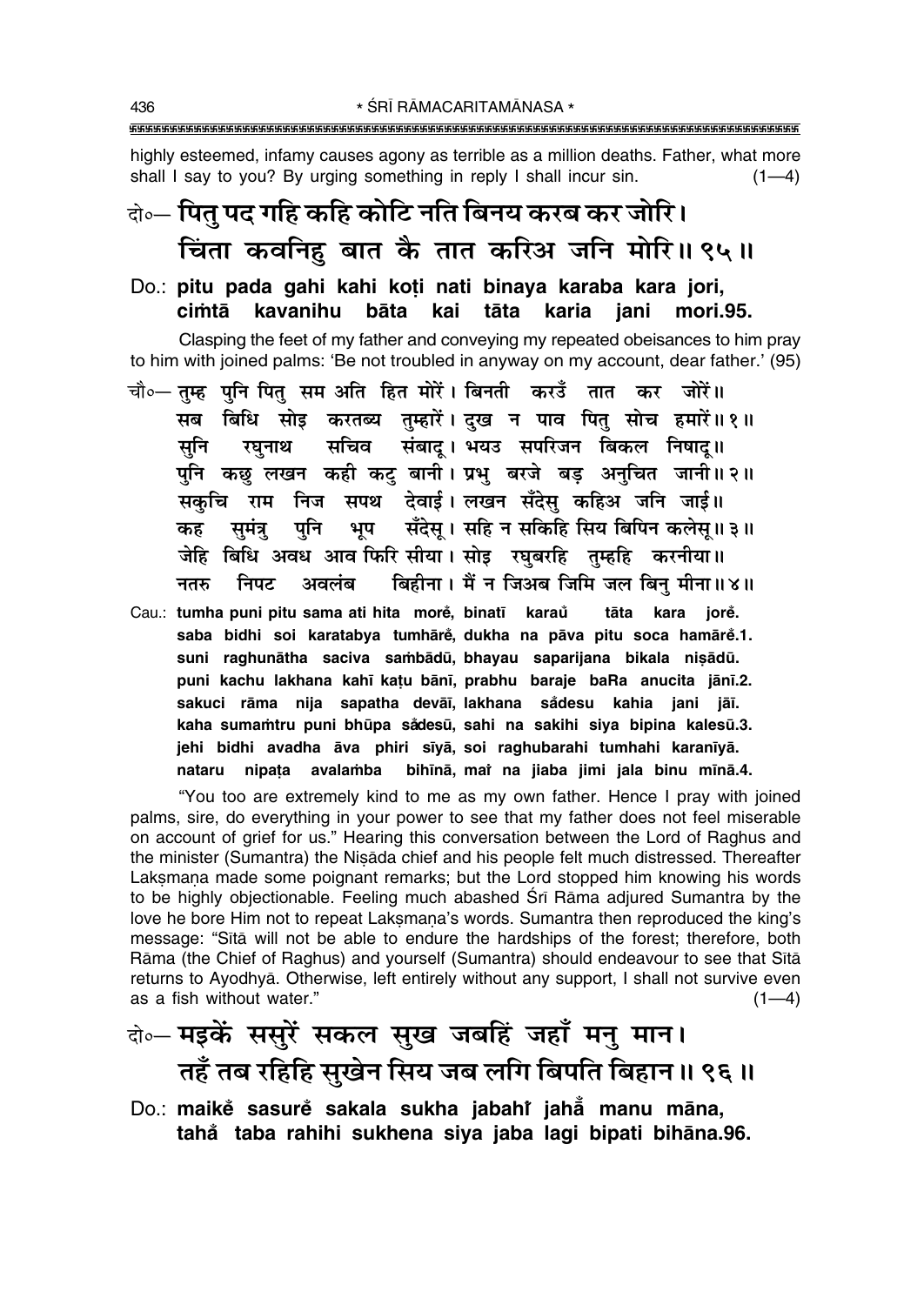\* AYODHYĀ-KĀNDA \* 

There is very comfort both in her parent's home as well as with the parents of her lord (i.e., ourselves); therefore, Sita can live at ease wherever she pleases at a particular time till this adversity ends.  $(96)$ 

- चौ∘— बिनती भप कीन्ह जेहि भाँती। आरति प्रीति न सो कहि जाती॥ कपानिधाना। सियहि दीन्ह सिख कोटि बिधाना॥१॥ पित् सँदेस सनि गर प्रिय परिवारू। फिरह त सब कर मिटै खभारू॥ सास ससर बैदेही। सनह प्रानपति सनि पति बचन कहति परम सनेही॥ २॥ परम विबेकी। तन् तजि रहति छाँह किमि छेंकी॥ प्रभू करुनामय भान बिहार्ड। कहँ चंद्रिका चंद तजि जार्ड॥३॥ कहँ प्रभा जाड सुनाई। कहति सचिव सन गिरा सुहाई॥ प्रेममय बिनय पतिहि पितु ससुर सरिस हितकारी। उतरु देउँ फिरि अनुचित भारी॥४॥ तम्ह
- Cau.: binatī bhūpa kīnha jehi bhẳtī, ārati prīti na **SO** kahi iātī. krpānidhānā, siyahi dīnha sikha koti bidhānā.1. pitu sådesu suni sāsu sasura gura priya parivārū, phirahu ta saba kara mitai khabhārū. suni pati bacana kahati baidehī, sunahu prānapati parama sanehī.2. prabhu karunāmaya parama bibekī, tanu taji rahati chāha kimi chěkī. prabhā jāi kahå bhānu bihāī, kahå camdrikā camdu taji jāī.3. binaya sunāi, kahati saciva sana girā suhāi. patihi premamaya tumha pitu sasura sarisa hitakārī, utaru deu phiri anucita bhārī.4.

"The piteousness and affection with which the king's entreaty was attended cannot be expressed in words." On hearing His father's message the All-merciful Lord admonished Sītā in countless ways. "If you return, the affliction of your motherin-law and father-in-law, your preceptor and all your near and dear ones will cease." In response to Her lord's advice King Videha's Daughter said, "Listen, most loving lord of my life, my all-compassionate and supremely wise master: can a shadow be torn away from its substance? The sunlight can never exist apart from the sun nor can the radiance of the moon leave the moon." Having submitted Her loving entreaty to Her Lord, She spoke these charming words to the minister: "You are as good to me as my own father or father-in-law; it is therefore most undesirable that I should urge something in reply."  $(1-4)$ 

# के- आरति बस सनमुख भइउँ बिलगु न मानब तात। आरजसुत पद कमल बिनु बादि जहाँ लगि नात॥ ९७॥

Do.: ārati basa sanamukha bhaiů bilagu na mānaba tāta, ārajasuta pada kamala binu bādi jahā lagi nāta.97.

"It is due to grief that I am constrained to address you\*; do not take offence at it, sire. In the absence of the lotus feet of my lord all other ties of kinship are of little account."  $(97)$ 

<sup>\*</sup> It is unmannerly on the part of a Hindu woman to open her lips before the male elders of her husband.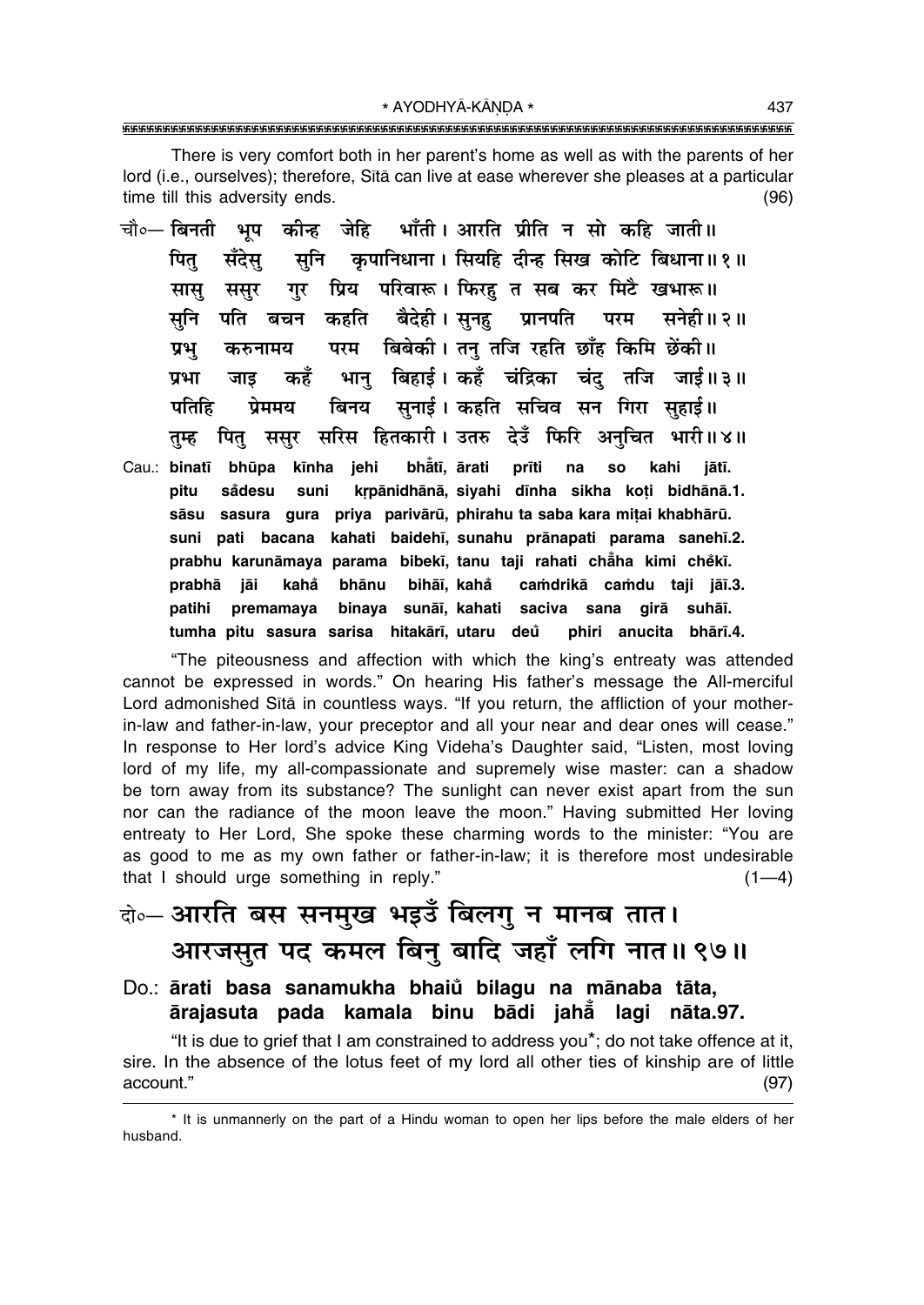\* ŚRĪ RĀMACARITAMĀNASA \* 

- चौ∘— पित बैभव बिलास ੱ में डीठा। नूप मनि मुकट मिलित पद पीठा॥ मोरें। पिय बिहीन मन भाव न भोरें॥१॥ अस पितु गृह सखनिधान कोसलराऊ। भवन चारिदस चक्रवड प्रगट प्रभाऊ॥ ससर आगें सरपति लेई।अरध सिंघासन जेहि देई॥ २॥ होड आसन ससूर अवध निवास। प्रिय परिवारु मात सम सास॥ एतादुस पदम परागा। मोहि केउ सपनेहँ सुखद न लागा॥३॥ बिन रघपति पट बनर्भाम पहारा। करि केहरि सर सरित अपारा॥ अगम पंथ बिहंगा। मोहि सब सुखद प्रानपति संगा॥४॥ कोल किरात करंग Cau.: pitu baibhava bilāsa mai dīthā, nrpa mani mukuta milita pada pīthā.
- sukhanidhāna asa pitu grha more, piya bihīna mana bhāva na bhore.1. sasura cakkavai kosalarāū, bhuvana cāridasa pragata prabhāū. leī, aradha simghāsana āsanu āqě hoi iehi surapati deī.2. avadha nivāsū, priya parivāru mātu sama sāsū. sasura etādrsa binu raghupati pada paduma parāgā, mohi keu sapanehů sukhada na lāgā.3. agama pamtha banabhūmi pahārā, kari kehari sara sarita apārā. bihamgā, mohi saba sukhada prānapati samgā.4. kola kirāta kuramga

"I have witnessed the glory of my father's fortune; his footstool is kissed by the crowns of the greatest monarchs. Bereft of my Lord, my parent's home, which is such an abode of bliss, does not attract my mind even in an unquarded moment. My fatherin-law is no less a personage than the King of Kosala, the suzerain lord of the entire globe, whose glory is manifest in all the fourteen spheres comprising the universe. Even Indra (the lord of celestials) goes ahead to receive him and seats him beside himself on his own throne. Such is my father-in-law, Ayodhya is my abode, agreeable is my family and my mothers-in-law love me as my own mother. But without the dust from the lotus feet of my husband (the Lord of Raghus) none affords me pleasure even in a dream. On the other hand, impassable roads, forest regions and hills, elephants and lions, lakes and streams that cannot be crossed, wild tribes such as Kolas and Bhilas, deer and birdsall these are delightful to me in the company of my beloved lord.  $(1-4)$ 

# वे०-सासु ससुर सन मोरि हुँति बिनय करबि परि पायँ। मोर सोचु जनि करिअ कछु मैं बन सुखी सुभायँ॥ ९८॥

Do.: sāsu sasura sana mori hůti binaya karabi pari pāyå, mora socu jani karia kachu mai bana sukhī subhāya.98.

"Falling at the feet of my father-in-law and mother-in-law request them on my behalf not to grieve the least for me; for I feel naturally happy in the woods."  $(98)$ 

साथा। बीर धुरीन धरें धन् चौ∘— प्राननाथ प्रिय देवर भाथा ॥ नहिं मग श्रम् भ्रम् दख मन मोरें। मोहि लगि सोच् करिअ जनि भोरें॥१॥ सुमंत्रु सिय सीतलि बानी। भयउ बिकल जनु फनि मनि हानी॥ सनि सूझ नहिं सुनइ न काना । कहि न सकइ कछु अति अकुलाना॥२॥ नयन बह भाँती। तदपि होति नहिं सीतलि छाती॥ प्रबोध कीन्ह राम हित कीन्हे। उचित उतर जतन अनेक साथ रघनंदन दीन्हे ॥ ३ ॥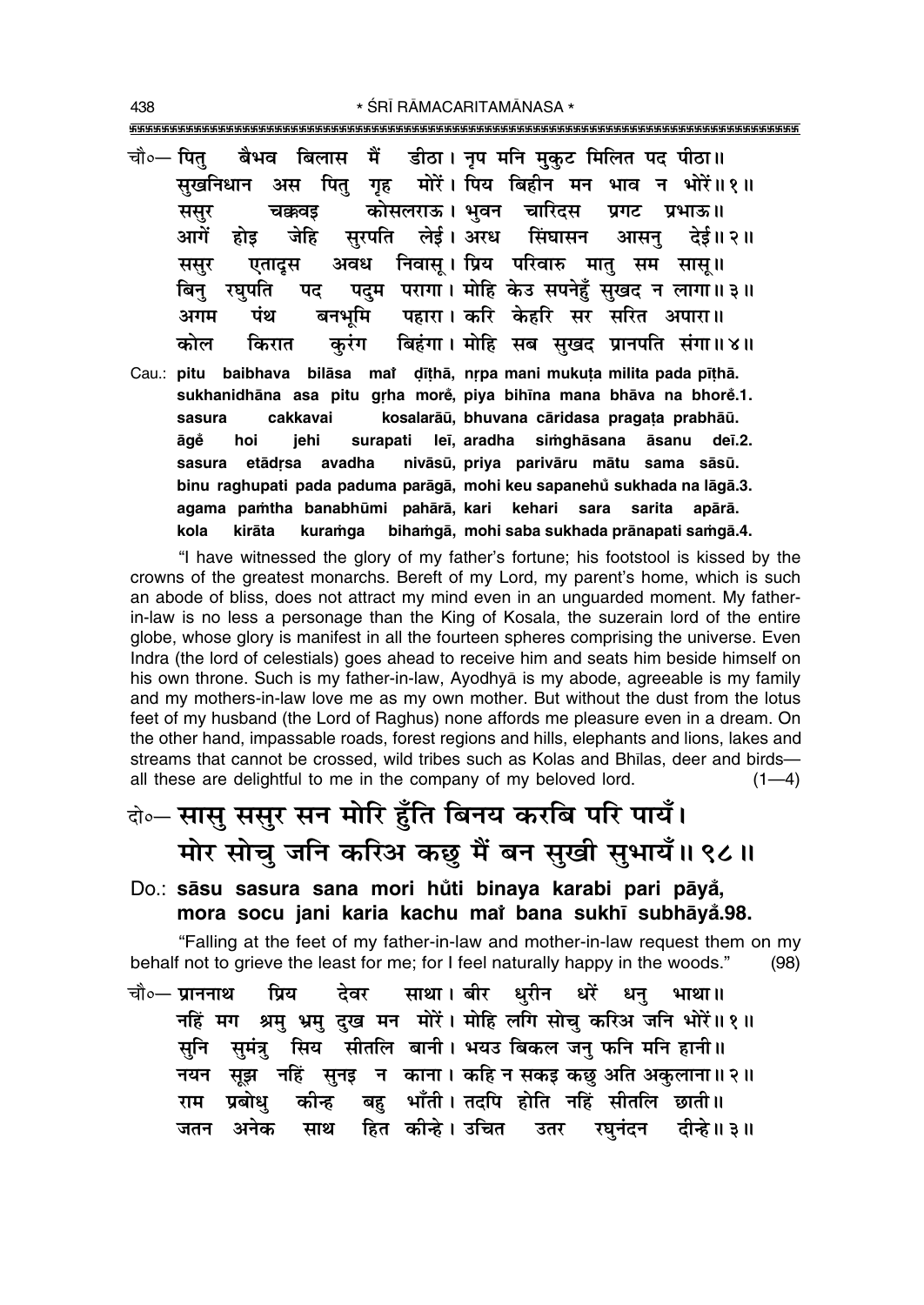मेटि नहिं राम रजाई। कठिन करम गति कछ न बसाई॥ जाड सिय पद सिरु नाई। फिरेउ बनिक जिमि मर गवाँई॥४॥ राम लखन Cau.: prānanātha priya devara sāthā, bīra dhurīna dhare dhanu bhāthā. nahi maga śramu bhramu dukha mana more, mohi lagi socu karia jani bhore.1. suni sumamtru siya sītali bānī, bhayau bikala janu phani mani hānī. nayana sūjha nahi sunai na kānā, kahi na sakai kachu ati akulānā.2. rāma prabodhu kīnha bahu bhātī, tadapi hoti nahi sītali chātī. hita kīnhe, ucita utara raghunamdana dīnhe.3. iatana aneka sātha meti nahi rāma rajāī, kathina karama gati kachu na basāī. jāi rāma lakhana siya pada siru nāi, phireu banika jimi mūra gavār.4.

"I have by my side the lord of my life as well as his younger brother, the foremost of heroes; both carrying a bow and a quiver full of arrows with them. My mind does not feel the toil of the journey, and there is no giddiness or sorrow; therefore, pray grieve not on my account even unwittingly." On hearing these soothing words from Sita's lips, Sumantra felt uneasy as a serpent at the loss of its gem. He saw not with his eyes and heard not with his ears; and he was too agitated to speak. Srī Rāma comforted him in many ways; yet his heart would not be pacified. He made many efforts even to accompany the Lord; but the Delighter of Raghus gave him suitable replies each time. Śrī Rāma's command could not be violated either. Cruel was the turn Fate had taken; there was no help. Bowing his head at the feet of Srī Rāma, Laksmana and Sītā, he turned back as a merchant who had lost his capital.  $(1-4)$ 

# बे⊶ रथ हाँकेउ हय राम तन हेरि हेरि हिहिनाहिं। देखि निषाद बिषादबस धुनहिं सीस पछिताहिं॥ ९९॥

Do.: rathu håkeu haya rāma tana heri heri hihināhi, dekhi nisāda bisādabasa dhunahi sīsa pachitāhi.99.

As he drove the chariot the horses turned their eyes towards Sri Rama and neighed. Overcome with grief at this sight, the Niṣādas (Guha's men) beat their heads and lamented.  $(99)$ 

- चौ०- जास बियोग बिकल पस ऐसें। प्रजा मात पित जिडहहिं कैसें॥ समंत्र पठाए। सुरसरि तीर आप तब बरबस राम आए॥१॥ न केवटु आना।कहइ तुम्हार मरमु मैं जाना॥ मागी नाव चरन कमल रज कहुँ सबु कहई। मानुष करनि मूरि कछु अहई॥२॥ छुअत सिला भइ नारि सुहाई। पाहन तें न काठ कठिनाई।। तरनिउ मनि घरिनी होड़ जाई।बाट परइ मोरि नाव उडाई॥ ३॥ सबु परिवारू। नहिं जानउँ कछु अउर कबारू॥ एहिं प्रतिपालउँ अवसि गा चहह। मोहि पद पदम पखारन कहह॥४॥ जौं प्रभ पार
- Cau.: jāsu biyoga bikala pasu aisė, prajā mātu pitu **iiihaht** kaisě. barabasa rāma sumamtru pathāe, surasari tīra āpu taba āe.1. kevatu ānā, kahai tumhāra maramu mar jānā. māgī nāva na carana kamala raja kahů sabu kahaī, mānuṣa karani mūri kachu ahaī.2.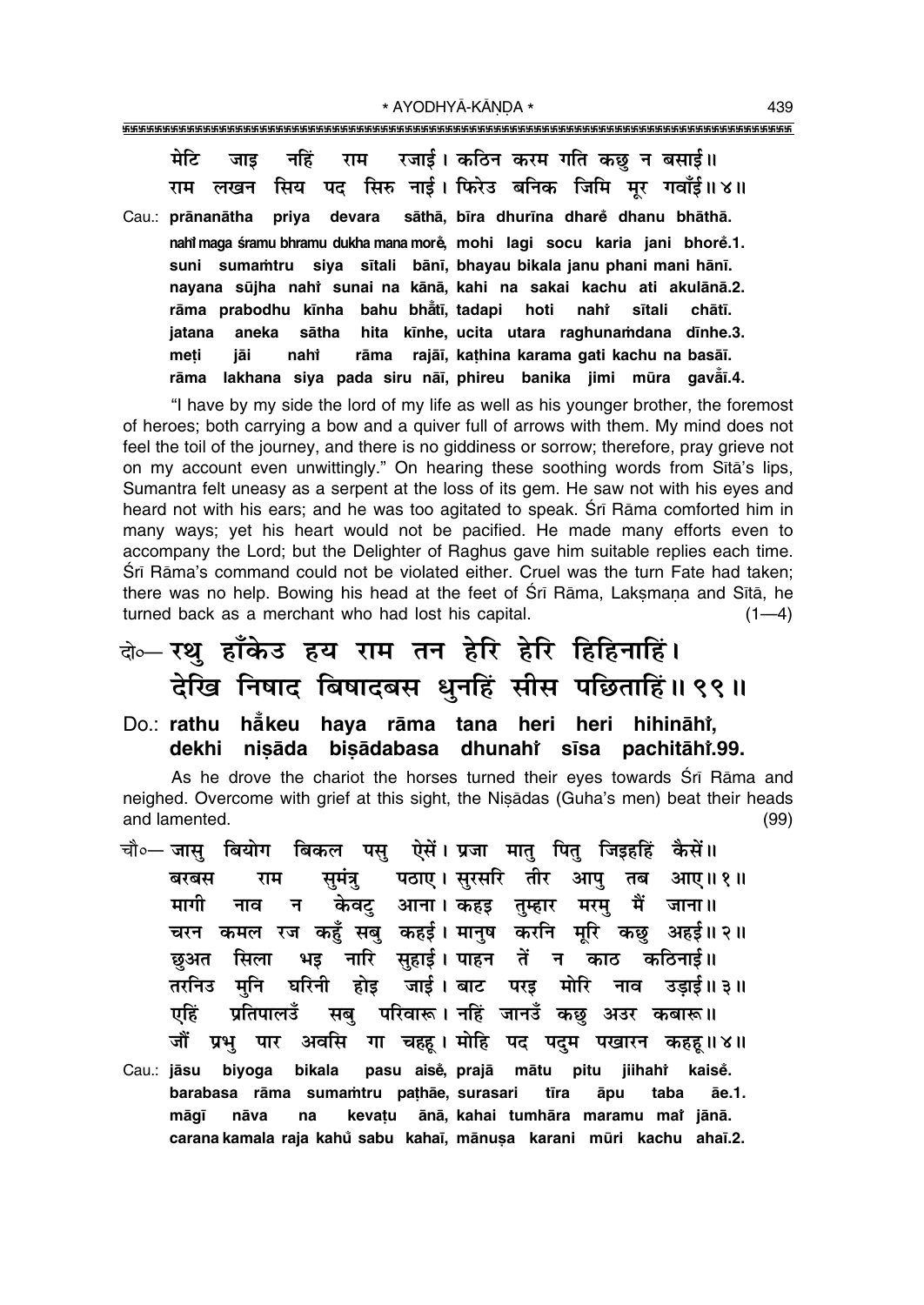chuata silā bhai nāri suhāī, pāhana tě na kātha kathināī. taraniu muni jāī, bāta uRāī.3. qharinī hoi parai mori nāva eht pratipālaů parivārū, nahi iānau sabu kachu aura kabārū. cahahū, mohi pada paduma pakhārana kahahū.4. jaů prabhu pāra avasi gā

When even beasts felt so miserable on being torn away from Him how could His subjects and His father and mother hope to live without Him? Sri Rama dismissed Sumantra against the latter's will and Himself arrived at the bank of the heavenly stream (Ganga) immediately afterwards. He called for a boat, but the ferryman would not bring it. The latter said, "I know your secret; about the dust of your lotus-feet everyone says it is some drug possessing the quality of turning things into human beings. By its very touch a rock was transformed into a charming woman\* and wood is not harder than stone. If my boat itself gets converted into a hermit's wife (like Ahalya), I shall be robbed of the very means of my subsistence in that my boat will disappear. It is by means of this boat that I maintain the whole of my family; I know no other trade. If, therefore, my lord, you must cross the river, command me to lave your lotus-feet.  $(1 -$ 

- <u>छं०</u> पद कमल धोइ चढाइ नाव न नाथ उतराई चहौं। मोहि राम राउरि आन दसरथ सपथ सब साची कहौं।। बरु तीर मारहूँ लखनु पै जब लगि न पाय पखारिहौं। तब लगि न तुलसीदास नाथ कृपाल पारु उतारिहों।।
- Cham.: pada kamala dhoi caRhāi nāva na nātha utarāī cahaŭ, mohi rāma rāuri āna dasaratha sapatha saba sācī kahaŭ. baru tīra mārahů lakhanu pai jaba lagi na pāya pakhārihaů, taba lagi na tulasīdāsa nātha krpāla pāru utārihau.

"I will let you board the boat only when I have bathed your lotus-feet; I seek no toll from you. I swear by you, O Rama, as well as by King Dasaratha, that what I tell you is all true. Let Laksmana shoot me with his arrows if he will; but until I have washed your feet I will not, O gracious lord of Tulasidasa, ferry you across."

|  | सो∘— सूनि  केवट  के  बैन  प्रेम  लपेटे  अटपटे।                          |  |  |                                                                                 |       |
|--|-------------------------------------------------------------------------|--|--|---------------------------------------------------------------------------------|-------|
|  |                                                                         |  |  | बिहसे करुनाऐन चितइ जानकी लखन तन॥१००॥                                            |       |
|  | So.: suni kevata ke baina prema lapete atapate,                         |  |  | bihase karunāaina citai jānakī lakhana tana.100.                                |       |
|  | all-merciful Lord looked at Janaka's Daughter and Laksmana and smiled.  |  |  | On hearing these words of the ferryman, mysterious though imbued with love, the | (100) |
|  | चौ∘— कृपासिंधु         बोले       मुसुकाई । सोइ करु जेहिं तव नाव न जाई॥ |  |  |                                                                                 |       |

<sup>\*</sup> The boatman evidently refers here, in his own rustic yet humorous way, to Ahalyā, who had been transformed into a rock by the curse of her husband Gautama and was restored to her human form by the very touch of Srī Rāma's feet (vide Bālakāņda, Dohā 210 and the Chamdas immediately following it).

बिलंब

उतारहि

पारू ॥ १ ॥

पखारू । होत

पाय

जल

बेगि

आन्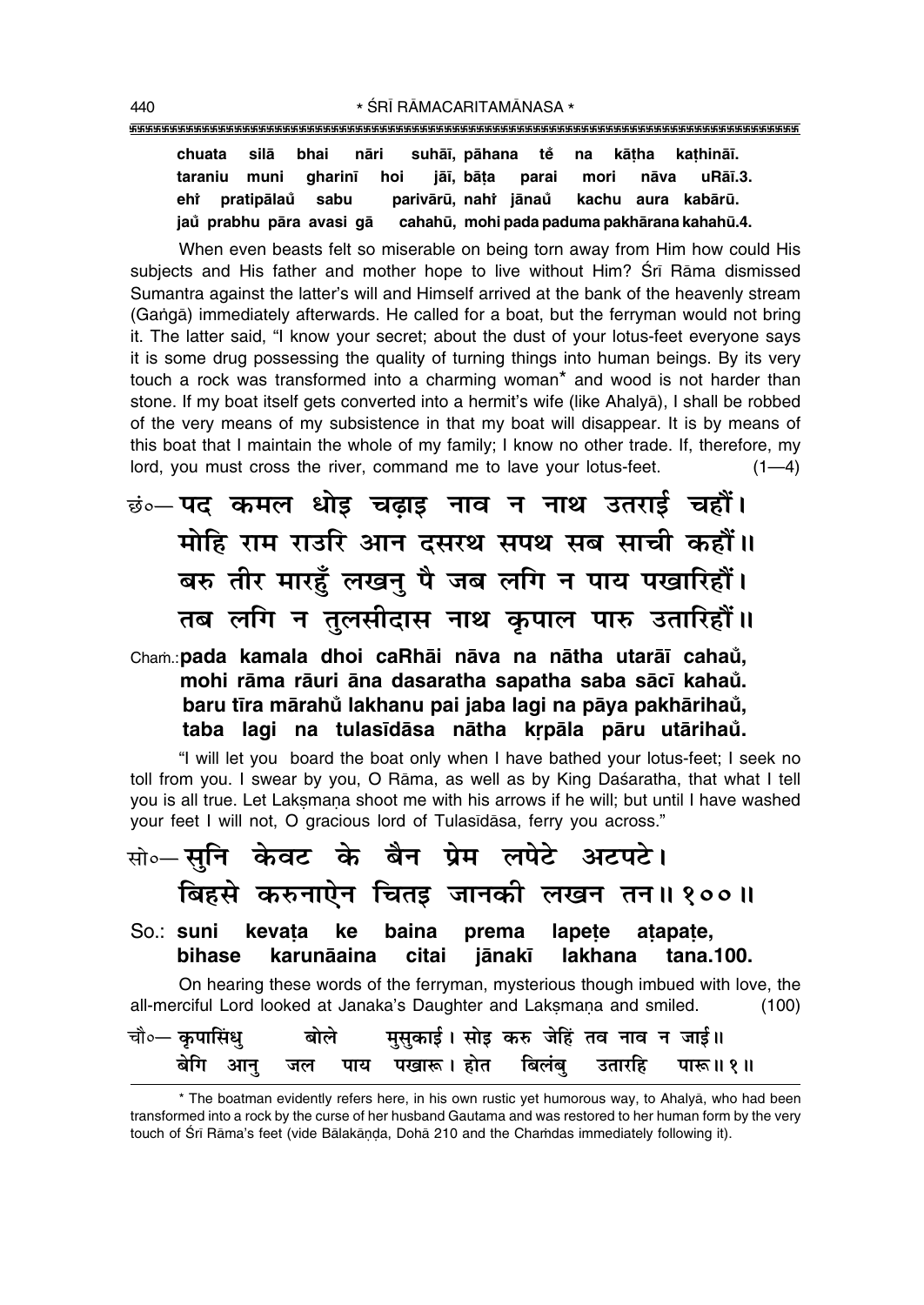एक बारा। उतरहिं भवसिंध समिरत नर जास अपारा।। नाम निहोरा। जेहिं जगु किय तिह पगह ते थोरा॥२॥ केवटहि सोड कपाल देवसरि हरषी। सनि प्रभ बचन मोहँ मति करषी ।। पट नख निरखि पावा। पानि कठवता भरि लेड केवट रजायस आवा॥ ३॥ राम अति अनुरागा। चरन उमगि सरोज पखारन आनंद लागा ॥ सिहाहीं। एहि सम बरषि पुन्यपुंज कोउ नाहीं॥४॥ समन सकल सर Cau.: krpāsimdhu bole musukāī, soi karu jeht tava nāva na jāī. begi pakhārū, hota bilambu pārū.1. ānu jala pāya utārahi bārā, utarahi nara bhavasimdhu apārā. jāsu nāma sumirata eka krpālu kevatahi nihorā, jehr jagu kiya tihu pagahu te thorā.2. soi pada nakha nirakhi devasari harasī, suni prabhu bacana mohă mati karașī. kevata rāma rajāyasu pāvā, pāni kathavatā bhari lei  $āvā.3.$ ati ānamda umagi anurāgā, carana saroja pakhārana lāgā. barasi sumana sura sakala sihāhi, ehi sama punyapumja kou nāhi.4.

The all-compassionate Lord smilingly said, "Do that which may prevent the loss of your boat. Bring water at once and lave my feet; we are getting late, take us across." The same gracious Lord, by uttering whose Name only once men cross the boundless ocean of mundane existence, and for whose three strides the universe proved too small\*, thus importuned an ordinary boatman. Though bewildered by the Lord's words, the celestial river (Ganga) rejoiced on beholding the nails of His toes. On receiving Srī Rāma's command the ferryman brought a wood basin full of water. In great joy and with a heart overflowing with love he proceeded to bathe the Lord's lotus-feet. Raining flowers on him all the gods envied his lot and said there was none so meritorious as he.  $(1-4)$ 

# के-पद पखारि जलु पान करि आपु सहित परिवार। पितर पारु करि प्रभुहि पुनि मुदित गयउ लेइ पार॥ १०१॥

### Do.: pada pakhāri jalu pāna kari āpu sahita parivāra, pitara pāru kari prabhuhi puni mudita gayau lei pāra.101.

Having laved the Lord's feet and drunk of the water in which they had been immersed alongwith the other members of his family, he thereby transported the souls of his deceased forbears across the ocean of metempsychosis and then gladly took the Lord across the Ganga.  $(101)$ 

<sup>\*</sup> There is an allusion here to the Lord's Descent as a Dwarf and to His subsequently assuming colossal dimensions and measuring the earth and heavens in a couple of strides. The same Lord who had assumed the form of a Dwarf in the Satyayuga now appeared as Srī Rāma; hence the two are identified by the poet. It is further mentioned in the Puranas that Brahma (the Creator) laved the foot of the Lord when it reached Brahmaloka (the highest heaven) after measuring the heavens and it was this water which flowed through the heavens and later on reached the earth in the form of the river Ganga. It is also gathered from the Purānas that the river, like all other rivers and mountains etc., is presided over by a goddess of the same name and it is this deity who is represented here as mystified by the Lord's behaviour as an ordinary human being depending on a boatman for being taken across the stream. When, however, the boatman bathed the feet of the Lord with the water of the holy river, the goddess took no time in recognizing the source of her waters and rejoiced to discover the Almighty Lord.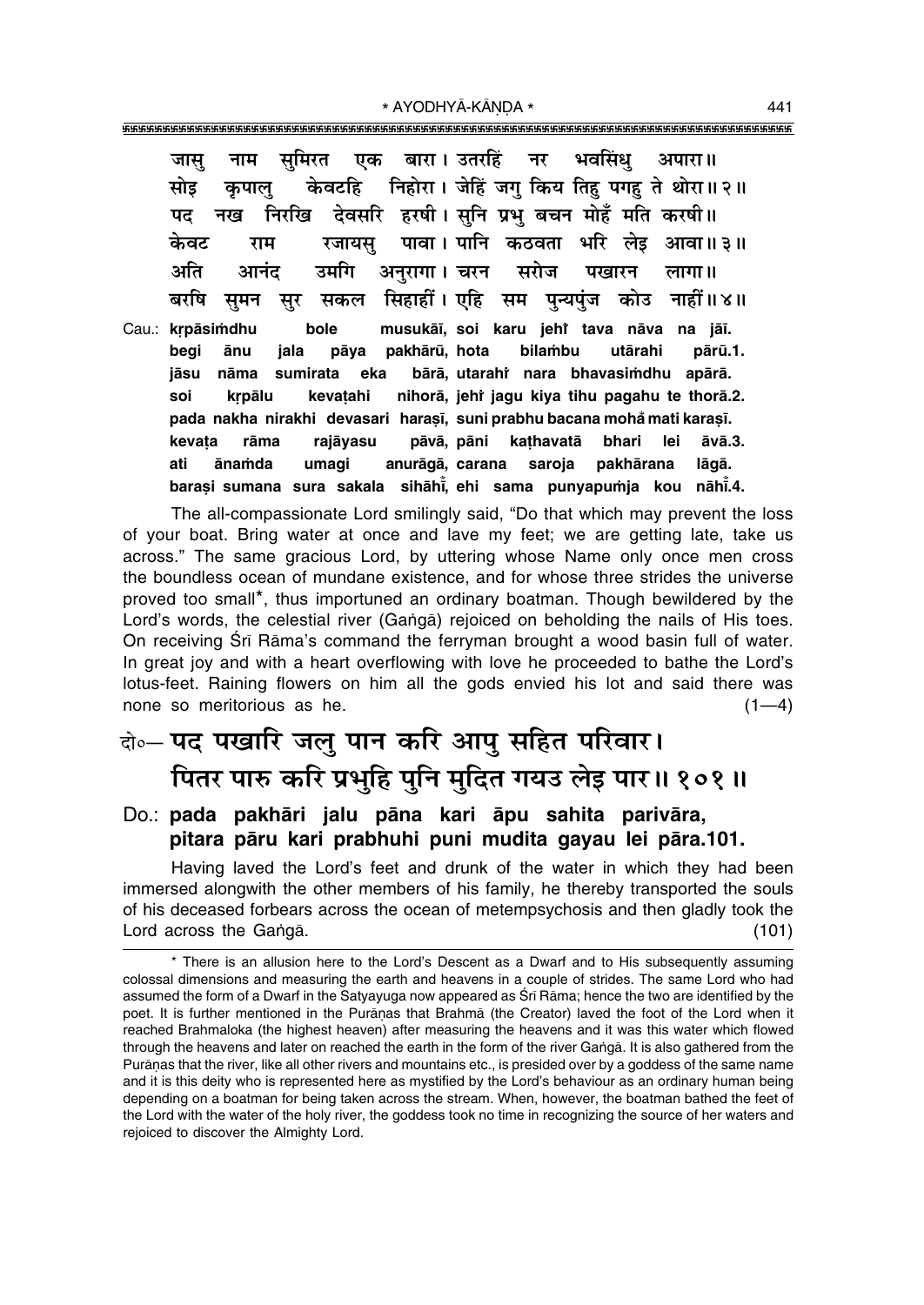- चौ∘— उतरि सुरसरि रेता। सीय राम गह लखन समेता॥ ठाढ भए कीन्हा। प्रभुहि सकुच एहि नहिं कछु दीन्हा॥१॥ केवट उतरि दंडवत सिय जाननिहारी। मनि मदरी मन मदित उतारी॥ पिय हिय की उतराई। केवट लेहि चरन गहे अकलाई॥ २॥ कहेउ कपाल काह न पावा। मिटे दोष दख दारिद दावा॥ मैं नाथ आज कीन्हि मजुरी। आजु दीन्ह बिधि बनि भलि भुरी॥३॥ मैं काल बहत न चाहिअ मोरें। दीनदयाल अनग्रह तोरें ॥ अब कछ नाथ देबा। सो प्रसाद मैं सिर धरि लेबा॥४॥ फिरती मोहि जो बार
- Cau.: utari țhāRha bhae surasari retā, sīya rāmu guha lakhana sametā. damdavata kīnhā, prabhuhi sakuca ehi nahi kachu dīnhā.1. kevata utari jānanihārī, mani mudarī mana mudita utārī. piya hiva kī siva kaheu krpāla lehi utarāī, kevata carana qahe akulāī.2. nātha āju mat kāha na pāvā, mite dosa dukha dārida dāvā. kīnhi majūrī, āju dīnha bidhi bani bhali bhūrī.3. kāla bahuta mat cāhia morė, dīnadayāla aba kachu nātha na anugraha torě. phiratī bāra mohi jo debā, so prasādu mai sira dhari lebā.4.

Getting down from the boat Sita and Rama stood on the sands of the Ganga alongwith Guha and Laksmana. The ferryman too got down and fell prostrate before the Lord, who felt uncomfortable at the thought that He had given nothing to the ferryman. Sita, however, who could read the mind of Her beloved lord, took off Her jewelled ring with a cheerful heart. The gracious Lord said, "Take your toll." But the ferryman clasped His feet in great distress. "What have I not already received, my lord? The fire of my errors, sorrows and indigence has been quenched today. I worked for my livelihood for a long time; it is only today that God has given me an adequate and handsome return. By your grace, my compassionate Lord, I want nothing now. While returning, whatever you bestow on me I shall thankfully accept that boon."  $(1-4)$ 

## केन्च बहुत कीन्ह प्रभु लखन सियँ नहिं कछु केवटु लेइ। बिदा कीन्ह करुनायतन भगति बिमल बरु देइ॥१०२॥

### Do.: bahuta kīnha prabhu lakhana siya nahi kachu kevatu lei, bidā kīnha karunāyatana bhagati bimala baru dei.102.

The Lord as well as Laksmana and Sita did their utmost; but the ferryman would accept nothing. The All-merciful Rāma, therefore, dismissed him after bestowing on him the boon of unalloyed devotion.  $(102)$ 

चौ०— **तब** मज्जन् करि रघुकुलनाथा। पूजि पारथिव नायउ माथा ॥ सियँ सरसरिहि कहेउ कर जोरी।मात मनोरथ परउबि मोरी॥१॥ कुसल बहोरी। आइ करौं जेहिं पति देवर सँग पूजा तोरी॥ सिय बिनय प्रेम रस सानी। भइ तब बिमल बारि बर बानी॥२॥ सनि प्रिया बैदेही। तव प्रभाउ जग बिदित न केही॥ रघुबीर सून् बिलोकत तोरें। तोहि सेवहिं सब सिधि कर जोरें॥३॥ होहिं लोकप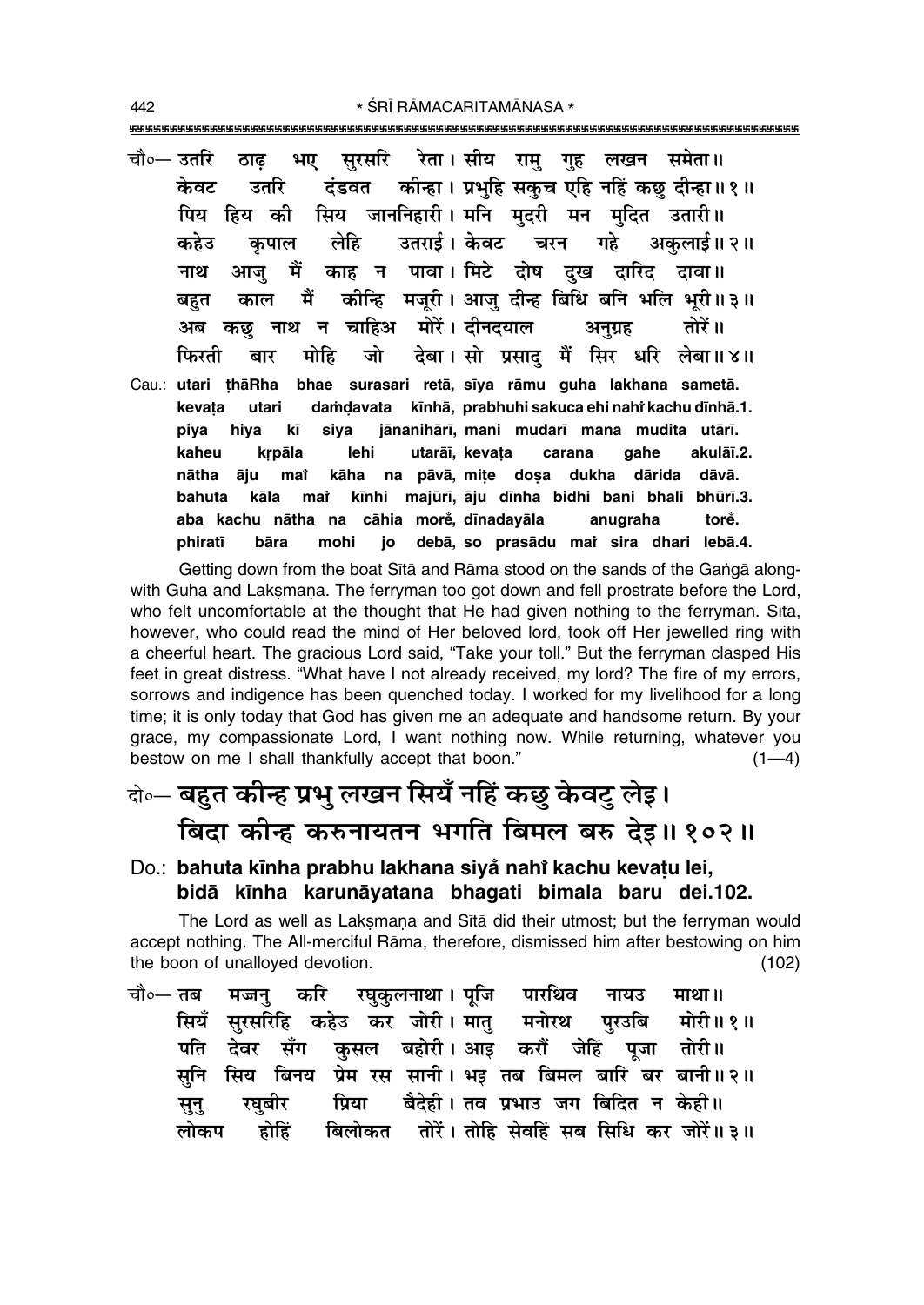तम्ह जो हमहि बडि बिनय सुनाई । कृपा कीन्हि मोहि दीन्हि बडाई॥ देबि देबि असीसा। सफल होन हित निज बागीसा॥४॥ तदपि मैं

Cau.: taba majjanu kari raghukulanāthā, pūji pārathiva nāyau māthā. surasarihi kaheu kara jorī, mātu sivå manoratha puraubi morī.1. devara såga kusala bahorī āi pati karaů iehr pūiā torī. suni siya binaya prema rasa sānī, bhai taba bimala bāri bara bānī.2. raghubīra priyā baidehī, tava prabhāu jaga bidita na kehī. sunu torě, tohi sevahř saba sidhi kara jorě.3. lokapa hohť bilokata tumha jo hamahi baRi binaya sunāī, krpā kīnhi mohi dīnhi baRāī. debi asīsā, saphala hona hita nija bāgīsā.4. tadapi debi mat

The Lord of Raghu's race then bathed in the Ganga and after worshipping a newlymade clay image of Siva bowed His head to the Deity. With joined palms Sita addressed the celestial river (Ganga), "Mother, pray accomplish my desire, that I may return with my husband and His younger brother and worship you." In response to Sita's prayer, steeped as it was in the nectar of love, the following happy utterance came from the holy stream: "Listen, O Vaidehī (Videha's Daughter), beloved Consort of Śrī Rāma (the Chief of Raghu's line): who in this world is not aware of Your glory? People become masters of the heaven's quarters the moment You look at them and all supernatural powers wait upon You with joined palms. By addressing an humble prayer to me You have done me a favour and exalted me. Yet, O venerable lady, bless You I must, just in order to fulfil my speech."  $(1-4)$ 

- के-प्राननाथ देवर सहित कुसल कोसला आइ। पूजिहि सब मनकामना सुजसु रहिहि जग छाइ॥१०३॥
- Do.: prānanātha devara sahita kusala kosalā āi. pūjihi saba manakāmanā sujasu rahihi jaga chāi.103.

"With Your beloved Lord and His younger brother You shall safely return to Ayodhyā. Every wish of Your heart shall be accomplished and Your bright glory shall spread throughout the world."  $(103)$ 

- चौ०— गंग मंगल मुला। मदित सीय सरसरि बचन सनि अनुकूला ॥ तब प्रभु गुहहि कहेउ घर जाहू।सुनत सूख मुखु भा उर दाहू॥१॥ कह कर जोरी। बिनय सुनहु रघुकुलमनि मोरी॥ दीन बचन गह पंथ देखाई। करि दिन चारि चरन सेवकाई॥२॥ नाथ साथ रहि रहब रघुराई । परनकुटी जेहिं मैं करबि बन जाड सहार्ड ॥ जसि देब रजाई।ससोइ करिहउँ तब मोहि कहँ रघबीर दोहाई ॥ ३ ॥ राम लखि तासू।संग लीन्ह गृह हृदयँ सनेह सहज हलास ॥ पनि गहँ ग्याति बोलि सब लीन्हे। करि परितोष बिदा तब कीन्हे॥४॥ Cau.: gamga bacana suni mamgala mūlā, mudita sīya surasari anukūlā.
- taba prabhu guhahi kaheu ghara jāhū, sunata sūkha mukhu bhā ura dāhū.1. dīna bacana guha kaha kara jorī, binaya sunahu raghukulamani morī. nātha sātha rahi pamthu dekhāi, kari dina cāri carana sevakāi.2.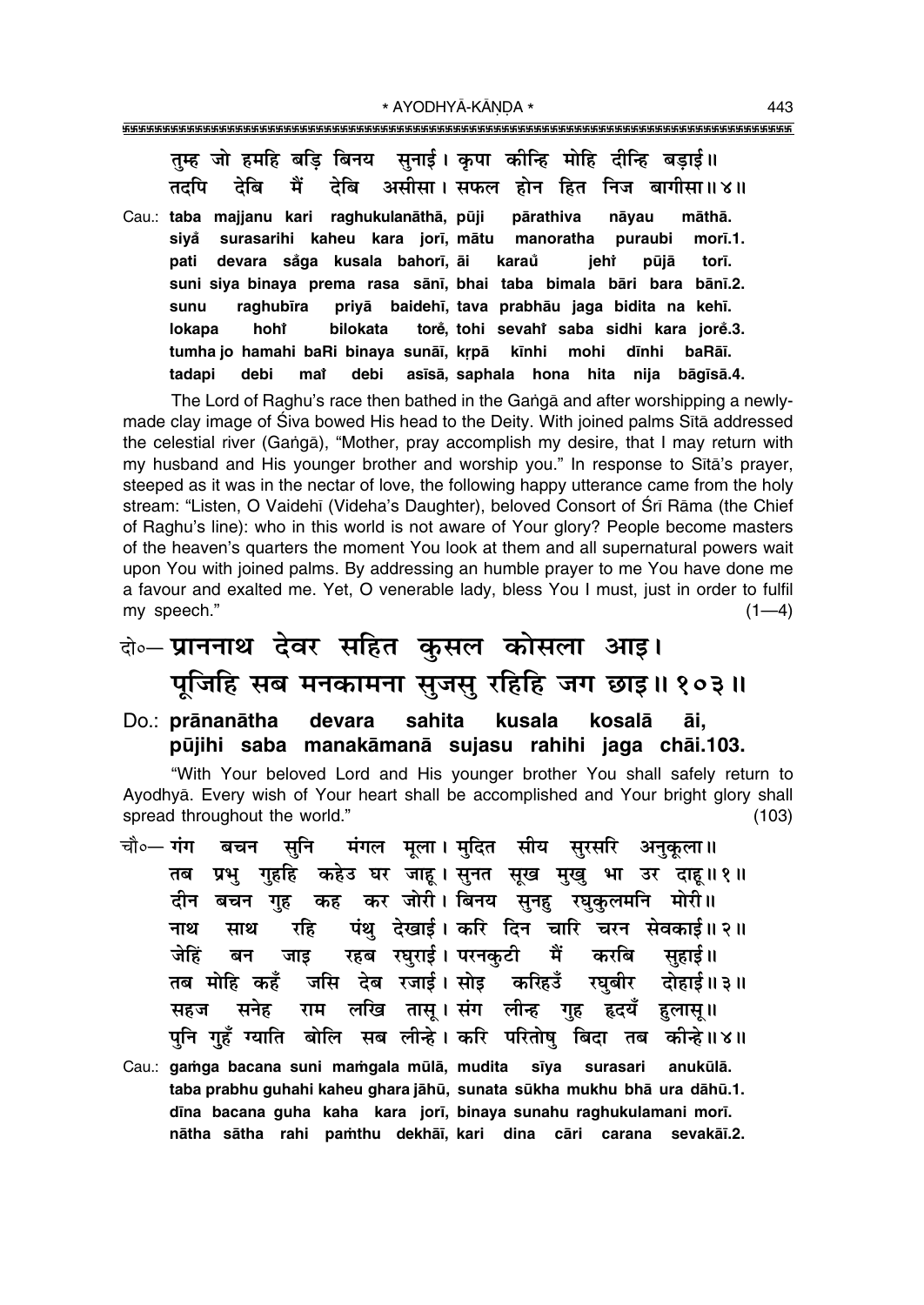### 

rahaba raghurāī, paranakuțī jehî bana jāi mar karabi suhāī. taba mohi kahå jasi deba rajāī, soi karihau raghubīra dohāī.3. sahaia saneha rāma lakhi tāsū, samga līnha guha hrdavå hulāsū. puni guhå gyāti boli saba līnhe, kari paritoșu bidā taba kīnhe.4.

Sita rejoiced to hear these benedictory words of goddess Ganga and to find her favourably disposed. Then the Lord said to Guha, "Go home." The moment he heard this his face turned pale and there was great agony in his heart. With joined palms Guha addressed the Lord in pathetic terms: "Hear my prayer, O Jewel of Raghu's race; let me remain with you, my lord, and show you the road; after serving you for a few days I shall prepare a beautiful hut of leaves for you in whichever forest, O Lord of Raghus, you may go and take up your abode. Thereafter I swear by you, O Chief of Raghus, to do as you bid me." Perceiving his natural love Sri Rāma took him with Him and Guha felt much joy in his heart. Then Guha summoned all his kinsmen and having gratified them sent them away.  $(1-4)$ 

# केन्ट तब गनपति सिव सुमिरि प्रभु नाइ सुरसरिहि माथ। सखा अनुज सिय सहित बन गवनु कीन्ह रघुनाथ॥ १०४॥

### Do.: taba ganapati siva sumiri prabhu nāi surasarihi mātha, sakhā anuja siya sahita bana gavanu kīnha raghunātha.104.

Then the Lord invoked the gods Ganesa and Siva; and bowing His head to the celestial stream (Ganga) the Lord of Raghus proceeded to the woods with His friend (Guha), His younger brother (Laksmana) and Sītā.  $(104)$ 

- चौ०— तेहि दिन भयउ बिटप तर बासू। लखन सखाँ सब कीन्ह सुपासू॥ रघुराई। तीरथराज् दीख करि जाई॥ १॥ प्रात प्रातकृत प्रभ प्रिय नारी। माधव सरिस मीत मचिव हितकारी॥ सत्य श्रद्धा भँडारू। पन्य प्रदेस देस अति चारू॥२॥ चारि भरा पटारथ गाढ सहावा। सपनेहँ नहिं प्रतिपच्छिन्ह पावा॥ छेत्र अगम गढ तौरथ बर बीरा।कलुष अनीक दलन रनधीरा॥३॥ सेन सकल संगमु सोहा। छत्र अखयबट् मनि मन् मोहा॥ सिंहासनु सठि तरंगा। देखि होहिं दख दारिद भंगा॥४॥ चवँर गंग जमन अरु
- Cau.: tehi dina bhayau bitapa tara bāsū, lakhana sakhā saba kīnha supāsū. prabhu prātakrta kari raghurāī, tīratharāju prāta dīkha jāī.1. saciva satya śraddhā priya nārī, mādhava sarisa mītu hitakārī. cāri padāratha bharā bhådārū, punya pradesa desa ati cārū.2. chetru agama gaRhu gāRha suhāvā, sapanehů nahř pratipacchinha pāvā. sena sakala tīratha bara bīrā, kalusa anīka dalana ranadhīrā.3. samgamu simhāsanu suthi sohā, chatru akhayabatu muni manu mohā. cavåra jamuna aru gamga taramgā, dekhi hohi dukha dārida bhamgā.4.

That day He halted under a tree; Laksmana and His friend (Guha) provided for all His comforts. At dawn the Lord of Raghus performed His morning duties and then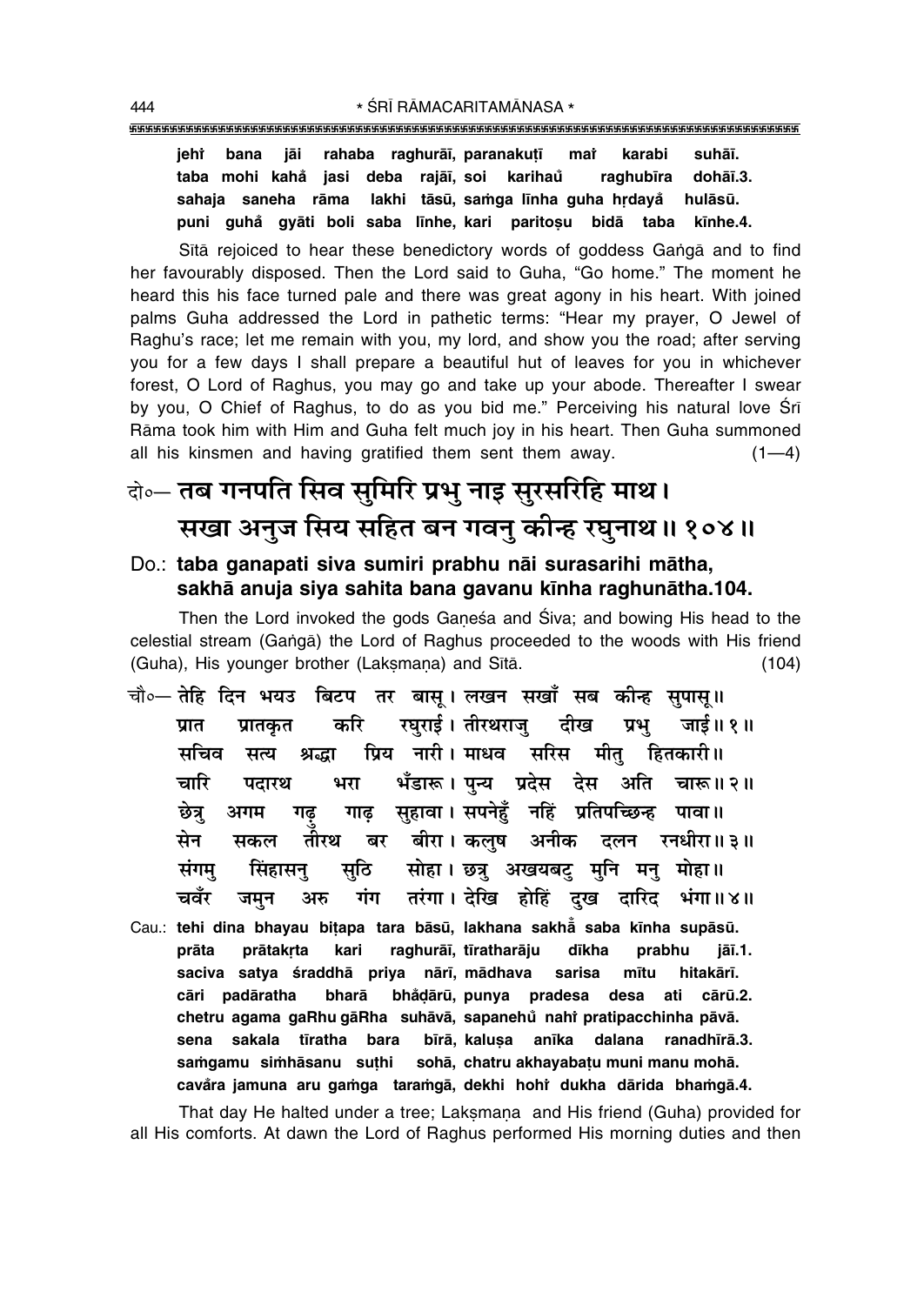the Lord proceeded further and visited Prayāga, the king of holy places. This king has Truth for his minister, Piety for his beloved consort and a beneficent friend like Bindumādhava (the Deity presiding over Prayāga). His treasury is replete with the four prizes of human life, while the sacred region surrounding the confluence of the Ganga and the Yamuna marks his most beautiful dominion. The holy Prayaga represents his inaccessible, strong and lovely fortress that no enemy has ever dreamt of possessing. All the sacred spots are his chosen and valiant warriors, who are staunch in battle and capable of crushing the host of sins. The confluence of the Ganga and Yamuna constitutes his exquisite throne, while the immortal banyan tree (known by the name of Aksayavata) represents his royal umbrella, which captivates the heart even of sages. The waves of the Ganga and Yamuna constitute his chowries, whose very sight destroys sorrow and want.  $(1-4)$ 

# वो० सेवहिं सुकृती साधु सुचि पावहिं सब मनकाम। बंदी बेद पुरान गन कहहिं बिमल गुन ग्राम॥१०५॥

### Do.: sevahi sukrtī sādhu suci pāvahi saba manakāma. bamdī beda purāna gana kahahi bimala guna grāma.105.

Virtuous and holy saints wait upon this king and attain all that they desire; while the Vedas and Purānas are the rhapsodists who recount his stainless virtues. (105)

- चौ∘— को कहि सकड प्रभाऊ। कलष प्रयाग पंज कंजर मगराऊ॥ सहावा। सुख सागर रघुबर सुखु पावा॥१॥ देखि अस तीरथपति सिय लखनहि सखहि सनाई। श्रीमुख तीरथराज कहि बडाई॥ करि देखत बन बागा। कहत प्रनाम अति अनुरागा।। २॥ महातम बिधि बिलोकी बेनी। समिरत सुमंगल एहि आड सकल देनी ॥ सिव सेवा। पूजि मदित कोन्हि जथाबिधि तीरथ देवा॥ ३॥ नहाड पहिं आए। करत दंडवत भरद्राज प्रभ मनि उर तब लाए।। मुनि मन मोद न कछ कहि जाई। ब्रह्मानंद रासि पाई ॥ ४ ॥ जन्
- Cau.: ko kahi sakai prayāga prabhāū, kalusa pumja kumjara mrgarāū. tīrathapati dekhi suhāvā, sukha sāgara raghubara sukhu pāvā.1. asa kahi siya lakhanahi sakhahi sunāī, śrīmukha tīratharāja baRāī. kari pranāmu dekhata bana bāgā, kahata mahātama ati anurāgā.2. ehi bidhi āi bilokī benī, sumirata sakala sumamgala denī. mudita nahāi kīnhi siva sevā, pūji jathābidhi tīratha devā.3. taba prabhu bharadvāja pahř āe, karata damdavata muni ura lãe. muni mana moda na kachu kahi jāī, brahmānamda pāī.4. rāsi janu

Who can describe the glory of Prayaga, a lion as it were for the herd of elephants in the shape of sins? The Chief of Raghu's race, who is an ocean of bliss, was filled with delight to see this glorious king of holy places. With His own gracious lips He told Sītā, Laksmana and His friend (Guha) the greatness of Prayaga. Making obeisance to this holy place He cast a look round the groves and gardens and expatiated on its glory with the utmost devotion. In this way he arrived at and saw the confluence of the Ganga and Yamuna, the very thought of which bestows all choice blessings. After bathing in the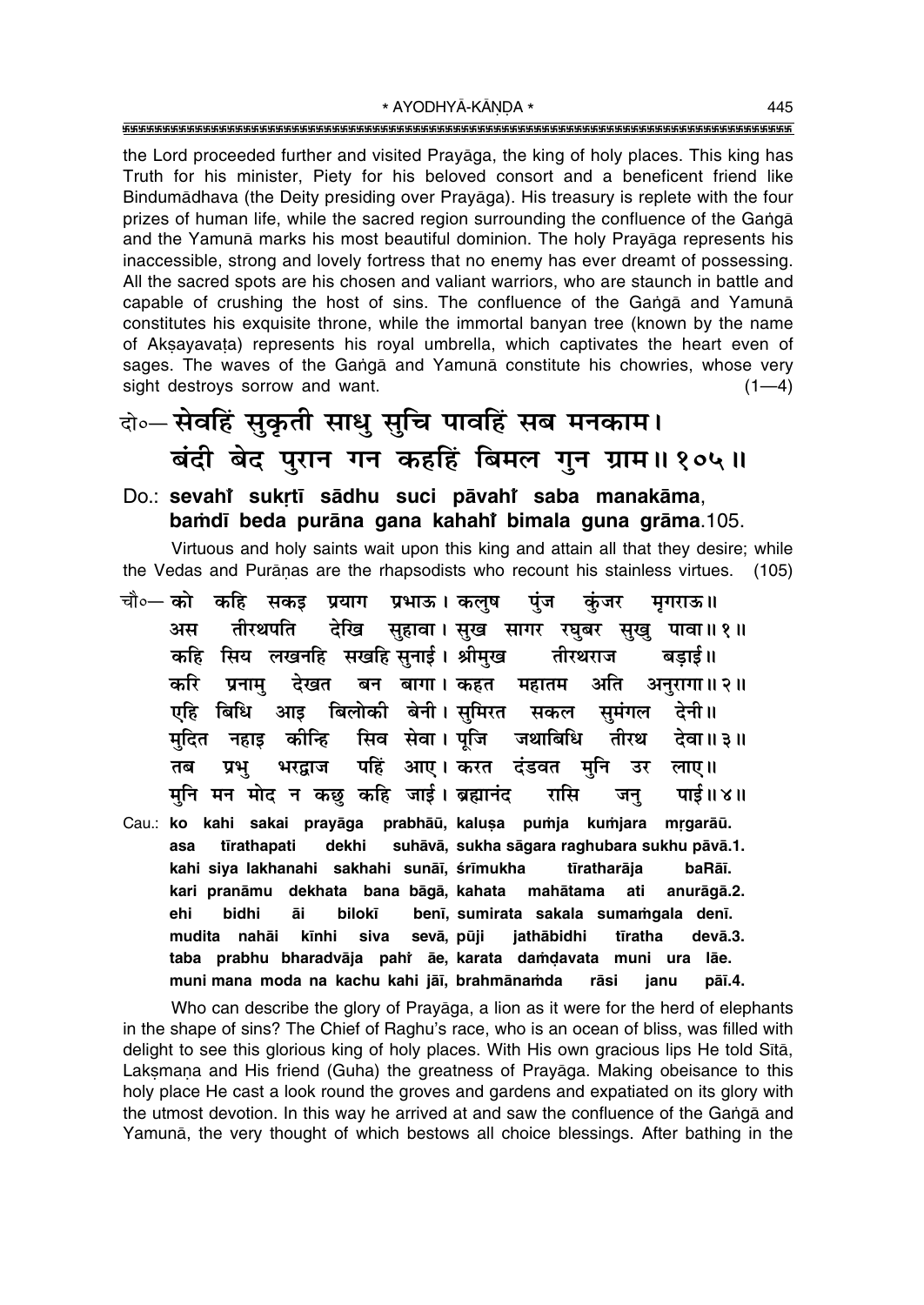\* ŚRĪ RĀMACARITAMĀNASA \* 

confluence He gladly adored Lord Siva and worshipped the deities presiding over the holy Pravāga according to the prescribed ritual. The Lord then called on Bharadvāja; and the sage clasped Him to his bosom as He fell prostrate before him. The joy that the sage felt within his heart cannot be described in words; it looked as if he had found the bliss of oneness with Brahma incarnate.  $(1-4)$ 

# केन्- दीन्हि असीस मुनीस उर अति अनंदु अस जानि। लोचन गोचर सुकृत फल मनहुँ किए बिधि आनि॥ १०६॥

### munīsa ura ati anamdu Do.: **dīnhi** asīsa asa jāni. locana gocara sukrta phala manahů kie bidhi āni.106.

The chief of sages, Bharadvāja, invoked his blessing on the Lord. He felt great joy in his heart to perceive that God had as it were set before him in visible form the reward of all his virtues.  $(106)$ 

- चौ०— कुसल आसन दीन्हे। पूजि प्रेम परिपूरन प्रस्न करि कोन्हे ॥ अंकर नीके। दिए आनि मनि मनहँ अमी के॥१॥ कंद मूल फल सहित सहाए। अति रुचि राम मूल फल खाए॥ मीय लखन जन सुखारे। भरद्वाज उचारे॥ २॥ भए बिगतश्रम राम बचन मृद् तीरथ त्यागू। आजु सुफल जप जोग बिरागू॥ आज सुफल तप् अवलोकत साधन साजू। राम तुम्हहि सफल सकल सूभ आज॥३॥ लाभ अवधि सुख अवधि न दूजी। तुम्हरें दरस आस सब पजी।। देह बर एह। निज पद सरसिज सहज सनेह॥४॥ अब करि कपा
- Cau.: kusala prasna kari āsana dīnhe, pūji prema paripūrana kīnhe. kamda mūla phala amkura nīke, die āni muni manahů amī ke.1. sīya lakhana jana sahita suhāe, ati ruci rāma mūla phala khāe. bhae bigataśrama rāmu sukhāre, bharadvāja mrdu bacana ucāre.2. āju suphala tapu tīratha tyāgū, āju suphala japa joga birāgū. saphala sakala subha sādhana sājū, rāma tumhahi avalokata ājū.3. lābha avadhi sukha avadhi na dūjī, tumhare darasa āsa saba pūjī. aba kari krpā dehu bara ehū, nija pada sarasija sahaja sanehū.4.

After enquiring of their welfare the sage allotted seats to the royal guests and offering homage to them sated them all with his love. He then brought and presented to them bulbs, roots, fruits and sprouts, all sweet as ambrosia. Srī Rāma, with Sītā, Laksmana and His devotee (Guha), partook of those delicious roots and fruits with much relish. Relieved of His toil Srī Rāma felt much happy and Bharadvāja addressed Him in gentle tones; "Today" my penance, pilgrimage and renunciation have been rewarded; today my prayer, meditation and dispassion have borne fruit; nay, all my pious practices have been rewarded by Your very sight, O Rāma. There is no culmination of gain, no culmination of joy other than this. In beholding You all my hopes have been realized. Now be pleased to grant me this one boon, viz., spontaneous attachment to Your lotus-feet.  $(1-4)$ 

## केन्- करम बचन मन छाड़ि छलु जब लगि जनु न तुम्हार। तब लगि सुखु सपनेहुँ नहीं किएँ कोटि उपचार॥ १०७॥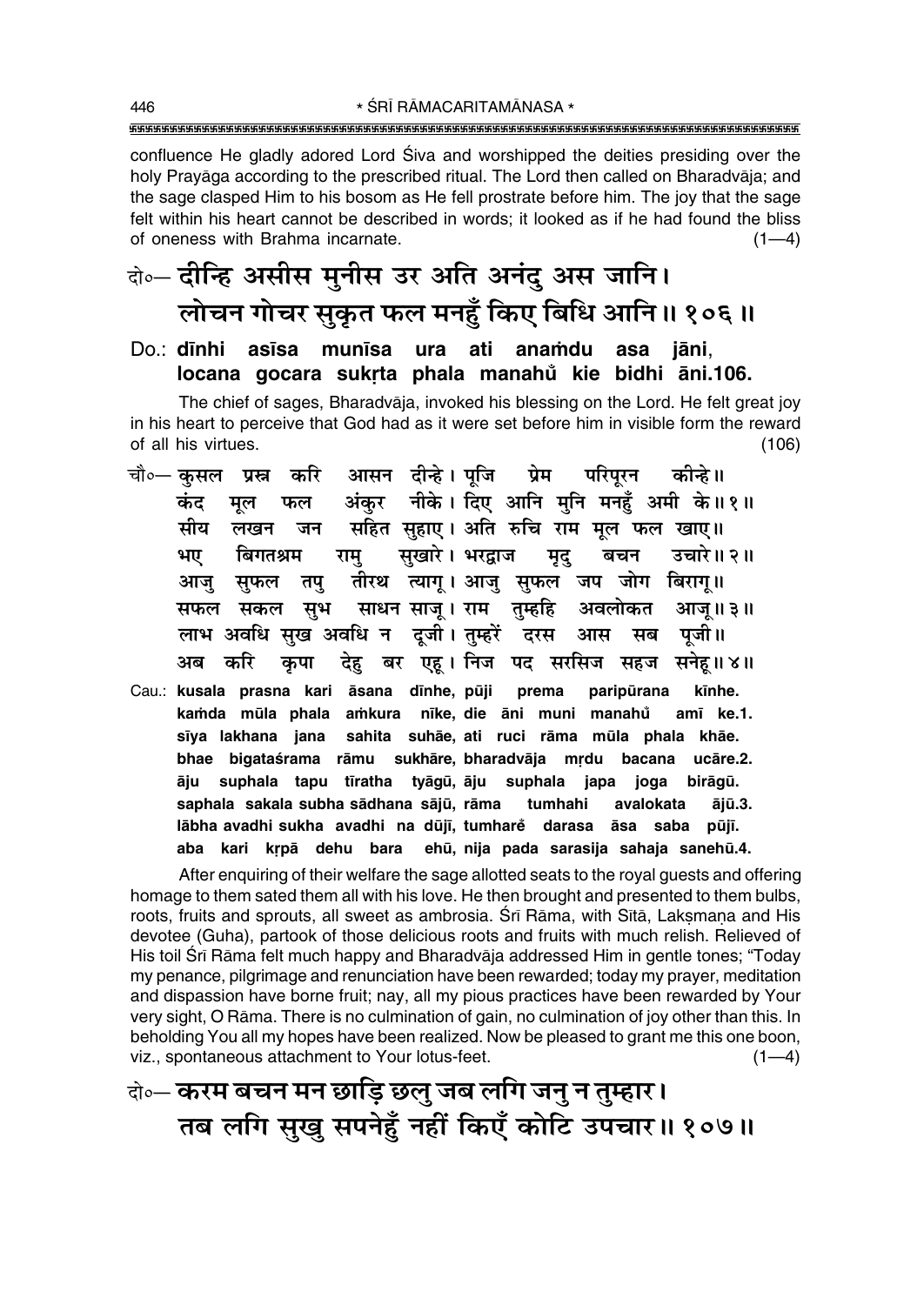### Do.: karamabacana mana chā Richalu jaba lagi janu na tumhāra, taba lagi sukhu sapanehů nahi kiě koti upacāra.107.

"Until a man gets sincerely devoted to You in thought, word and deed, he cannot even dream of happiness in spite of all his devices."  $(107)$ 

- चौ∘— सनि मनि बचन राम सकचाने। भाव भगति आनंद अघाने ॥ रघुबर मुनि सुजसु सुहावा। कोटि भाँति कहि सबहि सुनावा॥१॥ तब बड़ सो सब गुन गन गेह। जेहि मुनीस तुम्ह आदर देह॥ मो नवहीं। बचन अगोचर सुखु अनुभवहीं॥२॥ मनि रघबीर परसपर सृधि प्रयाग निवासी। बट् तापस मनि सिद्ध उदासी॥ यह पाइ आए। देखन दसरथ सब भरद्राज आश्रम सुअन सहाए॥ ३॥ काह। मुदित भए लहि राम कीन्ह मब लोयन लाह॥ प्रनाम सुखु पाई। फिरे देहिं असीस परम सराहत संदरताई ॥ ४ ॥
- Cau.: suni muni bacana rāmu sakucāne, bhāva bhagati ānamda aghāne. taba raghubara muni sujasu suhāvā, koti bhāti kahi sabahi sunāvā.1. so baRa so saba guna gana gehū, jehi munīsa tumha ādara dehū. muni raghubīra parasapara navahī, bacana agocara sukhu anubhavahī.2. vaha sudhi pāi pravāga nivāsī, batu tāpasa muni siddha udāsī. bharadvāja āśrama saba ãe, dekhana dasaratha suana suhãe.3. rāma pranāma kīnha saba kāhū, mudita bhae lahi loyana lāhū. deht asīsa parama sukhu pāī, phire sarāhata sumdaratāī.4.

Sri Rama felt abashed to hear the words of the sage, much as He was sated with joy by his love and devotion. The Chief of Raghus then told all in countless ways the fair and bright renown of the sage. "Great indeed is he and he the repository of all virtues, whom, O chief of sages, you are pleased to honour." The sage (Bharadvāja) and the Hero of Raghu's line thus exchanged civilities and experienced ineffable joy. On receiving this news the people of Prayaga, including religious students, ascetics, hermits, accomplished saints and recluses, all flocked to the hermitage of Bharadvāja in order to have a look at the charming sons of King Daśaratha. Śrī Rāma made obeisance to them all, who were delighted to obtain the reward of their eyes. Deriving supreme joy they gave their blessing and returned extolling the beauty of the royal quests.  $(1-4)$ 

# के-राम कीन्ह बिश्राम निसि प्रात प्रयाग नहाइ। चले सहित सिय लखन जन मुदित मुनिहि सिरु नाइ॥ १०८॥

### nisi prāta prayāga nahāi, kīnha biśrāma Do.: **rāma** cale sahita siya lakhana jana mudita munihi siru nāi.108.

Śrī Rāma reposed (in the hermitage) overnight. At day break He bathed at Prayāga (in the confluence of the Ganga and Yamuna) and proceeded on His journey with Sītā, Lakṣmaṇa and His attendant (Guha), gladly bowing His head to the sage. (108) सप्रेम कहेउ मुनि पाहीं। नाथ कहिअ हम केहि मग जाहीं॥ चौ०— **राम** मुनि मन बिहसि राम सन कहहीं। सुगम सकल मग तुम्ह कहँ अहहीं॥१॥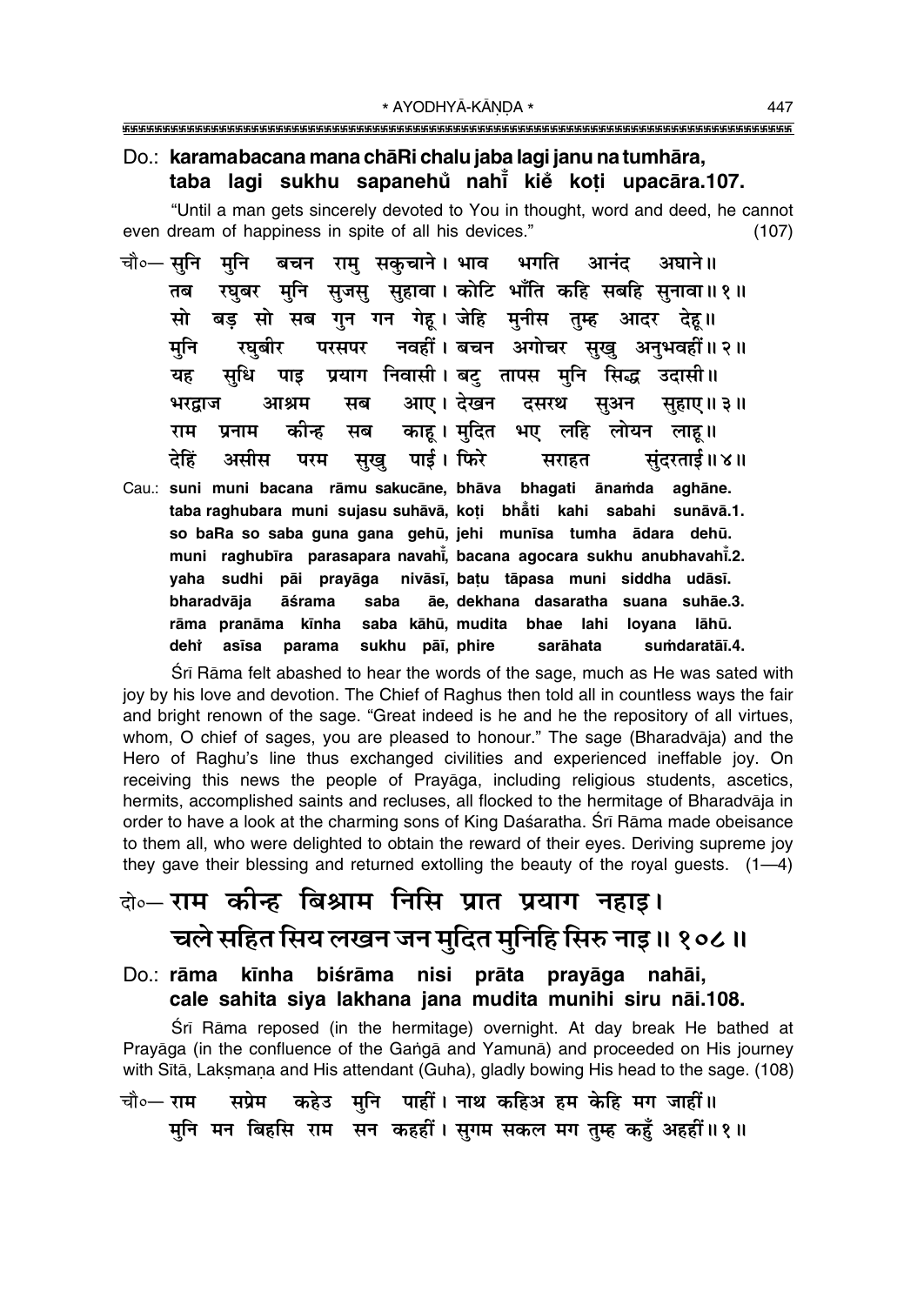मनि सिष्य बोलाए। सनि मन मदित पचासक आए॥ लागि साथ प्रेम अपारा। सकल कहहिं मग दीख हमारा॥२॥ सबन्धि राम पर बट चारि संग तब दीन्हे। जिन्ह बह जनम सकत सब कीन्हे ।। मनि आयस पाई। प्रमदित करि रिषि हृदयँ चले रघराई॥३॥ प्रनाम निकसहिं जाई। देखहिं दरसु नारि धाई॥ ग्राम निकट नर जब फल पाई। फिरहिं दुखित मन् संग पठाई॥४॥ होहिं जनम सनाथ Cau.: rāma saprema kaheu muni pāhī, nātha kahia hama kehi maga jāhī. muni mana bihasi rāma sana kahahi, sugama sakala maga tumha kahŭahahi.1. sisya bolāe, suni mana mudita pacāsaka āe. sātha lāgi muni sabanhi rāma para prema apārā, sakala kahahi magu dīkha hamārā.2. muni batu cāri samga taba dīnhe, jinha bahu janama sukrta saba kīnhe. kari pranāmu risi āyasu pāī, pramudita hrdayå cale raghurāī.3. nikasaht jāī, dekhaht darasu nāri nara dhāī. grāma nikata jaba hohi sanātha janama phalu pāī, phirahi dukhita manu samga pathāī.4.

Śrī Rāma lovingly asked the sage, "Tell me, my lord, by which route we should go." Smiling inwardly the sage replied to Rama, "All roads are easy to You." The sage then called his pupils in order that they may escort Srī Rāma; hearing his call some fifty of them came, glad of heart. They all cherished boundless love for Sri Rama and each of them said he had seen the path. The sage then sent with the royal party four religious students who had practised all kinds of virtues in a series of previous births. Making obeisance to the sage and receiving his permission the Lord of Raghus proceeded with a cheerful heart. As the party passed by some village men and women of the village ran to have a look at them. They felt gratified in having attained the fruit of their life and returned disconsolate sending their heart after the strangers.  $(1-4)$ 

# बेञ्- बिदा किए बटु बिनय करि फिरे पाइ मन काम। उतरि नहाए जमुन जल जो सरीर सम स्याम॥१०९॥

Do.: bidā kie batu binaya kari phire pāi mana kāma, utari nahāe jamuna jala jo sarīra sama syāma.109.

With great courtesy Srī Rāma dismissed the students, who returned having obtained their heart's desire. The Lord then went below and bathed in the stream of the Yamunā, which was dark as His own body.  $(109)$ 

नारी। धाए निज निज काज बिसारी॥ चौ∘— सुनत तीरबासी नर सुंदरताई। देखि करहिं निज भाग्य बड़ाई॥१॥ लखन राम सिय बसहिं मन माहीं। नाउँ गाउँ अति बझत सकचाहीं॥ लालसा तिन्ह महँ बयबिरिध सयाने। तिन्ह करि जुगति राम् पहिचाने॥२॥ जे कथा तिन्ह सबहि सनाई। बनहि चले पित आयस पाई।। मकल सकल पछिताहीं। रानी रायँ कीन्ह सनि सबिषाद भल नाहीं॥३॥ अवसर एक तापसु आवा। तेजपुंज तेहि लघबयस सहावा ॥ कबि अलखित गति बेषु बिरागी। मन क्रम बचन राम अनुरागी॥४॥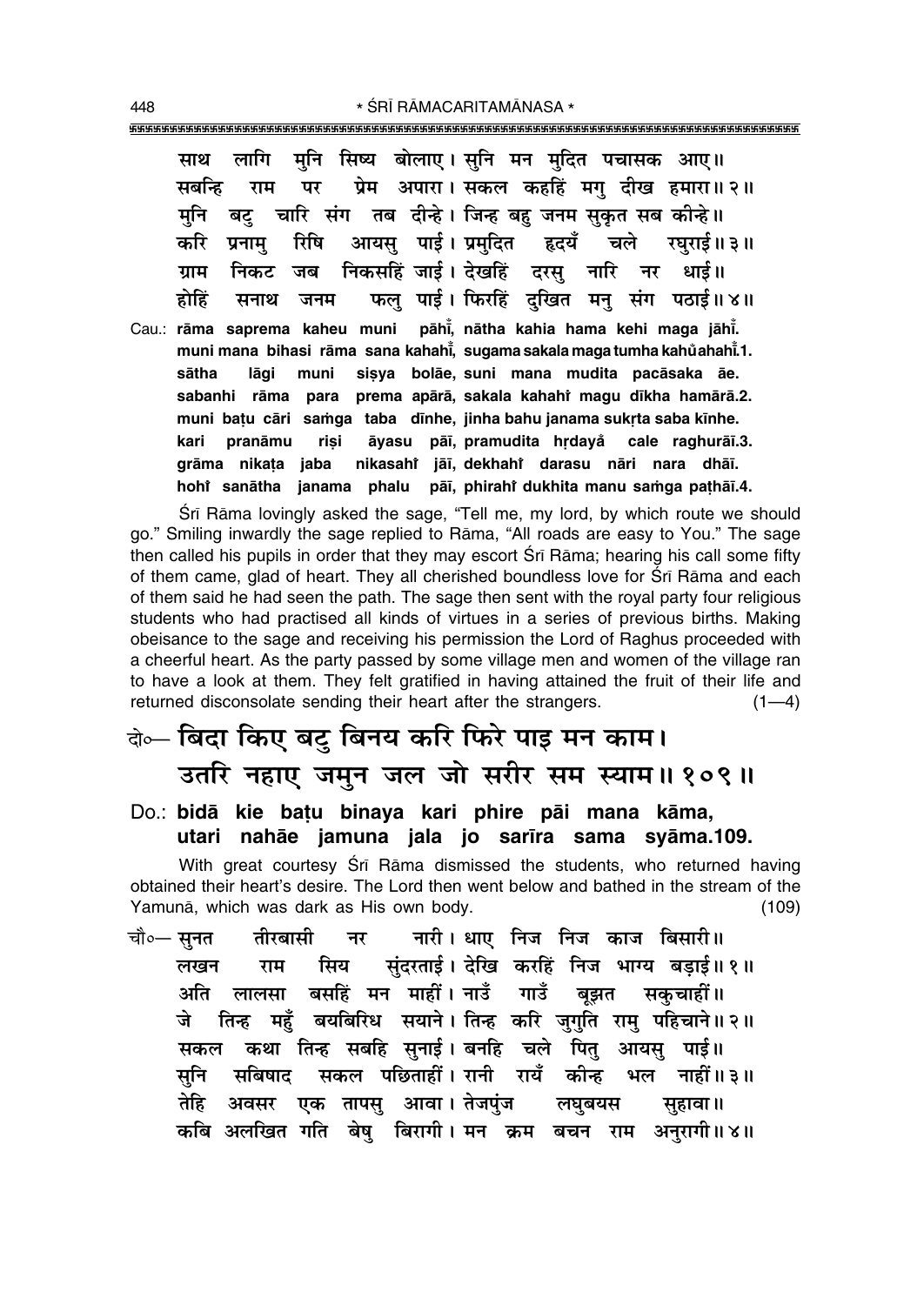Cau.: sunata tīrabāsī nara nārī, dhāe nija nija kāja bisārī. sumdaratāī, dekhi karahi nija bhāqya baRāī.1. lakhana rāma siva sakucāhī. lālasā basaht mana māhī, nāů aāů būihata ati je tinha mahů bayabiridha sayāne, tinha kari juguti rāmu pahicāne.2. sakala kathā tinha sabahi sunāī banahi cale pitu āvasu pāī. suni sabisāda sakala pachitāhi, rānī rāyå kīnha bhala nāhī.3. tehi avasara eka tāpasu āvā, tejapumja laghubayasa suhāvā. besu birāqī, mana krama bacana rāma anurāqī.4. alakhita aati kabi

Hearing of their arrival the people inhabiting the river banks ran to see them unmindful of their duties. Beholding the beauty of Laksmana, Rāma and Sītā they congratulated themselves on their good luck. Their hearts were seized with intense longing, but they felt shy in enquiring the names and residence of the newcomers. Such of them, however, as were advanced in years and intelligent were able to recognize Rāma by dint of their wit. They related to them the whole story telling them how Srī Rāma had proceeded to the woods in obedience to His father's commands. They were all sad to hear this and lamented: "The king and queen have not done well." In the meantime there arrived an ascetic who was an embodiment of spiritual glow, young in years and charming in appearance. His ways were unknown to the poet; he was attired in the garb of a recluse and was devoted to Rāma in thought, word and deed.  $(1-4)$ 

# बेञ्- सजल नयन तन पुलकि निज इष्टदेउ पहिचानि। परेउ दंड जिमि धरनितल दसा न जाइ बखानि॥११०॥

### Do.: sajala nayana tana pulaki nija istadeu pahicāni, pareu damda jimi dharanitala dasā na jāi bakhāni.110.

His eves were wet with tears and a thrill ran through his body when he came to recognize his beloved Deity (Sri Rama). He fell prostrate on the ground and the state of his body and mind could not be described in words.  $(110)$ 

- चौ०— राम सप्रेम पलकि उर लावा।परम रंक जन् पारस् पावा॥ परमारथ दोऊ। मिलत धरें तन कह सब कोऊ॥१॥ मनहॅ प्रेम बहरि लखन पायन्ह सोइ लागा।लीन्ह उठाइ उमगि अनुरागा॥ पुनि सिय चरन धूरि धरि सीसा। जननि जानि सिसु दीन्हि असीसा॥२॥ दंडवत तेही। मिलेउ मदित लखि राम सनेही॥ कीन्ह निषाद पुट रूप पियूषा। मुदित सुअसन् पाइ जिमि भूखा॥३॥ पिअत नयन ते पितु मातु कहहु सखि कैसे।जिन्ह पठए बन बालक ऐसे॥ निहारी। होहिं सनेह बिकल नर नारी॥४॥ राम लखन सिय रूप
- Cau.: rāma saprema pulaki ura lāvā, parama ramka janu pārasu pāvā. premu paramārathu doū, milata dhare tana kaha sabu koū.1. manahů bahuri lakhana pāyanha soi lāgā, līnha uthāi umagi anurāgā. puni siya carana dhūri dhari sīsā, janani jāni sisu dīnhi asīsā.2. kīnha nisāda damdavata tehī, mileu mudita lakhi rāma sanehī. piata nayana puta rūpu piyūsā, mudita suasanu pāi jimi bhūkhā.3.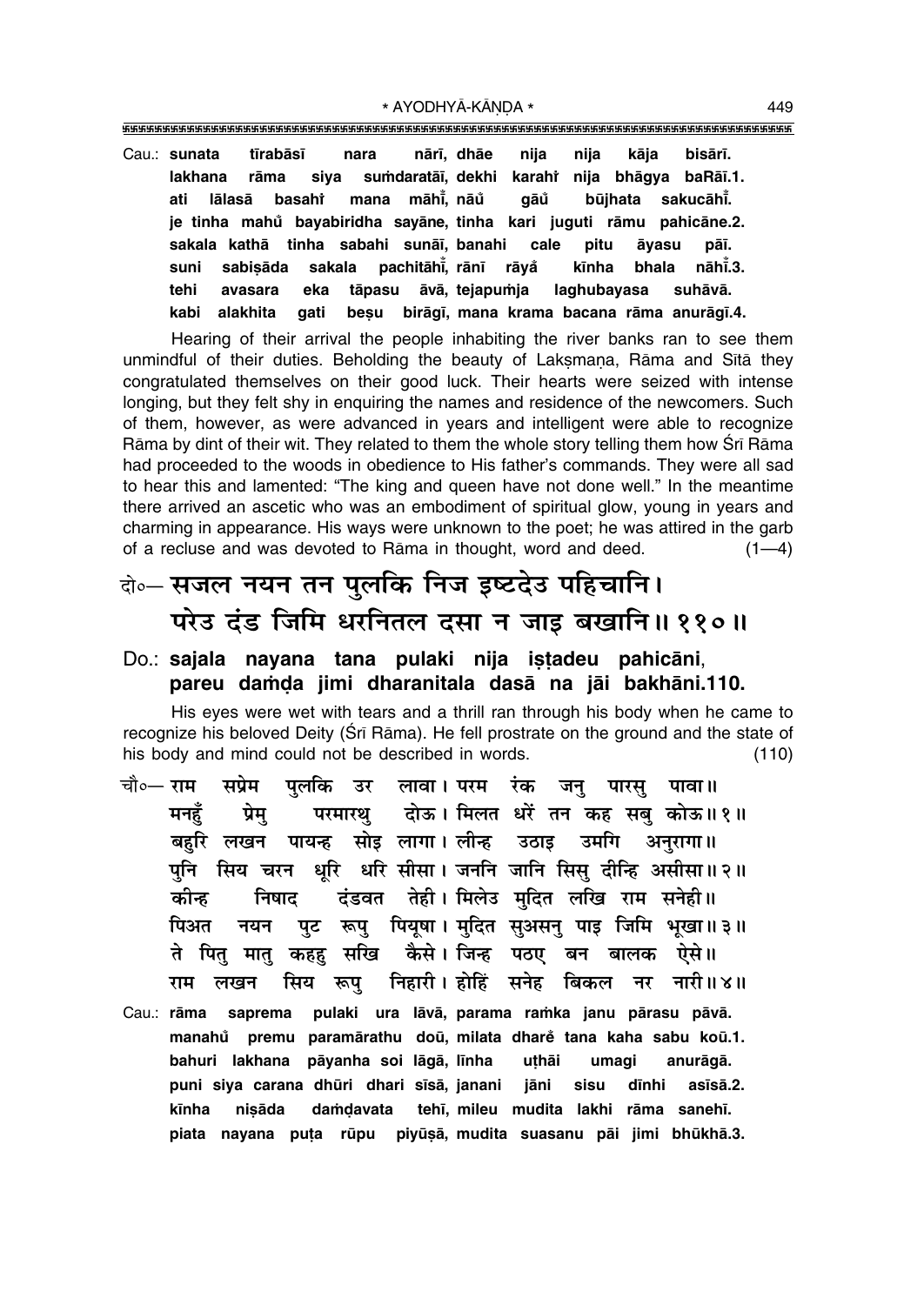### te pitu mātu kahahu sakhi kaise, jinha pathae bana bālaka aise. siya rūpu nihārī, hohr saneha rāma lakhana bikala nara nārī.4.

Thrilling all over with emotion, Sri Rama pressed him to His bosom, as though a pauper had found a philosopher's stone. Everyone who saw them suggested as though love, on the one hand, and the supreme Reality, on the other, embraced each other in living form. Next he threw himself at the feet of Laksmana, who lifted him with a heart overflowing with love. Again he placed on his head the dust of Sita's feet and the Mother (Sītā) gave him Her blessing, knowing him to be Her own child. The Nisāda chief in his turn fell prostrate before the hermit, who gladly embraced him recognizing him to be a friend of Sri Rāma. With the cup of his eyes he drank the nectar of Sri Rāma's beauty and was delighted as a hungry soul who had secured excellent food \*. "Tell me, friend, what are those father and mother like, that have exiled to the woods children such as these?" Beholding the beauty of Sri Rama, Laksmana and Sita, men and women alike were ill at ease on account of love.  $(1-4)$ 

# बेन्ट तब रघुबीर अनेक बिधि सखहि सिखावनु दीन्ह। राम रजायसु सीस धरि भवन गवनु तेइँ कीन्ह।। १११॥

Do.: taba raghubīra aneka bidhi sakhahi sikhāvanu dīnha, rāma rajāyasu sīsa dhari bhavana gavanu tet kīnha.111.

The Hero of Raghu's race then admonished His friend (Guha) in ways more than one. And bowing to Sri Rama's commands he left for his home.  $(111)$ 

चौ०— पुनि सियँ राम लखन कर जोरी। जमुनहि कीन्ह बहोरी॥ प्रनाम मुदित दोउ भाई। रबितन्जा कइ करत बडाई॥१॥ चले ससीय पथिक अनेक मिलहिं मग जाता। कहहिं सप्रेम देखि दोउ भ्राता॥ अंग तम्हारें। देखि सोच अति हृदय हमारें॥२॥ मब लखन राज पयादेहि पाएँ । ज्योतिष झूठ हमारें मारग चलह भाएँ ॥ गिरि कानन भारी। तेहि महँ साथ नारि सकमारी॥३॥ अगम पंथ जाड़ न जोई। हम सँग चलहिं जो आयस होई॥ करि केर्हारे बन लगि तहँ पहुँचाई। फिरब बहोरि तुम्हहि सिरु नाई॥४॥ जहाँ जाब Cau.: puni siyå rāma lakhana kara jorī, jamunahi kīnha pranāmu bahorī. dou bhāī, rabitanujā cale sasīva mudita kai baRāī.1. karata pathika aneka milahî maga jātā, kahahî saprema dekhi dou bhrātā. rāja lakhana saba amga tumhārě, dekhi socu ati hrdaya hamārě.2. māraga calahu payādehi pāė, jyotisu jhūtha hamārě bhāě. agamu pamthu giri kānana bhārī, tehi mahå sātha nāri sukumārī.3.

<sup>\*</sup> This episode of an ascetic has been ignored by some commentators as an interpolation and obviously it is disconnected with the main thread of the narrative and appears to have been inserted afterwards. All the same the lines are found in all old manuscripts. The poet was a saint of uncommon spiritual insight. It is, therefore, difficult to say what was his intention in writing these lines. In any case the episode cannot be dismissed as an interpolation. When the ascetic has been spoken of here as unknown even to the poet, no one can say with any amount of certainty who he was. To our mind he is none else than the monkeygod, Śrī Hanumān, or a mental projection of the poet (Tulasīdāsa) himself.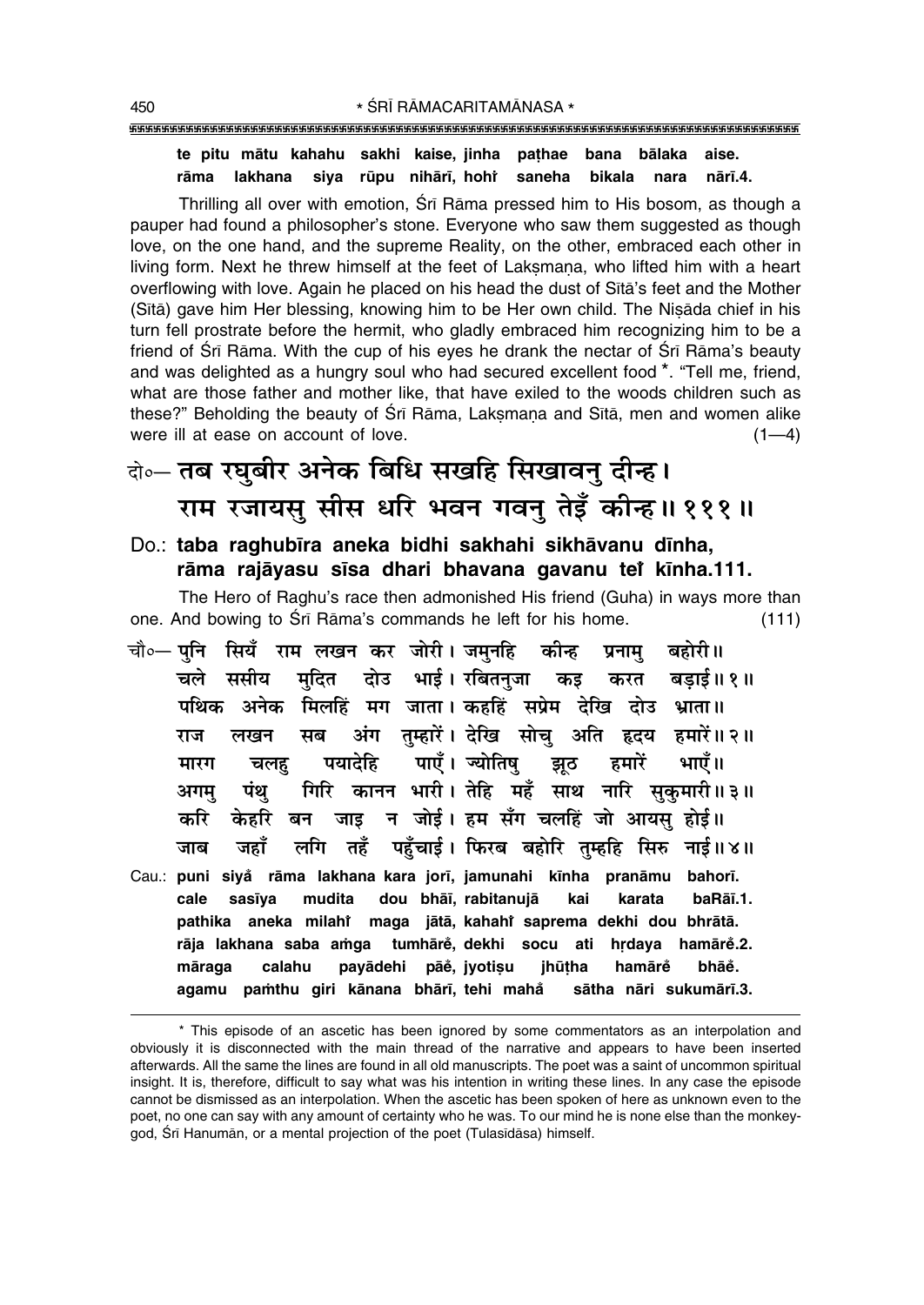### joī, hama såga calahî jo āyasu hoī. kari kehari bana jāi na pahůcāī, phiraba bahori tumhahi siru nāī.4. jāba jahă lagi tahå

Then, with joined palms, Sita, Rama and Laksmana made renewed obeisance to the Yamunā. Accompanied by Sītā the two brothers gladly proceeded further, extolling the daughter of the sun-god as they went. Many a traveller met them on the way and beholding the two brothers they fondly exclaimed: "Finding all the marks of royalty on your person, we are sore troubled at heart. When you wend your way on foot, the science of astrology (which tells us that men possessing such and such features should always be borne on some vehicle) is misleading to our mind. The road is difficult and lies through big mountains and forests. On top of it you have a delicate girl with you. Infested with elephants and lions the forest is too terrible to look at. We are ready to accompany you if you enjoin us to do so. We will escort you as far as you go and will then return bowing our heads to you."  $(1-4)$ 

# केन्ट एहि बिधि पूँछहिं प्रेम बस पुलक गात जलु नैन। कुपासिंधु फेरहिं तिन्हहि कहि बिनीत मृदु बैन॥११२॥

### Do.: ehi bidhi pūchahi prema basa pulaka gāta jalu naina, krpāsimdhu pherahi tinhahi kahi binīta mrdu baina.112.

In this way they offered their services, overmastered as they were by love; a thrill ran through their body and tears came to their eyes. The all-merciful Lord, however, dismissed them with polite and gentle words.  $(112)$ 

- गाँव बसहिं मग माहीं। तिन्हहि नाग सुर नगर सिहाहीं॥ चौ०— जे पर केहि सकतीं केहि घरीं बसाए। धन्य पन्यमय परम सहाए।। १॥ जहँ जहँ राम चरन चलि जाहीं। तिन्ह समान अमरावति नाहीं ॥ निकट निवासी । तिन्हहि पन्यपंज मग सराहहिं सरपरबासी॥ २॥ नयन बिलोकहिं रामहि। सीता लखन सहित घनस्यामहि॥ जे भरि राम अवगाहहिं। तिन्हहि देव सर सरित सराहहिं॥३॥ जे मर सरित तर प्रभु बैठहिं जाई। करहिं कलपतरु जेहि तास् बडाई॥ तरु परसि पदम परागा। मानति भूमि भूरि निज भागा॥४॥ पद राम
- Cau.: je pura gava basahi maga māhi, tinhahi nāga sura nagara sihāhi. ghari basāe, dhanya punyamaya parama suhāe.1. kehi sukrtī kehi jahå jahå rāma carana cali jāhi, tinha samāna nāhĪ. amarāvati punyapumja maga nikata nivāsī, tinhahi sarāhahi surapurabāsī.2. je bhari nayana bilokahi rāmahi, sītā lakhana sahita ghanasyāmahi. je sara sarita rāma avagāhahi, tinhahi deva sara sarita sarāhahi.3. jehi taru tara prabhu baithahi jāī, karahi kalapataru tāsu baRāī. parasi rāma pada paduma parāgā, mānati bhūmi bhūri nija bhāgā.4.

The hamlets and villages that lay on the road were the envy of the towns of the Nāgas and gods. The deities presiding over these towns said to one another: "By what blessed soul and at what auspicious hour were these hamlets and villages founded? They are so lucky, meritorious and of such exquisite beauty!" Even Amarāvatī (the city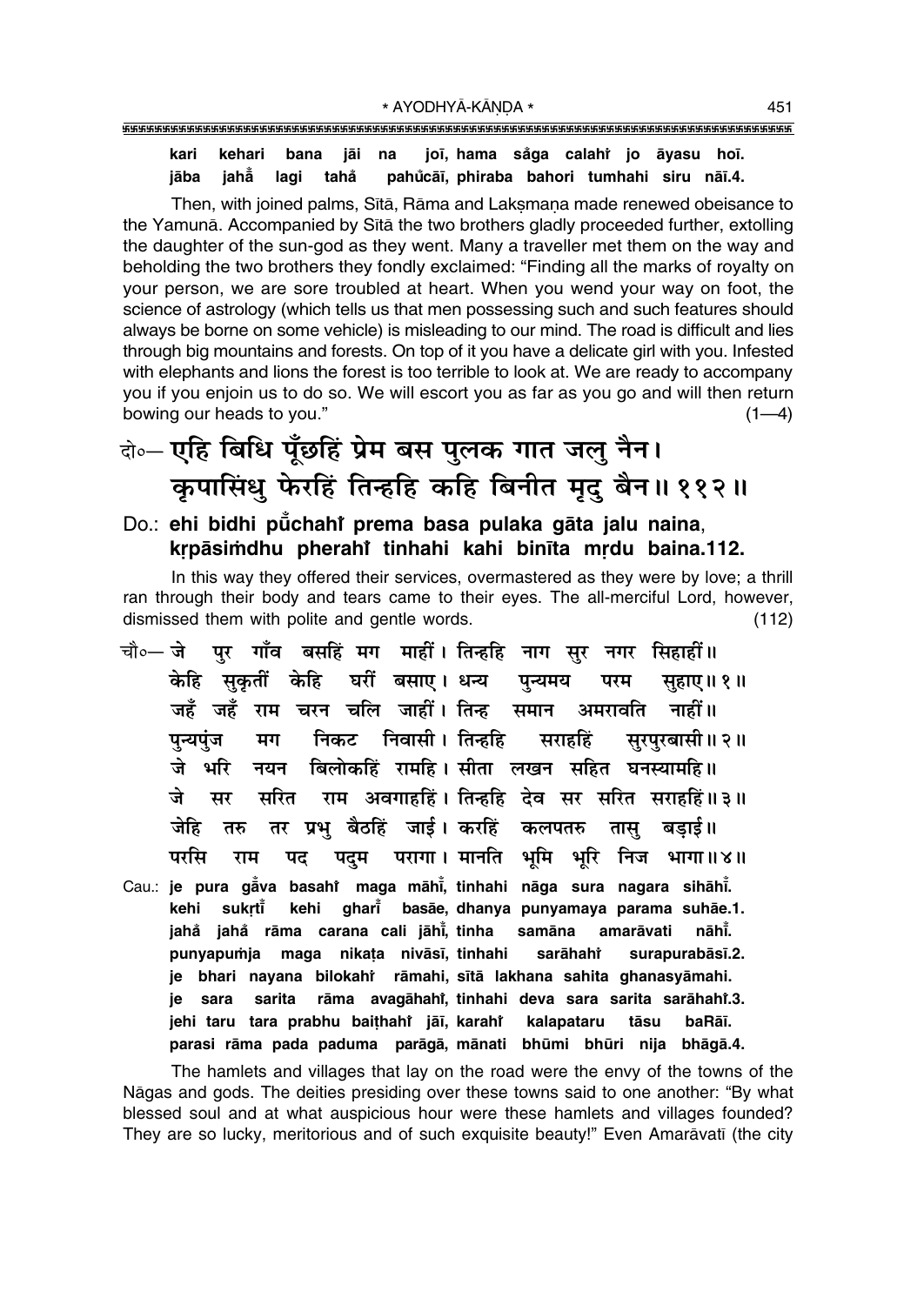of immortals) stood no comparison with the spots which were trodden by Sri Rāma's feet. The dwellers on the wayside were all embodiments of virtue; they evoked the praise of the denizens of heaven inasmuch as they feasted their eyes on Sri Rāma, who was dark as a cloud, as well as on Sita and Laksmana. The lakes and streams in which Sri Rāma bathed were the envy of the lakes and rivers of gods. The tree under which the Lord sat was glorified by the trees of paradise. Nay, kissing the dust of Sri Rāma's lotusfeet Earth deemed herself most lucky.  $(1-4)$ 

### बे॰ छाँह करहिं घन बिबुधगन बरषहिं सुमन सिहाहिं। देखत गिरि बन बिहग मृग राम् चले मग जाहिं॥ ११३॥

### Do.: chẳha karahi ghana bibudhagana barasahi sumana sihāhi, dekhata giri bana bihaga mrga rāmu cale maga jāhī.113.

Clouds screened Him from the sun, the gods rained flowers and regarded Him with wistful eves as Srī Rāma wended His way looking at the mountains, forests, birds and beasts.  $(113)$ 

रघुराई। गाँव निकट जब निकसहिं जाई॥ चौ०— सीता सहित लखन बाल बद्ध नर नारी। चलहिं तुरत गृहकाजु बिसारी॥१॥ सूनि सब सिय रूप निहारी। पाइ नयनफल् होहिं सुखारी॥ राम लखन पलक सरीरा। सब भए मगन देखि दोउ बीरा॥२॥ बिलोचन मजल जाड़ दसा तिन्ह केरी। लहि जन रंकन्ह सरमनि ढेरी॥ बरनि न बोलि सिख देहीं। लोचन लाह लेह छन एहीं॥३॥ एकन्ह एक अनुरागे। चितवत चले जाहिं सँग लागे॥ देखि रामहि एक आनी। होहिं सिथिल तन मन बर बानी॥४॥ छबि उर एक नयन मग raghurāī, gāva nikata jaba nikasahi Cau.: sītā lakhana sahita jāī. suni saba bāla brddha nara nārī, calahî turata grhakāju bisārī.1. siya rūpa nihārī, pāi nayanaphalu hohi rāma lakhana sukhārī. sarīrā, saba bhae magana dekhi dou bīrā.2. bilocana pulaka sajala

tinha kerī, lahi janu ramkanha suramani dherī. barani na jāi dasā lāhu sikha dehi, locana ekanha eka boli lehu chana ehī.3. rāmahi dekhi eka anurāge, citavata cale jāhř såga lāge. eka nayana maga chabi ura ānī, hohi sithila tana mana bara bānī.4.

Whenever Sita, Laksmana and the Lord of Raghus happened to pass by some village, all those who heard of His coming-young and old, men and women alike-came out at once, unmindful of their household duties. Beholding the beauty of Sri Rama, Laksmana and Sita they obtained the reward of their eyes and felt gratified. Their eyes were wet with tears, a thrill ran through their body and they were all enraptured to behold the two brothers. The state of their mind could not be described in words; it seemed as if paupers had stumbled on a pile of heavenly gems. Calling their neighbours they admonished one another: "Obtain the reward of your eyes this very moment." Some were enraptured to see Rāma and went with Him gazing on Him all the time. Others took His image into the heart through the door of their eyes and were utterly overpowered in body, mind and speech.  $(1-4)$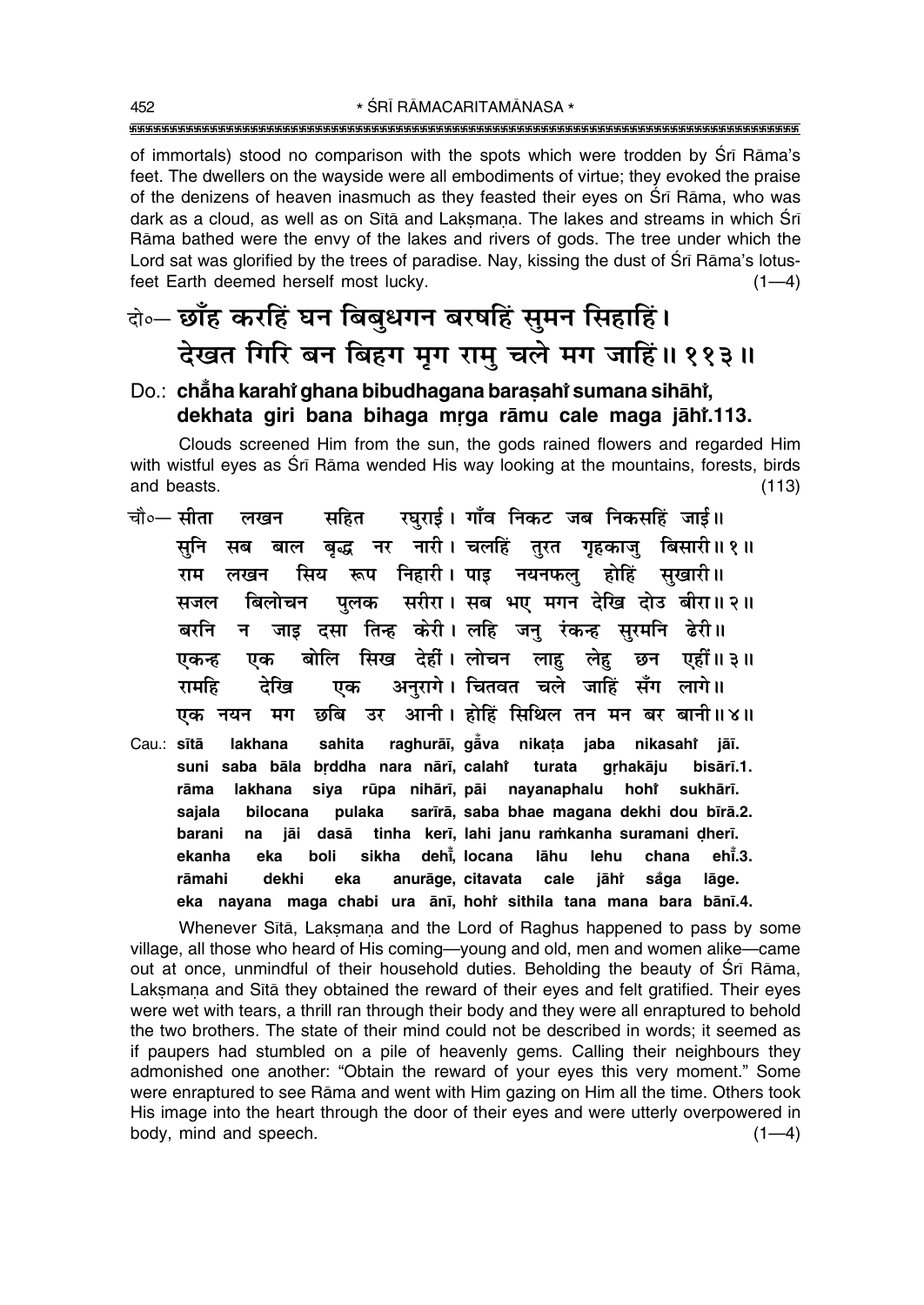# के-एक देखि बट छाँह भलि डासि मृदुल तून पात। कहहिं गवाँइअ छिनुकु श्रमु गवनब अबहिं कि प्रात॥ ११४॥

### Do.: eka dekhi bata chẳha bhali dāsi mrdula trna pāta, kahahi qavala chinuku sramu qavanaba abahi ki prāta.114.

Seeing the cool shade of a banyan tree some spread soft grass and leaves under it and said, "Pray rest awhile and you may then depart either just now or preferably next morning."  $(114)$ 

- चौ०— एक कलस भरि आनहिं पानी। अँचइअ नाथ कहहिं मृद् बानी॥ सनि प्रिय बचन प्रीति अति देखी। राम कपाल ससील बिसेषी॥१॥ सीय मन माहीं। घरिक बिलंब कीन्ह बट छाहीं॥ श्रमित जानी नर देखहिं सोभा। रूप अनूप नयन मनु लोभा॥२॥ नारि मदित सब सोहहिं चहँ ओरा। रामचंद्र मख चंद चकोरा॥ एकटक तनु सोहा। देखत कोटि मदन मनु मोहा॥३॥ बरन तरुन तमाल बरन लखन सुठि नीके। नख सिख सुभग भावते जी के॥ दामिनि तनीरा। सोहहिं कर कमलनि धन तीरा॥४॥ कसें मनिपट कटिन्ह
- Cau.: eka ānahi pānī, åcaia nātha kahahi mrdu bānī. kalasa bhari suni priya bacana prīti ati dekhī, rāma krpāla susīla bisesī.1. śramita sīya mana māhi, gharika bilambu kīnha bata chāhi. jānī mudita nāri nara dekhahi sobhā, rūpa anūpa nayana manu lobhā.2. sohahi cahů orā, rāmacamdra mukha camda cakorā. ekataka saba taruna tamāla barana tanu sohā, dekhata koti madana manu mohā.3. dāmini barana lakhana suthi nīke, nakha sikha subhaga bhāvate jī ke. kasě tūnīrā, sohahi kara kamalani dhanu tīrā.4. munipata katinha

Others brought a pitcher full of water and said in soft accents, "My lord, rinse your mouth." Hearing their agreeable words and seeing their extreme love, the tender-hearted and most amiable Srī Rāma mentally perceived that Sītā was fatigued, and rested awhile in the shade of the banyan tree. Men and women regarded His loveliness with great delight; His peerless beauty captivated their eyes and mind. Standing in a circle with their gaze fixed on the countenance of Śrī Rāmacandra they all shone like a group of Cakora birds encircling the moon. With His graceful form possessing the hue of a young Tamala tree He fascinated by His looks the mind of a million Cupids. Laksmana too, who had fair limbs bright as lightning and charming from head to foot, appeared most lovely and attracted the mind. With the bark of trees wrapped round their loins and a quiver fastened to their waist the two brothers carried a bow and arrow in their lotus hands.  $(1-4)$ 

# केन्चल मुकुट सीसनि सुभग उर भुज नयन बिसाल। सरद परब बिधु बदन बर लसत स्वेद कन जाल॥ ११५॥

Do.: jatā mukuta sīsani subhaga ura bhuja nayana bisāla, sarada paraba bidhu badana bara lasata sveda kana jāla.115.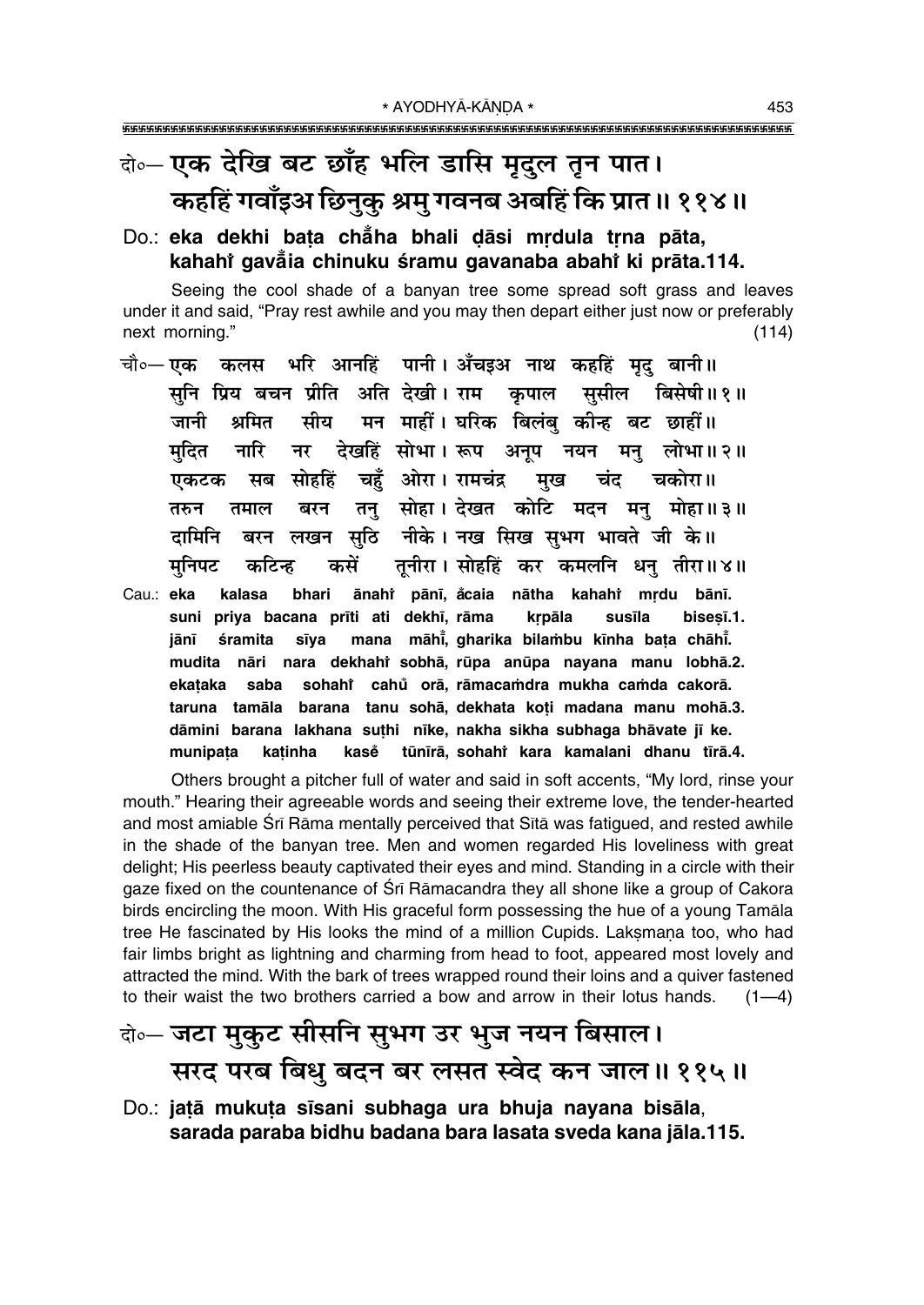\* ŚRĪ RĀMACARITAMĀNASA \* 

Their matted locks were coiled on their head in the shape of a beautiful crown and they had a broad chest, long arms and big eyes; while their lovely faces, which resembled the autumnal full moon, glistened with beads of sweat.  $(115)$ 

- जोरी। सोभा बहुत थोरि मति मोरी॥ चौ०— बरनि मनोहर न $\overline{a}$ जाड सिय संदरताई। सब चितवहिं चित मन मति लाई॥१॥ राम लखन प्रेम पिआसे। मनहँ मगी मग देखि दिआ से॥ थके नारि नर ग्रामतिय जाहीं। पूँछत अति सनेहँ सकुचाहीं॥२॥ समीप मीय लागहिं पाएँ। कहहिं बचन मृदु सरल सुभाएँ॥ बार बार मब हम करहीं। तिय सुभायँ कछ पूँछत डरहीं॥३॥ राजकमारि बिनय छमबि हमारी। बिलगु न मानब जानि गवाँरी॥ स्वामिनि अबिनय सलोने। इन्ह तें लही दति मरकत सोने॥४॥ राजकअँर दोउ सहज
- manohara jorī, sobhā bahuta thori mati morī. Cau.: barani na jāi rāma lakhana sumdaratāi, saba citavahi cita mana mati lāī.1. siva thake prema piāse, manahů mrgī mrga dekhi diā se. nāri nara jāhi, pūchata ati sanehå sakucāhi.2. sīva samīpa grāmatiya pāě, kahahi bacana mrdu sarala subhāě. bāra lāgahi bāra saba karahi, tiya subhāyå kachu pūchata darahi.3. rājakumāri binaya hama svāmini abinaya chamabi hamārī, bilagu na mānaba jāni gavārī. dou salone, inha tě lahī duti marakata sone.4. rājakuåra sahaja

The pair was charming beyond words; their loveliness was unbounded and my wits are too poor. Everyone gazed on the beauty of Sri Rama, Laksmana and Sita with their mind, intellect and reason fully absorbed. Thirsting for love the villagers, both men and women, stood motionless even as bucks and does are dazed by light. The village women approached Sita; in their extreme love they would put questions to Her but hesitated to do so. Again and again they threw themselves at Her feet and addressed to Her soft and quileless words which came straight from their heart: "Princess, we have a request to make to you, but due to our womanly modesty we are afraid to ask you. Forgive our incivility, madam, and be not offended, knowing that we are after all rustic women. Both these princes are naturally graceful in form; it is from them that emerald and gold have borrowed their green and vellow lustre respectively."  $(1-4)$ 

# के-स्यामल गौर किसोर बर सुंदर सुषमा ऐन। सरद सर्बरीनाथ मुखु सरद सरोरुह नैन॥११६॥

Do.: syāmala gaura kisora bara sumdara susamā aina, sarada sarbarīnātha mukhu sarada saroruha naina.116.

"The one dark and the other fair, but both of tender age,—which is so attractive, handsome and all-beauteous, they have faces resembling the autumnal moon and eyes like the autumnal lotus."  $(116)$ 

| चौ∘— कोटि |  | मनोज लजावनिहारे। सुमुखि कहहु को आहिं तुम्हारे॥       |  |  |
|-----------|--|------------------------------------------------------|--|--|
|           |  | सुनि सनेहमय मंजुल बानी।सकुची सिय मन महुँ मुसुकानी॥१॥ |  |  |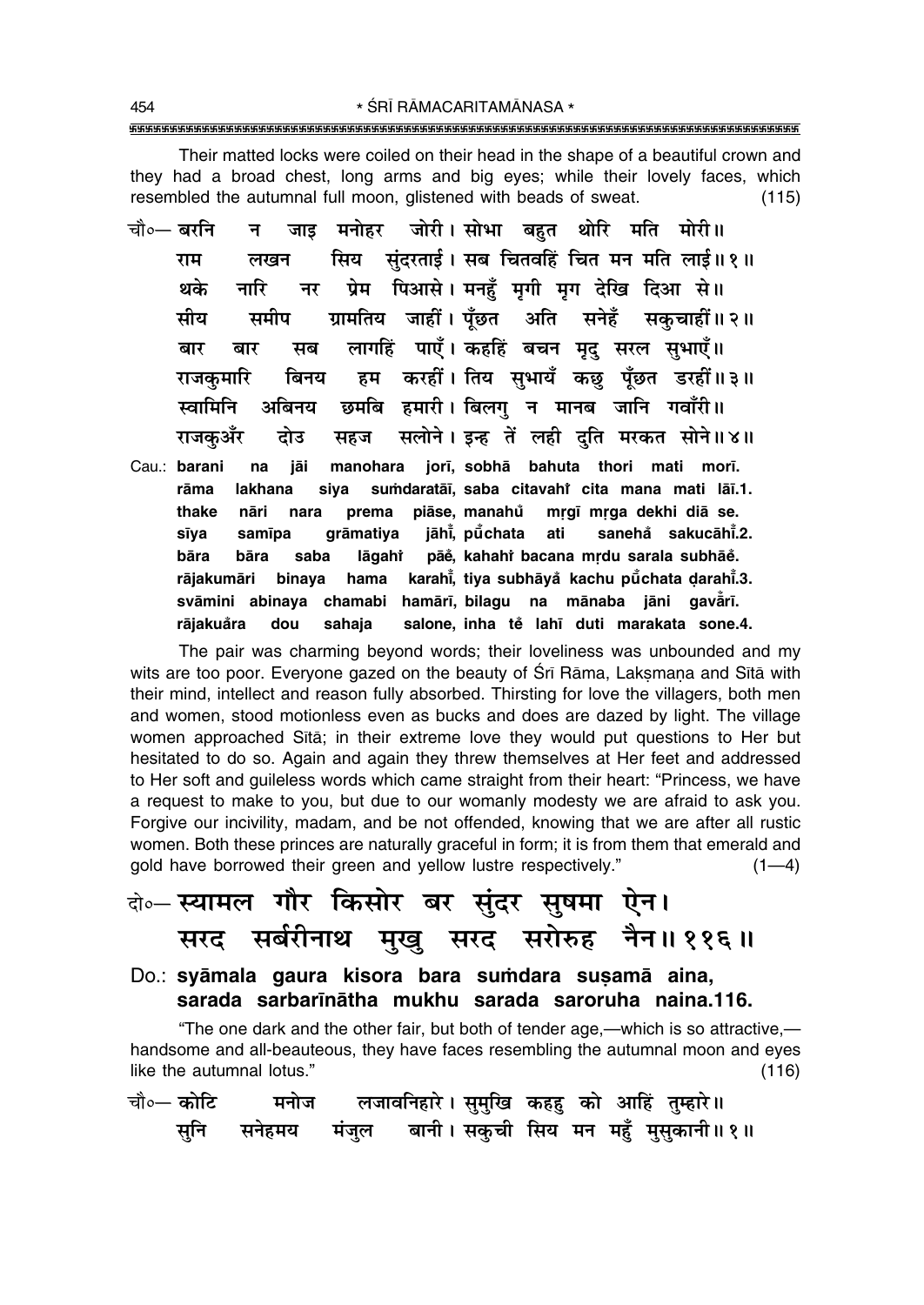\* AYODHYĀ-KĀNDA \* 

तिन्हहि बिलोकि बिलोकति धरनी। दहँ सकोच सकचति बरबरनी॥ सप्रेम बाल मग नयनी। बोली मधर बचन पिकबयनी॥२॥ सकचि सभग तन गोरे। नाम लखन लघ देवर मोरे॥ सहज सभाय बदनु बिधु अंचल ढाँकी। पिय तन चितइ भौंह करि बाँकी॥३॥ बहरि तिरीछे नयननि । निज पति कहेउ तिन्हहि सियँ सयननि ॥ खंजन मंज भई ग्रामबधुटीं। रंकन्ह राय रासि जन् लुटीं॥४॥ मदित मब Cau.: koti manoja lajāvanihāre, sumukhi kahahu ko āhi tumhāre. mamjula bānī, sakucī siya mana mahu musukānī.1. suni sanehamaya bilokati dharanī, duhů sakoca sakucati barabaranī. tinhahi biloki sakuci saprema bāla mrga nayanī, bolī madhura bacana pikabayanī.2. sahaja subhāya subhaga tana gore, nāmu lakhanu laghu devara more. bahuri badanu bidhu amcala dhaki, piya tana citai bhaumha kari baki.3. khamjana mamju tirīche nayanani, nija pati kaheu tinhahi siya sayanani. bhai mudita saba grāmabadhūti, ramkanha rāya rāsi janu lūti.4.

[PAUSE 16 FOR A THIRTY-DAY RECITATION]

### [PAUSE 4 FOR A NINE-DAY RECITATION]

"Putting to shame by their comeliness millions of Cupids, tell us, O fair lady, how stand they to you?" Hearing their loving and sweet words Sita felt abashed and smiled within Herself. Looking at them in the first instance She then cast Her eyes towards the earth; the fair-complexioned lady felt a twofold delicacy. With a voice sweet as the notes of a cuckoo the fawn-eyed princess bashfully replied in loving and sweet accents: "The one who is artless in manners and has a fair and graceful form is called Laksmana and is my younger brother-in-law." Again veiling Her moon-like face with an end of Her sari She looked at Her beloved lord and then bending Her eyebrows and casting a sidelong glance with Her beautiful eyes that resembled the Khañjana bird (a species of wagtail) in their quick movements. She indicated to them by signs that He was Her husband. All the village women were as delighted as paupers that had been allowed free access to hoards of riches.  $(1-4)$ 

# वे॰ अति सप्रेम सिय पायँ परि बहुबिधि देहिं असीस। सदा सोहागिनि होहु तुम्ह जब लगि महि अहि सीस ॥ ११७॥

### Do.: ati saprema siya pāyå pari bahubidhi dehi asīsa, sadā sohāqini hohu tumha jaba lagi mahi ahi sīsa.117.

Falling at Sītā's feet in their great love they invoked upon Her many a blessing and said, "May you ever enjoy a happy married life so long as the earth rests on the head of the serpent-god (Sesa).  $(117)$ 

चौ∘— पारबती पतिप्रिय होह। देबि न हम पर छाडब छोह॥ सम पुनि पुनि बिनय करिअ कर जोरी। जौं एहि मारग फिरिअ बहोरी॥१॥ देब जानि निज दासी।लखीं सीयँ सब प्रेम पिआसी॥ दरसन मधुर बचन कहि कहि परितोषीं। जनु कुमुदिनीं कौमुदीं पोषीं॥२॥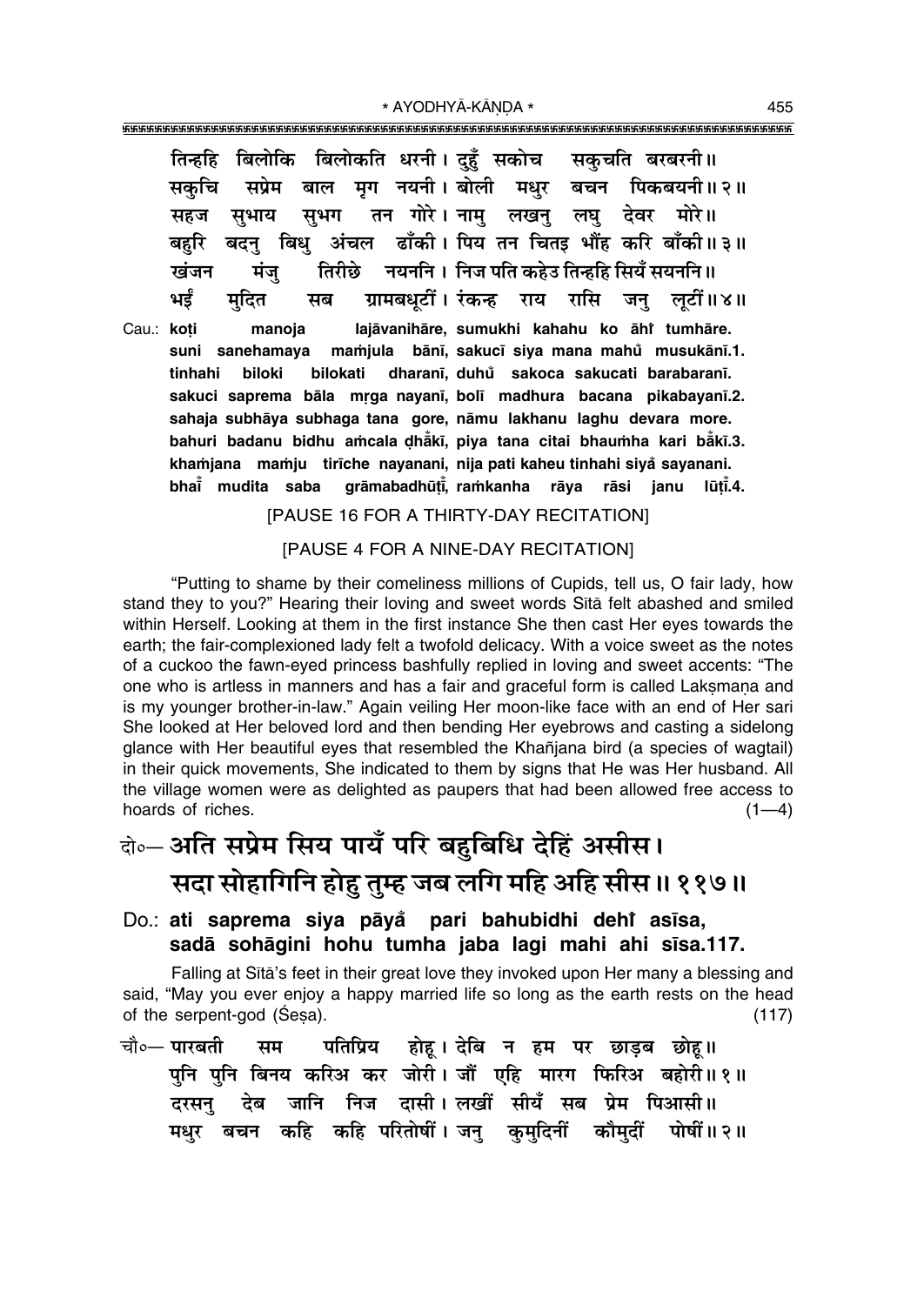|  |  | तबहिं लखन रघुबर रुख जानी। पूँछेउ मगु लोगन्हि मृद् बानी॥       |
|--|--|---------------------------------------------------------------|
|  |  | सुनत नारि नर भए दुखारी। पुलकित गात बिलोचन बारी॥३॥             |
|  |  | मिटा मोद् मन भए मलीने। बिधि निधि दीन्ह लेत जनु छीने॥          |
|  |  | समुझि करम गति धीरजु कीन्हा। सोधि सुगम मगु तिन्ह कहि दीन्हा॥४॥ |

Cau.: pārabatī sama patipriya hohū, debi na hama para chāRaba chohū. **puni puni binaya karia kara jor∂, jau ehi måraga phiria bahor∂.1. ° darasanu deba jåni nija dås∂, lakh∂° s∂ya° saba prema piås∂. madhura bacana kahi kahi paritosik** janu **, janu kumudin∂° kaumud∂° po¶∂° .2.** tabahì lakhana raghubara rukha jānī, pū̃cheu magu loganhi mṛdu bānī. **sunata nåri nara bhae dukhår∂, pulakita gåta bilocana bår∂.3. mi¢å modu mana bhae mal∂ne, bidhi nidhi d∂nha leta janu ch∂ne. samujhi karama gati dh∂raju k∂nhå, sodhi sugama magu tinha kahi d∂nhå.4.**

ìBe as dear to your lord as Pårvat∂ to ›iva; yet cease not to be kind to us, O good lady. Again and again we pray with joined palms: should you return by this very route, allow us to see you, remembering us as your handmaids." Sītā found them all athirst with love and comforted them with many soothing words even as lilies are refreshed by moonlight. Presently, reading Śrī Rāma's mind, Laksmana gently asked the villagers about the road they should take. The moment they heard this the villagers, both men and women, became sad; a thrill ran through their body and tears rushed to their eyes. Their joy disappeared and they felt depressed at heart as though God was snatching back the treasure He had bestowed upon them. Reflecting on the ways of Fate they took courage and fixing upon the easiest road they gave it out to Him.  $(1-4)$ 

# दो**० लखन जानकी सहित तब गवन् कीन्ह रघुनाथ। फेरे सब प्रिय बचन कहि लिए लाइ मन साथ॥११८॥**

Do.: **lakhana jånak∂ sahita taba gavanu k∂nha raghunåtha, phere saba priya bacana kahi lie låi mana såtha.118.**

Accompanied by Laksmana and Janaka's Daughter the Lord of Raghus then proceeded on His way. (As people tried to follow Him) He sent back all with soothing words, though He took their hearts with Him. (118)

चौ०— फिरत नारि नर अति पछिताहीँ । दैअहि दोष देहिं मन माहीँ ॥ सहित बिषाद परसपर कहहीं । बिधि करतब उलटे सब अहहीं ॥ १ ॥ निपट निरंकुस निठुर निसंकू। जेहिं ससि कौन्ह सरुज सकलंकु॥ रूख कलपतरु सागरु खारा।**तेहिं पठए बन राजकुमारा॥२**॥ जौं पै इन्हहि दीन्ह बनबासू।कोन्ह बादि बिधि भोग बिलास् ।। <u>ए</u> बिचरहिं मग बिनु पदत्राना।ारचे बादि बिधि बाहन नाना॥३॥ ए महि परहिं डासि कुस पाता। सुभग सेज कत सृजत बिधाता॥ तरुबर बास *इन्ह*हि बिधि दीन्हा । धवल धाम रचि रचि श्रम् कीन्हा ॥४॥ Cau.: **phirata nåri nara ati pachitåh∂° , daiahi do¶u dehiÚ mana måh∂°** mana māhi. **sahita bi¶åda parasapara kahah∂° , bidhi karataba ula¢e saba ahah∂°.1.**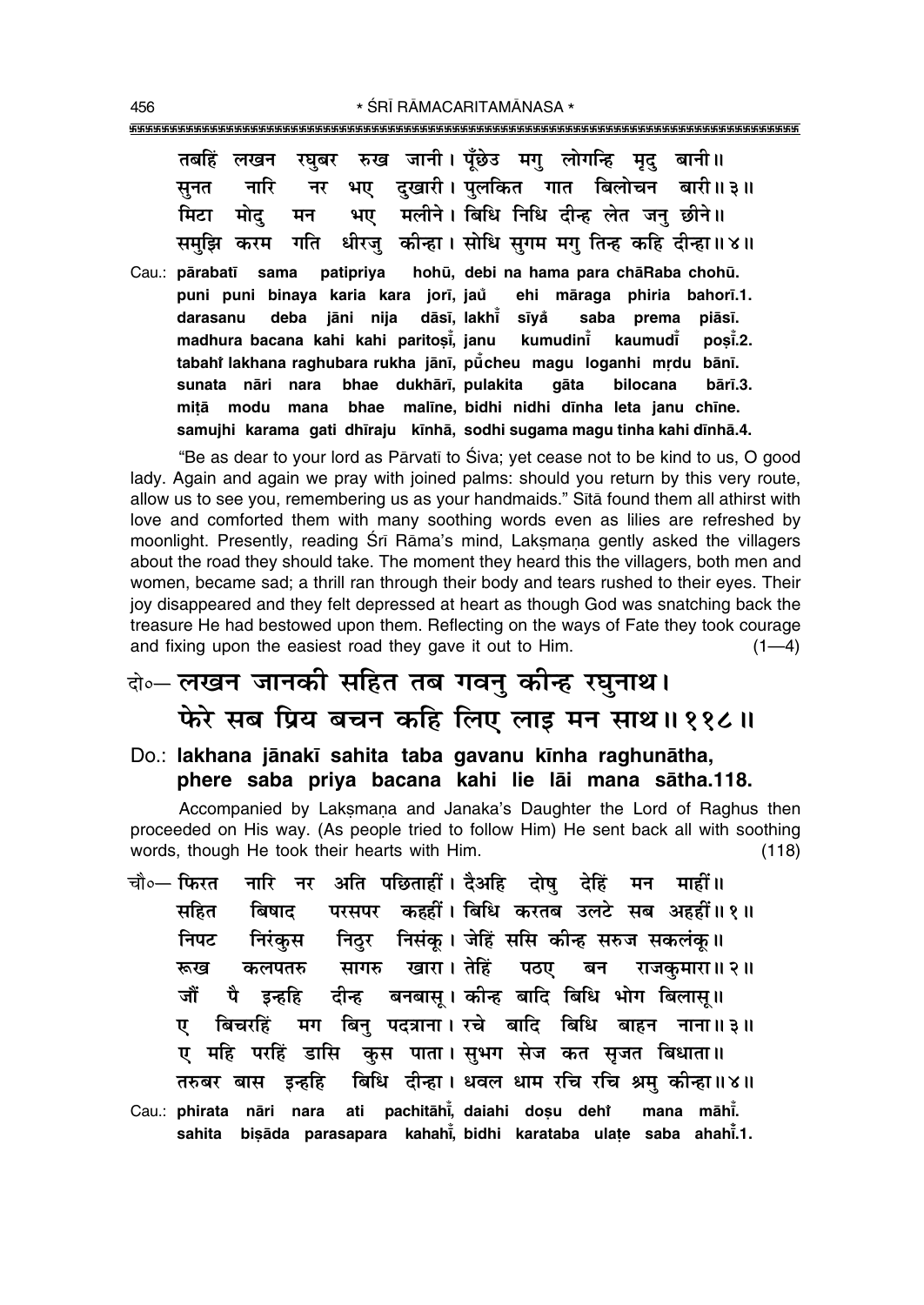nipata niramkusa nithura nisamkū, jehr sasi kīnha saruja sakalamkū. kalapataru sāgaru khārā, teht pathae bana rājakumārā.2. rūkha iaů pai inhahi dīnha banabāsū, kīnha bādi bidhi bhoga bilāsū. maga binu padatrānā, race e bicarahî bādi bidhi bāhana nānā.3. e mahi parahi dāsi kusa pātā, subhaga seja kata sriata bidhātā. tarubara bāsa inhahi bidhi dīnhā, dhavala dhāma raci raci śramu kīnhā.4.

While returning to their homes the villagers, men and women alike, grievously lamented and blamed Providence in their heart. In doleful accents they said to one another, "The Creator's doings are all perverse, He is absolutely uncontrollable, heartless and remorseless. It is He who made the moon sickly (subject to periodical waning) and disfigured it with a dark patch. Again, it is He who made the wish-yielding tree a member of the vegetable kingdom and the ocean salt. It is the same Creator who has sent these princes into the woods. If He has chosen the forest as a fit abode for them, in vain has He provided luxuries and enjoyments. If they traverse the road bare-footed, in vain has He created vehicles of various kinds. If they repose on the ground littered with grass and leaves, why does God take the trouble of making lovely beds? If God has assigned them an abode in the shade of umbrageous trees, in vain has He taken pains to errect milkwhite palaces."  $(1-4)$ 

### वे०- जौं ए मुनि पट धर जटिल सुंदर सुठि सुकुमार। बिबिध भाँति भूषन बसन बादि किए करतार॥११९॥

### Do.: jaŭ e muni pata dhara jatila sumdara suthi sukumāra, bibidha bhati bhūsana basana bādi kie karatāra.119.

"If these handsome and most delicate boys are attired in the robes of hermits and wear matted locks of hair, in vain has God created ornaments and costumes of various kinds."  $(119)$ 

- फल खाहीं। बादि सधादि असन जग माहीं॥ चौ∘— जौं ए कंद मुल ए सहज सुहाए। आपु प्रगट भए बिधि न बनाए॥१॥ कहहिं एक जहँ लगि बेद कही बिधि करनी। श्रवन नयन मन गोचर बरनी॥ खोजि भुअन दस चारी। कहँ अस पुरुष कहाँ असि नारी॥२॥ देखह इन्हहि देखि बिधि मन् अनुरागा। पटतर जोग बनावे लागा। कीन्ह बहुत श्रम ऐक न आए।तेहिं इरिषा बन आनि दराए॥ ३॥ एक कहहिं हम बहुत न जानहिं। आपुहि परम धन्य करि मानहिं॥ हम लेखे। जे देखहिं देखिहहिं जिन्ह देखे ॥४॥ ते पनि पुन्यपुंज
- khāhi, bādi sudhādi asana jaga māhi. Cau.: jaů e kamda mūla phala suhāe, āpu pragata bhae bidhi na banāe.1. eka kahahi e sahaja karanī, śravana nayana mana gocara baranī. jahå lagi beda kahī bidhi dekhahu khoji bhuana dasa cārī, kahå asa purusa kaha asi nārī.2. inhahi dekhi bidhi manu anurāgā, patatara joga banāvai lāgā. kīnha bahuta śrama aika na irisā āe, tehr bana āni durāe.3. eka kahahi hama bahuta na jānahi, āpuhi parama dhanya kari mānahi. te puni punyapumja hama lekhe, je dekhahi dekhihahi jinha dekhe.4.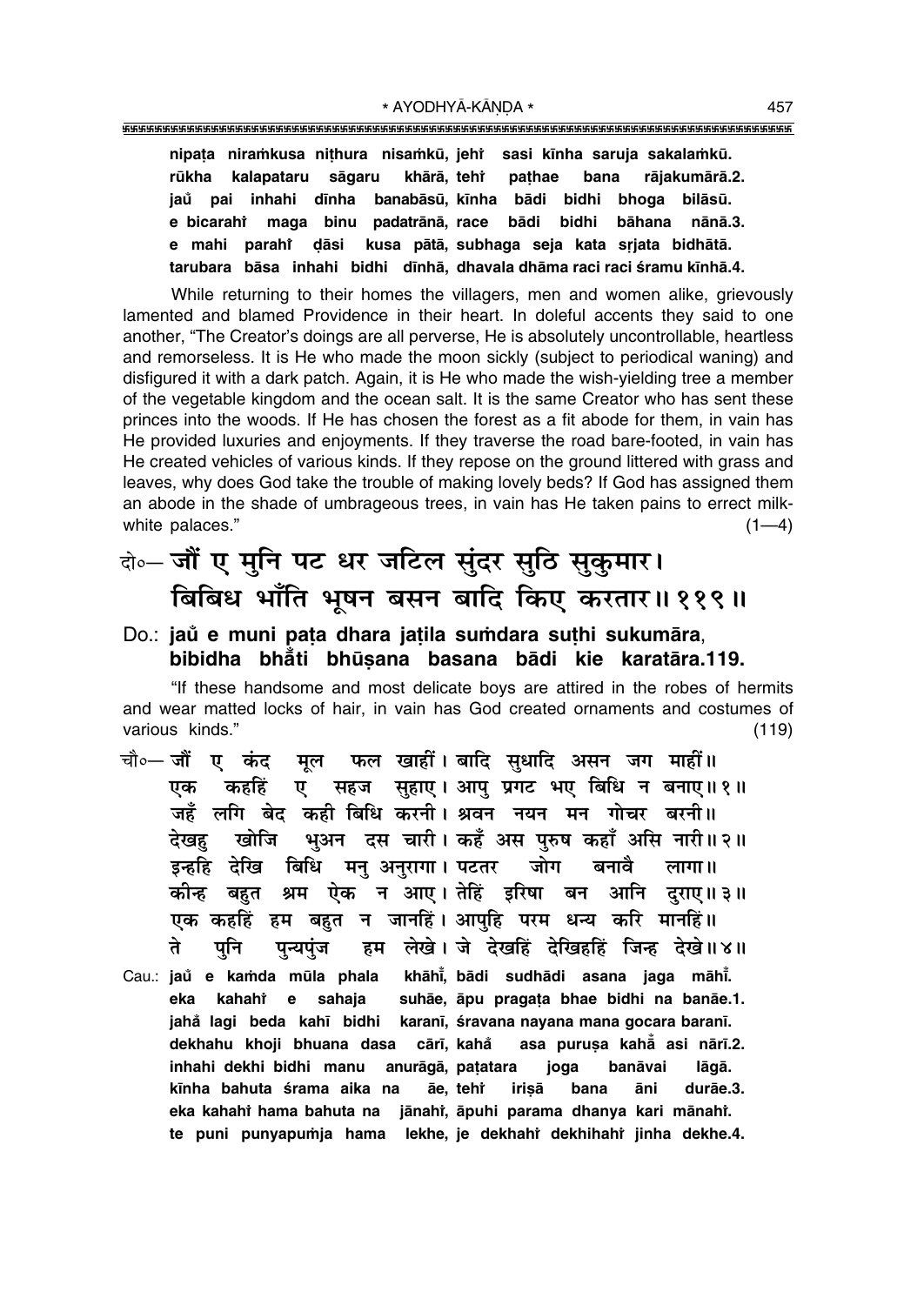"If they live on bulbs, roots and fruits alone, foods such as ambrosia exist in vain." Some people remarked: "Naturally charming as they are, these princes must have appeared on earth of their own accord and were not made by God. In all the fourteen spheres ransack if you will the entire range of God's creation described at length in the Vedas as perceptible by the ears, eyes and mind; but where can you find such a man and such a woman as these? At their very sight Brahma's mind got enamoured of them and he proceeded to make their match. He toiled much, but none of his products could even approach the prototype; and due to that jealousy he has brought these princes to the woods and hid them." Others said, "We do not claim to know much, but account ourselves supremely blessed. They too are meritorious in our opinion, who see these princes or have seen them or shall see them."  $(1-4)$ 

# वे०- एहि बिधि कहि कहि बचन प्रिय लेहिं नयन भरि नीर। किमि चलिहहिं मारग अगम सुठि सुकुमार सरीर॥१२०॥

### Do.: ehi bidhi kahi kahi bacana priya lehi nayana bhari nīra, kimi calihahi māraga agama suthi sukumāra sarīra.120.

"Making such fond remarks they filled their eyes with tears and added, Most delicate of frame, how shall they be able to traverse such an impassable road?" (120)

- बस होहीं। चकईं साँझ समय जन सोहीं॥ चौ∘— नारि सनेह बिकल मृद् पद कमल कठिन मग् जानी। गहबरि हृदयँ कहहिं बर बानी॥१॥ चरन अरुनारे। सकचति महि जिमि हृदय हमारे॥ परसत मदल इन्हहि बनु दीन्हा। कस न सुमनमय मारगु कीन्हा॥२॥ जौं जगदीस बिधि पाहीं। ए रखिअहिं सखि आँखिन्ह माहीं॥ जौं मागा पाइअ न अवसर आए। तिन्ह सिय राम् न देखन पाए॥३॥ जे नारि नर बूझहिं अकुलाई। अब लगि गए कहाँ लगि भाई॥ सूनि सुरूपु बिलोकहिं जाई। प्रमुदित फिरहिं जनमफल् पाई॥४॥ समरथ धाड Cau.: nāri saneha bikala basa hohi, cakai sā iha samaya janu sohi.
- mrdu pada kamala kathina magu jānī, gahabari hrdaya kahahi bara bānī.1. parasata mṛdula carana arunāre, sakucati mahi jimi hṛdaya hamāre. jaů jagadīsa inhahi banu dīnhā, kasa na sumanamaya māragu kīnhā.2. pāhi, e rakhiaht sakhi akhinha māhi. jaů māgā pāia bidhi ãe, tinha siya rāmu na dekhana pāe.3. nara nāri avasara ie na akulāī, aba lagi gae kahā lagi bhāī. suni surūpu būjhahř jāi, pramudita phirahi janamaphalu pāi.4. samaratha dhāi bilokahi

Overmastered by love the women felt as uneasy as the female Cakravaka bird does at evening time. Reflecting on the tender lotus-like feet of the princes and the rough road they were required to tread, the women said in polite phrase with their heart stirred with deep feeling, "At the touch of their soft and rosy soles the earth shrinks even as our hearts. If the Lord of the universe chose to exile them into the woods, why did He not at the same time strew their path with flowers? If we can secure from Heaven the boon of our asking, let us keep these princes, O friend, within the lids of our eyes." Those men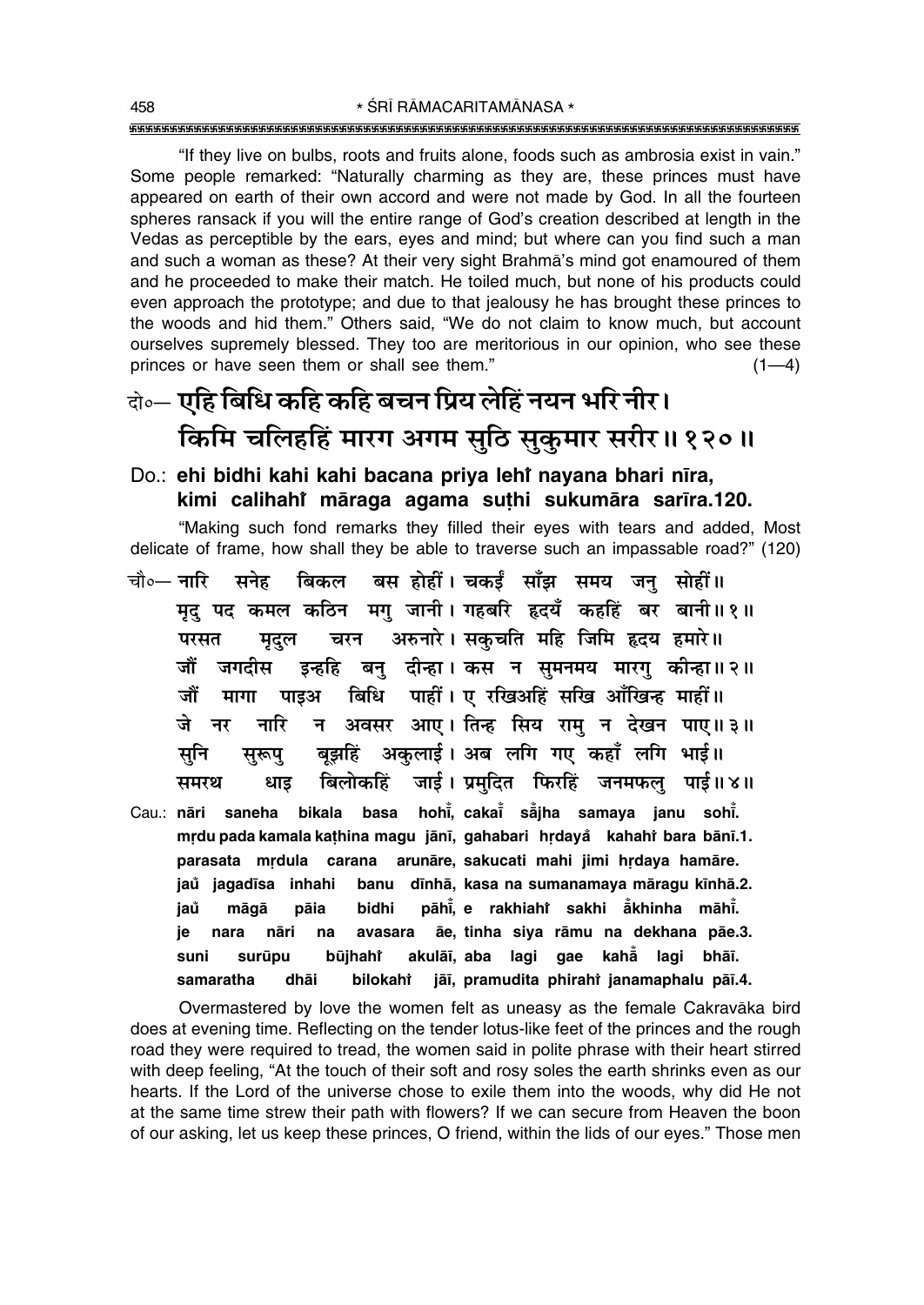and women, who did not come in time, were unable to behold Sita and Rama. Hearing of their exquisite beauty they anxiously asked: "How far, brother, must have they gone by now?" The stronger of them ran on and saw the princes, and returned triumphant, attaining the end of their existence.  $(1-4)$ 

## बेञ-अबला बालक बृद्ध जन कर मीजहिं पछिताहिं। होहिं प्रेमबस लोग इमि रामु जहाँ जहँ जाहिं॥१२१॥

Do.: abalā bālaka brddha iana kara mījahi pachitāhi. hohi premabasa loga imi rāmu jahā jahå jāhr.121.

Women, children and the aged, however, wrung their hands and lamented. In this way the people were smitten with love wherever Sri Rama went.  $(121)$ 

- चौ०— **गावँ** गावँ अस होइ अनंदू। देखि भानुकुल कैरव चंद् ॥ कछ समाचार सनि पावहिं। ते नृप रानिहि दोस् लगावहिं॥१॥ जे भल नरनाह। दीन्ह हमहि जोड़ लोचन लाह॥ अति कहहिं एक लोग लोगार्डं। बातें सहाईं॥ २॥ कहहिं परसपर सरल सनेह धन्य जिन्ह जाए। धन्य सो नगरु जहाँ तें आए॥ पित् मात ते बन गाऊँ। जहँ जहँ जाहिं धन्य सोड ठाऊँ॥३॥ सो देस सैल धन्य रचि तेही। ए जेहि के सब भाँति सनेही॥ बिरंचि पायउ सुख् कथा सहाई। रही सकल मग कानन छाई॥४॥ राम पथि लखन
- Cau.: gāvå gāvå asa hoi anamdū, dekhi bhānukula kairava camdū. je kachu samācāra suni pāvahi, te nrpa rānihi dosu lagāvahi.1. kahaht ati bhala naranāhū, dīnha hamahi joi locana lāhū. eka kahaht parasapara loga logāi, bātě sarala saneha suhāt.2. te pitu mātu dhanya jinha jāe, dhanya so nagaru jahā te āe. dhanya so desu sailu bana gāū, jaha jaha jāhi dhanya soi thāu.3. raci tehī, e jehi ke saba bhåti sanehī. sukhu pāyau biramci rāma lakhana pathi kathā suhāī, rahī sakala maga kānana chāī.4.

In every village there was similar rejoicing at the sight of Srī Rāma, who was a moon to the lily-like solar race. Those who could get some information as to the circumstances that had led to Srī Rāma's banishment blamed the king and queen. Others said, "The king is too benevolent in that he has vouchsafed to us the reward of our eyes." Men and women talked among themselves in straight, loving and agreeable phrases. "Blessed are the parents who gave birth to these princes; and happy the town from which they hail. Happy is the land, hill, forest, village and every spot which they visit. Nay, the Creator must have felt happy in creating him who looks upon these princes as his near and dear ones." The delightful story as to how Sri Rama and Laksmana travelled in the woods was broadcast all along the route and throughout the forest.  $(1-4)$ 

के— एहि बिधि रघुकुल कमल रबि मग लोगन्ह सुख देत। जाहिं चले देखत बिपिन सिय सौमित्रि समेत॥१२२॥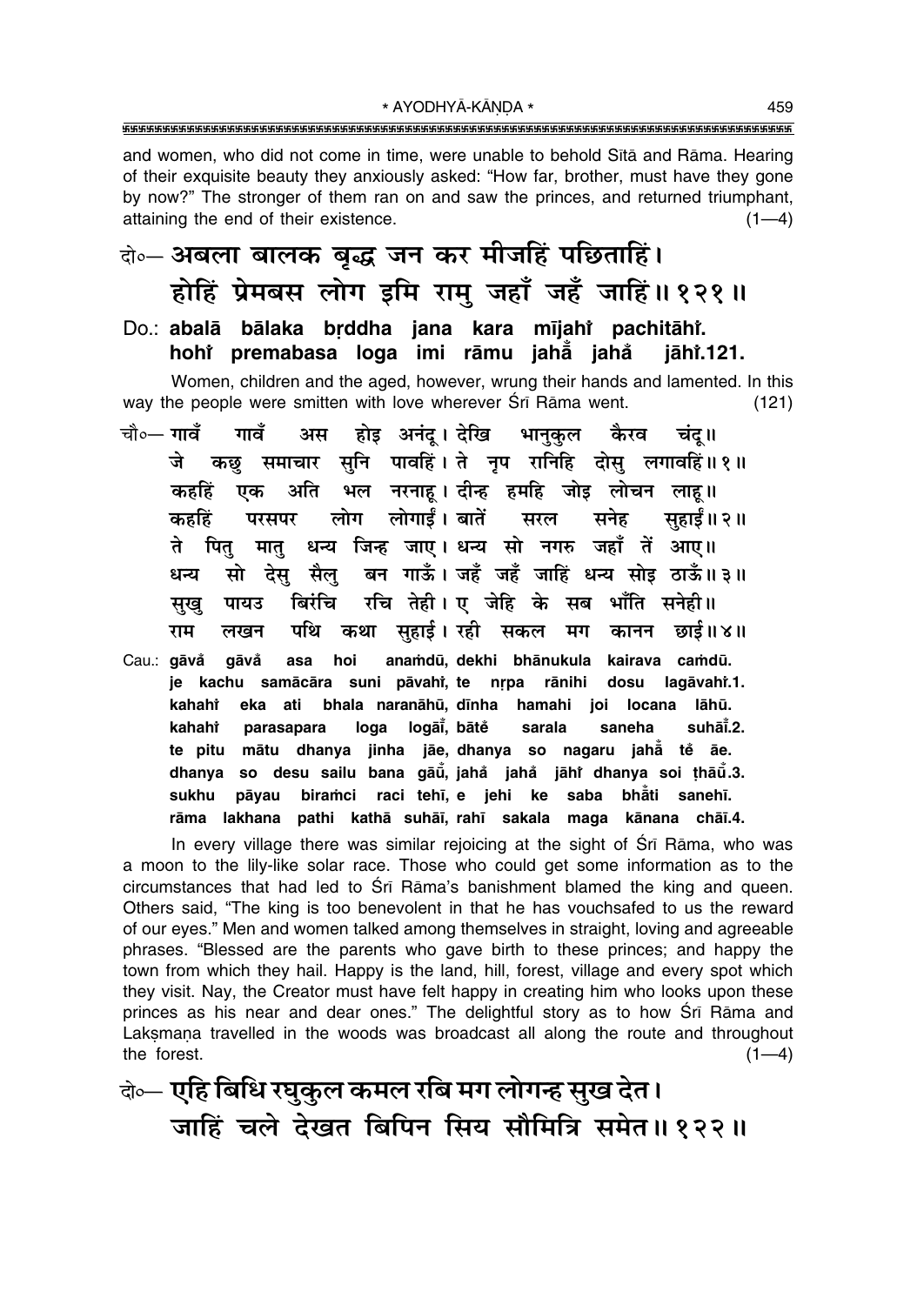### Do.: ehi bidhi raghukula kamala rabi maga loganha sukha deta, cale dekhata bipina siya saumitri sameta.122. iāhr

Thus bringing joy to the people on the roadside, Srī Rāma, who was a veritable sun to the lotus-like solar race, proceeded with Sita and Sumitra's son (Laksmana) looking at the forest.  $(122)$ 

- बने पाछें। तापस चौ०— आगें बेष बिराजत काछें।। लखन राम मिय सोहति कैसें। बहा जीव बिच माया जैसें॥१॥ उभय बीच बहरि कहउँ छबि जसि मन बसई। जन् मधु मदन मध्य रति लसई॥ बहरि कहउँ जियँ जोही। जन बध बिध बिच रोहिनि सोही॥२॥ उपमा पद रेख बीच बिच सीता। धरति चरन मग चलति सभीता॥ प्रभ अंक बराएँ। लखन चलहिं मग् दाहिन लाएँ॥३॥ सीय राम पद प्रीति सहाई। बचन अगोचर किमि कहि जाई॥ सिय लखन राम खग मग मगन देखि छबि होहीं। लिए चोरि चित राम बटोहीं॥४॥
- Cau.: āgě rāmu lakhanu pāchě, tāpasa bane besa birājata kāchě. ubhaya bīca siya sohati kaisė, brahma jīva bica māvā iaise.1. bahuri kahaŭ chabi jasi mana basaī, janu madhu madana madhya rati lasaī. bahuri kahaů jiyå johī, janu budha bidhu bica rohini sohī.2. upamā prabhu pada rekha bīca bica sītā, dharati carana maga calati sabhītā. sīva rāma pada amka barāĕ, lakhana calahr magu dāhina lāĕ.3. rāma lakhana siya prīti suhāī, bacana agocara kimi kahi jāī. khaga mrga magana dekhi chabi hohi, lie cori cita rāma batohi.4.

Śrī Rāma walked in front while Laksmana followed in the rear, both conspicuous in the robes of ascetics. Between the two Sita shone like Maya (the Divine Energy) that stands between Brahma (God), on the one hand, and the individual soul on the other. To illustrate Her beauty as it exists in my mind in another way, She looked like Rati (the wife of the god of love) shining between Madhu (the spirit presiding over the vernal season) and the god of love. Beating my brains for another illustration, let me say She shone like Rohini\* between Budhat and the moon-god. Sita trod on the path with meticulous care planting Her feet in the space between Her lord's footprints. Avoiding the footprints both of Sita and Rama, Laksmana traversed the road always keeping them to his right. The ideal affection of Śrī Rāma, Laksmana and Sītā was past telling; how can one describe it? Even birds and beasts were enraptured to behold their beauty; their hearts were stolen by Rāma, the wayfarer.  $(1-4)$ 

# वे॰- जिन्ह जिन्ह देखे पथिक प्रिय सिय समेत दोउ भाइ। भव मगु अगमु अनंदु तेइ बिनु श्रम रहे सिराइ॥१२३॥

Do.: jinha jinha dekhe pathika priya siya sameta dou bhāi, bhava magu agamu anamdu tei binu śrama rahe sirāi.123.

<sup>\*</sup> The deity presiding over the fourth lunar asterism, who was born as the daughter of Daksa and was the favourite consort of the moon-god.

The god presiding over the planet Mercury and descended from the loins of the moon-god.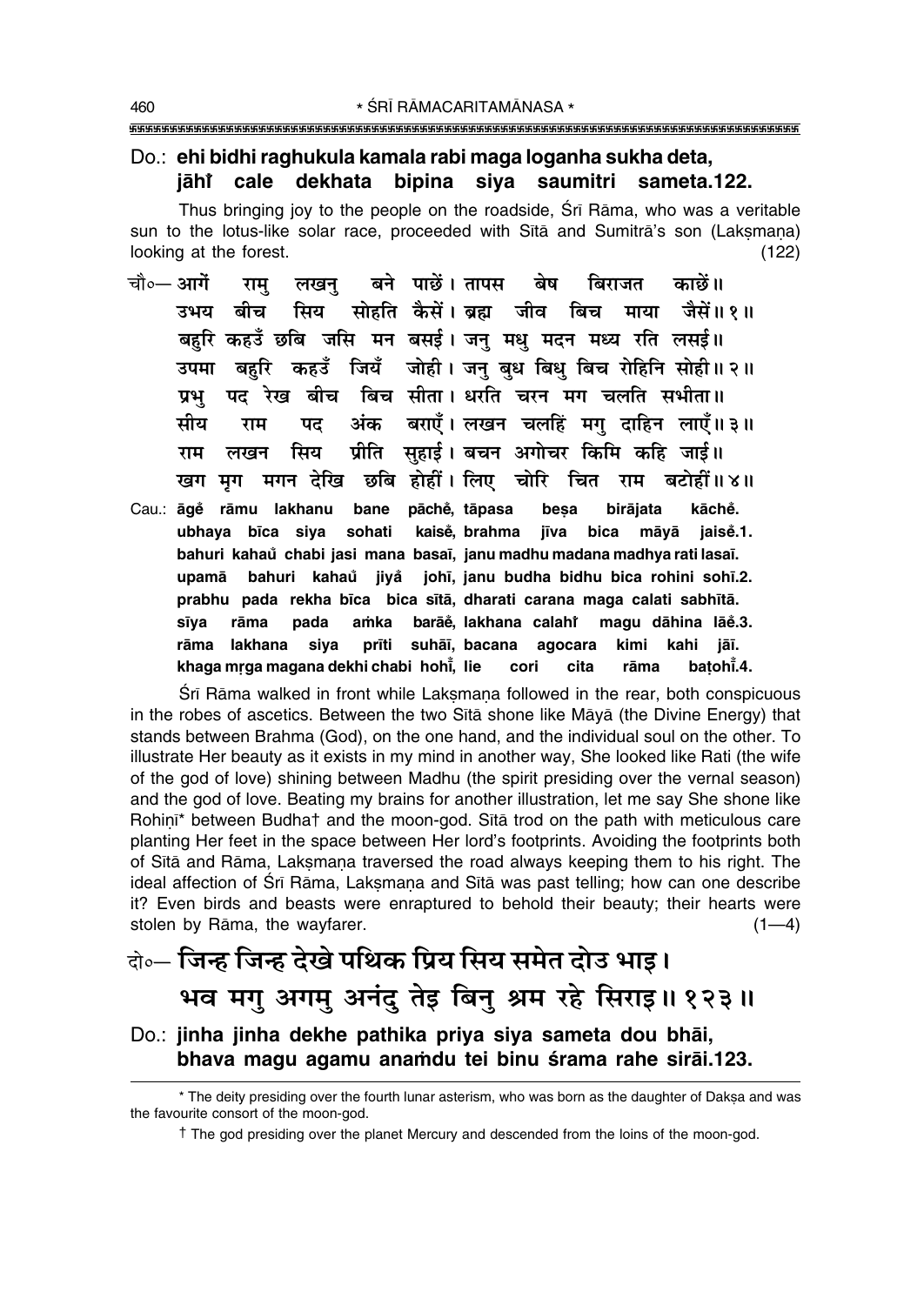\* AYODHYĀ-KĀNDA \* 

Whoever saw the beloved travellers. Sitä and the two brothers (Rama and Laksmana). joyously reached the end of the toilsome journey of life without any exertion.  $(123)$ 

- सपनेहुँ काऊ। बसहुँ लखनु सिय रामु बटाऊ॥ जासू चौ०— अजहँ उर पाइहि सोई। जो पथ पाव कबहँ मुनि कोई॥१॥ राम धाम पथ रघुबीर श्रमित सिय जानी। देखि निकट बट् सीतल पानी॥ तब तहँ बसि कंद मल फल खाई। प्रात रघराई॥ २॥ नहाड चले सैल सहाए।बालमीकि आश्रम देखत बन सर प्रभ आए।। मुनि बासु सुहावन। सुंदर गिरि काननु जलु पावन॥३॥ दीख राम बन फूले। गुंजत मंजु सरनि सरोज बिटप मधप रस भले ॥ मृग बिपुल कोलाहल करहीं। बिरहित बैर मुदित मन चरहीं॥४॥ खग Cau.: ajahů jāsu ura sapanehů kāū, basahů lakhanu siya rāmu bațāū.
- rāma dhāma patha pāihi soī, jo patha pāva kabahů muni koī.1. taba raghubīra śramita siya jānī, dekhi nikata batu sītala pānī. tahå basi kamda mūla phala khāī, prāta nahāi cale raghurāī.2. dekhata bana sara saila suhāe, bālamīki āśrama prabhu āe. rāma dīkha muni bāsu suhāvana, sumdara giri kānanu jalu pāvana.3. sarani saroja bitapa bana phūle, gumjata mamju madhupa rasa bhūle. khaga mrga bipula kolāhala karahī, birahita baira mudita mana carahī.4.

Nay, to this very day, anyone in whose heart the wayfarers Laksmana, Sita and Rāma, should ever lodge even in a dream shall find the road leading to Śrī Rāma's abode (the divine region known by the name of Sāketa),—the road that scarce any anchorite may find. Then perceiving that Sita was tired and seeing a banyan tree and cool water hard by, the Hero of Raghu's line partook of bulbs, roots and fruits and staying there overnight and bathing at dawn the Lord of Raghus proceeded further. And beholding lovely woods, lakes and hills the Lord reached the hermitage of Vālmīki. Srī Rāma saw the sage's beautiful dwelling with its charming hills and forest and its sacred waters. The lotuses in the ponds and the trees in the woods were in blossom; intoxicated with their honey bees sweetly hummed over them. Birds and beasts made a tumultuous noise and moved about in joy free from all animosities.  $(1-4)$ 

# बे॰ सचि संदर आश्रम निरखि हरषे राजिवनेन। सूनि रघुबर आगमनु मुनि आगें आयउ लेन॥१२४॥

Do.: suci sumdara āśramu nirakhi harașe rājivanena, suni raghubara āgamanu muni āgē āyau lena.124.

The lotus-eyed Rama rejoiced to behold the sacred and lovely hermitage; and hearing of the arrival of Sri Rama (the Chief of Raghu's line) the sage came forth to receive Him.  $(124)$ 

|  |  | चौ∘— मुनि  कहुँ  राम  दंडवत  कीन्हा । आसिरबादु    बिप्रबर     दीन्हा ॥ |  |  |  |
|--|--|------------------------------------------------------------------------|--|--|--|
|  |  | देखि राम छबि नयन जुड़ाने।करि सनमानु आश्रमहिं आने॥१॥                    |  |  |  |
|  |  | मनिबर अतिथि प्रानप्रिय पाए।कंद मूल फल मधुर मगाए॥                       |  |  |  |
|  |  | सिय सौमित्रि राम फल खाए।तब मुनि आश्रम दिए सुहाए॥२॥                     |  |  |  |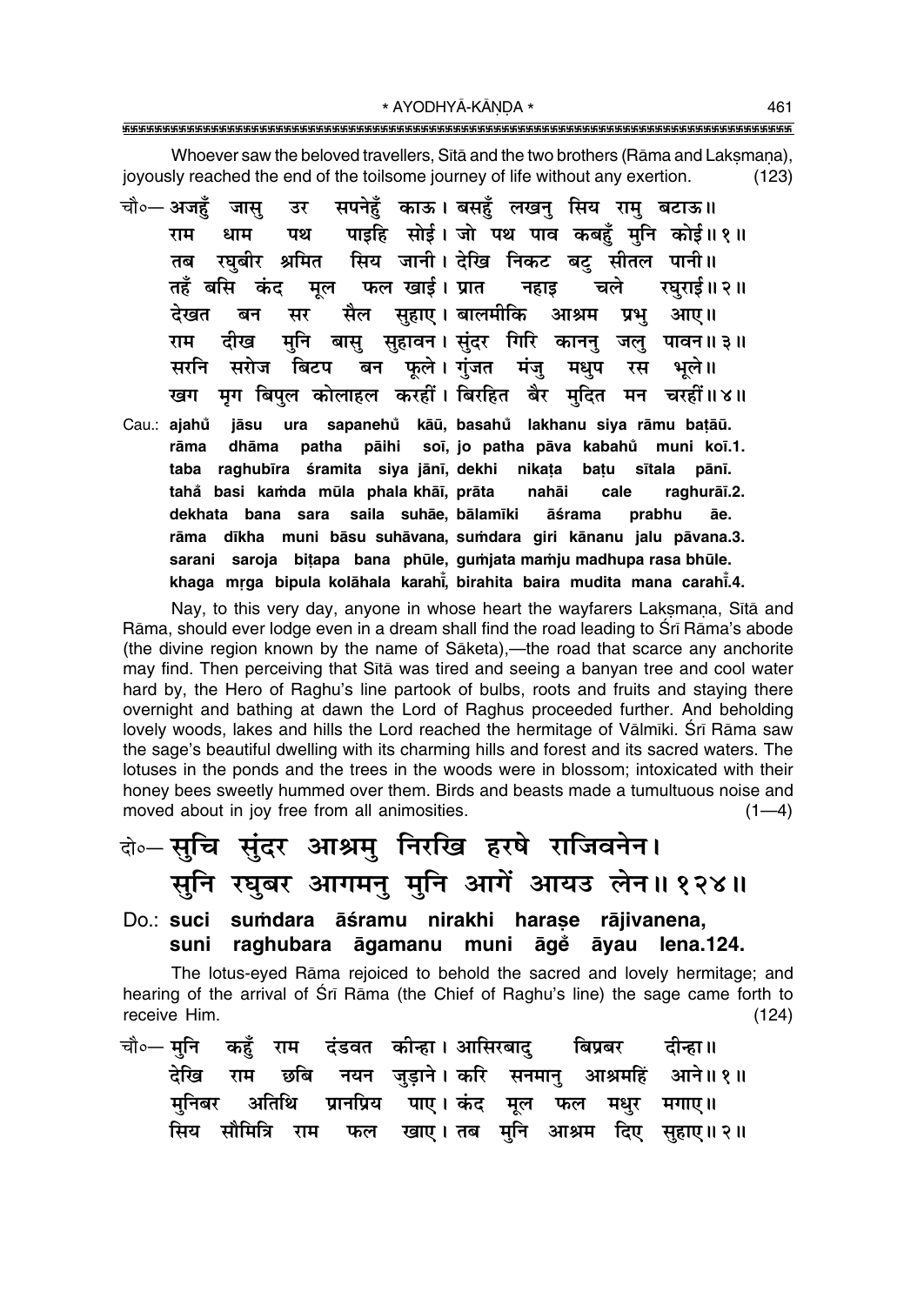| बालमीकि मन आनँद भारी। मंगल मुरति नयन निहारी॥               |  |  |  |                                                              |
|------------------------------------------------------------|--|--|--|--------------------------------------------------------------|
|                                                            |  |  |  | तब कर कमल जोरि रघुराई।बोले बचन श्रवन सुखदाई॥३॥               |
| तुम्ह त्रिकाल दरसी मुनिनाथा।।बिस्व बदर जिमि तुम्हरें हाथा॥ |  |  |  |                                                              |
|                                                            |  |  |  | अस कहि प्रभु सब कथा बखानी। जेहि जेहि भाँति दीन्ह बनु रानी॥४॥ |
|                                                            |  |  |  |                                                              |

Cau.: **muni kahu råma da≈Œavata k∂nhå, ° åsirabådu biprabara d∂nhå. dekhi rāma chabi nayana juRāne, kari sanamānu āśramahř åne.1. munibara atithi prånapriya påe, ka≈da mµula phala madhura magåe.** siya saumitri rāma phala khāe, taba muni āśrama die suhāe.2. **bålam∂ki mana åna° du bhår∂, ma≈gala mµurati nayana nihår∂.** taba kara kamala jori raghurāī, bole bacana śravana sukhadāī.3. **tumha trikåla daras∂ muninåthå, bisva badara jimi tumhare° håthå. asa kahi prabhu saba kathå bakhån∂, jehi jehi bhå° ti d∂nha banu rån∂.4.**

Srī Rāma fell prostrate before the sage and the holy Brāhmana blessed Him in return. The sight of Śrī Rāma's beauty gladdened his eyes and with due honour he took the Lord into the hermitage. Finding a guest as dear to him as life itself the holy sage sent for delicious bulbs, roots and fruits. Sītā, Laksmana and Rāma partook of those fruits and the sage then assigned them beautiful quarters. Great was the joy of Vālmīki's heart as he beheld with his own eyes Śrī Rāma, who was bliss personified. Joining His lotus palms the Lord of Raghus then spoke to him in words which were delightful to the ears. ìYou directly perceive everything relating to the past, present and future, O lord of sages; the whole universe is as if in the palm of your hand." Saying so the Lord related to him the whole story as to how the queen (Kaikeyī) had exiled Him into the woods.  $(1-4)$ 

# दो**0 तात बचन पुनि मातु हित भाइ भरत अस राउ।** <u>मो कहुँ दरस तुम्हार प्रभु सबु मम पुन्य प्रभाउ॥१२५॥</u>

### Do.: **tåta bacana puni måtu hita bhåi bharata asa råu, mo kahu° darasa tumhåra prabhu sabu mama punya prabhåu.125.**

ìCompliance with my fatherís commands, gratification of my stepmother (Kaikey∂), the installation of a brother like Bharata to the throne and my seeing you—all this, my lord, is the result of my meritorious acts.<sup>"</sup> (125)

चौ०— <mark>देखि पाय मुनिराय तुम्हारे। भए सुकृत सब सुफल हमारे॥</mark> <u>अब जहँ राउर आयसू होई। मुनि उदबेगु न पावै कोई॥१॥</u> **मुनि तापस जिन्ह तें दुखु लहहीं । ते** नरेस बिनु पावक दहहीं ॥ <u>मंगल मूल बिप्र परितोषु। दहइ कोटि कुल भूसुर रोषु॥२॥</u> **•' Á¡ÿ° ¡ÊÁŸ ∑§Á"U• 'Ùß ∆UÊ™°§ – Á'ÿ 'ıÁ◊ÁòÊ 'Á"Uà ¡"°U ¡Ê™°§H तहँ रचि रुचिर परन तृन साला। बासु करौं कछु** काल कृपाला॥३॥ सहज सरल सुनि रघुबर बानी।साधु साधु बोले मुनि ग्यानी॥ े कस न कहह अस रघकलकेत् । तम्ह पालक संतत श्रति **सेत् ॥४॥** Cau.: dekhi pāya munirāya tumhāre, bhae sukrta saba suphala hamāre, **aba jaha° råura åyasu ho∂, muni udabegu na påvai ko∂.1.**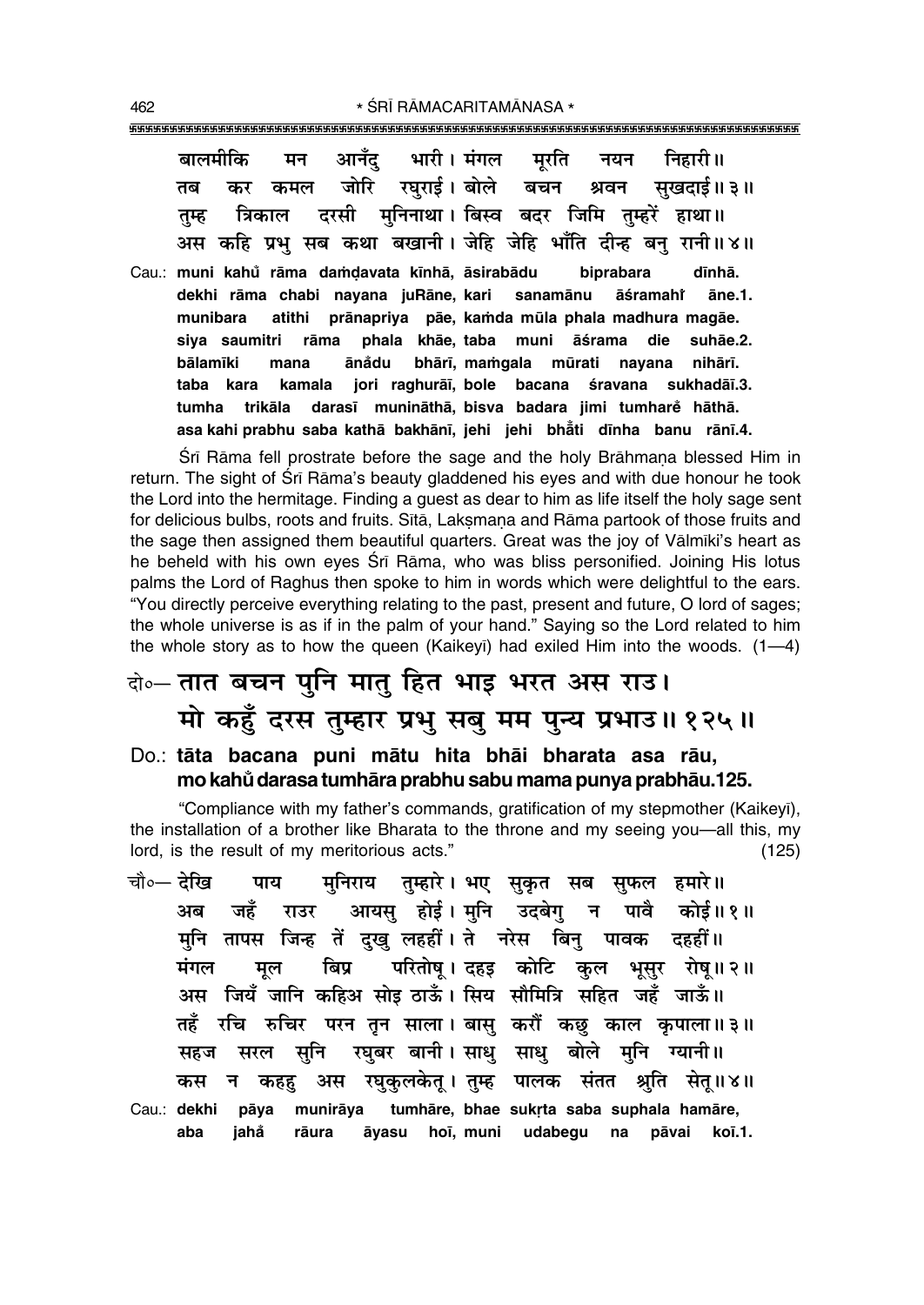"""""""""""""""""""""""""""""""""""""""""""""""""""""""""""""""""""""""""""""""""""

**muni tāpasa jinha tĕ dukhu lahahi̇̃, te naresa binu pāvaka dahahi̇̃.** mamgala mūla bipra paritosū, dahai koti kula bhūsura rosū.2. **asa jiya° jåni kahia soi ¢håµu° , siya saumitri sahita jaha° jåµu° . taha° raci rucira parana tæna sålå, båsu karau kachu kåla kæpålå.3. ° sahaja sarala suni raghubara bån∂, sådhu sådhu bole muni gyån∂. kasa na kahahu asa raghukulaketµu, tumha pålaka sa≈tata ‹ruti setµu.4.**

"In beholding your feet, O king of sages, all my good deeds have been rewarded. Now I intend to go wherever you command me to go and where no anchorite may feel disturbed. For such monarchs as prove a source of annoyance to hermits and ascetics are consumed without fire. While the satisfaction of Brāhmanas is the root of happiness, their wrath consumes millions of generations. Bearing this in mind pray tell me a place to which I may proceed with Sītā and Laksmana (Sumitrā's son), and building a charming hut of leaves and grass may spend some time there, O good sir." Hearing these guileless and unsophisticated words of Śrī Rāma (the Chief of Raghu's line) the enlightened sage exclaimed, "Quite so, right You are. Why should You not speak thus, O Glory of Raghu's line, ever busy as You are in maintaining the laws laid down by the Vedas?"  $(1-4)$ 

# **छं०— श्रुति सेतु पालक राम तुम्ह जगदीस माया जानकी।** जो सृजति जग् पालति हरति रुख पाइ कृपानिधान की ।। जो सहससीसु अहीसु महिधरु लखनु सचराचर धनी। सुर काज धरि नरराज तन् चले दलन खल निसिचर अनी ॥

Cha≈.:**‹ruti setu pålaka råma tumha jagad∂sa måyå jånak∂**, jo srjati jagu pālati harati rukha pāi krpānidhāna kī. **jo sahasas∂su ah∂su mahidharu lakhanu sacaråcara dhan∂**, **sura kåja dhari nararåja tanu cale dalana khala nisicara an∂**.

ìWhile You are the custodian of the Vedic laws and the Lord of the universe, S∂tå (Janakaís Daughter) is Your Måyå (Divine Energy) who creates, preserves and dissolves the universe on receiving the tacit approval of Your gracious Self. As for Laksmana he is no other than the thousand-headed Sesa (the lord of serpents), the supporter of the globe and the lord of the entire creation, both animate and inanimate. Having assumed the form of a king for the sake of the gods You are out to crush the host of wicked demons."

## सो०– **राम सरूप तुम्हार बचन अगोचर बुद्धिपर।** <u>अबिगत अकथ अपार नेति नेति नित निगम कह॥ १२६॥</u>

### So.: rāma sarūpa tumhāra bacana agocara buddhipara, **abigata akatha apåra neti neti nita nigama kaha.126.**

ìYour Being, O Råma, is beyond the range of speech and beyond conception, unknown, unutterable and infinite; the Vedas ever speak of It as 'not that', 'not that'."  $(126)$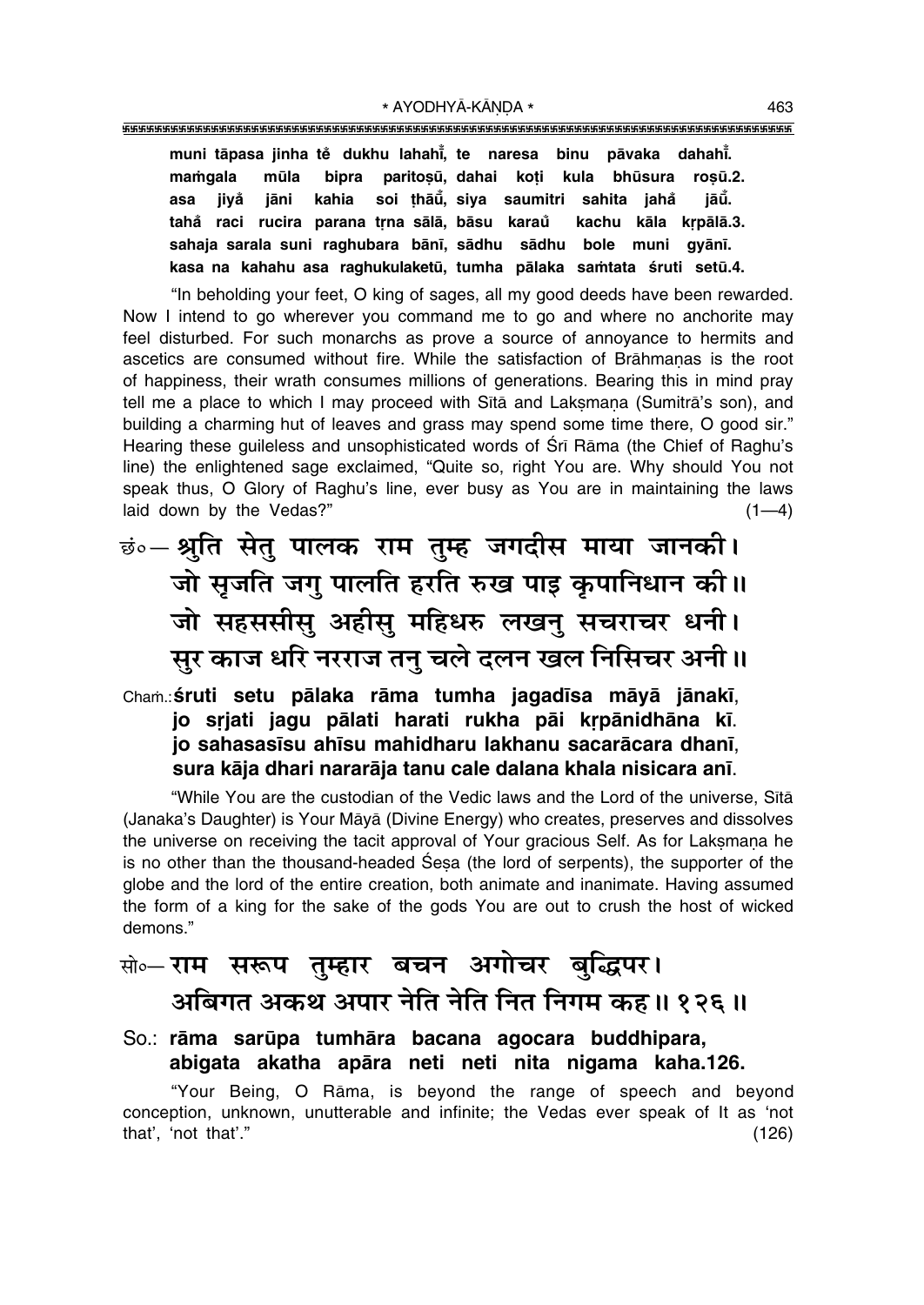- देखनिहारे । बिधि हरि नचावनिहारे॥ संभ चौ∘— जग पेखन तम्ह मरम् तुम्हारा। औरु तुम्हहि को जाननिहारा॥१॥ तेउ जानहिं न जानड़ जेहि देह जनाई। जानत तम्हहि तुम्हड़ होड़ जाई॥ सोड तुम्हहि रघुनंदन । जानहिं भगत भगत उर चंदन॥२॥ कपाँ तम्हरिहि तम्हारी। बिगत बिकार जान अधिकारी॥ चिदानंदमय देह धरेह संत सुर काजा। कहह करह जस प्राकृत राजा॥३॥ नर तन सूनि चरित तुम्हारे। जड़ मोहहिं बुध होहिं सुखारे॥ राम देखि तुम्ह जो कहहु करहु सबु साँचा। जस काछिअ तस चाहिअ नाचा॥४॥
- Cau.: jagu pekhana tumha dekhanihāre, bidhi hari sambhu nacāvanihāre. teu na jānahi maramu tumhārā, auru jānanihārā.1. tumhahi ko janāī, jānata tumhahi tumhai hoi jāī. soi jānai jehi dehu tumharihi krpå tumhahi raghunamdana, jānahi bhagata bhagata ura camdana.2. cidānamdamaya deha tumhārī, bigata bikāra jāna adhikārī. nara tanu dharehu samta sura kājā, kahahu karahu jasa prākrta rājā.3. rāma dekhi suni carita tumhāre, jaRa mohahi budha hohi sukhāre. tumha jo kahahu karahu sabu sācā, jasa kāchia tasa cāhia nācā.4.

"This world is a spectacle and You are its spectator; nay, You make even Brahma (the Creator), Visnu (the Preserver) and Sambhu (the Destrover) dance to Your tune. Even these latter know not Your secret; who else can know You? In fact, he alone can know You, to whom You make Yourself known; and the moment he knows You he becomes one with You. It is by Your grace, O Delighter of Raghus, that Your votaries come to know You, O Comforter of the heart of devotees. Your body is all consciousness and bliss and is devoid of change; it is the competent alone who realize this. It is for the sake of saints and gods that You have assumed a human semblance and speak and act even as worldly monarchs do. The stupid get puzzled while the wise feel delighted when they see or hear of Your doings. All that You say or do is true; for one should play the role one has assumed on the stage."  $(1-4)$ 

### Do.: půchehu mohi ki rahaů kahå mař půchata sakucāů, jahå na hohu tahå dehu kahi tumhahi dekhāvaŭ thāŭ.127.

"You ask me: 'Where should I take up my residence?' But I ask You with diffidence: tell me first the place where You are not; then alone I can show You a suitable place."  $(127)$ 

चौ∘— सनि मनि बचन प्रेम रस साने। सकचि राम मन महँ मसकाने॥ कहहिं बहोरी। बानी मधुर अमिअ रस बोरी॥१॥ बालमीकि हँसि कहउँ निकेता। जहाँ बसह सिय लखन समेता॥ अब सूनह राम समुद्र समाना। कथा तुम्हारि सुभग सरि नाना॥२॥ जिन्ह के श्रवन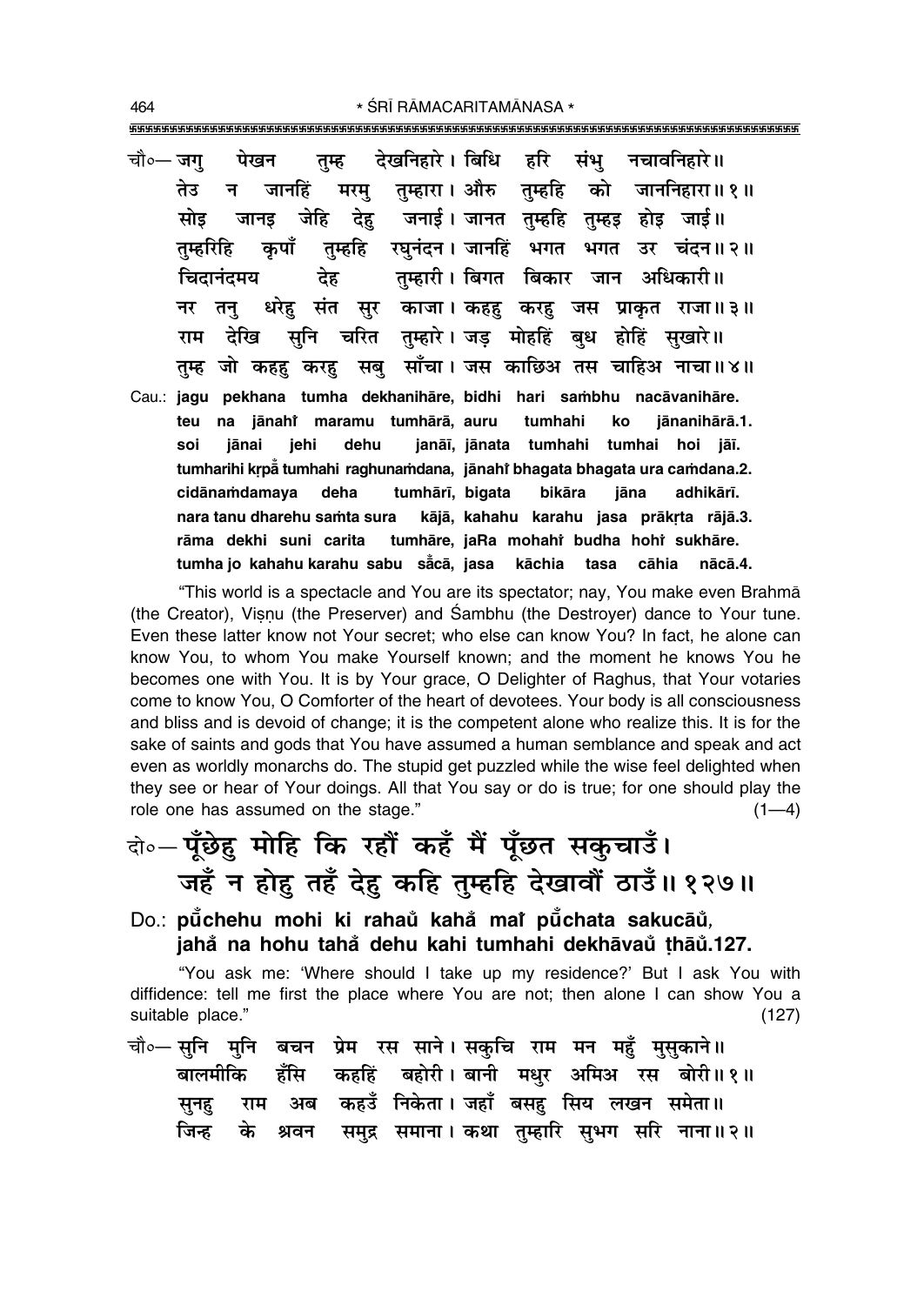|  |  |  |  | भरहिं निरंतर होहिं न पूरे।।तिन्ह के हिय तुम्ह कहँ गृह रूरे॥ |
|--|--|--|--|-------------------------------------------------------------|
|  |  |  |  | लोचन चातक जिन्ह करि राखे। रहहिं दरस जलधर अभिलाषे॥३॥         |
|  |  |  |  | निदरहिं सरित सिंधु सर भारी। रूप बिंदु जल होहिं सुखारी॥      |
|  |  |  |  | तिन्ह कें हृदय सदन सुखदायक। बसहु बंधु सिय सह रघुनायक॥४॥     |

Cau.: **suni muni bacana prema rasa såne, sakuci råma mana mahu musukåne. ° bålam∂ki ha° si kahahiÚ bahor∂, bån∂ madhura amia rasa bor∂.1. sunahu råma aba kahau° niketå, jahå° basahu siya lakhana sametå. jinha ke ‹ravana samudra samånå, kathå tumhåri subhaga sari nånå.2. bharahi niraṁtara hohi na pūre, tinha ke hiya tumha kahů gṛha rūre. locana cåtaka jinha kari råkhe, rahahiÚ darasa jaladhara abhilå¶e.3.** nidarahì sarita siṁdhu sara bhārī, rūpa biṁdu jala hohi̇̀ sukhārī. **tinha ke° hædaya sadana sukhadåyaka, basahu ba≈dhu siya saha raghunåyaka.4.**

On hearing the sage's words, imbued as they were with love, Srī Rāma felt abashed and smiled within Himself. Vālmīki too smiled and spoke to Him again in words as sweet as though they were steeped in nectar: "Listen, Rāma: I tell You now the places where You should abide with Sītā and Laksmana. The heart of those whose ears are, like the ocean, constantly replenished with a number of lovely streams in the shape of Your stories but know no surfeit, shall be Your charming abode. Again, the heart of those whose eyes long to see You even as the Cåtaka bird longs to see the rain-cloud and, disdaining like the same bird rivers, oceans and big lakes, derive satisfaction from a drop of Your rain-like beauty—it is their heart alone which shall serve as Your delightful home, where You and Your younger brother (Laksmana) and Sītā may take up Your abode." (1—4)

## दो**०– जसु तुम्हार मानस बिमल हंसिनि जीहा जासु। मुकताहल गुन गन चुनइ राम बसहु हियँ तासु॥ १२८॥**

Do.: **jasu tumhāra mānasa bimala hamsini jīhā jāsu**, **mukatåhala guna gana cunai råma basahu hiya° tåsu.128.**

"Nay, You should dwell in the heart of him whose swan-like tongue picks up pearls in the shape of Your virtues in the holy Mānasarovara lake of Your fame."  $(128)$ 

- <sup>चौ०</sup>─ प्रभु प्रसाद सुचि सुभग सुबासा। सादर जासु लहइ नित नासा॥ तुम्हहि निबेदित भोजन करहीं।**प्रभु प्रसाद पट भुषन धरहीं॥१॥** सीस नवहिं सर गरु द्विज देखी। प्रीति सहित करि बिनय बिसेषी ।। कर नित करहिं राम पद पजा।**राम भरोस हृदयँ नहिं दुजा॥२॥ चरन राम तीरथ चलि जाहीं।** राम बसह तिन्ह के मन माहीं॥ **मंत्रराजु नित जपहिं तुम्हारा**। पुजहिं तुम्हहि सहित परिवारा॥ ३॥ तरपन होम करहिं बिधि नाना।**बिप्र जेवाँइ देहिं बह** दाना॥ तुम्ह तें अधिक गुरहि जियँ जानी। सकल भायँ सेवहिं सनमानी॥४॥
- Cau.: **prabhu prasåda suci subhaga subåså, sådara jåsu lahai nita nåså.** tumhahi nibedita bhojana karahī̃, prabhu prasāda paṭa bhūṣana dharahī̃.1.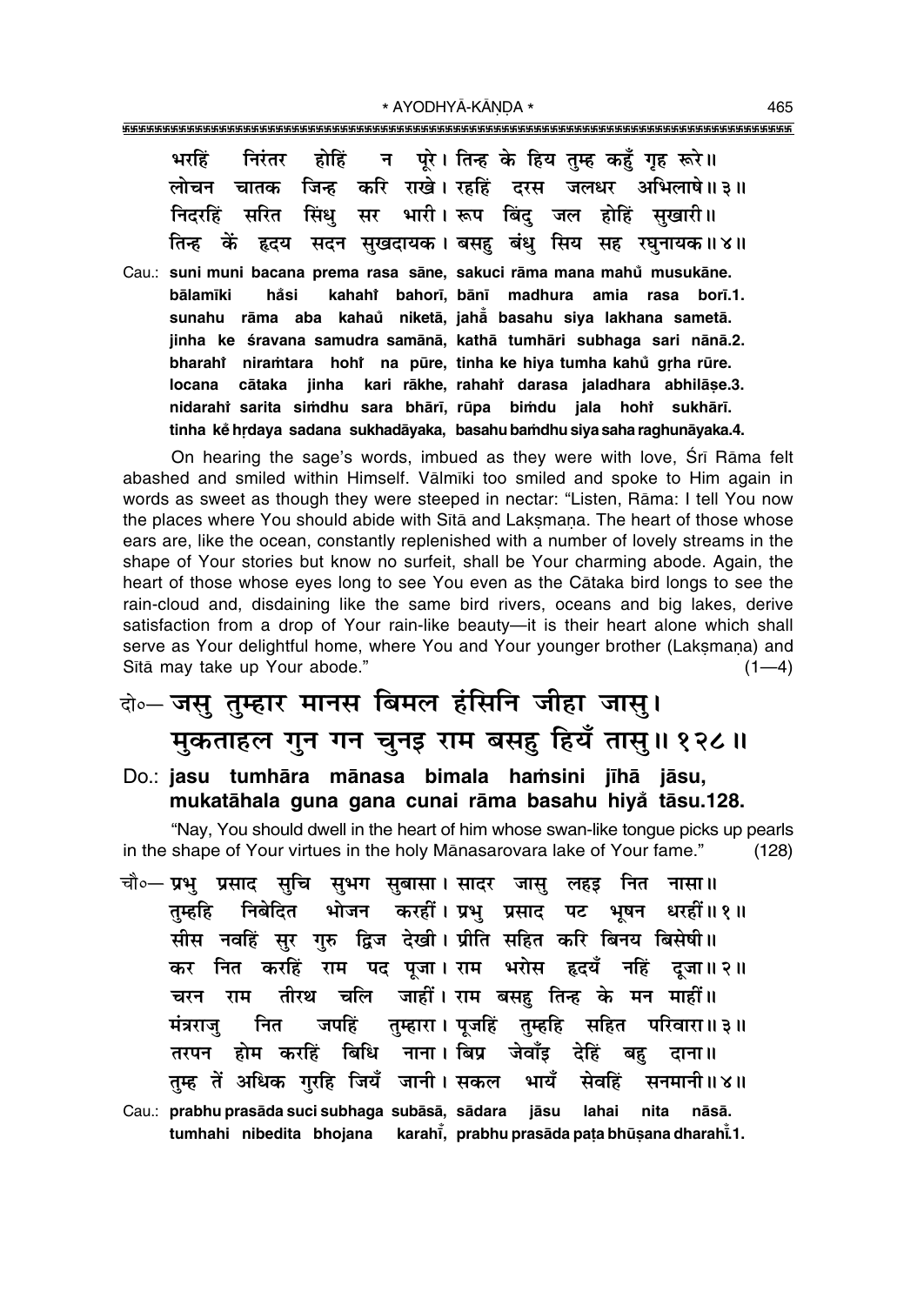sīsa navahi sura guru dvija dekhī, prīti sahita kari binaya biseșī. kara nita karahî rāma pada pūjā, rāma bharosa hrdaya nahi dūjā.2. cali iāhī. rāma basahu tinha ke mana māhī. tīratha carana rāma mamtrarāju nita japahi tumhārā, pūjahi tumhahi sahita parivārā.3. tarapana homa karahi bidhi nānā, bipra ievåi deht bahu dānā. tumha tě adhika gurahi jiyå jānī, sakala bhāyå sevahi sanamānī.4.

"Abide, O Rāma, in the mind of those whose nose devoutly inhales everyday the fragrance of sacred and lovely offerings (in the shape of flowers, sandal-paste, etc.,) made to their Lord (Yourself), who eat only that which has been offered to You and put on clothes and ornaments first dedicated to You, whose heads bow down most submissively and lovingly at the sight of a god, preceptor or Brāhmana, whose hands adore Srī Rāma's feet everyday, who cherish in their heart faith in Rāma and none else. and whose feet take them to holy places sacred to Rama. Again those who are ever engaged in muttering the Rāma-Mantra ( श्रीरामाय नम: ), the king of all sacred formulas, and worship You alongwith Your associates; who offer water to the manes and pour oblations into the sacred fire in diverse ways, who feed the Brāhmanas and bestow liberal gifts on them and who look upon their preceptor as greater than Yourself and wait upon him with due honour and entire devotion-"  $(1-4)$ 

### के-सबु करि मागहिं एक फलु राम चरन रति होउ। तिन्ह कें मन मंदिर बसह सिय रघनंदन दोउ॥१२९॥

### Do.: sabu kari māgahi eka phalu rāma carana rati hou, tinha ke mana mamdira basahu siya raghunamdana dou.129.

"And who having done all this ask only one boon as their reward: "Let me have devotion to Śrī Rāma's feet!"-enthrone Yourself in the temple of their heart, both Sītā and the Delighter of Raghus (Yourself).  $(129)$ 

- मान न मोहा। लोभ न छोभ न राग न द्रोहा॥ चौ∘— काम कोह मद जिन्ह कें कपट दंभ नहिं माया। तिन्ह कें हृदय बसह रघुराया॥१॥ सब के प्रिय सब के हितकारी। दख सुख सरिस प्रसंसा गारी॥ कहहिं सत्य प्रिय बचन बिचारी।जागत सोवत तम्हारी॥ २॥ सरन गति दुसरि नाहीं। राम बसह तिन्ह के मन माहीं॥ तम्हहि छाडि परनारी। धन पराव बिष तें बिष भारी॥३॥ जननी जानहिं सम देखी। दुखित होहिं पर बिपति बिसेषी॥ जे हरषहिं पर संपति ग्रानपिआरे। तिन्ह के मन सुभ सदन तुम्हारे॥४॥ जिन्हहि राम तम्ह
- Cau.: kāma koha mada māna na mohā, lobha na chobha na rāga na drohā. jinha kẻ kapata dambha nahi māyā, tinha kẻ hrdaya basahu raghurāyā.1. saba ke priya saba ke hitakārī, dukha sukha sarisa prasamsā gārī. kahahi satya priya bacana bicārī, jāgata sovata sarana tumhārī.2. tumhahi chāRi gati dūsari nāhi, rāma basahu tinha ke mana māhi. jananī sama jānahi paranārī, dhanu parāva bisa tě bisa bhārī.3. je haraşahî para sampati dekhī, dukhita hohî para bipati biseşī. iinhahi rāma tumha prānapiāre, tinha ke mana subha sadana tumhāre.4.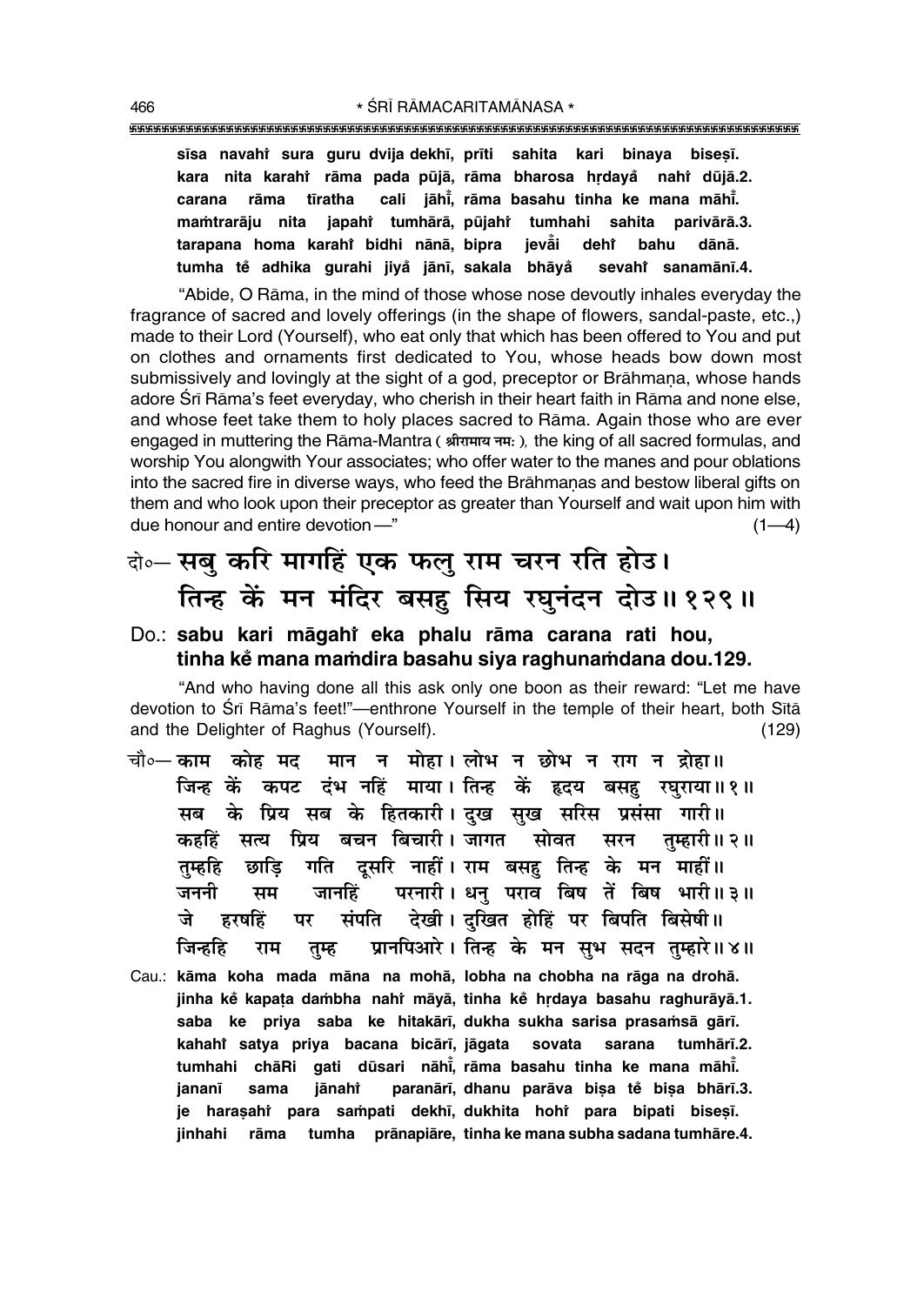"Those who have no lust, anger, arrogance, pride or infatuation, are without greed, excitement, attraction or aversion and who are free from fraud, hypocrisy and deceit-it is in their heart that You should abide, O Chief of Raghus. Again, those who are beloved of all and friendly to all, to whom joy and sorrow, applause and abuse are alike and who scrupulously utter truthful and polite words, nay, who are resigned to You whether awake or asleep and who have no support other than Yourself-it is in their mind, O Rama, that You should dwell. Again, those who look upon another's wife as their own mother and to whom another's wealth is the deadliest of all poisons, who rejoice to see others' prosperity and are particularly grieved to see another's distress, and to whom, O Rama, You are dear as their own lifetheir minds are Your blessed abodes."  $(1-4)$ 

# केन्- स्वामि सखा पितु मातु गुर जिन्ह के सब तुम्ह तात। मन मंदिर तिन्ह कें बसहु सीय सहित दोउ भ्रात॥ १३०॥

### Do.: svāmi sakhā pitu mātu gura jinha ke saba tumha tāta, mana mamdira tinha kẻ basahu sīya sahita dou bhrāta.130.

"Nay, those to whom, my dear, You are at once master and companion, father and mother, preceptor and everything else-it is in the temple of their mind that Sita and You two brothers should reside."  $(130)$ 

- चौ∘— अवगन तजि सब के गन गहहीं। बिप्र धेन हित संकट सहहीं॥ नीति निपुन जिन्ह कड़ जग लीका। घर तुम्हार तिन्ह कर मनु नीका॥१॥ समुझइ निज दोसा। जेहि सब भाँति तुम्हार भरोसा॥ गन तम्हार प्रिय लागहिं जेही। तेहि उर बसहु सहित बैदेही॥२॥ भगत राम धरम बडाई। प्रिय परिवार सदन सखदाई॥ जाति पाँति धन् सब तजि तुम्हहि रहइ उर लाई। तेहि के हृदयँ रहहु रघुराई॥३॥ अपबरगु समाना। जहँ तहँ देख धरें धनु बाना॥ सरग नरक राउर चेरा। राम करह तेहि कें उर डेरा॥४॥ करम बचन मन
- Cau.: avaguna taji saba ke guna gahahi, bipra dhenu hita samkata sahahi. nīti nipuna jinha kai jaga līkā, ghara tumhāra tinha kara manu nīkā.1. guna tumhāra samujhai nija dosā, jehi saba bhåti tumhāra bharosā. bhagata priya lāgahi jehī, tehi ura basahu sahita baidehī.2. rāma jāti påti dhanu dharamu baRāī, priya parivāra sadana sukhadāī. saba taji tumhahi rahai ura lāi, tehi ke hrdayå rahahu raghurāi.3. saragu naraku apabaragu samānā, jahå tahå dekha dharė dhanu bānā. karama bacana mana rāura-cerā, rāma karahu tehi ke ura derā.4.

"Those who overlook others' faults and pick out their virtues and endure hardships for the sake of the Brāhmanas and cows, nay, who have established their reputation in the world as well-versed in the laws of propriety-their mind is Your excellent abode. Again, he who attributes his virtues to You and holds himself responsible for his faults, nay, who entirely depends on You and loves Srī Rāma's (Your) devotees—it is in his heart that You should stay alongwith Videha's Daughter (Sita). He who, renouncing his caste and kinsmen, wealth, faith and glory, his near and dear ones, his happy home and everything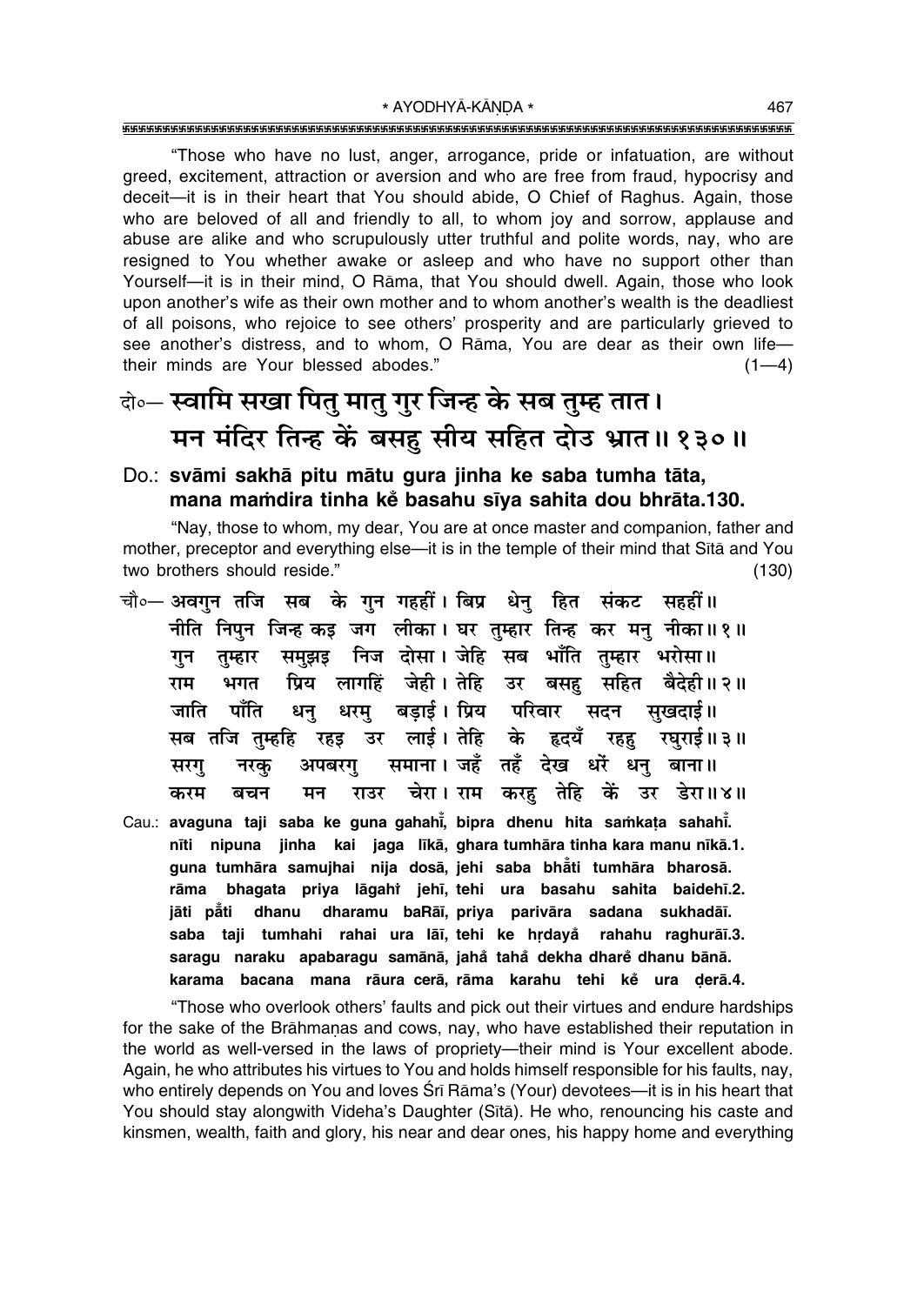else, cherishes You in his bosom—in his heart You should take up Your residence, O Lord of Raghus. Again, he to whom heaven and hell and even freedom from birth and death are the same inasmuch as he beholds You armed with a bow and arrow here, there and everywhere, and who is Your servant in thought, word and deed—make his heart, O Rāma, Your permanent abode."  $(1-4)$ 

### वे॰- जाहि न चाहिअ कबहुँ कछु तुम्ह सन सहज सनेहु। बसह निरंतर तासु मन सो राउर निज गेह।। १३१॥

### Do.: jāhi na cāhia kabahů kachu tumha sana sahaja sanehu, basahu niramtara tāsu mana so rāura nija gehu.131.

"Lastly, he who wants nothing at any moment and bears natural affinity to Youincessantly dwell in his mind; for that is Your own home."  $(131)$ 

- चौ∘— एहि बिधि मुनिबर भवन देखाए। बचन सप्रेम राम मन भाए॥ मनि सनह भानकलनायक। आश्रम कहउँ समय सखदायक॥१॥ कह गिरि करह निवास् । तहँ तुम्हार सब भाँति सुपास् ॥ चित्रकट कानन चारू। करि केहरि मृग बिहग बिहारू॥२॥ सुहावन सैल बखानी। अत्रिप्रिया निज तपबल आनी॥ नदी पनीत परान मंदाकिनि । जो सब पातक पोतक डाकिनि॥३॥ सरसरि नाउँ धार अत्रि आदि मनिबर बह बसहीं। करहिं जोग जप तप तन कसहीं॥ गिरिबरह ॥ ४॥ चलह सफल श्रम सब कर करह। राम देह गौरव
- Cau.: ehi bidhi munibara bhavana dekhāe, bacana saprema rāma mana bhāe. kaha muni sunahu bhānukulanāyaka, āśrama kahaŭ samaya sukhadāyaka.1. nivāsū, tahå tumhāra saba bhāti supāsū. citrakūta airi karahu sailu suhāvana cārū, kari kehari mrga bihaga bihārū.2. kānana bakhānī, atripriyā tapabala nadī punīta purāna nija ānī. dhāra nāů mamdākini, jo saba pātaka potaka dākini.3. surasari munibara bahu basahi, karahi joga japa tapa tana kasahi. atri ādi calahu saphala śrama saba kara karahū, rāma dehu qaurava qiribarahū.4.

The eminent sage (Vālmīki) thus showed Him many a dwelling place and his loving words gladdened Srī Rāma's soul. "Listen, O Lord of the solar race," the sage continued, "I now tell You a retreat that will be delightful in the existing circumstances. Take up Your abode on the Citrakūta hill: there You will have comforts of every kind. Charming is the hill and lovely the forest, which is the haunt of elephants, lions and deer as well as of birds. It has a holy river glorified in the Puranas, which was brought by the sage Atri's wife by dint of her penance. It is a side stream of the Ganga and is known by the name of Mandakini-which is quick to destroy sins even as a witch strangles infants. Many great sages like Atri dwell there practising Yoga and muttering sacred formulas and wasting their bodies with penance. Wend Your way thither, Rāma, and reward the labours of all, conferring dignity on this great mountain as well."  $(1-4)$ 

बे∘– चित्रकूट महिमा अमित कही महामुनि गाइ। आइ नहाए सरित बर सिय समेत दोउ भाइ॥१३२॥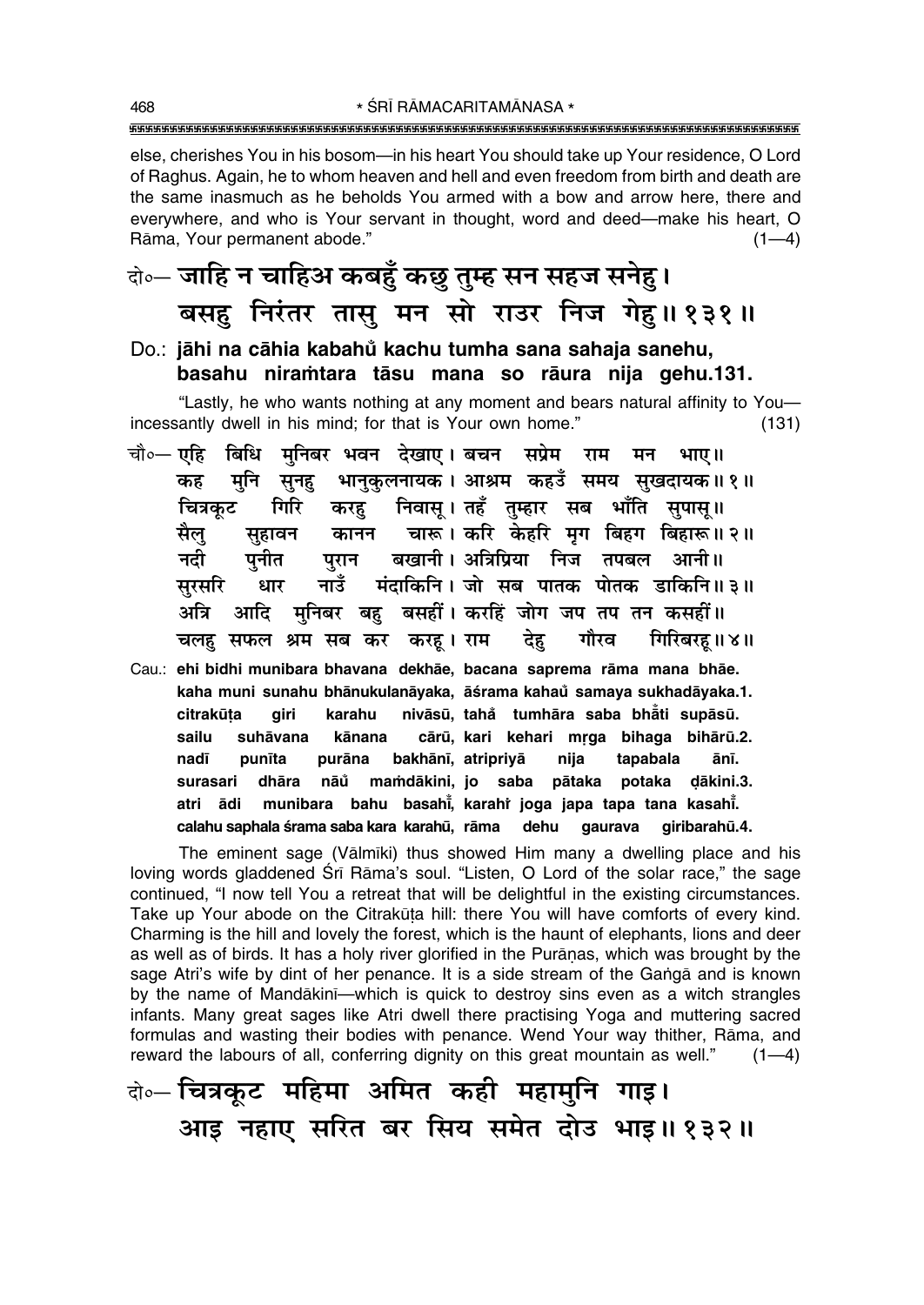### Do.: citrakūta mahimā amita kahī mahāmuni gāi, sarita bara siva bhai.132. āi nahāe sameta dou

The great sage Valmiki then described at length the infinite glory of Citrakuta and the two brothers proceeded with Sita and bathed in the sacred stream.  $(132)$ 

- भल घाटू। करहु कतहुँ अब ठाहर ठाटू॥ चौ०— रघबर कहेउ लखन पय उतर करारा। चहँ दिसि फिरेउ धनष जिमि नारा॥१॥ लखन दीख सम दम दाना। सकल कलुष कलि साउज नाना॥ नदी पनच सर अहेरी। चकड़ न घात मार मठभेरी॥२॥ चित्रकूट अचल जन लखन ठाउँ देखरावा। थलु बिलोकि रघुबर सुखु पावा॥ अस कहि जाना। चले सहित सुर थपति प्रधाना॥३॥ रमेउ राम मन् देवन्ह किरात आए। रचे कोल बेष परन मब तन सदन सहाए।। न जाहिं मंजु दुइ साला। एक ललित लघु एक बिसाला॥४॥ बरनि
- Cau.: raghubara kaheu lakhana bhala ghāṭū, karahu katahů aba thāhara thāṭū. lakhana dīkha paya utara karārā, cahů disi phireu dhanusa jimi nārā.1. nadī panaca sara sama dama dānā, sakala kalusa kali sāuja nānā. aherī, cukai na ghāta māra muthabherī.2. citrakūta janu acala asa kahi lakhana thāů dekharāvā, thalu biloki raghubara sukhu pāvā. rameu rāma manu devanha jānā, cale sahita sura thapati pradhānā.3. ãe, race parana trna sadana suhãe. kola kirāta besa saba barani na jāhi mamju laghu dui sālā, eka **lalita** bisālā.4. eka

Srī Rāma (the Chief of Raghu's line) said, "Lakṣmaṇa, here is a good descent into the river; now make arrangements for our stay somewhere." Laksmana presently surveyed the north bank of the Payaswinī river and said, "Lo! a rivulet bends round this bank like a bow with the river itself for its string, control of the mind and senses and charity for its arrows, and all the sins of the Kali age for its many quarries. Armed with this bow Mount Citrakūta looks like an immovable huntsman who takes unerring aim and makes a frontal attack." With these words Laksmana showed the spot and Sri Rāma was delighted to see the site. When the gods learnt that the site had captivated Sri Rāma's mind, they proceeded to Citrakūta with Viśvakarmā, the chief of heavenly architects. They all came in the quise of Kolas and Bhilas and put up beautiful dwellings of leaves and grass. They made a pair of huts which were lovely beyond words, the one a fine little cottage and the other larger in size.  $(1-4)$ 

### केन् लखन जानकी सहित प्रभु राजत रुचिर निकेत। सोह मदन् मूनि बेष जन् रति रितुराज समेत॥१३३॥

### Do.: lakhana jānakī sahita prabhu rājata rucira niketa, soha madanu muni besa janu rati riturāja sameta.133.

Adorning the beautiful cottage with Laksmana and Janaka's Daughter (Sītā) the Lord looked as charming as the god of love accompanied by his consort, Rati, and the deity presiding over Spring (the king of seasons) all attired as hermits.  $(133)$ 

[PAUSE 17 FOR A THIRTY-DAY RECITATION]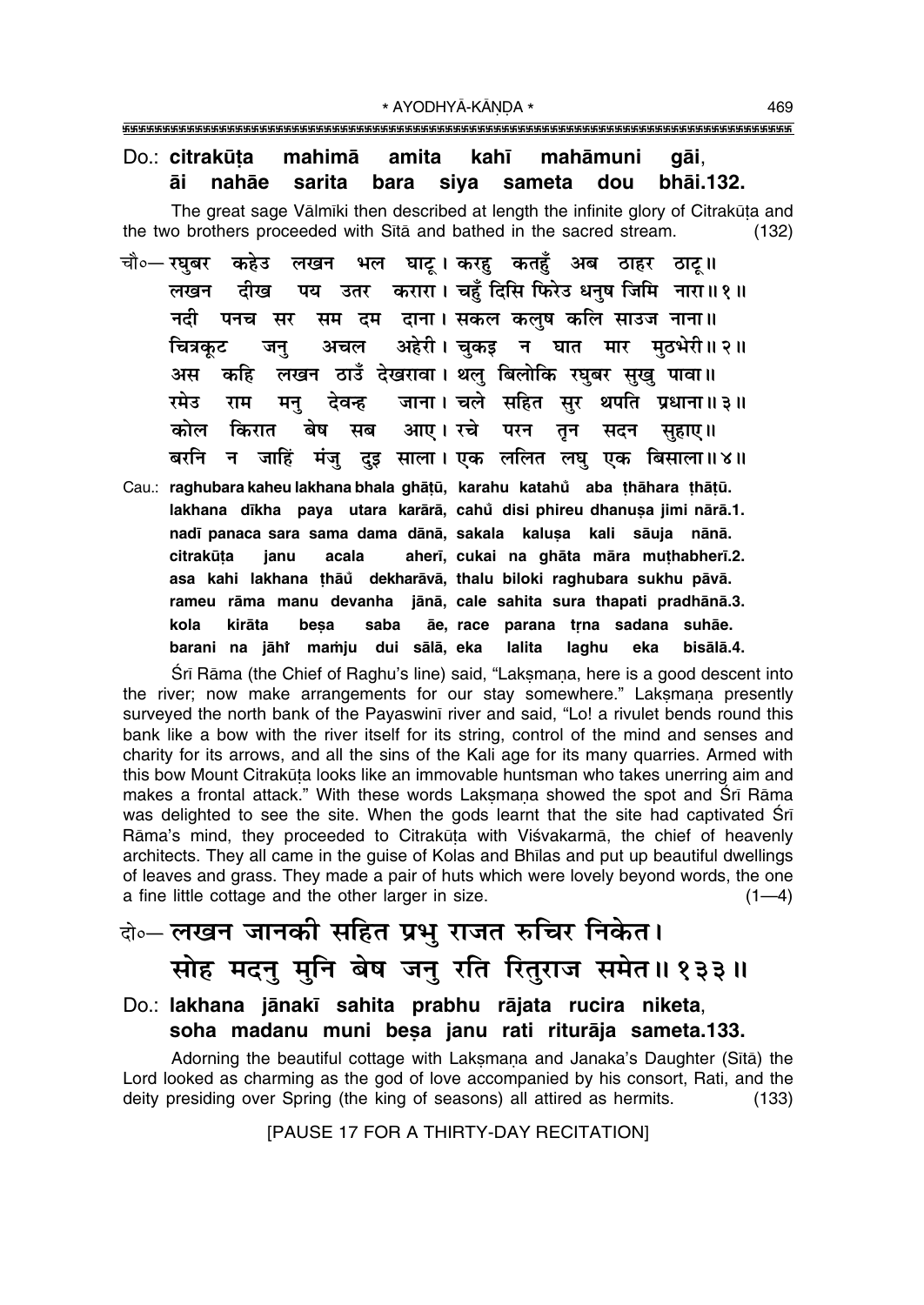- चौ०— अमर किंनर दिसिपाला । चित्रकट तेहि आए नाग काला ॥ कीन्ह सब काह । मुदित देव लहि लोचन लाह॥१॥ राम प्रनाम देव समाज् । नाथ सनाथ भए हम बरषि समन कह आज ॥ दसह सनाए। हरषित निज निज सदन सिधाए॥२॥ करि बिनती दख छाए। समाचार सनि सनि मनि आए॥ रघनंदन चित्रकट मनिबंदा। कीन्ह दंडवत रघकल आवत देखि मदित चंदा॥३॥ लाइ उर लेहीं। सुफल होन हित आसिष देहीं॥ मनि रघबरहि ਸਿਧ सौमित्रि छबि देखहिं। साधन सकल सफल करि लेखहिं॥४॥ राम Cau.: amara nāga kimnara disipālā, citrakūta āe tehi kālā. rāma pranāmu kīnha saba kāhū, mudita deva lahi locana lāhū.1. barași sumana kaha deva samājū, nātha sanātha bhae hama ājū.
- kari binatī dukha dusaha sunāe, harasita nija nija sadana sidhāe.2. chāe, samācāra suni suni muni citrakūta raghunamdanu āe. āvata dekhi mudita munibrmdā, kīnha damdavata raghukula camdā.3. leht, suphala hona hita āsisa deht. muni raghubarahi lāi ura siya saumitri rāma chabi dekhahi, sādhana sakala saphala kari lekhahi.4.

Gods, Nagas, Kinnaras and the quardians of the eight quarters flocked to Citrakūta on that occasion. Śrī Rāma made obeisance to them all and the gods were glad to obtain the reward of their eyes. Raining flowers the heavenly host exclaimed, "Lord, we feel secure today!" With great supplication they described their terrible woes, and returned joyfully to their several abodes. Hermits streamed in as they heard the news that Srī Rāma (the Delighter of Raghus) had taken up His abode at Citrakūta. The moon of the solar race fell prostrate when He saw the holy company coming with a cheerful countenance. The hermits pressed Srī Rāma (the Chief of Raghu's line) to their bosom and invoked their blessings on Him just in order to see them come true. As they gazed on the beauty of Sītā, Laksmaņa (Sumitrā's son) and Rāma, they accounted all their spiritual practices fully rewarded.  $(1-4)$ 

# के-जथाजोग सनमानि प्रभु बिदा किए मुनिबुंद। करहिं जोग जप जाग तप निज आश्रमन्हि सुछंद।। १३४॥

Do.: jathājoga sanamāni prabhu bidā kie munibrmda, karahi joga japa jāga tapa nija āśramanhi suchamda.134.

After paying them due honours the Lord dismissed the holy throng and they practised Yoga (contemplation), Japa (muttering of prayers) and austerities and performed sacrifices unmolested in their own retreats.  $(134)$ 

सुधि कोल किरातन्ह पाई। हरषे जनु नव निधि घर आई॥ चौ०— यह कंद मूल फल भरि भरि दोना। चले रंक जनु लूटन सोना॥१॥ तिन्ह महँ जिन्ह देखे दोउ भ्राता। अपर तिन्हहि पँछहिं मग जाता॥ सूनत रघबीर निकाई।आइ सबन्हि देखे रघराई॥ २॥ कहत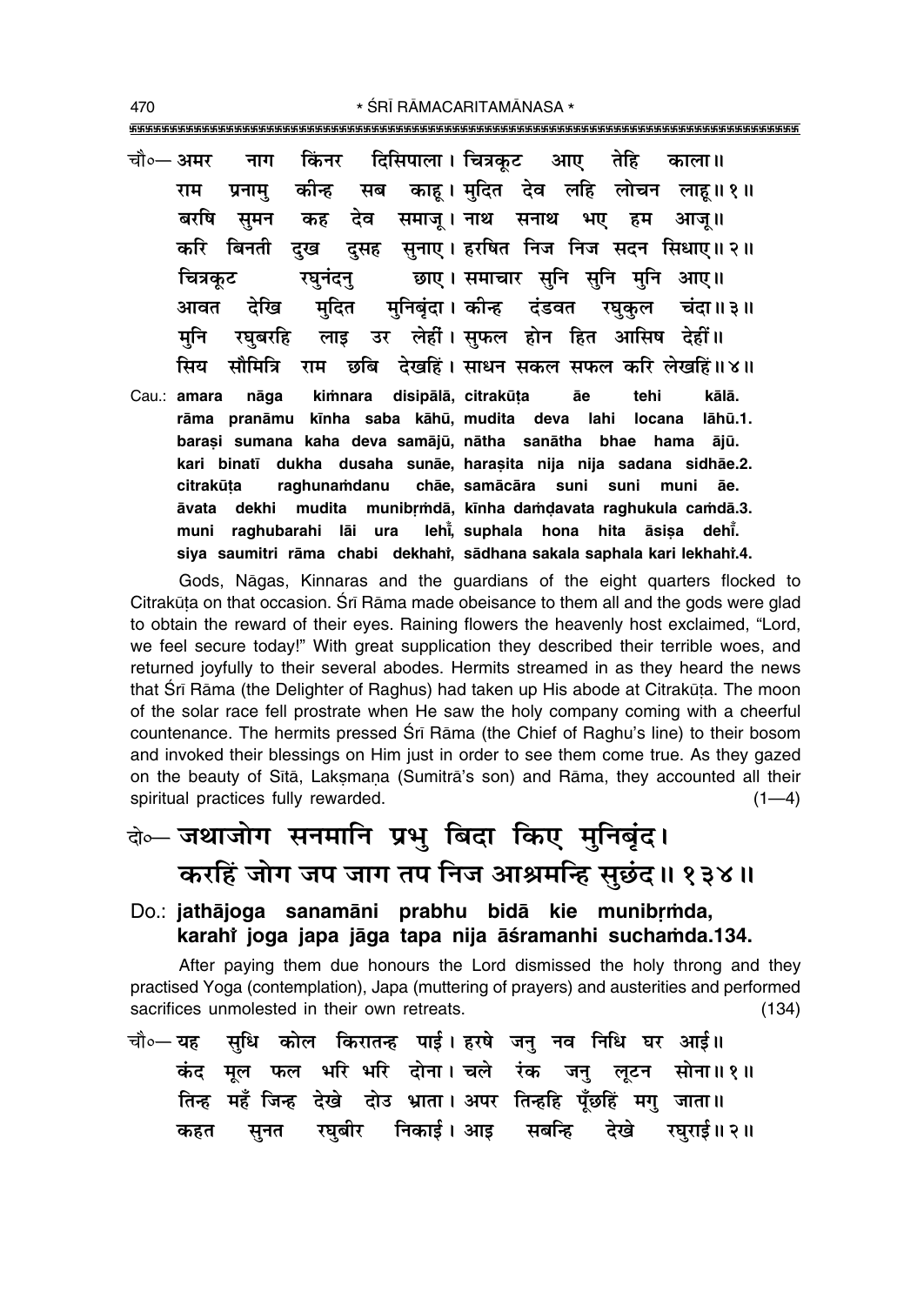| करहिं जोहारु भेंट धरि आगे।प्रभुहि बिलोकहिं अति अनुरागे॥ |  |  |  |                                                         |
|---------------------------------------------------------|--|--|--|---------------------------------------------------------|
|                                                         |  |  |  | चित्र लिखे जन् जहँ तहँ ठाढ़े। पुलक सरीर नयन जल बाढ़े॥३॥ |
| राम सनेह मगन सब जाने। कहि प्रिय बचन सकल सनमाने॥         |  |  |  |                                                         |
|                                                         |  |  |  | प्रभुहि जोहारि बहोरि बहोरी।बचन बिनीत कहहिं कर जोरी॥४॥   |

Cau.: yaha sudhi kola kirātanha pāī, harase janu nava nidhi ghara āī. kamda mūla phala bhari bhari donā, cale ramka janu lūtana sonā.1. tinha mahå jinha dekhe dou bhrātā, apara tinhahi pūchahi magu jātā. sunata raghubīra nikāī, āi sabanhi dekhe raghurāī.2. kahata karahî iohāru bhěta dhari āge, prabhuhi bilokahi anurāge. ati citra likhe janu jahå tahå thāRhe, pulaka sarīra nayana jala bāRhe.3. rāma saneha magana saba jāne, kahi priya bacana sakala sanamāne. bahorī, bacana binīta kahahi kara jorī.4. prabhuhi iohāri bahori

When the Kolas and Bhilas got this news, they felt as delighted as though the nine heavenly treasures of Kubera had found their way to their own house. With cups of leaves full of bulbs, roots and fruits they sallied forth as paupers to gather gold as spoils. Such of them as had already seen the two brothers were questioned about them by others who proceeded along the same road. Describing and hearing of Sri Rama's beauty they all came and beheld the Lord of Raghus. Placing their offerings before the Lord they greeted Him and regarded Him with deep affection. They stood here and there as so many painted figures, thrilling all over and with tears streaming from their eyes. Sri Rāma perceived that they were all overwhelmed with emotion and addressing kind words to them treated them all with honour; while they in their turn greeted the Lord again and again and with joined palms spoke to Him in polite terms:- $(1-4)$ 

### वे⊶ अब हम नाथ सनाथ सब भए देखि प्रभु पाय। हमारें आगमनु राउर कोसलराय॥१३५॥ भाग

Do.: aba hama nātha sanātha saba bhae dekhi prabhu pāya, hamārĕ bhāqa āgamanu rāura kosalarāya.135.

"Having seen Your feet, O Lord, we all feel secure now. Our good-luck is responsible for Your visit to this place, O Lord of Ayodhyā."  $(135)$ 

- पंथ पहारा। जहँ जहँ नाथ पाउ तम्ह धारा॥ चौ०— धन्य भमि बन मृग काननचारी। सफल जनम भए तुम्हहि निहारी॥१॥ धन्य बिहग धन्य सहित परिवारा। दीख दरस भरि नयन तम्हारा॥ हम सब भल ठाउँ बिचारी। इहाँ सकल रितु रहब सुखारी॥२॥ कीन्ह बास् भाँति करब सेवकाई। करि केहरि अहि बाघ बराई॥ सब हम कंदर खोहा। सब हमार प्रभु पग पग जोहा॥३॥ बेहड गिरि बन अहेर खेलाउब।सर निरझर जलठाउँ देखाउब॥ तहँ तहँ तम्हहि समेता। नाथ न सकचब आयस देता॥४॥ सेवक परिवार हम
- Cau.: dhanya bhūmi bana pamtha pahārā, jahå jahå nātha pāu tumha dhārā. dhanya bihaga mrga kānanacārī, saphala janama bhae tumhahi nihārī.1.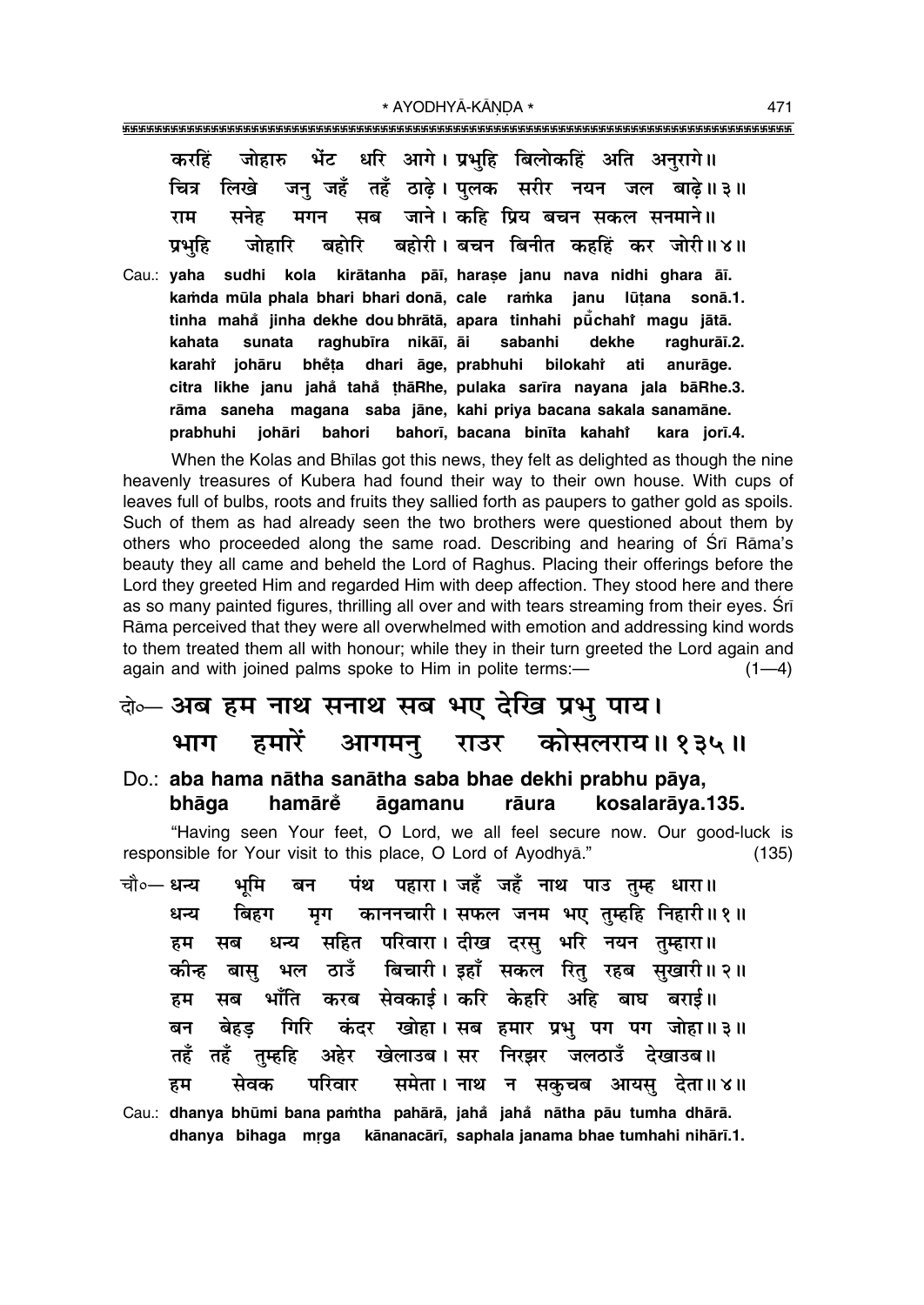### 

hama saba dhanya sahita parivārā, dīkha darasu bhari nayana tumhārā. bhala thāů bicārī, iha sakala ritu rahaba sukhārī.2. kīnha bāsu hama saba bhati karaba sevakāī, kari kehari bāɑha ahi barāī. bana behaRa giri kamdara khohā, saba hamāra prabhu paga paga johā.3. tahå tahå tumhahi ahera khelāuba, sara nirajhara jalathāu dekhāuba. parivāra sametā, nātha na sakucaba āyasu detā.4. hama sevaka

"Blessed is the land, forest, road and hill where You have planted Your foot, my Lord. Fortunate are the birds and beasts of the forest, whose life has been crowned by Your sight. And lucky are we all alongwith our family in that we have been able to feast our eyes on Your beauty. You have chosen an excellent spot whereon to take up Your abode; You will be comfortable here during all the seasons. We will render all sorts of services to You keeping away elephants and lions, serpents and tigers. The dreary forest, hills, caves and ravines have all been explored by us foot by foot, O Lord. We will take You for hunting to the different haunts of game and will show You lakes and springs and other reservoirs of water. We and our people are Your servants; therefore, do not hesitate to command us, O Lord."  $(1-4)$ 

### वे०- बेद बचन मुनि मन अगम ते प्रभु करुना ऐन। बचन किरातन्ह के सुनत जिमि पितु बालक बैन॥ १३६॥

### Do.: beda bacana muni mana agama te prabhu karunā aina, bacana kirātanha ke sunata jimi pitu bālaka baina.136.

The same gracious Lord whom Vedic texts fail to describe and the mind of hermits cannot reach listened to the words of the Bhilas even as a father listens to the words of his children.  $(136)$ 

- पिआरा। जानि लेउ जो जाननिहारा॥ चौ०— रामहि प्रेम केवल तोषे । कहि मृद् बचन प्रेम परिपोषे ॥ १ ॥ सकल बनचर तब राम किए सिर नाइ सिधाए। प्रभु गुन कहत सुनत घर आए॥ बिदा एहि बिधि सिय समेत दोउ भाई। बसहिं बिपिन सुर मुनि सुखदाई॥२॥ रघुनायक् । तब तें भयउ बन् मंगलदायक् ॥ जब तें आड रहे फलहिं फलहिं बिटप बिधि नाना। मंज बलित बर बेलि बिताना॥३॥ सुहाए। मनहुँ बिबुध बन परिहरि आए॥ सभायँ सुरतरु सरिस श्रेनी। त्रिबिध बयारि बहड़ सुख देनी॥४॥ गंज मंजुतर मधुकर
- Cau.: rāmahi kevala premu piārā, jāni leu io iānanihārā. rāma sakala banacara taba tose, kahi mrdu bacana prema paripose.1. bidā sidhāe, prabhu guna kahata sunata ghara āe. kie sira nāi ehi bidhi siya sameta dou bhāi, basahi bipina sura muni sukhadāi.2. āi rahe raghunāyaku, taba tě bhayau banu mamgaladāyaku. jaba tě phūlahi phalahi bitapa bidhi nānā, mamju balita bara beli bitānā.3. subhāvå suhāe, manahů bibudha bana parihari āe. surataru sarisa gumja mamjutara madhukara śreni, tribidha bayāri bahai sukha deni.4. Love alone attracts Śrī Rāma; let those who are curious take note of it. Śrī Rāma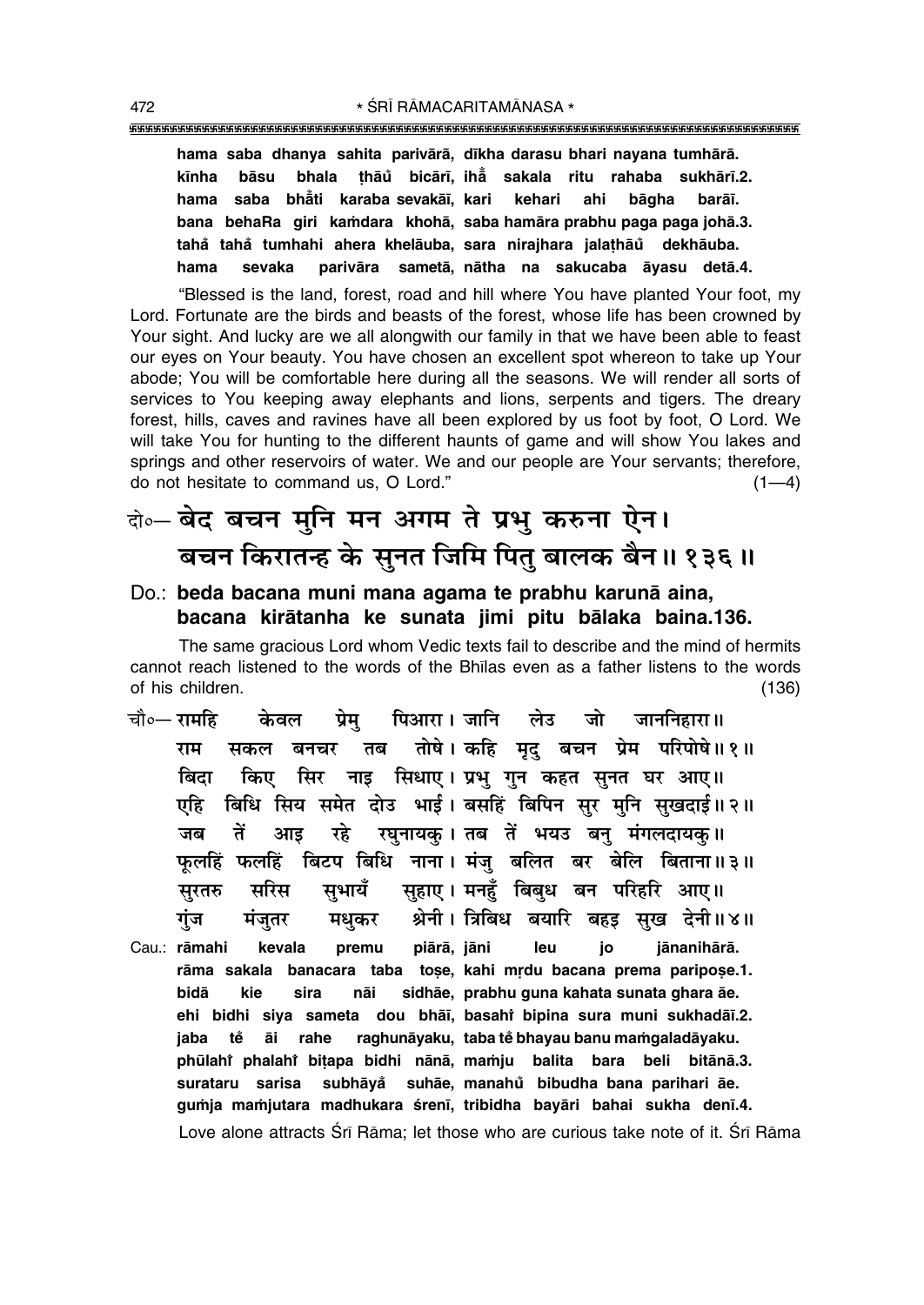then gratified all the foresters by addressing to them gentle words sweetened by love. Dismissed by Him they bowed their head to Him and departed; and discussing the virtues of the Lord they returned to their respective homes. In this way Sita and the two brothers lived in the forest, delighting the gods and hermits. Ever since the Lord of Raghus came and took up His abode there the forest became a fountain of blessings. Trees of various kinds blossomed and bore fruit and lovely creepers that coiled about them formed an excellent canopy. They were all naturally beautiful like the trees of heaven; it seemed as if the latter had abandoned the celestial groves and migrated to that spot. Strings of bees made an exceedingly sweet humming sound and a delightful breeze breathed soft, cool and fragrant.  $(1-4)$ 

## के— नीलकंठ कलकंठ सुक चातक चक्क चकोर। भाँति भाँति बोलहिं बिहग श्रवन सुखद चित चोर॥ १३७॥

### Do.: nīlakamtha kalakamtha suka cātaka cakka cakora, bhăti bhăti bolahi bihaga śravana sukhada cita cora.137.

The blue jay, cuckoos, parrots, Cātakas, Cakravākas, Cakoras and other birds delighted the ear and ravished the soul with their varied notes.  $(137)$ 

चौ०— **करि** केहरि कपि कोल कुरंगा। बिगतबैर बिचरहिं सब संगा॥ अहेर राम छबि देखी।होहिं मुदित फिरत मृगबंद बिसेषी॥१॥ बिबुध बिपिन जहँ लगि जग माहीं। देखि राम बन् सकल सिहाहीं॥ सुरसरि सरसइ दिनकर कन्या। मेकलसुता गोदावरि धन्या ॥ २ ॥ सर सिंध नदीं नद नाना। मंदाकिनि कर करहिं सब बखाना ॥ गिरि अरु कैलास। मंदर मेरु उदय अस्त सकल सरबास।। ३॥ आदिक जेते। चित्रकट मैल हिमाचल गावहिं तेते ॥ जस बिंधि मुदित मन सुखु न समाई। श्रम बिनु बिपुल बड़ाई पाई॥४॥ Cau.: kari kehari kapi kola kuramgā, bigatabaira bicarahi saba samgā. phirata ahera rāma chabi dekhī, hohi mudita mrgabrmda bisesī.1. bibudha bipina jahå lagi jaga māhi, dekhi rāma banu sakala sihāhi. surasari sarasai dinakara kanyā, mekalasutā **aodāvari** dhanyā.2. saba sara simdhu nadi nada nānā, mamdākini kara karahi bakhānā. udaya asta giri aru kailāsū, mamdara meru sakala surabāsū.3. gāvahi saila himācala ādika jete, citrakūta tete. jasu

bimdhi mudita mana sukhu na samāi, śrama binu bipula baRāi

Elephants, lions, monkeys, boars and deer, all sported together, free from enmity. Herds of deer were enraptured when they beheld the beauty of Sri Rama roaming about in search of prey. All the forests of gods existing in the universe were filled with envy at the sight of Śrī Rāma's forest. The heavenly river (Gangā), Saraswatī, the Sun-born Yamunā, Narmadā (the daughter of Mount Mekala), the blessed Godāvarī and the various other lakes, seas, streams and rivers, all extolled the Mandākinī. The eastern and western hills (from and behind which the sun is believed to emerge and disappear every morning and evening), Mounts Kailāsa (the abode of Lord Śiva), Mandara, Meru, all abodes of gods, and mountains like the Himalayas, all sang praises of Citrakūta. Glad was the deity presiding

pāī.4.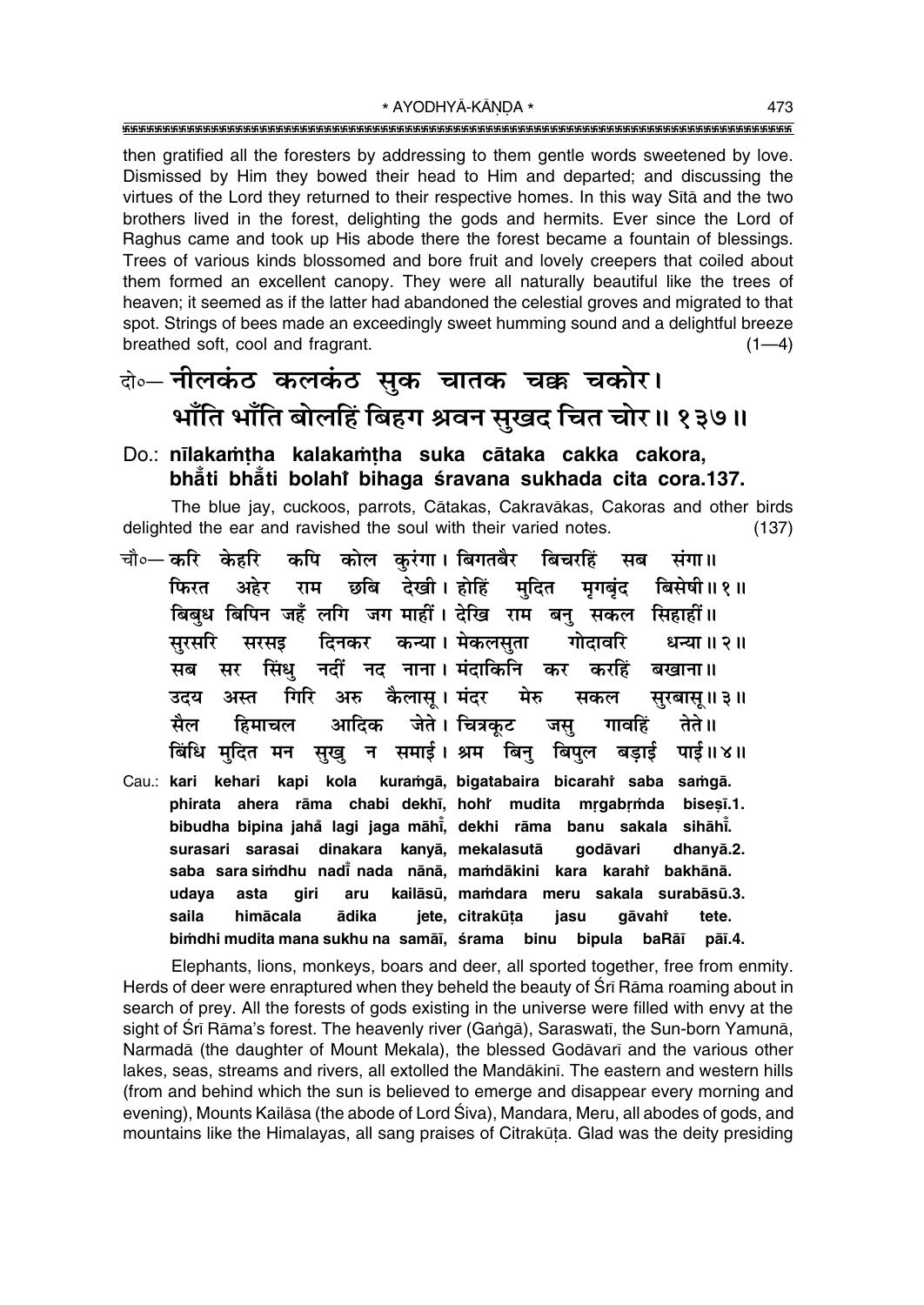over the Vindhya range\*, whose delight was more than his heart could contain, to think that he had won such great renown without much exertion.  $(1-4)$ 

# दो∘– चित्रकूट के बिहग मृग बेलि बिटप तून जाति। पुन्य पुंज सब धन्य अस कहहिं देव दिन राति॥१३८॥

### Do.: citrakūta ke bihaga mrga beli bitapa trna jāti, punya pumja saba dhanya asa kahahi deva dina rāti.138.

"Blessed and full of merit are all the birds and deer, creepers, trees and the various species of herbage of Citrakūta," so declare the gods day and night.  $(138)$ 

- चौ∘— नयनवंत रघबरहि बिलोकी। पाइ जनम फल होहिं बिसोकी॥ परसि चरन रज अचर सुखारी।शभए परम पद के अधिकारी॥१॥ सो बन सैल सभायँ सहावन। मंगलमय अति पावन पावन ॥ महिमा कहिअ कवनि बिधि तास। सखसागर जहँ कीन्ह निवास् ॥ २ ॥ पय पयोधि तजि अवध बिहाई। जहँ सिय लखनु रामु रहे आई।। कहि न सकहिं सुषमा जसि कानन। जौं सत सहस होहिं सहसानन॥३॥ सो मैं बरनि कहौं बिधि केहीं। डाबर कमठ कि मंदर लेहीं॥ सेवहिं लखन् मन बानी।जाइ न सील सनेह बखानी॥४॥ करम bilokī, pāi janama phala hohi bisokī. Cau.: navanavamta raghubarahi
- parasi carana raja acara sukhārī, bhae parama pada ke adhikārī.1. so banu sailu subhāyå suhāvana, mamgalamaya ati pāvana pāvana. mahimā kahia kavani bidhi tāsū, sukhasāgara jahå kīnha nivāsū.2. paya payodhi taji avadha bihāi, jahå siya lakhanu rāmu rahe āī. kahi na sakahi suṣamā jasi kānana, jaŭ sata sahasa hohi sahasānana.3. so mar barani kahaŭ bidhi kehi, dābara kamatha ki mamdara lehi. sevahi lakhanu karama mana bānī, jāi na sīlu sanehu bakhānī.4.

Having beheld the Chief of Raghu's line those who had eyes attained the end of their life and were rid of sorrow; whereas inanimate objects rejoiced at the touch of the very dust of His feet and became eligible for attaining the highest state (blessedness). The forest and hill where that Ocean of Bliss (Srī Rāma) took up His abode were naturally lovely; auspicious and the holiest of the holy; how could it be possible to glorify them? The exquisite beauty of the forest where Sita, Laksmana and Sri Rāma came and settled, taking leave of the ocean of milk and bidding adieu to Ayodhya, could not be described even by a hundred thousand Sesas (each with a thousand pairs of tongues). How, then, can I describe it at some length any more than a tortoise living in a puddle can lift Mount Mandara? Laksmana waited upon Sri Rāma in thought, word and deed with an amiability and devotion more than one could tell.  $(1-4)$ 

## केन्- छिनु छिनु लखि सिय राम पद जानि आपु पर नेहु। करत न सपनेहूँ लखन् चित् बंधु मात् पित् गेहु॥ १३९॥

\* Citrakūta being a peak of the Vindhya mountains, the glory of the former is naturally shared by the latter. It is on this account that joyfulness is attributed to the range itself.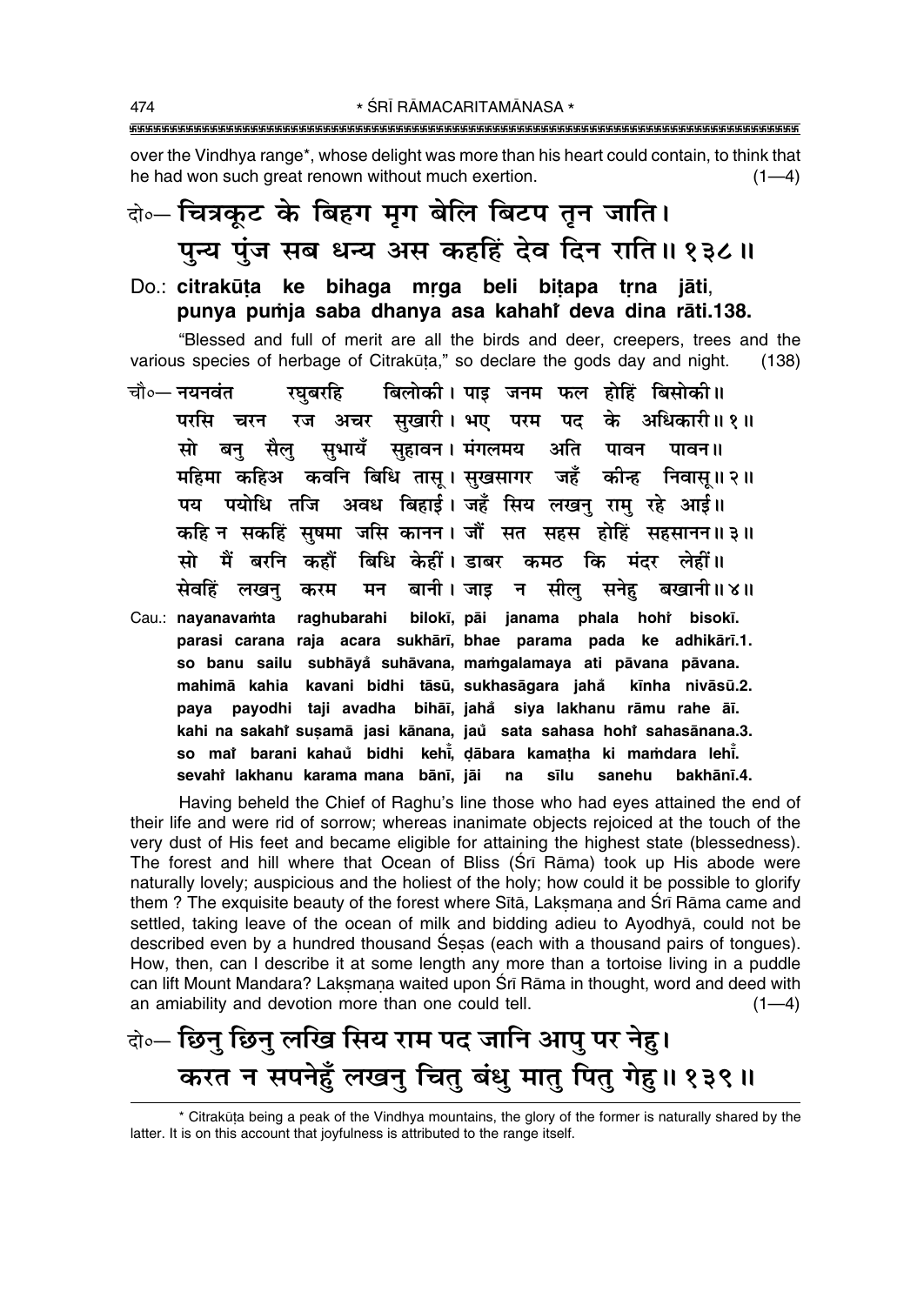#### Do.: chinu chinu lakhi siya rāma pada jāni āpu para nehu, karata na sapanehůlakhanu citu bamdhu mātu pitu gehu.139.

Gazing on the feet of Sītā and Rāma every moment and conscious of their love for him, Laksmana never recalled even in a dream his younger brother (Satrughna), father, mother or even his home.  $(139)$ 

- रहति सुखारी। पुर परिजन गृह सुरति बिसारी॥ सिय चौ०— राम संग छिन छिन पिय बिध बदन निहारी। प्रमदित मनहँ चकोरकमारी ॥ १॥ बढत विलोकी। हरषित रहति दिवस जिमि कोकी॥ नाह नेह नित चरन अनरागा। अवध सहस सम बन प्रिय लागा॥२॥ मिय मन् राम प्रियतम संगा। प्रिय परिवारु करंग बिहंगा।। परनकटी प्रिय सासु ससुर सम मुनितिय मुनिबर। असनु अमिअ सम कंद मूल फर॥३॥ साँथरी सहाई। मयन सयन सय सम सुखदाई॥ नाथ माथ बिलोकत जास। तेहि कि मोहि सक बिषय बिलास।।४॥ लोकप होहिं
- Cau.: rāma samga siya rahati sukhārī, pura parijana grha surati bisārī. chinu chinu piya bidhu badanu nihārī, pramudita manahů cakorakumārī.1. nāha nehu nita baRhata bilokī, harasita rahati divasa jimi kokī. siya manu rāma carana anurāgā, avadha sahasa sama banu priya lāgā.2. paranakutī priva privatama samgā, priva parivāru kuramga bihamgā. sāsu sasura sama munitiya munibara, asanu amia sama kamda mūla phara.3. nātha sātha såtharī suhāī, mayana sayana saya sama sukhadāī. **bilokata** jāsū, tehi ki mohi saka bisaya bilāsū.4. lokapa hoht

In Śrī Rāma's company Sītā lived a happy life, forgetting Her town (Ayodhyā), family and home. Ever watching the moonlike face of Her beloved lord She was extremely glad like the young of a Cakora bird. Finding Her lord's affection grow from day to day She remained happy as a Cakravaka bird during the day. Her mind was so enamoured of Sri Rama's feet that the forest appeared to Her as dear as a thousand Ayodhyas. Dear was the hut of leaves in the company of Her most beloved lord, while fawns and birds constituted Her beloved family. The holy hermits appeared to Her as Her own father-in-law and their spouses as Her mother-in-law; while Her diet consisting of bulbs, roots and fruits tasted like ambrosia. Shared with Her spouse even the lovely litter of leaves delighted Her as hundreds of Cupid's own beds. Can the charm of sensuous enjoyments ever enchant Her whose very look confers the sovereignty of a sphere.  $(1-4)$ 

## केन् सुमिरत रामहि तजहिं जन तुन सम बिषय बिलास् । रामप्रिया जग जननि सिय कछ न आचरजु तासु॥ १४०॥

### Do.: sumirata rāmahi tajahi jana trna sama bisaya bilāsu, rāmapriyā jaga janani siya kachu na ācaraju tāsu.140.

Fixing their thoughts on Srī Rāma, His devotees spurn the pleasures of sense as worth no more than a piece of straw. It is no wonder, then, in the case of Sita, Sri Rama's beloved Consort and the Mother of the universe.  $(140)$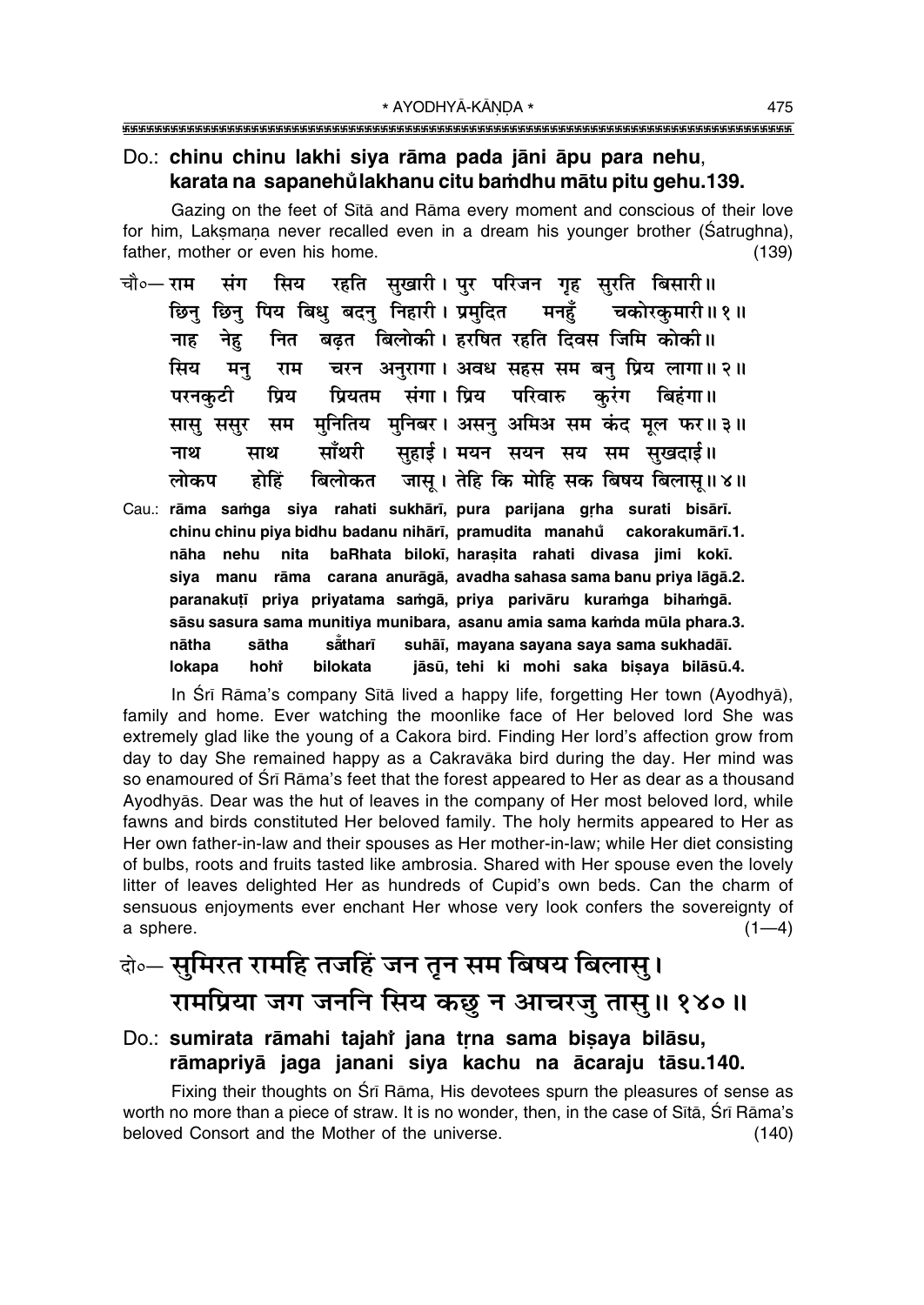चौ∘—सीय लखन जेहि बिधि सख लहहीं। सोड़ रघनाथ करहिं सोड़ कहहीं॥ कहानी। सुनहिं लखन् सिय अति सुखु मानी॥१॥ कहहिं परातन कथा जब जब राम अवध सधि करहीं। तब तब बारि बिलोचन भरहीं॥ समिरि मात पित परिजन भाई। भरत सनेह सील सेवकाई॥ २॥ कपासिंध प्रभ होहिं दखारी। धीरज् धरहिं कुसमउ बिचारी॥ लखि सिय लखन् बिकल होड़ जाहीं। जिमि पुरुषहि अनुसर परिछाहीं॥३॥ गति लखि रघुनंदन् । धीर कृपाल भगत उर चंदन् ॥ पिया बंध कथा पनीता। सनि सख लहहिं लखन् अरु सीता॥४॥ लगे कहन कछ Cau.: sīya lakhana jehi bidhi sukhu lahahi, soi raghunātha karahi soi kahahi. kahahi purātana kathā kahānī, sunahi lakhanu siya ati sukhu mānī.1. jaba jaba rāmu avadha sudhi karahī, taba taba bāri bilocana bharahī. sumiri mātu pitu parijana bhāī, bharata sanehu sevakāī.2. sīlu krpāsimdhu prabhu hohi dukhārī, dhīraju dharahi kusamau bicārī. lakhi siya lakhanu bikala hoi jāhi, jimi purusahi anusara parichāhi.3. priyā bamdhu gati lakhi raghunamdanu, dhīra krpāla bhagata ura camdanu.

lage kahana kachu kathā punītā, suni sukhu lahahi lakhanu aru sītā.4.

The Lord of Raghus would do and say only that which would please Sītā and Laksmana. He would narrate old legends and stories, to which Laksmana and Sītā would listen with great delight. Every time Srī Rāma thought of Ayodhyā His eyes filled with tears. The gracious Lord became sad when He recalled His father and mother, His family and brothers and particularly the affection, amiability and devotion of Bharata; but He recovered Himself when He realized that the time was unpropitious. Perceiving this, Sita and Laksmana felt distressed even as the shadow of a man behaves just like him. When He saw the condition of His beloved Consort and His brother (Laksmana), the selfpossessed and compassionate Rāma, the Delighter of Raghus and the Soother of His devotees heart, began to narrate some sacred legends, hearing which Laksmana and Sītā felt relieved.  $(1-4)$ 

## के-राम् लखन सीता सहित सोहत परन निकेत। जिमि बासव बस अमरपुर सची जयंत समेत॥१४१॥

Do.: rāmu lakhana sītā sahita sohata parana niketa, jimi bāsava basa amarapura sacī jayamta sameta.141.

Accompanied by Laksmana and Sita Śri Rāma shone in His hut of leaves even as Indra who dwells in the city of immortals with his spouse, Saci, and his son, Jayanta.  $(141)$ 

चौ∘— जोगवहिं प्रभ सिय लखनहिं कैसें। पलक बिलोचन गोलक जैसें॥ सीय रघबीरहि। जिमि अबिबेकी पुरुष सरीरहि॥१॥ सेवहिं लखन् एहि बिधि प्रभु बन बसहिं सुखारी। खग मृग सुर तापस हितकारी॥ बन गवनु सुहावा। सुनहु सुमंत्र अवध जिमि आवा॥२॥ कहेउँ राम प्रभुहि पहुँचाई। सचिव सहित रथ देखेसि आई॥ फिरेउ निषाद बिलोकि निषाद् । कहि न जाइ जस भयउ बिषाद् ॥ ३ ॥ मंत्री बिकल

476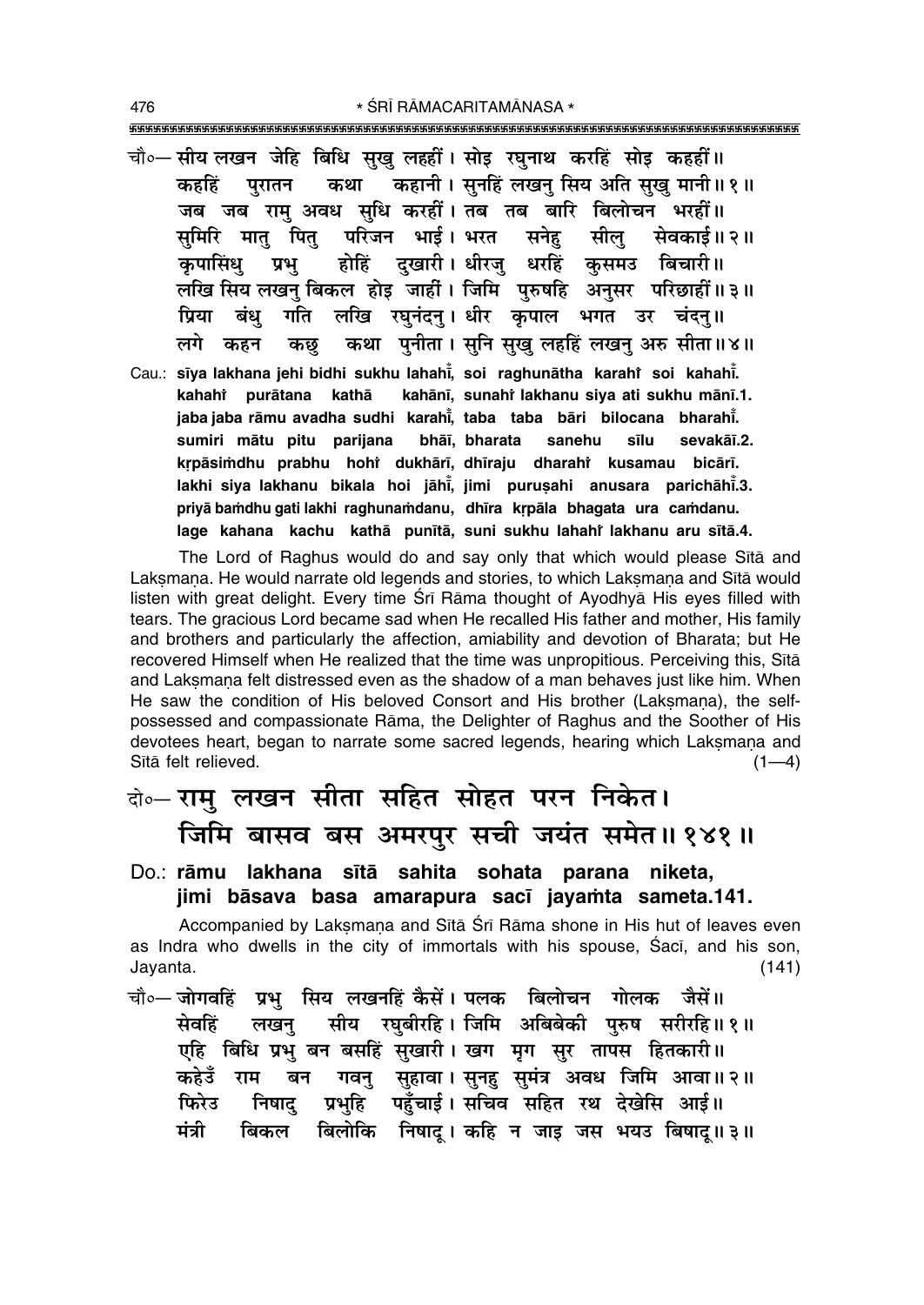सिय लखन पुकारी। परेउ धरनितल राम ब्याकल भारी॥ राम देखि दखिन दिसि हय हिहिनाहीं। जन् बिनु पंख बिहग अकुलाहीं॥४॥

Cau.: jogavahi prabhu siya lakhanahi kaisě, palaka bilocana golaka jaisė. sevahî lakhanu sīya raghubīrahi, jimi abibekī purusa sarīrahi.1. ehi bidhi prabhu bana basahi sukhārī, khaga mrga sura tāpasa hitakārī. kaheů rāma bana gavanu suhāvā, sunahu sumamtra avadha jimi āvā.2. prabhuhi pahůcāī, saciva sahita ratha dekhesi āī. phireu nisādu nisādū, kahi na jāi jasa bhayau bisādū.3. mamtrī bikala biloki lakhana pukārī, pareu dharanitala byākula bhārī. rāma rāma siya dekhi dakhina disi haya hihināhi, janu binu pamkha bihaga akulāhi.4.

The Lord watched over Sita and Laksmana in the same way as the eyelids protect the eyeballs; while Laksmana in his turn waited upon Sītā and Śrī Rāma (the Hero of Raghu's race) just as a fool (who identifies himself with his body) tends his own body. In this way the Lord, who was as friendly to birds and fawns as to gods and ascetics, lived happily in the forest. Thus have I told the delightful story of Srī Rāma's journey to the woods; now hear how Sumantra reached Ayodhyā. When the Nisāda chief returned after escorting the Lord, he saw the minister (Sumantra) with the chariot. The minister was distressed to see the Nisada chief; words fail to describe the agony which he felt at the moment. Crying out "Rāma, Rāma, Sītā, Laksmana" he (Sumantra) dropped on the ground utterly helpless; while the horses kept looking on to the south and neighed. They were as restless as birds shorn of their wings.  $(1-4)$ 

# केन्न नहिं तुन चरहिं न पिअहिं जलु मोचहिं लोचन बारि। ब्याकुल भए निषाद सब रघुबर बाजि निहारि॥१४२॥

### Do.: nahi trna carahi na piahi jalu mocahi locana bāri, byākula bhae nisāda saba raghubara bāji nihāri.142.

They would neither eat grass nor drink water; while their eyes kept shedding tears. The whole party of Nisadas was distressed to see the horses of Sri Rama (the Chief of Raghu's line).  $(142)$ 

- चौ०— धरि कहड़ निषाद् । अब समंत्र धीरज परिहरह बिषाट ॥ तब ग्याता। धरह धीर लखि बिमुख बिधाता॥१॥ पंडित परमारथ तम्ह बिबिध कथा कहि कहि मृद् बानी। रथ बैठारेउ बरबस आनी॥ सोक सिथिल रथ सकड़ न हाँकी। रघबर बिरह पीर उर बाँकी॥२॥ मग चलहिं न घोरे।बन मृग मनहुँ आनि रथ जोरे॥ चरफराहिं अढ़कि परहिं फिरि हेरहिं पीछें। राम बियोगि बिकल दुख तीछें॥३॥ लखनु बैदेही। हिंकरि हिंकरि हित हेरहिं तेही॥ जों कह राम बाजि बिरह गति कहि किमि जाती । बिन् मनि फनिक बिकल जेहि भाँती ॥४॥
- Cau.: dhari dhīraju taba kahai nișādū, aba sumamtra pariharahu bișādū. tumha pamdita paramāratha gyātā, dharahu dhīra lakhi bimukha bidhātā.1. bibidha kathā kahi kahi mrdu bānī, ratha baithāreu barabasa ānī. soka sithila ratha sakai na haki, raghubara biraha pira ura baki.2.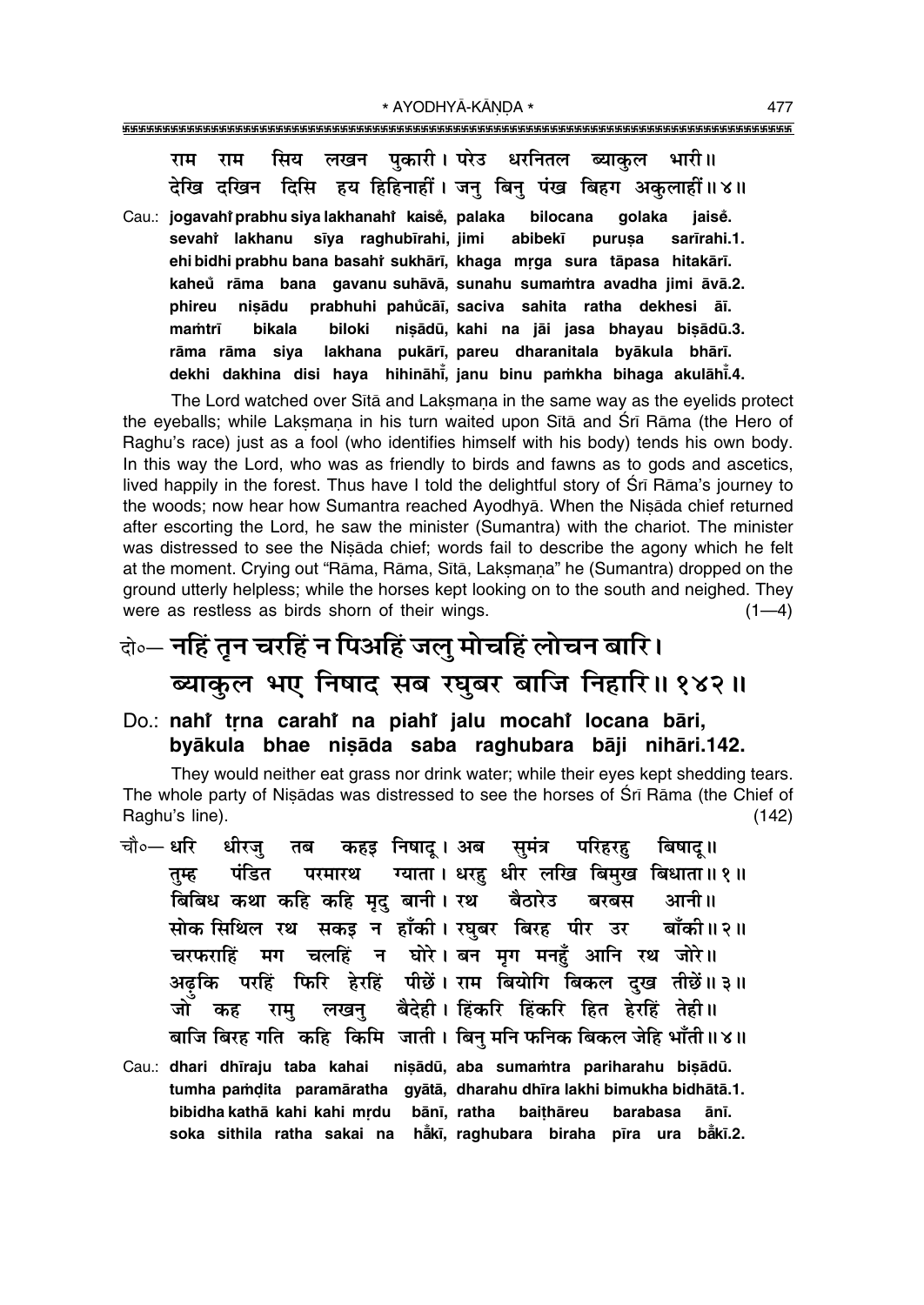#### 

carapharāhi maga calahi na ghore, bana mrga manahů āni ratha jore. aRhuki parahî phiri herahî pīchě, rāma biyogi bikala dukha tīchě.3. io kaha rāmu lakhanu baidehī, himkari himkari hita herahi tehī, gati kahi kimi jātī, binu mani phanika bikala jehi bhātī.4. bāji biraha

Then recovering himself, the Nisada said, "Sumantra, cease sorrowing now. You are a man of wisdom and a knower of the highest truth; therefore, compose yourself realizing that Fate is unpropitious to you." Narrating various legends in soft accents, he took him by force and seated him in the chariot. But overpowered by grief he could not drive the chariot; the agony of separation from Rama (the Chief of Raghu's line) was severe in his heart. The horses would not move along the road; they were getting fidgety. It seemed as if wild animals had been caught and put in harness. They would topple down and turn to look behind, torn away from Rama and smarting with deep anguish. If anyone mentioned the name of Rāma, Laksmana or Sītā, (Janaka's Daughter), they would start neighing and regard him with love. How could anyone describe the anguish of separation the horses felt; they were as restless as a snake robbed of its gem.  $(1-4)$ 

बे- भयउ निषादु बिषादबस देखत सचिव तुरंग। बोलि सूसेवक चारि तब दिए सारथी संग॥१४३॥

#### Do.: bhayau nisādu bisādabasa dekhata saciva turamga, holi susevaka cāri taba die sārathī samga.143.

The Nisada was overcome with grief as he beheld the minister and his horses. He then called four trusted grooms and sent them with the charioteer (Sumantra). (143)

- फिरेउ पहुँचाई। बिरह बिषाद बरनि नहिं जाई॥ चौ०— गह सारथिहि चले अवध लेड रथहि निषादा।होहिं छनहिं छन मगन बिषादा॥१॥ सुमंत्र बिकल दुख दीना।सधिग जीवन रघुबीर बिहीना॥ मोच अंतहँ अधम सरीरू। जसु न लहेउ बिछुरत रघुबीरू॥२॥ रहिहि न $\overline{a}$ भाजन प्राना। कवन हेतु नहिं करत पयाना॥ अघ भए अजस अवसर चूका। अजहुँ न हृदय होत दुइ टूका॥३॥ मंद अहह मन् धुनि पछिताई। मनहुँ कृपन धन रासि गवाँई॥ मीजि सिरु हाथ बिरिट बाँधि बीरु कहाई। चलेउ समर जन सभट पराई॥४॥ बर
- pahůcāī, birahu bisādu barani nahř jāī. Cau.: quha sārathihi phireu cale avadha lei rathahi nisādā, hohi chanahi chana magana bisādā.1. soca sumamtra bikala dukha dīnā, dhiga jīvana raghubīra bihīnā. rahihi na amtahů adhama sarīrū, jasu na laheu bichurata raghubīrū.2. bhae ajasa agha bhājana prānā, kavana hetu nahi karata payānā. ahaha mamda manu avasara cūkā, ajahů na hrdaya hota dui tūkā.3. mīji hātha siru dhuni pachitāī, manahů krpana dhana rāsi gavāī. birida bådhi bara kahāī, caleu samara janu subhata parāī.4. bīru

Seeing off the charioteer, Guha returned; the agony of his separation was too deep for words. And the Nisadas drove off to Ayodhya, plunged in sorrow every moment.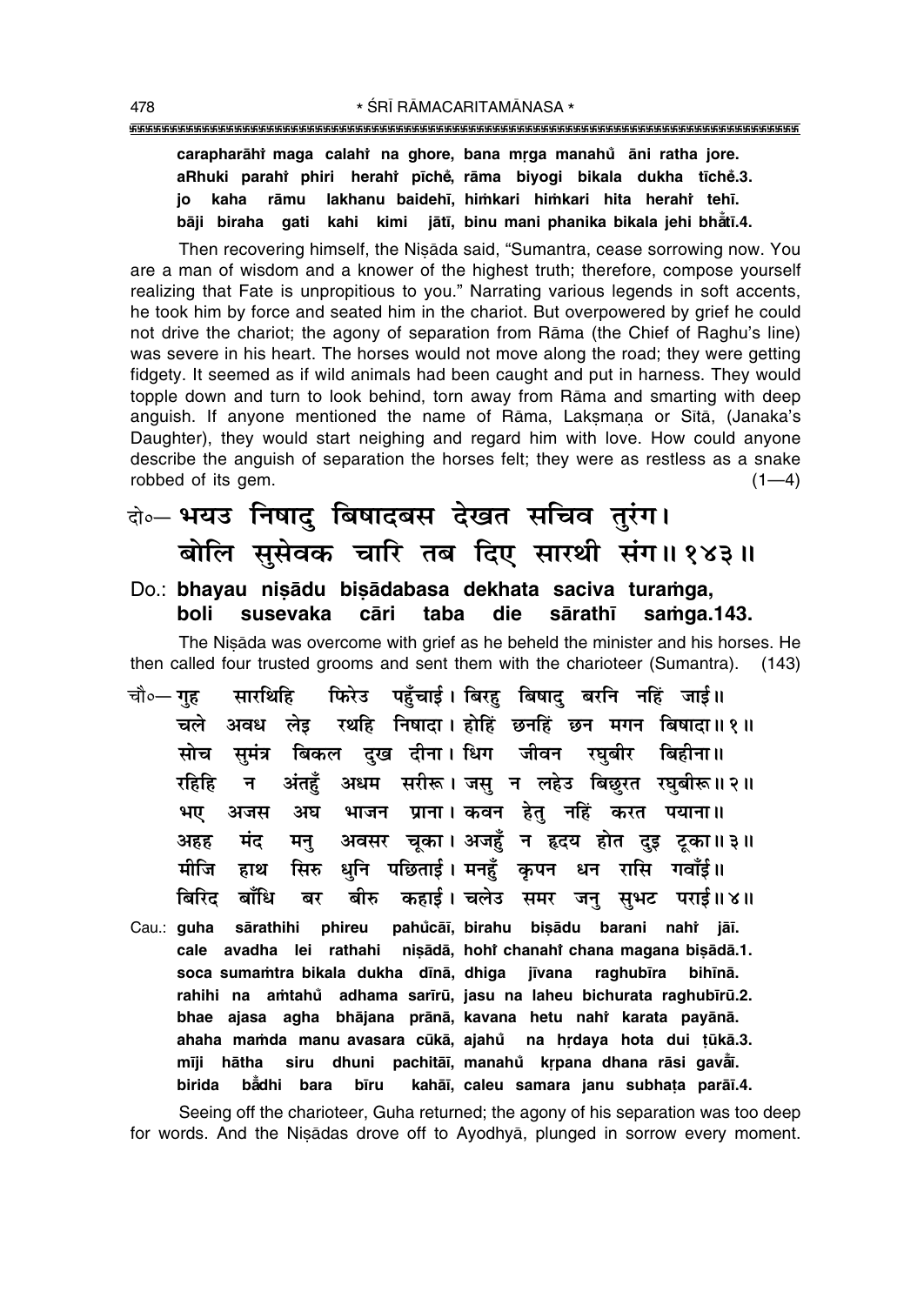Agitated and stricken with grief, Sumantra lamented: "Accursed is life without the Hero of Raghu's race. This wretched body will not survive in the long run; but what a pity it did not earn fame by perishing at the time of its parting from the Hero of Raghu's race. This life has become a sink of infamy and sin; I wonder what prevents it from departing. Alas! this vile soul has missed its chance. Oh, that my heart does not break in twain even now!" Wringing his hands and beating his head he rued his lot like a miser who has lost his hoard of riches. It seemed as if after assuming the role of, and posing as, an eminent hero, a great warrior had taken to flight.  $(1-4)$ 

## के- बिप्र बिबेकी बेदबिद संमत साधु सुजाति। जिमि धोखें मदपान कर सचिव सोच तेहि भाँति॥ १४४॥

#### bibekī bedabida sammata sādhu suiāti. Do.: bipra jimi dhokhe madapāna kara saciva soca tehi bhāti.144.

The minister gave himself up to grief like a discreet Brāhmana of noble descent, who though well-versed in the Vedas and esteemed by the virtuous, has been deluded into drinking.  $(144)$ 

- चौ०— जिमि कलीन तिय साध सयानी। पतिदेवता बानी ॥ करम मन परिहरि नाह। सचिव हृदयँ तिमि दारुन दाह॥१॥ रहे बस करम डीठि भइ थोरी। सुनइ न श्रवन बिकल मति भोरी॥ लोचन सजल लागि मँह लाटी। जिउ न जाइ उर अवधि कपाटी॥२॥ सखहिं अधर बिबरन न जाड निहारी। मारेसि मनहँ पिता महतारी।। भयउ जिमि पापी॥३॥ हानि गलानि बिपुल मन ब्यापी।जमपुर पंथ सोच देखब जाई॥ हृदयँ पछिताई। अवध काह मैं बचन आव न देखिहि जोई। सकुचिहि मोहि बिलोकत सोई॥४॥ राम रहित रथ Cau.: jimi kulīna tiya sādhu sayānī, patidevatā karama mana bānī.
- rahai karama basa parihari nāhū, saciva hrdayå timi dāruna dāhū.1. dīthi bhai thorī, sunai na śravana bikala mati bhorī. locana sajala sūkhahi adhara lāgi můha lāțī, jiu na jāi ura avadhi kapātī.2. na jāi nihārī, māresi manahů bibarana bhayau pitā mahatārī. hāni galāni bipula mana byāpī, jamapura pamtha soca jimi pāpī.3. bacanu na āva hrdayå pachitāi, avadha kāha mai dekhaba jāi. rāma rahita ratha dekhihi joī, sakucihi mohi bilokata soī.4.

The minister felt in his heart agony as terrible as that of a virtuous and discreet lady of high birth who is devoted to her lord in thought, word and deed and who is compelled by evil destiny to live apart from her husband. His eyes were full of tears and lacking in vision, his ears deaf and his mind was agitated and confused. Nay, his lips were getting dry and his tongue had cleaved to the palate; yet his life-breath did not depart, the term of exile serving as a door to prevent its departure from his heart. He had turned pale and repelled the sight as if he had murdered his own father and mother. Great was the despondency which preyed upon his mind as a result of the loss he had just suffered; he looked like a sinner mourning while on his way to the abode of Death. Words failed him and he lamented within himself: "What shall I see on